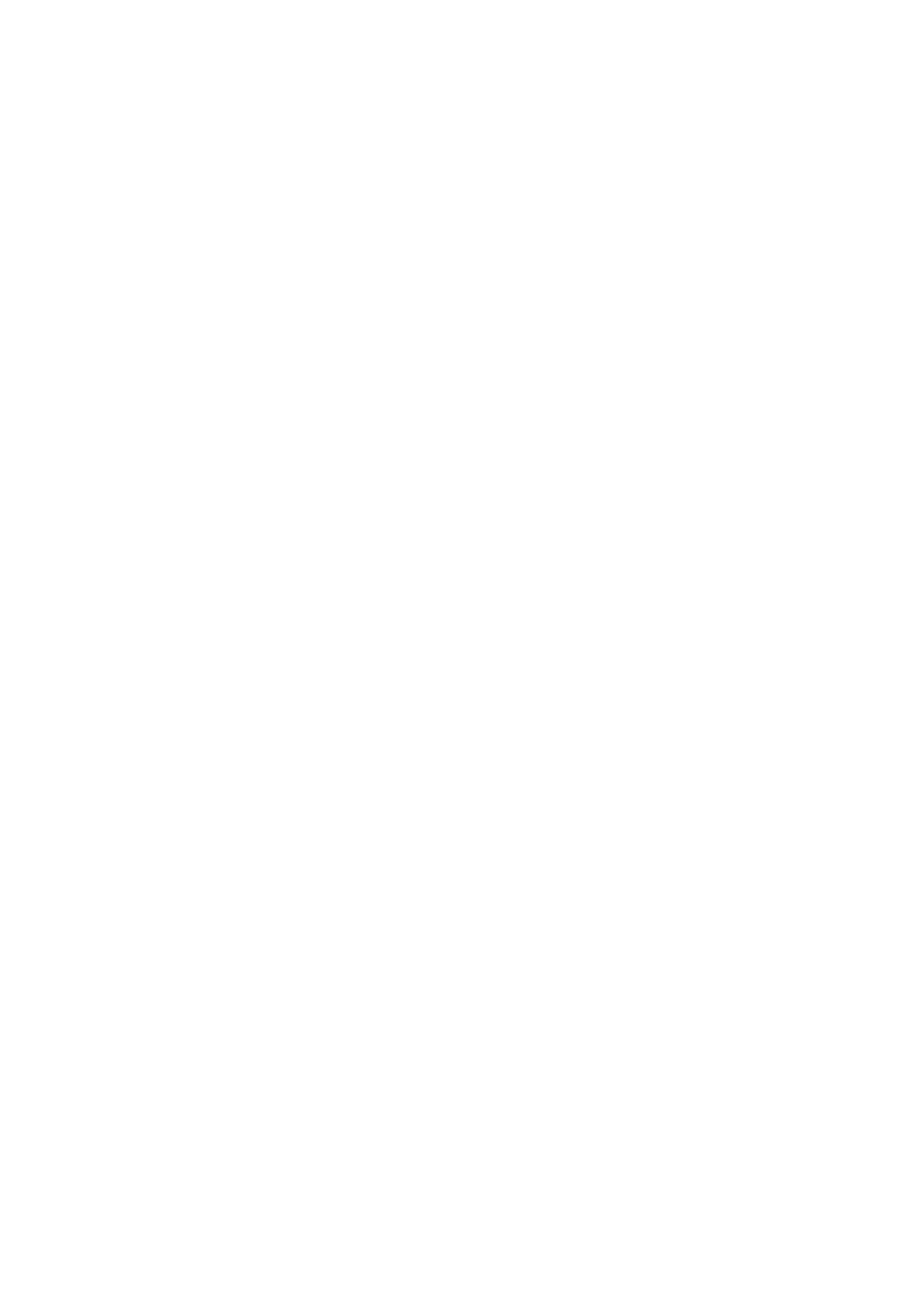### **The Public Interest Advocacy Centre**

The Public Interest Advocacy Centre (PIAC) is an independent, non-profit law and policy organisation that works for a fair, just and democratic society, empowering citizens, consumers and communities by taking strategic action on public interest issues.

PIAC identifies public interest issues and, where possible and appropriate, works co-operatively with other organisations to advocate for individuals and groups affected. PIAC seeks to:

- expose and redress unjust or unsafe practices, deficient laws or policies;
- promote accountable, transparent and responsive government;
- encourage, influence and inform public debate on issues affecting legal and democratic rights;
- promote the development of law that reflects the public interest;
- develop and assist community organisations with a public interest focus to pursue the interests of the communities they represent;
- develop models to respond to unmet legal need; and
- maintain an effective and sustainable organisation.

Established in July 1982 as an initiative of the Law Foundation of New South Wales, with support from the NSW Legal Aid Commission, PIAC was the first, and remains the only broadly based public interest legal centre in Australia. Financial support for PIAC comes primarily from the NSW Public Purpose Fund and the Commonwealth and State Community Legal Services Program. PIAC also receives funding from the NSW Government Department of Water and Energy for its work on utilities, and from Allens Arthur Robinson for its Indigenous Justice Program. PIAC also generates income from project and case grants, seminars, consultancy fees, donations and recovery of costs in legal actions.

### **Energy + Water Consumer Advocacy Program (EWCAP)**

This Program was established at PIAC as the Utilities Consumers' Advocacy Program in 1998 with NSW Government funding. The aim of the Program is to develop policy and advocate in the interests of lowincome and other residential consumers in the NSW energy and water markets. PIAC receives policy input to the Program from a community-based reference group whose members include:

- Council of Social Service of NSW (NCOSS);
- Combined Pensioners and Superannuants Association of NSW (CPSA);
- Park and Village Service;
- Ethnic Communities Council NSW;
- Rural and remote consumers;
- Institute of Sustainable Futures (ISF), University of Technology (UTS);
- Indigenous consumer representative; and
- Western Sydney Community Forum (WSCF).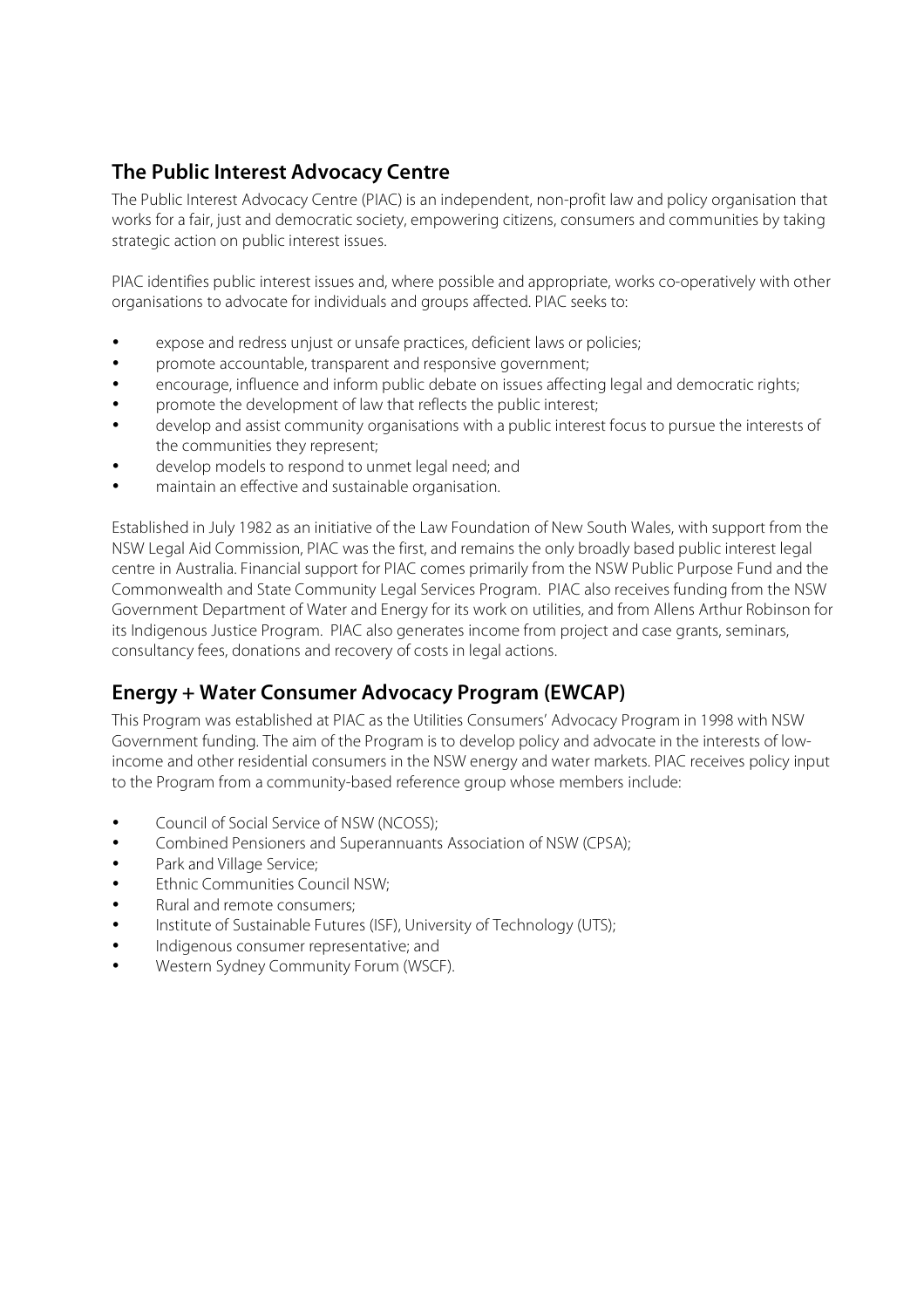## **1. Introduction**

The Public Interest Advocacy Centre (PIAC) welcomes this opportunity to comment on the National Energy Customer Framework (NECF) Draft Legislation. The NECF consists of the National Energy Retail Law (NERL), the National Energy Retail Regulations and the National Energy Retail Rules (NERR).

The bulk of PIAC's response to the NECF Draft Legislation is contained in two attachments to this document. The first, in the form of the template for comments provided by the Ministerial Council on Energy Secretariat, is a joint response compiled by members of the National Consumers Roundtable on Energy.

The second document attached is a document prepared for PIAC that comparesthe stated policy intent of the Ministerial Council on Energy Standing Committee of Officials against the draft legislation. This report was commissioned to ensure that, if tested in court, the drafting would be held to be consistent with the policy intent.

The two documents have a different focus. The first, in table form, is intended to address failures and inadequacies in the policy positions as stated in this draft legislation. The second, in report form, is focused on the drafting of the legislation.

In addition, PIAC submits the following points as areas of particular concern to energy consumers in NSW.

## **2. National Energy Retail Law Objective**

PIAC is concerned that the objective proposed in the NERL does not properly address the essential nature of energy supply, and the need for energy supply to by environmentally sustainable and socially equitable. Please see NERL Division 3 – National Energy Retail Law Objective and principles section of the table attached for an alternative approach and section A of the report attached for the justifications for this approach.

## **3. Minimum Meter Readings**

Rule 210 (2) of the NECF states that:

The retailer must use its best endeavours to ensure that there is an actual reading of the relevant meter at the small customers premises, or metering data is obtained, as frequently as required to prepare its bills and in any event at least once every 12 months.

PIAC is concerned that by allowing retailers to estimate bills for a period of up to twelve months, customers may be exposed to potentially large accumulated debts caused by inaccurate usage estimates over a considerable period. PIAC strongly recommends that the minimum period for actual meter reads be reduced to six months.

## **4. Informed consent**

Section 219 (1) of the draft NERL outlines the conditions required for informed consent prior to the signing of a retail contract. PIAC is concerned that these conditions do not include the disclosure of all matters relevant to the consent of the customer in a language that is comprehensible to the customer, including community languages and plain English. Nor does it include a requirement for the customer to be a person capable of understanding the matters relevant to the consent and capable of giving consent.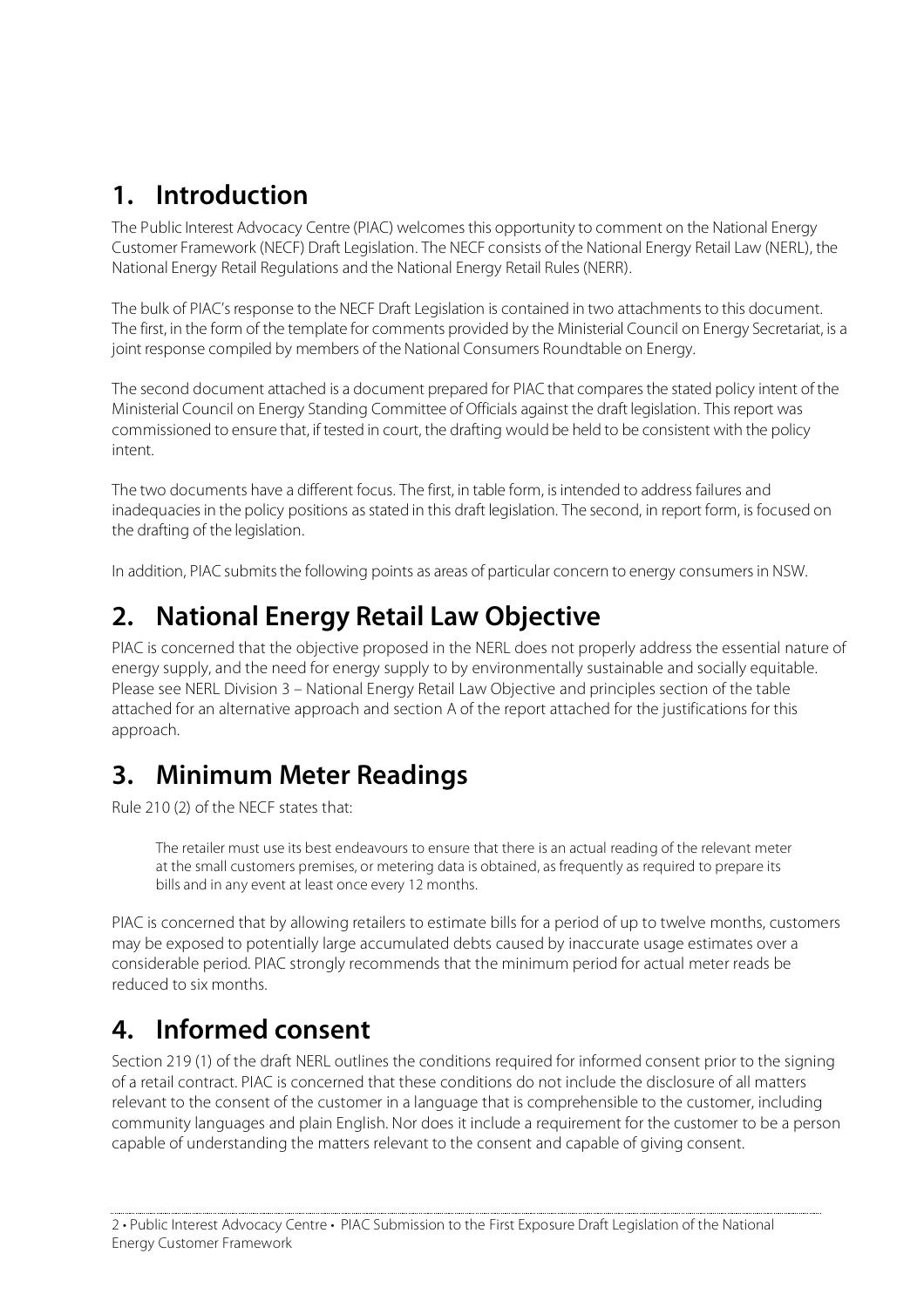These conditions have been referred to as Explicit Informed Consent at (218) and (219) on the table attached.

# **5. Approval Hardship Programs**

In order to both encourage innovation and to ensure that an adequate level of protection is available to all consumers, PIAC strongly recommends that retailer hardship programs require approval by the Australian Energy Regulator. For more detail see NERL Division 9 – Customer Hardship Policies section of the table attached.

# **6. Payment plans limited to hardship customers**

PIAC is particularly disappointed to see that Rule 222 (3) considers payment plans to be optional for customers experiencing difficulty paying their bills. PIAC notes that payment plans are compulsory for customers identified by the retailer as in hardship, but expresses deep concern that this definition removes the distinction between payment plans and hardship programs, which PIAC believes to be two separate forms of assistance. The arrangement suggested in Rule 222 (3) is not currently the case in any jurisdiction to be covered by the NECF.

PIAC contends that under the proposed legislation, it will be possible for a customer to experience difficulty in paying bills whilst not being classified by the retailer as being a hardship customer. These customers may not require or benefit from hardship programs, however a payment plan may stop the customer from going into hardship later on. Therefore, any customer experiencing difficulty paying bills must have access to payment plans, regardless of the hardship classification of that customer. Moreover capacity to pay, consumption needs and amount of any arrears owing should be taken into account in payment plans. This is currently the case in section 13 (a) of the NSW Electricity Supply Regulation.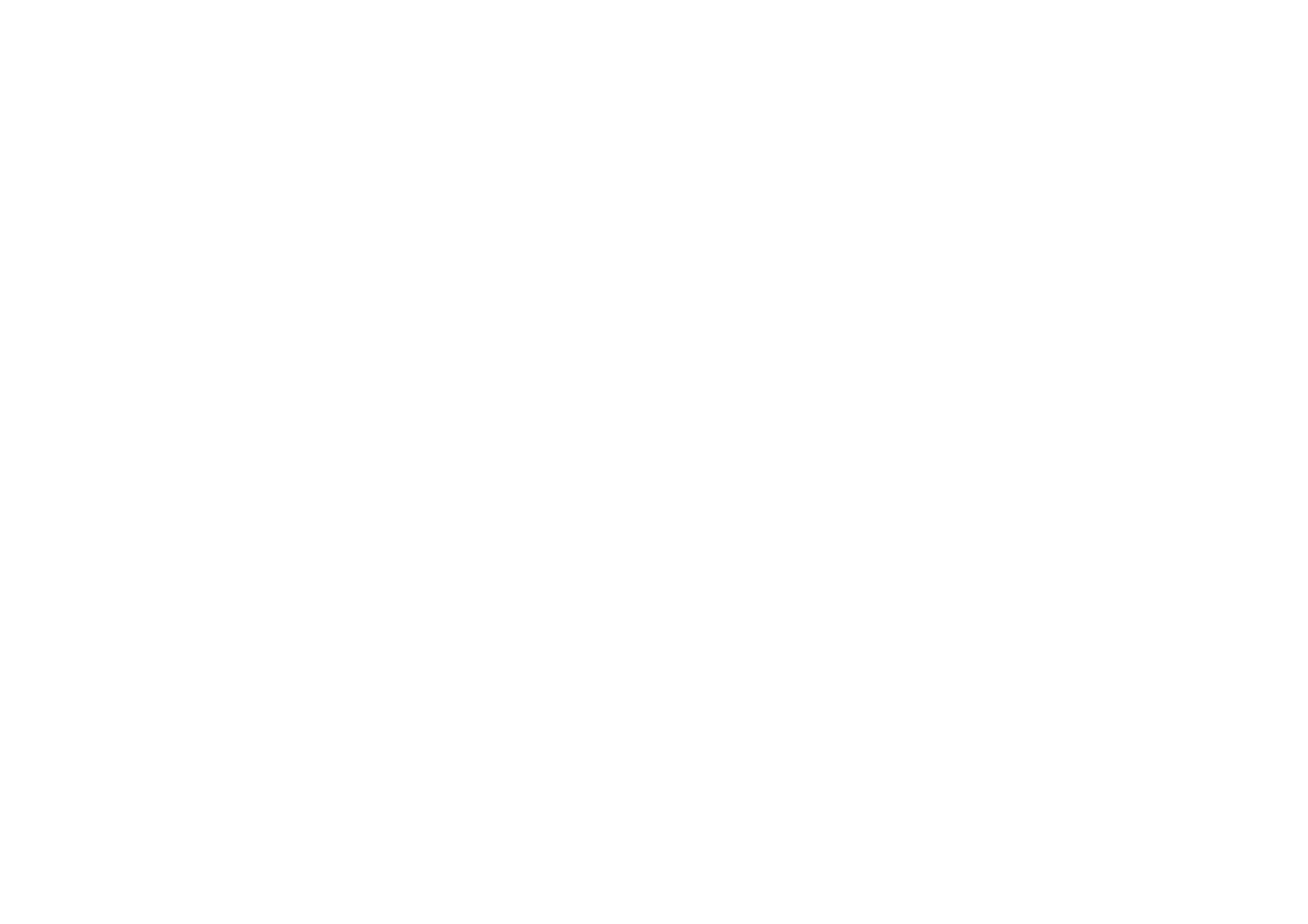### **Comments – First Exposure Draft of the National Energy Customer Framework: Law, Rules, Regulations and Contracts**

This table provides a template for stakeholders to make comments on the National Energy Customer Framework (NECF). The NECF package released for public consultation includes a first draft of the National Energy Retail Law, National Energy Retail Rules and National Energy Retail Regulations. Included in the package are three contracts: the model standard distribution contract, default retail support contract and model standard retail contract.

#### *Organisation commenting:*

The Public Interest Advocacy Centre (PIAC)

Our response below has been prepared jointly with other organisations representing residential and small business consumers in all jurisdictions that participate in the National Energy Market. The simple fact that we have reached strong consensus positions, despite covering a diverse and comprehensive constituent base, serves to highlight the need for best practice consumer protections to be available to all Australian energy consumers as we face a generally uncertain future, but certain and significant energy price rises.

This submission represents PIAC's views based on the information detailed within the First Exposure Draft of the National Energy Customer Framework: Law, Rules, Regulations and Contracts, However, given the potential for errors and omissions within the draft materials and the potential changes that will emerge as the package is developed we reserve the right to revisit and revise our comments accordingly.

| Draft National Energy Retail Law |       |                                                                                                                                                                                                                                                                      |
|----------------------------------|-------|----------------------------------------------------------------------------------------------------------------------------------------------------------------------------------------------------------------------------------------------------------------------|
| Title of Law                     |       |                                                                                                                                                                                                                                                                      |
|                                  | Title | We oppose the title of this Law as the "National Energy Retail Law (NERL) and the law<br>must be renamed to be the "National Energy Consumer Law". Accordingly, the "National<br>Energy Retail Rules (NERR)" should be renamed the "National Energy Consumer Rules". |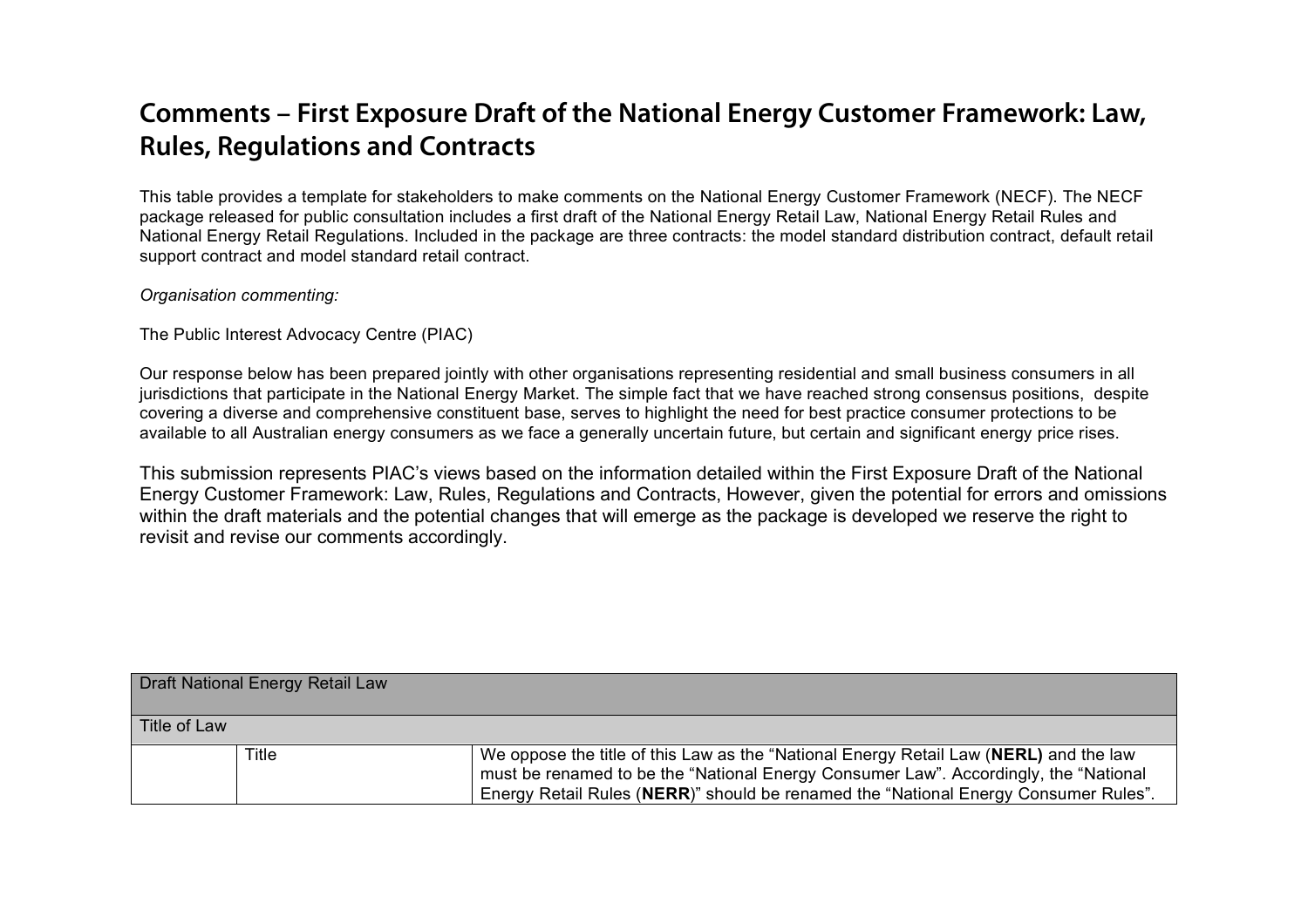|                      |                                                                     | While we recognise that the legislation must be consistent with National Energy Law and<br>National Gas Law, the focus of this specific legislation should be unequivocally directed<br>towards the consumer. Specifically crucial consumer considerations need to be entrenched<br>in this Law, and that the current draft does not achieve this nor adequately reflect the full<br>intent of the National Energy Consumers Framework, which was to provide fair and<br>reasonable terms for supply and delivery of energy services to consumers.<br>Throughout this document we refer to the "National Energy Consumer Law" as the "NERL"<br>and the National Energy Consumer Rules as the "NERR", for consistency, however we re-<br>confirm our position that "National Energy Consumer Law" and the "National Energy<br>Consumer Rules" remain the most appropriate and accurate name of the law and the rules<br>for the purposes outlined above. |
|----------------------|---------------------------------------------------------------------|---------------------------------------------------------------------------------------------------------------------------------------------------------------------------------------------------------------------------------------------------------------------------------------------------------------------------------------------------------------------------------------------------------------------------------------------------------------------------------------------------------------------------------------------------------------------------------------------------------------------------------------------------------------------------------------------------------------------------------------------------------------------------------------------------------------------------------------------------------------------------------------------------------------------------------------------------------|
| Part 1 - Preliminary |                                                                     |                                                                                                                                                                                                                                                                                                                                                                                                                                                                                                                                                                                                                                                                                                                                                                                                                                                                                                                                                         |
|                      | Division 1 - Citation, commencement and interpretation              |                                                                                                                                                                                                                                                                                                                                                                                                                                                                                                                                                                                                                                                                                                                                                                                                                                                                                                                                                         |
| Section              | <b>Subject Matter</b>                                               | Comment                                                                                                                                                                                                                                                                                                                                                                                                                                                                                                                                                                                                                                                                                                                                                                                                                                                                                                                                                 |
| 101                  | Citation                                                            | In accordance with the title change above, the citation for the law should be the "National"<br>Energy Consumer Law".                                                                                                                                                                                                                                                                                                                                                                                                                                                                                                                                                                                                                                                                                                                                                                                                                                   |
| 103                  | <b>Definitions</b>                                                  | All definitions need to be consistent throughout the NERL, NERR and Schedules.                                                                                                                                                                                                                                                                                                                                                                                                                                                                                                                                                                                                                                                                                                                                                                                                                                                                          |
| 103                  | Interpretation<br><b>AER Guidelines</b>                             | The contents of this section may have a material impact upon the NERL. It is difficult to<br>comment on guidelines that are not included in this draft of the NERL and as such we<br>reserve the right to review and adjust our position on consumer protections when these<br>details are made public.                                                                                                                                                                                                                                                                                                                                                                                                                                                                                                                                                                                                                                                 |
| 103                  | Interpretation<br>connection<br>Redefining the term<br>'connection' | For the same reason as mentioned above, we strongly advocate for reassigning the<br>definition of connection' to reflect the commencement of an energy contract with a retailer,<br>in some situations, connection may also entail energisation (as defined in s. 103) by the<br>distributor.' <sup>1</sup>                                                                                                                                                                                                                                                                                                                                                                                                                                                                                                                                                                                                                                             |

 1 s 103, National Energy Retail Law (First Exposure Draft): energisation of the premises of a customer means the activation or opening of a connection in order to allow the flow of energy between a distribution system and the premises.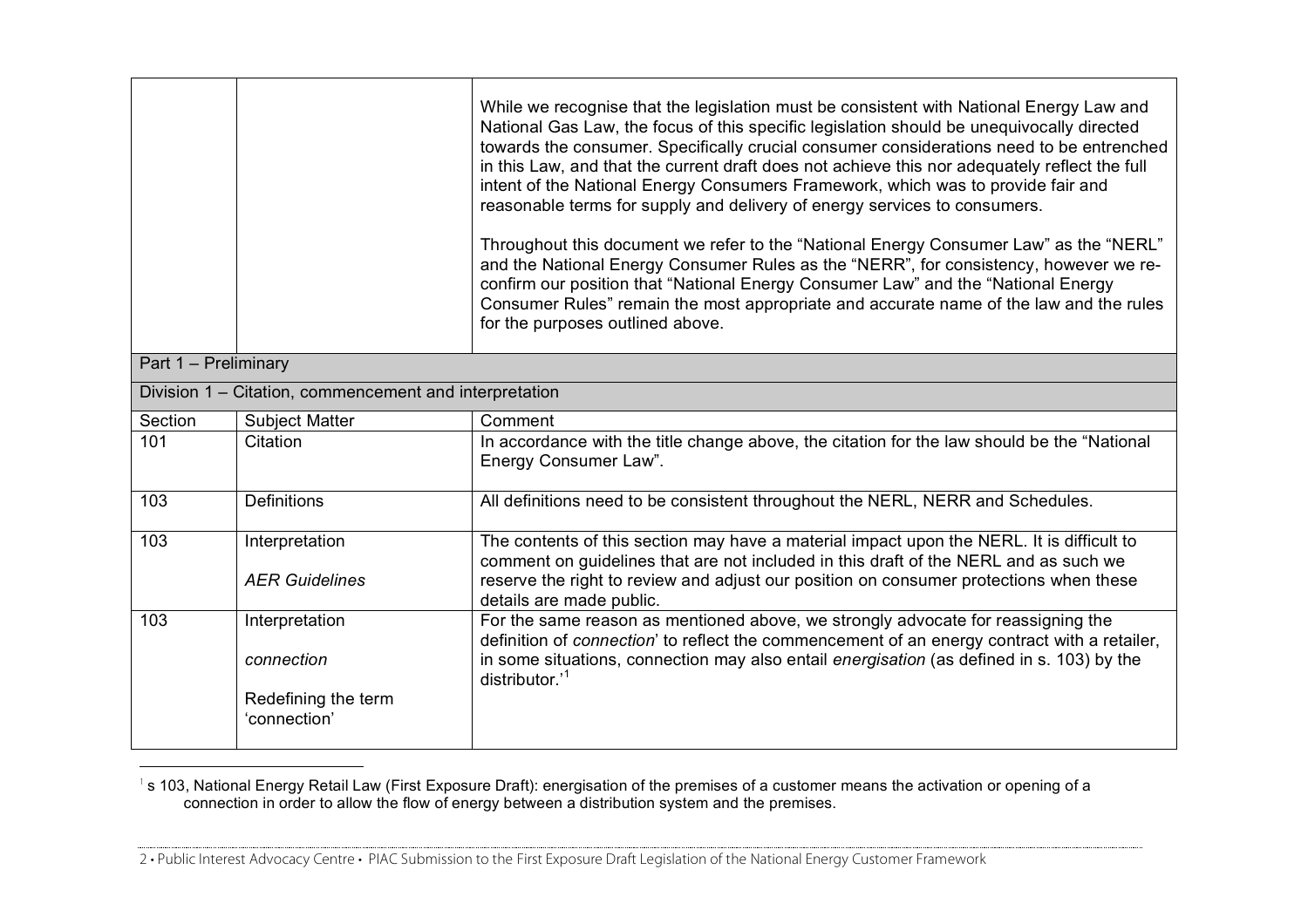| 103 | Interpretation<br>customer retail service                                                              | The reference to sale of energy in the definition of customer retail service is limiting as<br>retailers provide a range of services and products to consumers, other than just selling<br>energy. We have therefore amended the definition to include provision of energy services,<br>as follows:<br>'means the provision of energy services by a deemed retailer or their agents to a customer<br>at a supply point.'                                                                                                                                                                                                                                                                        |
|-----|--------------------------------------------------------------------------------------------------------|-------------------------------------------------------------------------------------------------------------------------------------------------------------------------------------------------------------------------------------------------------------------------------------------------------------------------------------------------------------------------------------------------------------------------------------------------------------------------------------------------------------------------------------------------------------------------------------------------------------------------------------------------------------------------------------------------|
| 103 | Interpretation<br>customer distribution service                                                        | The reference to sale of energy in the definition of customer distribution service is limiting<br>as distributors provide a range of services to consumers. These services should not be<br>limited to those specified in sub-paragraphs (a) to (c). We have therefore amended the<br>definition to include provision of energy services, as follows:                                                                                                                                                                                                                                                                                                                                           |
|     |                                                                                                        | 'means the provision of energy services by a distributor including any one or more of the<br>following:<br>(a) a customer connection service;<br>(b) a customer supply service;<br>(c) a service prescribed by the Rules as a customer distribution service for the<br>purposes of this definition.                                                                                                                                                                                                                                                                                                                                                                                             |
| 103 | Interpretation<br>customer hardship policy                                                             | The Australian Energy Regulator (AER) must approve retail hardship policies. As such, an<br>amendment to the definition of Customer hardship policy' is required:<br>'a customer hardship policy under Division 9 of Part 2, as approved by the AER'.                                                                                                                                                                                                                                                                                                                                                                                                                                           |
| 103 | Interpretation<br>de-energisation<br>Use of the term<br>'disconnection' instead of<br>de-energisation' | We reject the use of the term de-energisation in the NERL where it is applied to energy<br>retailers.<br>The terms de-energisation and disconnection are distinct terms used to describe different<br>activities undertaken by distinct parts of the energy industry.<br>De-energisation is an activity that is undertaken by a distributor in enclosing a<br>connection when there is a planned outage (meter replacement, line upgrade,<br>safety reason etc). It is related to the maintenance of the distribution/transmission<br>system. Similarly the term energisation is an activity that is undertaken by a<br>distributor in opening a connection when a consumer is connected to the |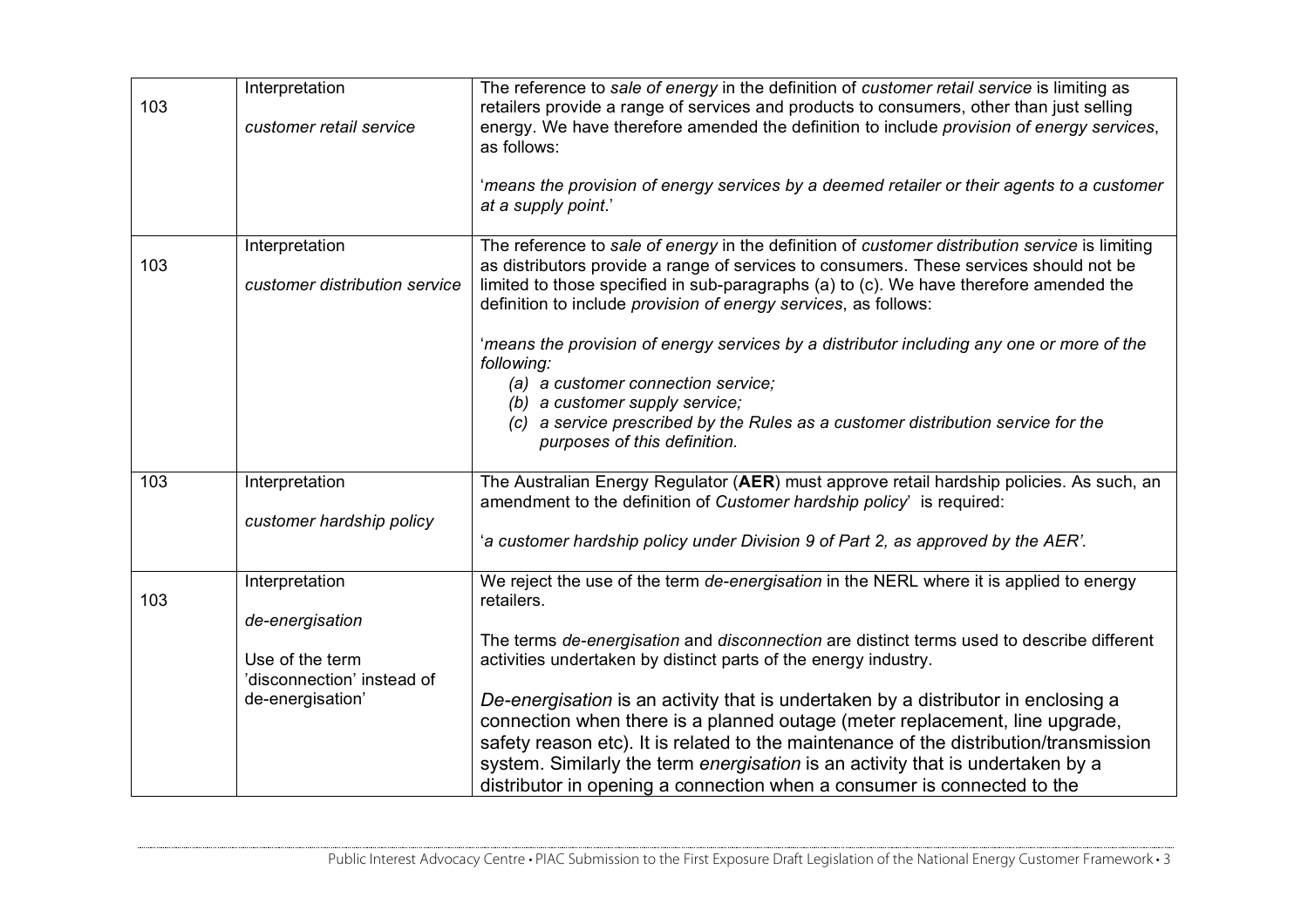|     |                           | distribution or transmission system (ie they meet all the technical standards and<br>can be energised).                                                                                                                                                                                                                                                                                                                                                   |
|-----|---------------------------|-----------------------------------------------------------------------------------------------------------------------------------------------------------------------------------------------------------------------------------------------------------------------------------------------------------------------------------------------------------------------------------------------------------------------------------------------------------|
|     |                           | Disconnection is a term that is applied to the withdrawal of energy due to non-<br>payment or breach of other contract terms and the finalisation of a contract through<br>move in/move outs and it is a term applicable to retailers where their contracts<br>have been breached and disconnection is warranted (at this time however, the<br>connection continues to meet all the technical standards required by the networks<br>to remain energised). |
|     |                           | In all jurisdictions, consumers currently interact with retail energy businesses with the<br>same understanding regarding connection and disconnection. This is common language<br>on energy bills and associated terms and conditions in energy retail contracts and is<br>consistent with other laws, regulations, policies and practices.                                                                                                              |
|     |                           | Subsequently the NERL must include the definition 'disconnection', as the term which is<br>more commonly understood by consumers and their relationship with retailers, not for the<br>physical de-linking from the distribution system but for the withdrawal of energy (actual<br>deactivating or closing of a connection point) due to non-payment or breach of other<br>contract terms of the retailer. For example;                                  |
|     |                           | Disconnection, the withdrawal of energy due to non-payment or breach of other retail<br>contract terms and the finalisation of a contract through move in/move outs.                                                                                                                                                                                                                                                                                      |
|     |                           | Extensive work has been carried out on this issue and is reflected in the 'competition by<br>comparison' and 'retailer performance reporting' regimes within the various jurisdictions<br>across the national energy market.                                                                                                                                                                                                                              |
| 103 | Interpretation            | We strongly support the inclusion of 'Explicit Informed Consent' as a definition in the NERL<br>and a consistent definition throughout the NERR and Schedules, including the National<br><b>Energy Marketing Rules.</b>                                                                                                                                                                                                                                   |
|     | New definition            |                                                                                                                                                                                                                                                                                                                                                                                                                                                           |
|     | explicit informed consent | We have provided a critique of the construct of Explicit informed consent in s. 219 of the<br>NERL, it is deficient and absent as such we propose the following definition:                                                                                                                                                                                                                                                                               |
|     |                           | <b>Explicit Informed consent</b>                                                                                                                                                                                                                                                                                                                                                                                                                          |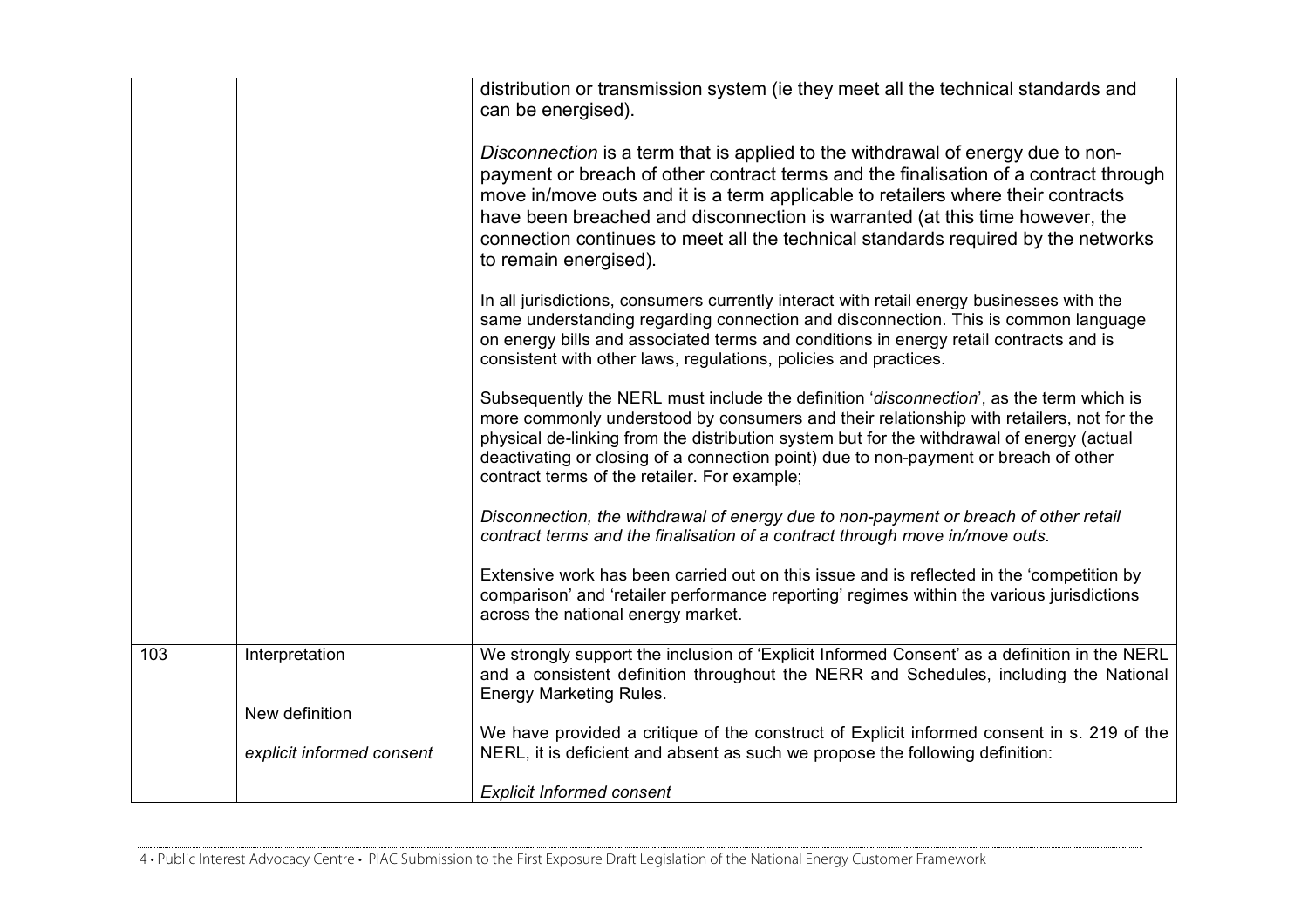|     |                                                                                                                                                              | is consent provided for a retail energy market transaction by a residential or small<br>customer who:<br>(a) is the authorised account holder;<br>(b) is competent; and<br>(c) has capacity to do so.<br>to a regulated entity, where-<br>(d) the regulated entity, has clearly, fully and adequately disclosed to the customer,<br>in a manner that ensures energy retailers meet their obligation to secure explicit<br>informed consent, all matters relevant to the consent of the customer, including the<br>information required under Rule 4 of the National Energy Marketing Rules and each<br>specific purpose or use of the consent; and<br>(e) the customer gives the consent to the transaction in accordance with (a), (b)<br>and $(c)$ ; and<br>(f) any requirements prescribed by the NERR for the purposes of this subsection<br>have been complied with. |
|-----|--------------------------------------------------------------------------------------------------------------------------------------------------------------|---------------------------------------------------------------------------------------------------------------------------------------------------------------------------------------------------------------------------------------------------------------------------------------------------------------------------------------------------------------------------------------------------------------------------------------------------------------------------------------------------------------------------------------------------------------------------------------------------------------------------------------------------------------------------------------------------------------------------------------------------------------------------------------------------------------------------------------------------------------------------|
| 103 | Interpretation<br>hardship customer<br>Use of the term 'vulnerable<br>customers and customers<br>experiencing hardship'<br>instead of 'hardship<br>customer' | We reject the current definition and application of hardship customers throughout the<br>NERL and NERR.<br>The definition for 'hardship customer' must be amended to 'customers that are vulnerable<br>or experiencing hardship' because the former implies membership of a class of consumer<br>as opposed to someone who is experiencing hardship, at a particular moment in time. The<br>drafting must be changed to 'customer experiencing hardship':<br>'a, small customer of a retailer who is experiencing difficulties fulfilling the terms and<br>conditions of their retail energy contract'.                                                                                                                                                                                                                                                                   |
| 103 | Interpretation<br>supply point                                                                                                                               | The definition of <i>supply point</i> must reflect the fact that consumers must not be responsible<br>for equipment which they do not own; this includes impacts on consumer assets via<br>technologies owned by retailers or distributors, such as the Home Area Network and Direct<br>Load Control. This will be explored further in relation to consumer protections and the<br>smart meter roll out.                                                                                                                                                                                                                                                                                                                                                                                                                                                                  |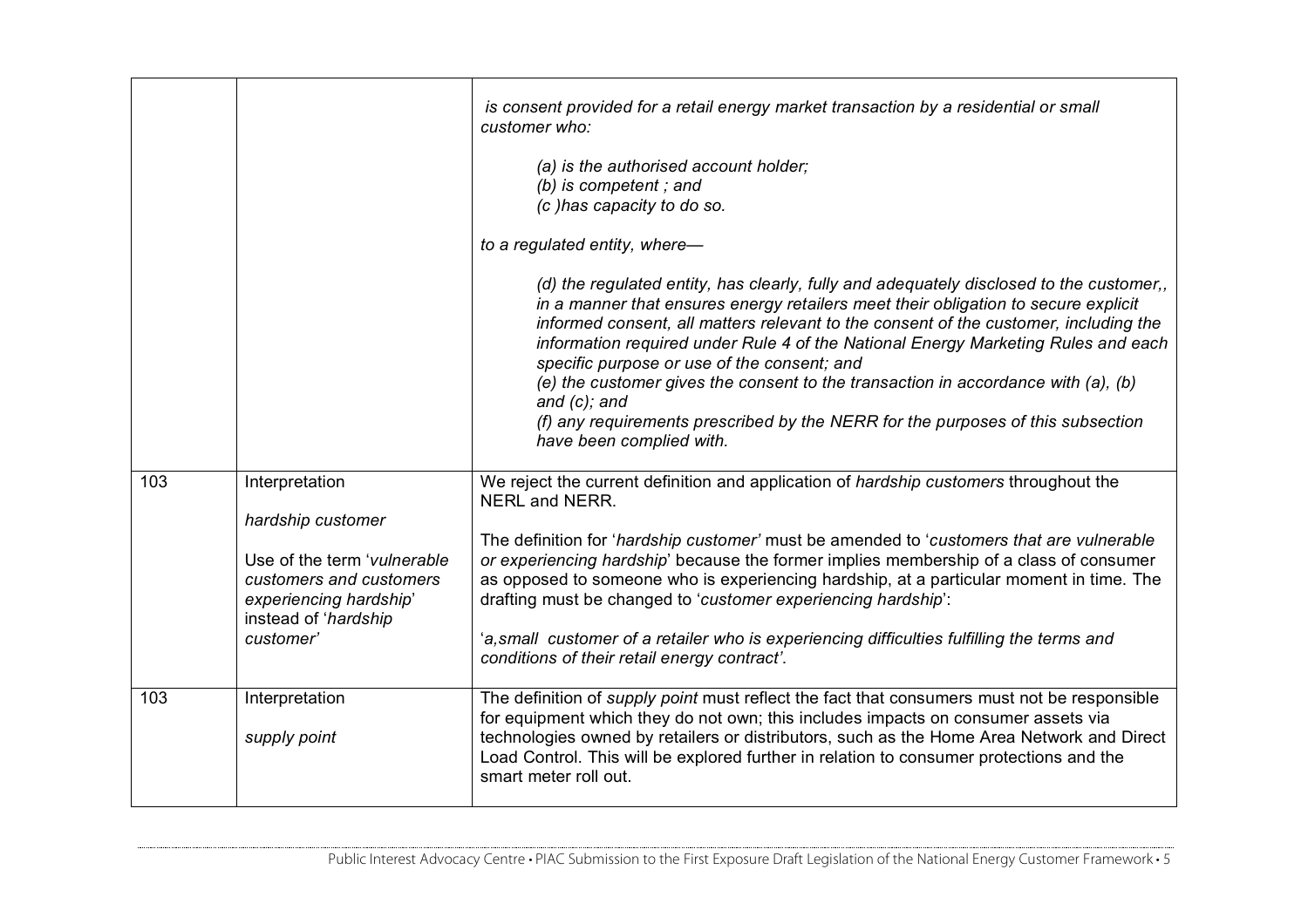| 104 | Meaning of civil penalty<br>provision                            | The Table of civil penalty provisions has not yet been identified. This is a significant<br>provision and will require consultation once drafted.                                                                                                                                                                                                                                                                                                                                                                                                                                                                                                                                                                                                                                                                                                                                                                                                                                                                                                                                                                                                                                                                                                          |
|-----|------------------------------------------------------------------|------------------------------------------------------------------------------------------------------------------------------------------------------------------------------------------------------------------------------------------------------------------------------------------------------------------------------------------------------------------------------------------------------------------------------------------------------------------------------------------------------------------------------------------------------------------------------------------------------------------------------------------------------------------------------------------------------------------------------------------------------------------------------------------------------------------------------------------------------------------------------------------------------------------------------------------------------------------------------------------------------------------------------------------------------------------------------------------------------------------------------------------------------------------------------------------------------------------------------------------------------------|
| 105 | Meaning of conduct<br>provision                                  | As with above, the Table of conduct provisions has not yet been identified and this<br>provision will therefore require further consultation once drafted, particularly because, as<br>currently drafted, the NERL proposes to limit consumer (and business) rights to seek<br>orders and compensation to breaches of conduct provisions. See our comments below<br>regarding Part 11, Division 3 of the NERL.                                                                                                                                                                                                                                                                                                                                                                                                                                                                                                                                                                                                                                                                                                                                                                                                                                             |
| 106 | Meaning of customer and<br>associated terms                      | We seek an expansion of the definition of small customer to the following:<br>(a) a residential customer, who purchases energy principally for personal, household<br>or domestic use at premises.'                                                                                                                                                                                                                                                                                                                                                                                                                                                                                                                                                                                                                                                                                                                                                                                                                                                                                                                                                                                                                                                        |
|     | Division 3 - National Energy Retail Law Objective and principles |                                                                                                                                                                                                                                                                                                                                                                                                                                                                                                                                                                                                                                                                                                                                                                                                                                                                                                                                                                                                                                                                                                                                                                                                                                                            |
| 113 | <b>National Energy Retail Law</b><br>Objective                   | The National Energy Retail Law Objective, as presented in the exposure draft, does not<br>reflect the full intent of the National Energy Customer Framework (and subsequent NERL<br>and NERR), or best practice consumer protections.<br>As a result, this draft legislation is unacceptable and will not meet the expectations of<br>members of the Ministerial Council on Energy which are to ensure Australian energy<br>consumers are afforded adequate and appropriate protections.<br>We highlight that crucial consumer considerations need to be entrenched in the NERL, and<br>that the draft legislation does not achieve this, nor does it adequately reflect the full intent<br>of the National Energy Customer Framework, which was to provide fair and reasonable<br>terms for supply and delivery of energy services to consumers.<br>There are two concepts that must be captured in the National Energy Retail Law Objective,<br>that are not present in the exposure draft, these being:<br>The essential non-storable, non-transferable nature of energy; and<br>The importance of energy provision being environmentally sustainable, socially<br>$\bullet$<br>equitable and economically viable.<br><b>Essential Nature of Energy</b> |
|     |                                                                  | In contemporary society, energy accessibility, particularly for electricity, is essential for                                                                                                                                                                                                                                                                                                                                                                                                                                                                                                                                                                                                                                                                                                                                                                                                                                                                                                                                                                                                                                                                                                                                                              |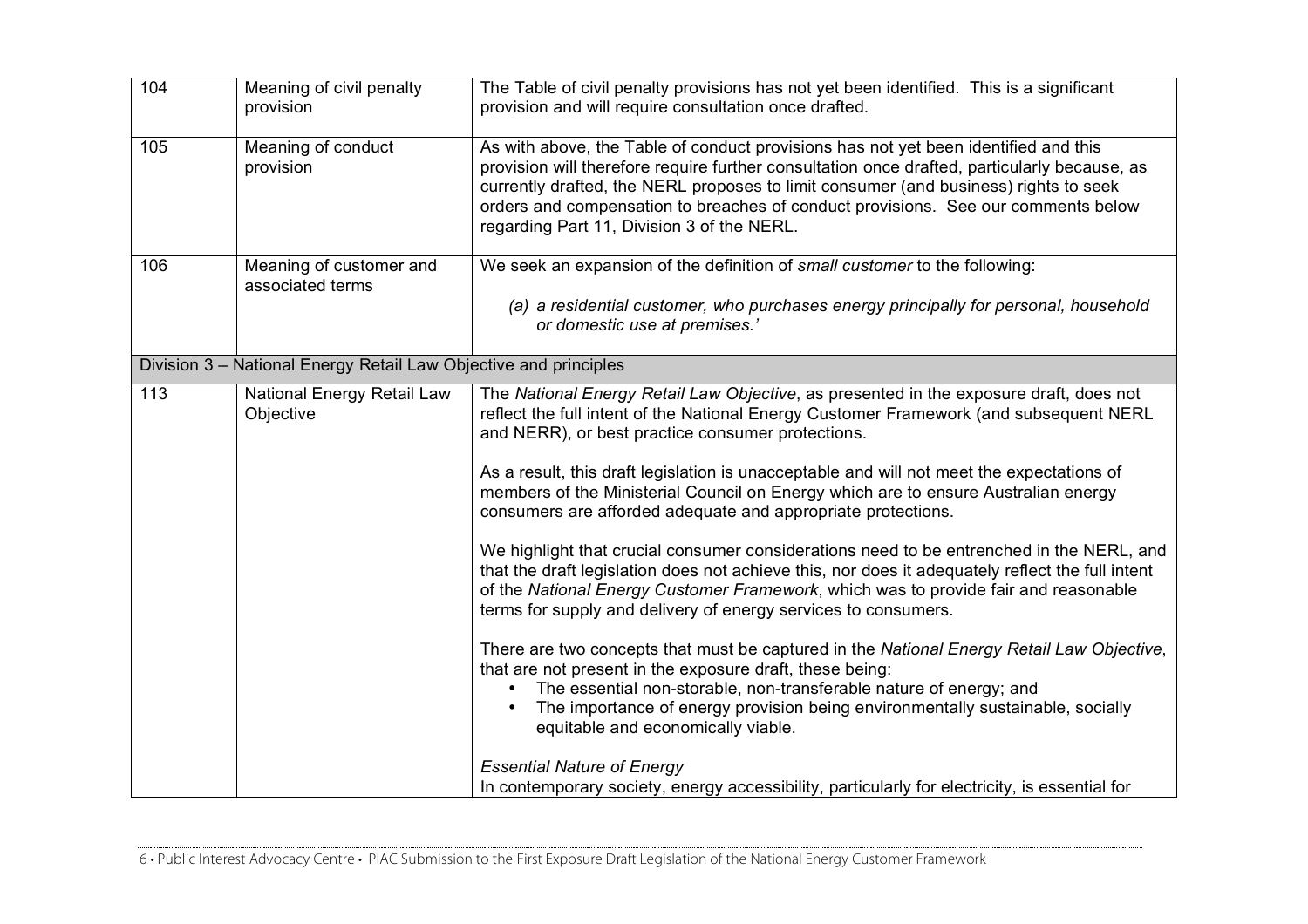|  | shelter, safety (including health) and quality of life. The 'essentialness' of energy means                                                                                                       |
|--|---------------------------------------------------------------------------------------------------------------------------------------------------------------------------------------------------|
|  | that energy services form a different class of goods from standard goods and services as                                                                                                          |
|  | understood by economics and public policy. As such, Australian residents expect the safe<br>and affordable supply of energy as a right, not as a matter of consumer preference.                   |
|  |                                                                                                                                                                                                   |
|  | <b>Sustainable Energy Markets</b>                                                                                                                                                                 |
|  | Governments across Australia are implementing steps to curtail greenhouse emissions<br>and introduce other innovations which will particularly impact upon the Australian energy                  |
|  | industry and its consumers.                                                                                                                                                                       |
|  | Any legislation or regulation associated with energy markets, must therefore give careful                                                                                                         |
|  | attention to the social implications of these policies and the ongoing environmental<br>sustainability of energy provision. This crucial objective also needs to be stated as part of             |
|  | the National Energy Consumers Law Objective.                                                                                                                                                      |
|  |                                                                                                                                                                                                   |
|  | Our proposed objective is as follows:                                                                                                                                                             |
|  | The objective of this Law is to promote efficient investment in, and efficient operation and<br>use of, energy services for the long term interests of consumers of energy with respect to        |
|  | price, quality, safety, reliability and security of supply.                                                                                                                                       |
|  | For the purposes of this section, in determining whether a particular thing promotes the                                                                                                          |
|  | long term interests of consumers of energy with respect of price, quality, safety, reliability<br>and security of supply, regard must be had to the extent to which the thing is likely to result |
|  | in the achievement of the following objectives:                                                                                                                                                   |
|  | (a) the objective that consumers can be confident about the price, affordability, safety and                                                                                                      |
|  | reliability of essential energy services;                                                                                                                                                         |
|  | (b) the objective that energy services should be provided to all consumers equitably;                                                                                                             |
|  | (c) the objective that all consumers be treated fairly in their purchase of energy services;                                                                                                      |
|  | (d) the objective that energy should be affordable for all consumers;                                                                                                                             |
|  | (e) the objective that the needs of those who, as consumers, are most vulnerable, or at                                                                                                           |
|  | greatest disadvantage, be protected, and that energy not be denied to any customer on the<br>basis of financial hardship or other circumstances of vulnerability;                                 |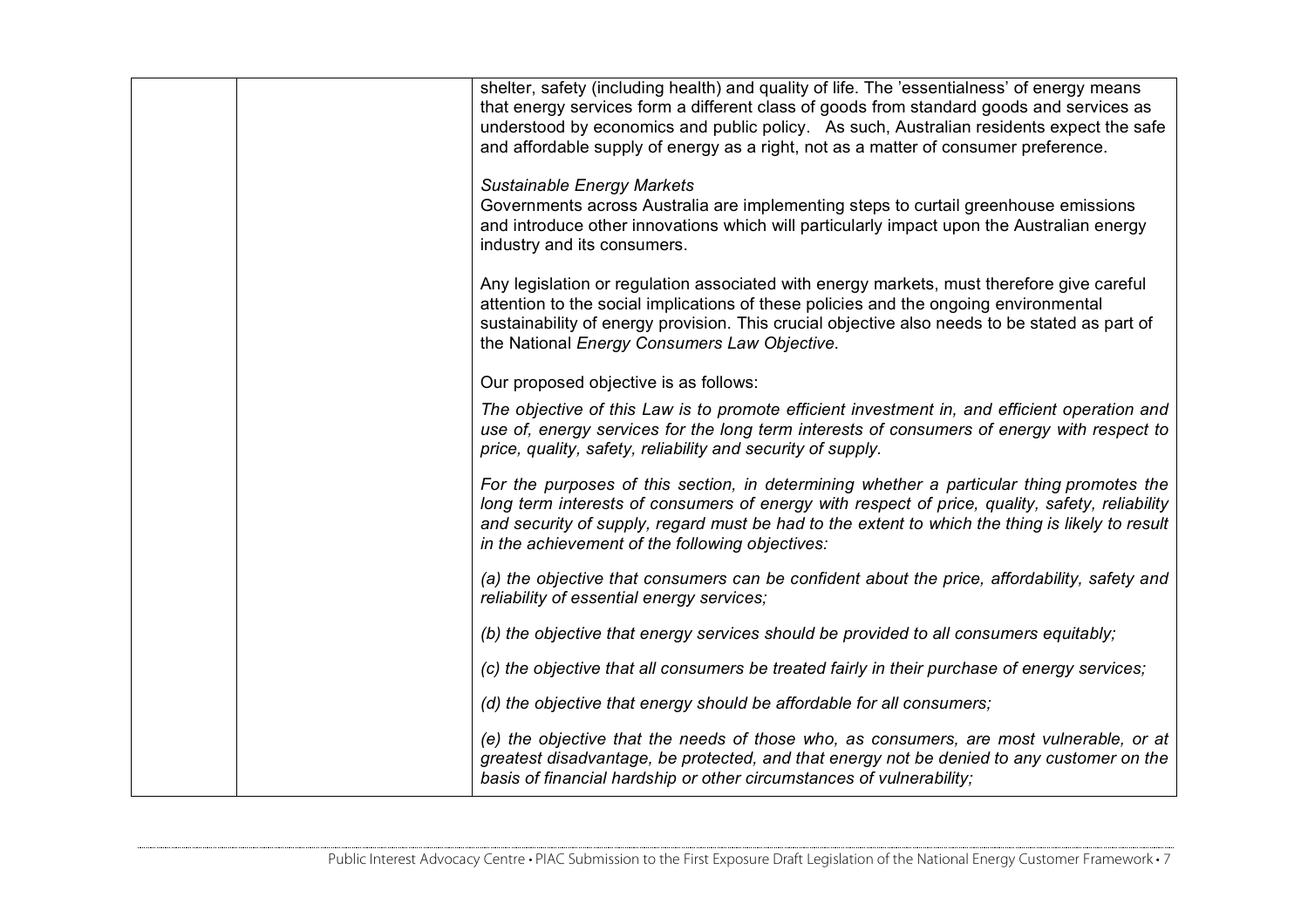|  | (f) the objective of providing accessible and timely redress where customer detriment has<br>occurred:                  |
|--|-------------------------------------------------------------------------------------------------------------------------|
|  | (g) the objective that consumers always be entitled to proportionate, risk-based responses<br>from suppliers of energy; |
|  | (h) the objective that consumer interest is served by the supply of clean and sustainable<br>energy.                    |
|  |                                                                                                                         |

| Draft National Energy Retail Law |                                                             |                                                                                                                                                                                                                                                                                                                                                                                                                                                                                                                                                                                                                                                                                                                                                                                                                                                                                                                                                                                                                                                                                                                                                                                                                                                                                                                                                                                                                                                                                                                                                                                                                                                                                                                                               |  |
|----------------------------------|-------------------------------------------------------------|-----------------------------------------------------------------------------------------------------------------------------------------------------------------------------------------------------------------------------------------------------------------------------------------------------------------------------------------------------------------------------------------------------------------------------------------------------------------------------------------------------------------------------------------------------------------------------------------------------------------------------------------------------------------------------------------------------------------------------------------------------------------------------------------------------------------------------------------------------------------------------------------------------------------------------------------------------------------------------------------------------------------------------------------------------------------------------------------------------------------------------------------------------------------------------------------------------------------------------------------------------------------------------------------------------------------------------------------------------------------------------------------------------------------------------------------------------------------------------------------------------------------------------------------------------------------------------------------------------------------------------------------------------------------------------------------------------------------------------------------------|--|
|                                  | Part 2 – Relationship between retailers and small customers |                                                                                                                                                                                                                                                                                                                                                                                                                                                                                                                                                                                                                                                                                                                                                                                                                                                                                                                                                                                                                                                                                                                                                                                                                                                                                                                                                                                                                                                                                                                                                                                                                                                                                                                                               |  |
|                                  | Division 1 - Preliminary                                    |                                                                                                                                                                                                                                                                                                                                                                                                                                                                                                                                                                                                                                                                                                                                                                                                                                                                                                                                                                                                                                                                                                                                                                                                                                                                                                                                                                                                                                                                                                                                                                                                                                                                                                                                               |  |
| Section                          | <b>Subject Matter</b>                                       | Comment                                                                                                                                                                                                                                                                                                                                                                                                                                                                                                                                                                                                                                                                                                                                                                                                                                                                                                                                                                                                                                                                                                                                                                                                                                                                                                                                                                                                                                                                                                                                                                                                                                                                                                                                       |  |
|                                  |                                                             | Division 3 - Standing offers and standard retail contracts for small customers                                                                                                                                                                                                                                                                                                                                                                                                                                                                                                                                                                                                                                                                                                                                                                                                                                                                                                                                                                                                                                                                                                                                                                                                                                                                                                                                                                                                                                                                                                                                                                                                                                                                |  |
| 203                              | Model terms and<br>conditions                               | The format of the model standard retail contract does not reflect all of the substantive rights and<br>obligations of the retailer and the small customer provided for in the NERL and NERR, let alone<br>additional provisions in jurisdictional laws. It contains mainly terms and conditions reflecting<br>retailer rights but few terms and conditions reflecting the rights or obligations for the protection of<br>consumers that are contained in the NERL and NERR. Further, it attempts to draft additional<br>standard terms and conditions around issues such as limitations of liability that clearly favour<br>retailers, even though these matters are not addressed in the NERL and NERR and there<br>appears to be little reason why governments would attempt to draft contract terms relating to<br>these issues. In addition, in some cases the terms and conditions do not accurately reflect the<br>content of NERL and NERR provisions or only partially communicate NERL and NERR<br>provisions. One of the more serious effects of these problems is that, in its present format, it is<br>arguably quite misleading for consumers (and retailers) as to their actual rights and obligations.<br>We believe that a more appropriate framework would be to clarify that all substantive obligations<br>are provided for in the NERL, NERR and regulations (and jurisdictional laws where relevant). It is<br>not unreasonable to provide for a model contract to be used by all retailers but it should be called<br>a 'Customer Charter' to reflect more accurately what it is and ensure that consumers actually<br>understand that it is relevant to them and contains the details of their relationship with their |  |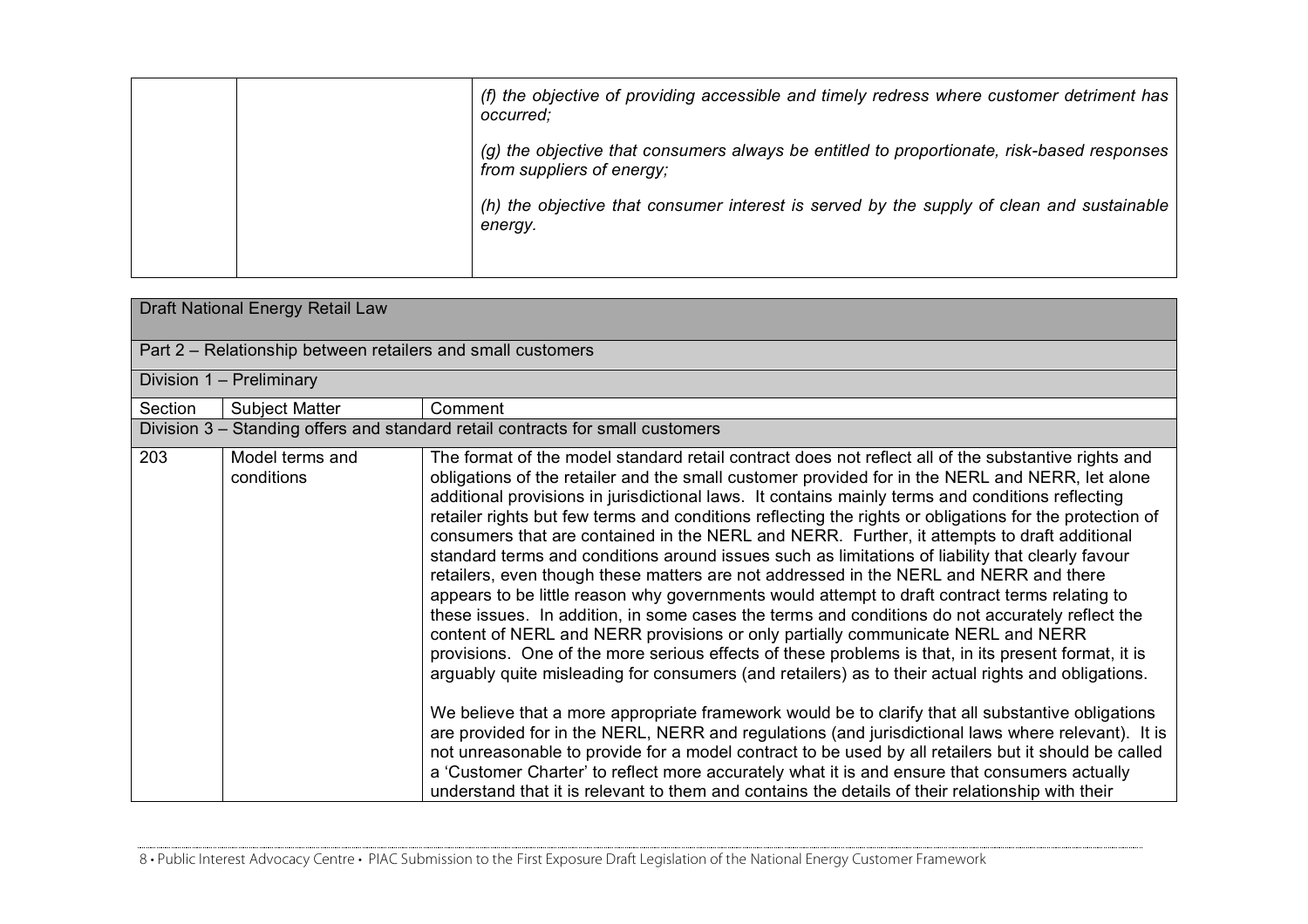|               |                                              | retailer. The Customer Charter should constitute the contract and detail, in plain English, the key<br>consumer rights and obligations, as well as retailer rights and obligations, fully and accurately<br>consistent with the actual provisions of the NERL, NERR and regulations (and with space to<br>insert any relevant jurisdictional requirements).<br>Where a consumer is considering entering into a market retail contract, the retailer must provide<br>the consumer with a copy of the Customer Charter, in addition to the single document which<br>outlines the 'Required Information' as defined in Schedule 4 Rule 4(1) of the National Energy<br><b>Marketing Rules.</b>                                                                                                                                                                                           |
|---------------|----------------------------------------------|--------------------------------------------------------------------------------------------------------------------------------------------------------------------------------------------------------------------------------------------------------------------------------------------------------------------------------------------------------------------------------------------------------------------------------------------------------------------------------------------------------------------------------------------------------------------------------------------------------------------------------------------------------------------------------------------------------------------------------------------------------------------------------------------------------------------------------------------------------------------------------------|
| 204           | Standing<br>offer<br>to l<br>small customers | We strongly support the inclusion of the obligation to offer in the NERL.                                                                                                                                                                                                                                                                                                                                                                                                                                                                                                                                                                                                                                                                                                                                                                                                            |
| 205           | Standing offer prices                        | A definition of standing offer prices must be included in the NERL. This definition must reflect that<br>a standing offer is the generic offer within an energy market and the offer must be inclusive of all<br>fees, charges and associated terms and conditions.<br>This definition is required as the standing offer price is calculated on the full cost to<br>deliver the terms and conditions of the standard / regulated energy contract that is<br>outlined in the NERL. In this context the standing offers include the cost associated with<br>offering the full terms and conditions including the collection cycle up to and including<br>disconnection. As such additional fees and charges, including late payment fees, early<br>termination fees and fees for various payment methods must be explicitly excluded from<br>the terms of the standing offer contract. |
| 205(1)        | Publication of standing<br>offer prices      | We support the requirement of designated retailers to publish standing offer prices on their<br>website. We believe that this subsection should also include an obligation to publish a notice of<br>variation in a newspaper circulating generally in a jurisdiction where this change is to take effect.<br>All standing offer prices should be published 20 business days prior to the change taking effect,<br>in each medium, as required. This is to ensure that consumers have the opportunity to be<br>informed of price increases before they take effect and seek alternative tariffs and offers if they<br>wish to do so. The publication on both the designated retailer and AER website is an important<br>tool, however we do not believe this is adequate to provide information to all consumers.                                                                    |
| 205(4)<br>(b) | Limitations on<br>commencement of            | We strongly believe that the notice for variations of standing offer prices must be 20 business<br>days, not 10 business days. We oppose the proposed change to halve the best practice                                                                                                                                                                                                                                                                                                                                                                                                                                                                                                                                                                                                                                                                                              |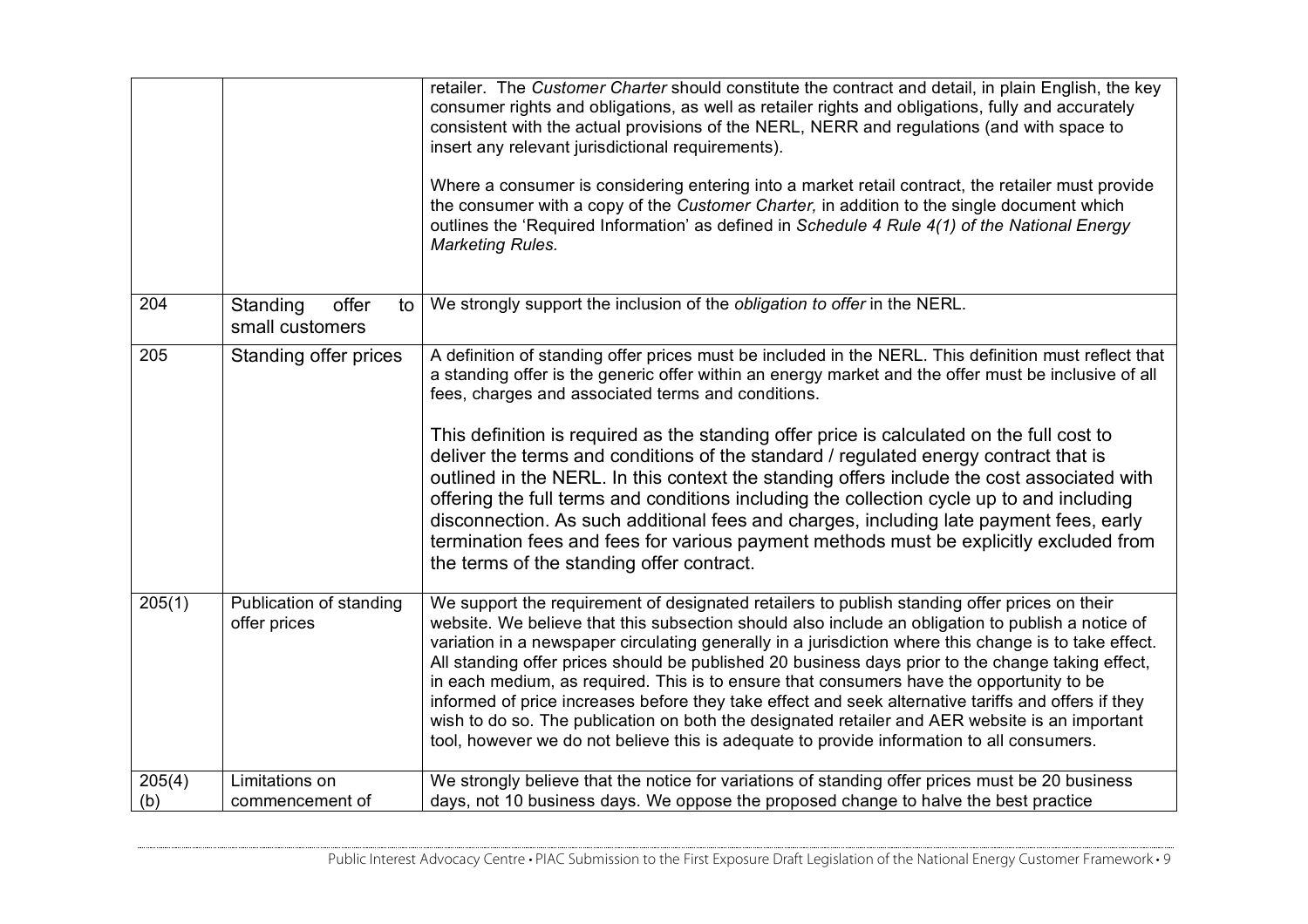|               | variation                                                | notification period of 20 days for a change in standing offer prices. In all jurisdictions except<br>Victoria, standing offer prices are regulated and thus the risk of financial exposure identified by<br>retailers is unfounded. In Victoria the current notification period required is 20 days. We see no<br>justification for reducing this requirement. As discussed in our proposed amendments to s. 205<br>(1) above, adequate notification of any price variation is vital to ensure consumers can make<br>informed choices about their energy provider.                                                                                   |
|---------------|----------------------------------------------------------|------------------------------------------------------------------------------------------------------------------------------------------------------------------------------------------------------------------------------------------------------------------------------------------------------------------------------------------------------------------------------------------------------------------------------------------------------------------------------------------------------------------------------------------------------------------------------------------------------------------------------------------------------|
| 205(5)        | Notification to AER                                      | As per the publication requirements above, we believe that the AER should be notified of any<br>variation of standing offer prices at least 20 business days prior to the changes taking effect.                                                                                                                                                                                                                                                                                                                                                                                                                                                     |
| 205(6)        | Publication by the AER                                   | We believe that the AER must be obliged to publish a variation of a tariff on the day that that<br>variation takes effect, not 'as soon as practicable'.                                                                                                                                                                                                                                                                                                                                                                                                                                                                                             |
| 206           | Adoption of form of<br>standard retail contract          | See our comments in response to s. 203 of the NERL.                                                                                                                                                                                                                                                                                                                                                                                                                                                                                                                                                                                                  |
| 207           | Formation of standard<br>retail contract                 | Please refer to our comments in response to s. 203 and s. 206 of the NERL.                                                                                                                                                                                                                                                                                                                                                                                                                                                                                                                                                                           |
| 207(b)        | Formation of standard<br>retail contract                 | This section states that the standard retail contract takes effect after the consumer has complied<br>with conditions set out in the NERR. We believe that these conditions should apply subsequent to<br>the formation of the contract, as very few retailers have shopfront services where acceptable<br>identification may be presented. The retailer may retain the right to disconnect the property where<br>acceptable identification is not provided within a reasonable period. This change has regard to<br>the nature of energy as an essential service and recognising that impediments to the obligation to<br>supply should be limited. |
| 208           | Obligation to comply<br>with standard retail<br>contract | To ensure that the intent of the NERL is met this section needs to be redrafted to ensure that<br>obligations captured in the law, rules and under jurisdictional community service obligations<br>apply. For example;                                                                                                                                                                                                                                                                                                                                                                                                                               |
|               |                                                          | A designated retailer must comply with the obligations on the retailer under the terms and<br>conditions of a standard retail contract between the retailer and a small customer, including<br>obligations in the rules and jurisdictions.                                                                                                                                                                                                                                                                                                                                                                                                           |
| 209(4)<br>(a) | <b>Required alterations</b>                              | We believe this to be a drafting error - this subsection refers to distributors rather than retailers.                                                                                                                                                                                                                                                                                                                                                                                                                                                                                                                                               |
| 209(5)        | When variation takes<br>effect on existing               | We believe that this section of the NERL should include a requirement to notify consumers that a<br>variation to the price has been made and when the variation has taken effect.                                                                                                                                                                                                                                                                                                                                                                                                                                                                    |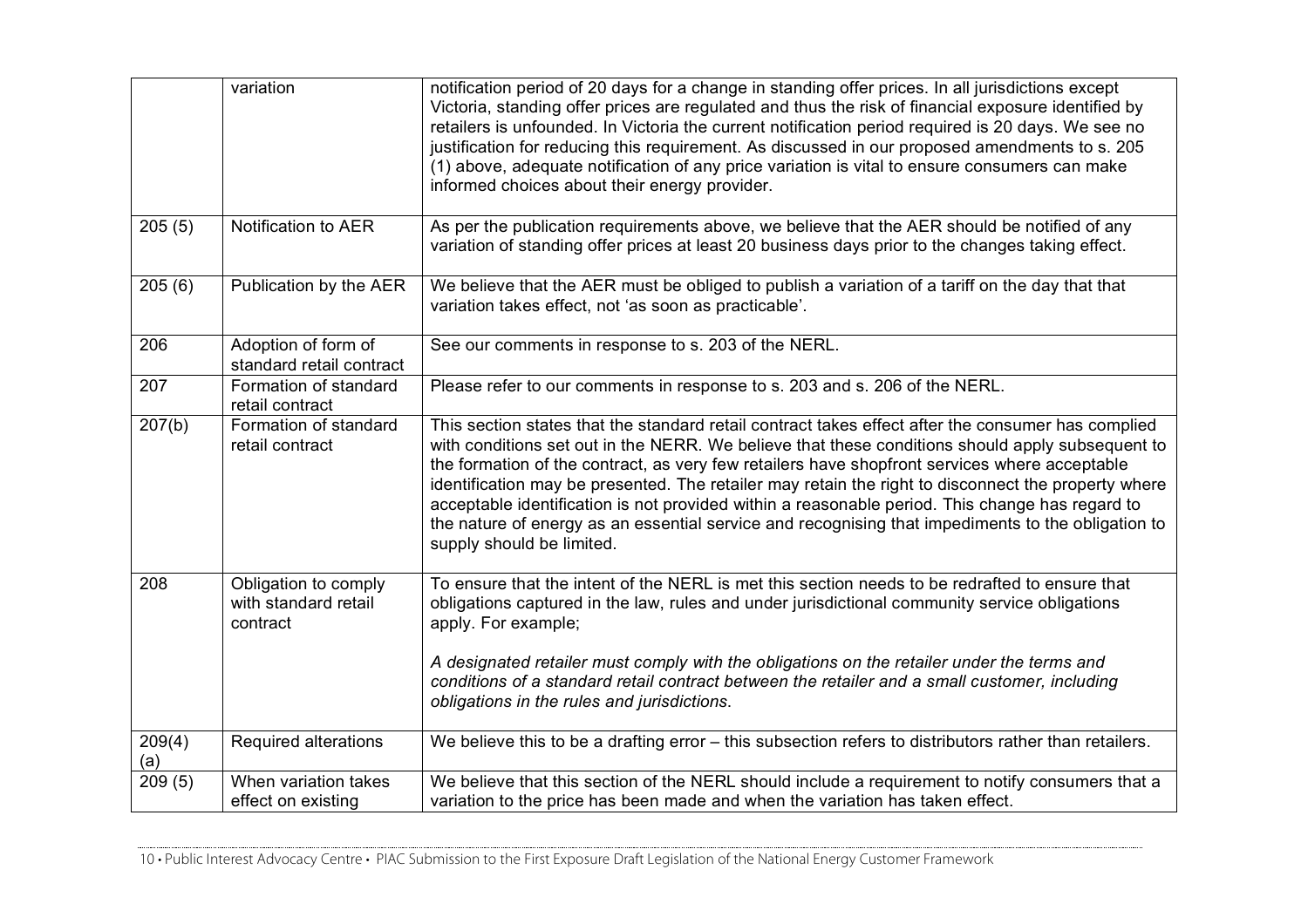|        | contracts                                                                                                                                |                                                                                                                                                                                                                                                                                                                                                                                                                                                                                                                                                                                                                                                                                                          |
|--------|------------------------------------------------------------------------------------------------------------------------------------------|----------------------------------------------------------------------------------------------------------------------------------------------------------------------------------------------------------------------------------------------------------------------------------------------------------------------------------------------------------------------------------------------------------------------------------------------------------------------------------------------------------------------------------------------------------------------------------------------------------------------------------------------------------------------------------------------------------|
| 210    | Standard retail contract<br>to be consistent with<br>model terms and<br>conditions                                                       | Please refer to comments in our response to s. 203 of the NERL.                                                                                                                                                                                                                                                                                                                                                                                                                                                                                                                                                                                                                                          |
| 212    | Satisfaction of<br>designated retailer's<br>obligation to make<br>standing offer by<br>making market offer to<br>certain small customers | Please refer to our comments in response to s. 106 of the NERL.                                                                                                                                                                                                                                                                                                                                                                                                                                                                                                                                                                                                                                          |
|        | Division 4 - Market retail contract for small customers                                                                                  |                                                                                                                                                                                                                                                                                                                                                                                                                                                                                                                                                                                                                                                                                                          |
| 215(2) | Minimum terms and<br>conditions for market<br>retail contracts                                                                           | S.215(2) of the NERL allows for a market retail contract to contain terms and conditions that have<br>the same substantive effect as the relevant minimum terms and conditions. We believe this is an<br>unnecessary inclusion that may allow for confusion by both consumers and retailers of minimum<br>terms and conditions and their substantive effect. We believe that to avoid confusion it should<br>read;<br>A market retail contract must adopt the relevant minimum terms and conditions as detailed in the                                                                                                                                                                                   |
|        |                                                                                                                                          | Rules.                                                                                                                                                                                                                                                                                                                                                                                                                                                                                                                                                                                                                                                                                                   |
| 215(3) | Minimum terms and<br>conditions for market<br>retail contracts                                                                           | The intent of this subsection is unclear. Our understanding is that the intent is to ensure that no<br>sections included in a market contract are those prohibited by the NERR.                                                                                                                                                                                                                                                                                                                                                                                                                                                                                                                          |
|        | Division 5 - Informed consent                                                                                                            |                                                                                                                                                                                                                                                                                                                                                                                                                                                                                                                                                                                                                                                                                                          |
| 218    | Requirement for<br>informed consent for<br>certain transactions                                                                          | S. 218 (1) (b) of the NERL should apply to all customer retail contracts. Explicit informed<br>consent should be gained from all consumers entering into any contract with a retailer.<br>On the basis of current and potential issues arising from energy marketing activity we believe that<br>explicit informed consent should also be explicitly required for market retail contracts under s. 218<br>(1) of the NERL, which relate to direct debit transactions, on the basis that direct debit<br>arrangements can impose significant detriment on some consumers. In particular, consumers<br>should be notified at the time of signing a new contract that direct debits can attract significant |
|        |                                                                                                                                          | dishonour fees.<br>We strongly support s. 218 (2) of the NERL.                                                                                                                                                                                                                                                                                                                                                                                                                                                                                                                                                                                                                                           |
|        |                                                                                                                                          |                                                                                                                                                                                                                                                                                                                                                                                                                                                                                                                                                                                                                                                                                                          |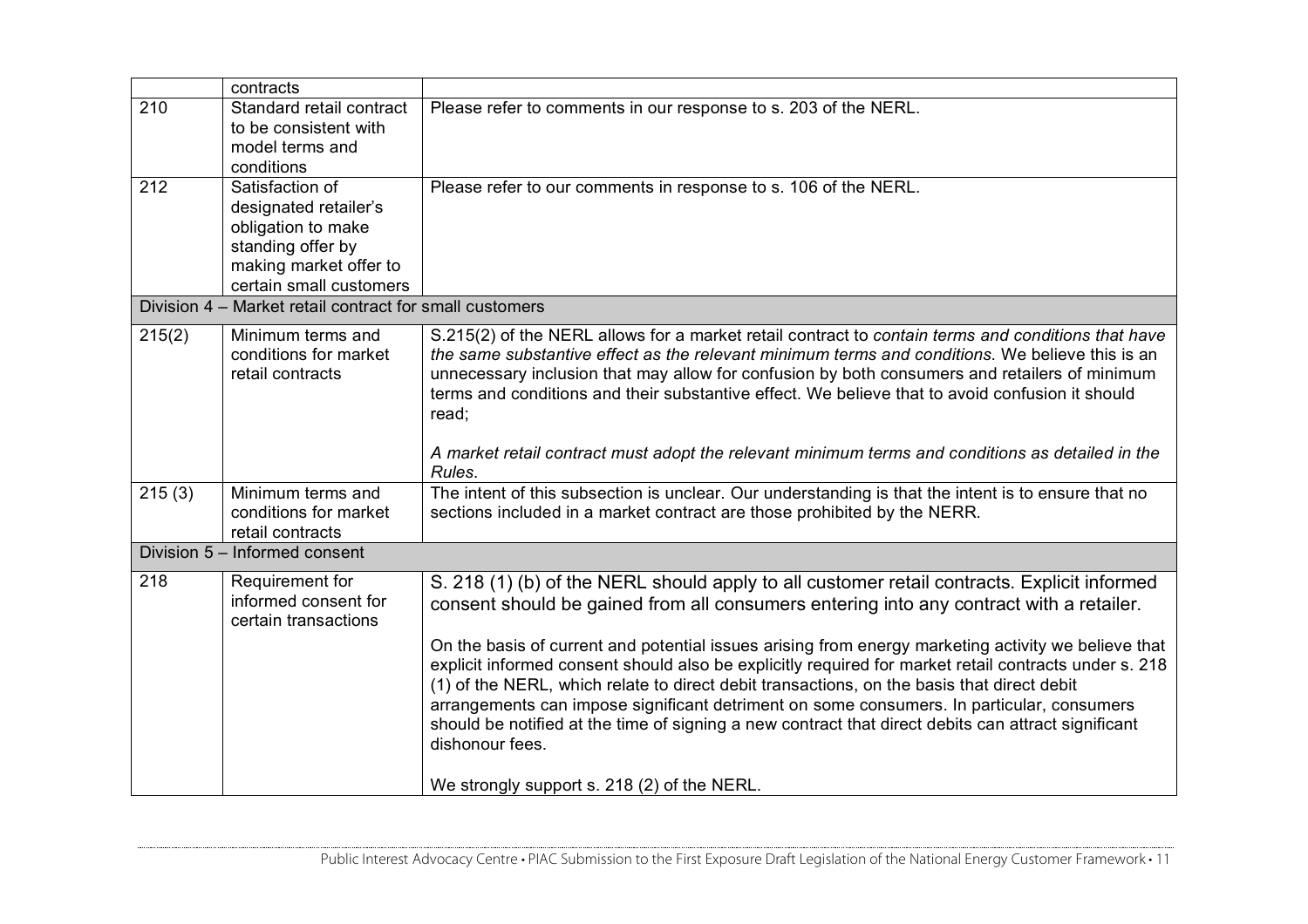| 219 | Nature of Informed<br>Consent | We are pleased to see the inclusion of <i>informed consent</i> in the Law. We strongly recommend,<br>however, the renaming of this section and content to Explicit informed consent.                                                                                                                                                                                                                                                                                                                                                                               |
|-----|-------------------------------|--------------------------------------------------------------------------------------------------------------------------------------------------------------------------------------------------------------------------------------------------------------------------------------------------------------------------------------------------------------------------------------------------------------------------------------------------------------------------------------------------------------------------------------------------------------------|
|     |                               | It is a fundamental principle of any transaction that a consumer must provide their informed<br>consent; however, informed consent is typically based upon supplier obligations of information<br>without regard to a consumer's understanding of the information, in particular competency. Best<br>practice regimes in both South Australia and Victoria further define informed consent as 'Explicit<br>informed consent' and capture the obligation to assess competency based upon the essential<br>nature of energy services and the specific energy market. |
|     |                               | <i>Explicit informed consent</i> in the NERL must guarantee all Australian consumers best practice<br>principles and be extended to all jurisdictions.                                                                                                                                                                                                                                                                                                                                                                                                             |
|     |                               | To ensure best practice, <i>[Explicit] informed consent</i> in s. 219 (1) (b) of the NERL should also<br>include a provision for 'competency' and 'authorised account holder'. This will be achieved by<br>requiring the retailer to take all reasonable steps to conduct contract negotiations with a person<br>who;                                                                                                                                                                                                                                              |
|     |                               | (a) is the authorised account holder;<br>(b) is competent; and<br>(c) has capacity to do so.                                                                                                                                                                                                                                                                                                                                                                                                                                                                       |
|     |                               | The obligation for a retailer to determine whether the consumer is the authorised account holder<br>will specifically exclude minors from entering contracts.                                                                                                                                                                                                                                                                                                                                                                                                      |
|     |                               | We strongly support the expansion of s. 219 (1) (a) of the NERL to ensure the disclosure of<br>materials provided in a manner that can be readily understood by all consumers, including the<br>information required under Rule 4, National Energy Marketing Rules.                                                                                                                                                                                                                                                                                                |
|     |                               | Documentation that demonstrates explicit informed consent must be collected and retained by<br>the retailer.                                                                                                                                                                                                                                                                                                                                                                                                                                                       |
| 220 | Record of informed<br>consent | Verification processes must include assessment of competency and capacity.                                                                                                                                                                                                                                                                                                                                                                                                                                                                                         |
|     | Division 6 - Energy Marketing |                                                                                                                                                                                                                                                                                                                                                                                                                                                                                                                                                                    |
| 223 | <b>National Energy</b>        | We recommend in s. 223 (2) of the NERL that the National Energy Marketing Rules should                                                                                                                                                                                                                                                                                                                                                                                                                                                                             |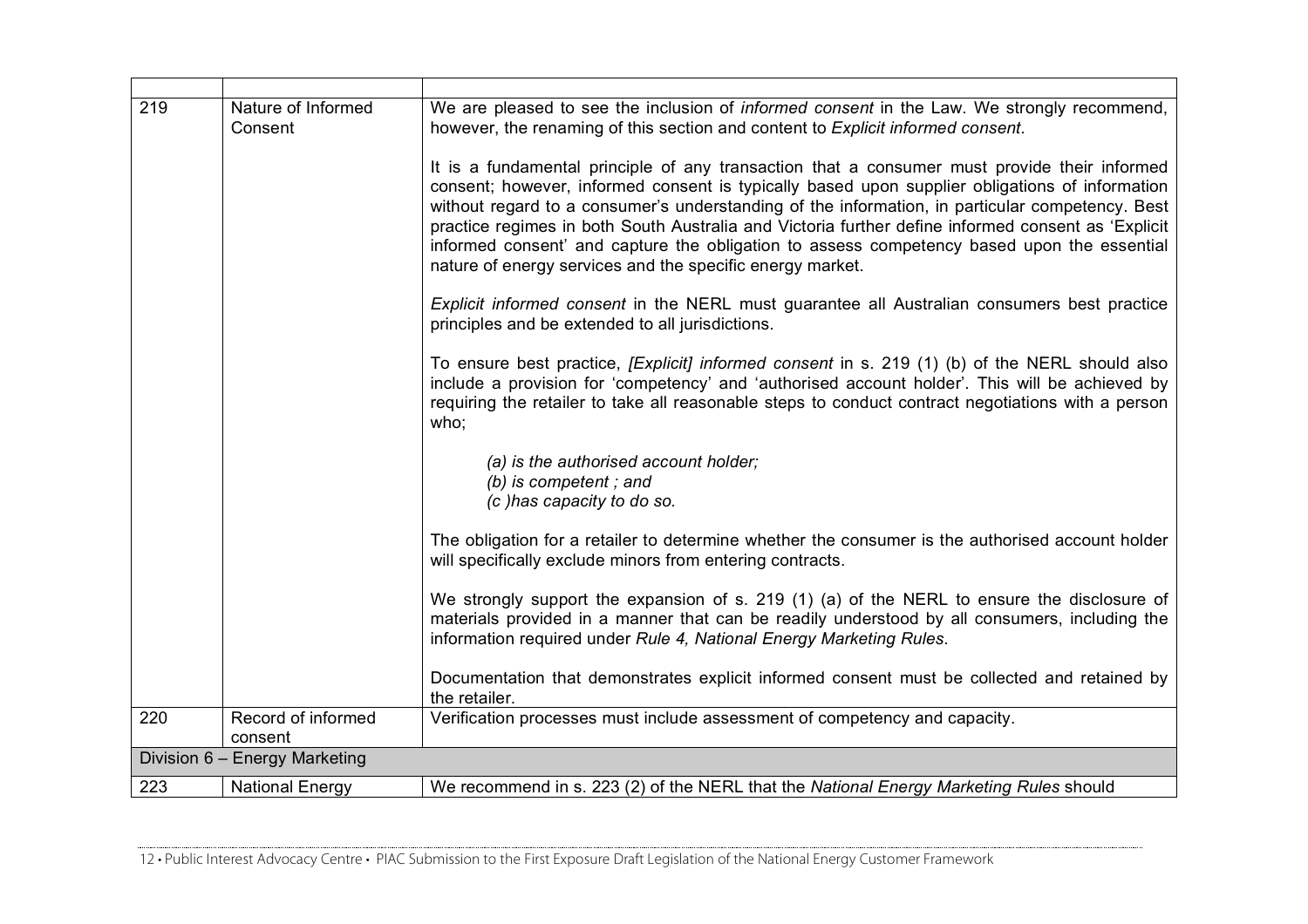| <b>Marketing Rules</b>                                  | regulate the conduct of marketing by retail marketers in connection with 'customer retail<br>contracts' to ensure marketing activity in relation to both standard retail contracts and market<br>retail contracts is effectively managed. This would ensure protection for all consumers against                                                                                                                                                                                                                                                                                                                                                                                                                                                                                                                                                                                                                                                                    |
|---------------------------------------------------------|---------------------------------------------------------------------------------------------------------------------------------------------------------------------------------------------------------------------------------------------------------------------------------------------------------------------------------------------------------------------------------------------------------------------------------------------------------------------------------------------------------------------------------------------------------------------------------------------------------------------------------------------------------------------------------------------------------------------------------------------------------------------------------------------------------------------------------------------------------------------------------------------------------------------------------------------------------------------|
|                                                         | marketing conduct, regardless of contract type. We note that this must be reflected in the NERR.<br>To directly address the issues associated with door-to-door marketing we support a requirement<br>that the retailer provide a prescribed form which highlights to a consumer that they are changing<br>contracts and that there is a cooling off period which they can exercise. This accords with current<br>best practice in regulating door-to-door sales contracts generally, not just in the energy area.<br>The form would be retained by a consumer and should include, but not be limited to,<br>requirements such as:<br>being in minimum 12 point font size and in plain English;<br>clearly specifying that the consumer has a cooling off period in which to rescind<br>the contract, the duration of the period and how to exercise their cooling off<br>right;<br>stating whether and the amount of any exit fees and charges that will apply for |
|                                                         | termination after the cooling off period; and<br>setting out the applicable tariffs.                                                                                                                                                                                                                                                                                                                                                                                                                                                                                                                                                                                                                                                                                                                                                                                                                                                                                |
|                                                         | All consumers who enter into a <i>market retail contract</i> must receive this document, including those<br>approached via telemarketing activities. The development of this form must be conducted in full<br>consultation with stakeholders. Examples of such documents already exist, such as the 'Warning'<br>Statement' required to be attached to the front of a contracts for sale of residential property in<br>Queensland and to be signed by the buyer before they sign the contract, under the Property<br>Agents and Motor Dealers Act 2000 (Qld) (PAMD Form 30c), and the 'Notice' required to appear<br>on the front page of a contact sales agreement or telephone marketing agreement in Victoria and,<br>in the case of a contact sales agreement, to be signed by the purchaser, under the Fair Trading<br>Act 1999 (Vic) (Schedule 2).                                                                                                           |
|                                                         | S. 223 of the NERL should also include the obligation on retailers to provide information to<br>consumers about their right to complain about marketing.                                                                                                                                                                                                                                                                                                                                                                                                                                                                                                                                                                                                                                                                                                                                                                                                            |
| Division 7 - Deemed customer retail arrangements        |                                                                                                                                                                                                                                                                                                                                                                                                                                                                                                                                                                                                                                                                                                                                                                                                                                                                                                                                                                     |
| 225<br>Deemed customer retail<br>arrangement for new or | We support the arrangements for deemed customer contracts, however have concerns with<br>regard to the treatment of 'carry-over customers'. These concerns are outlined in response to s.                                                                                                                                                                                                                                                                                                                                                                                                                                                                                                                                                                                                                                                                                                                                                                           |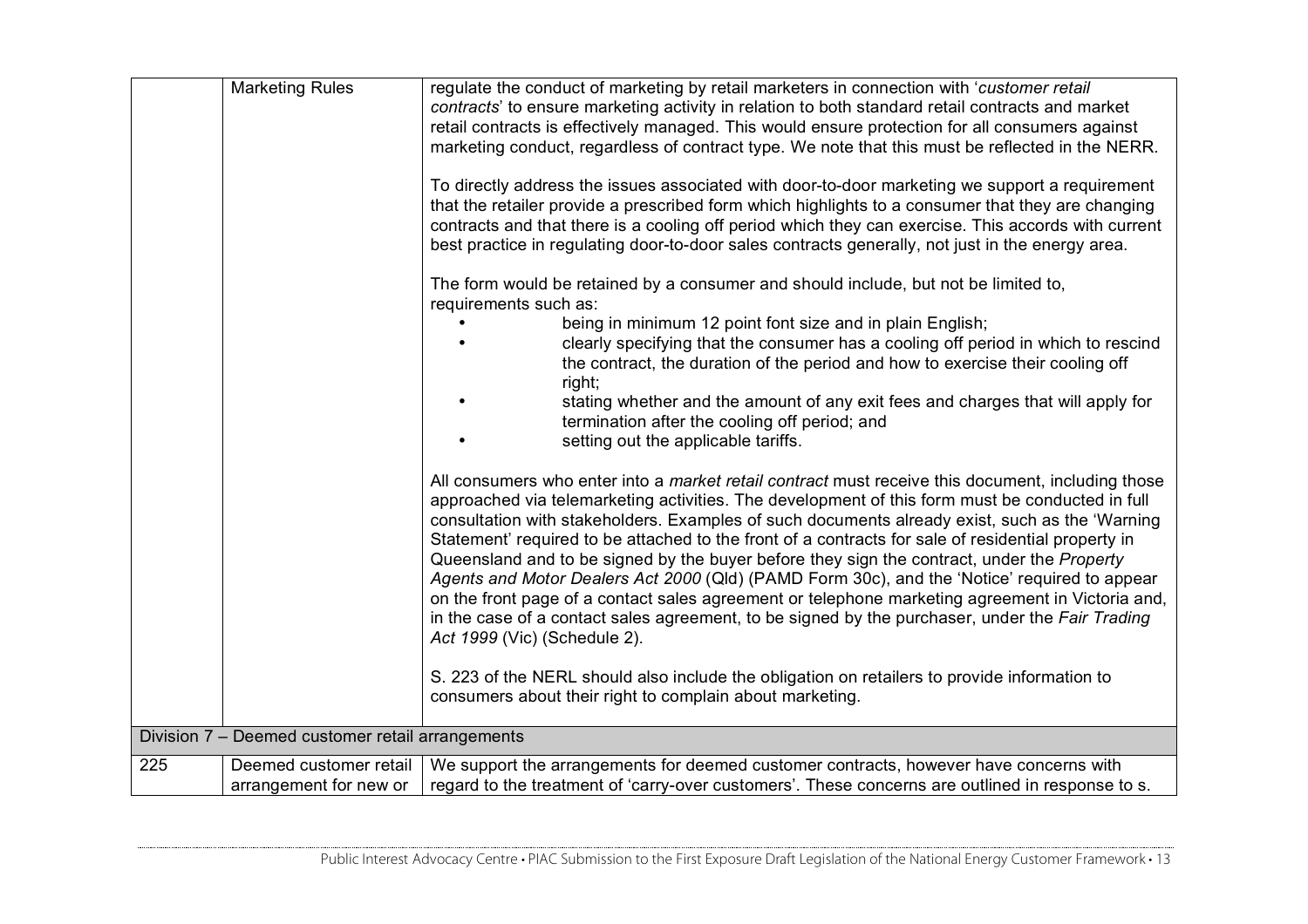|                                        | continuing customer<br>without customer retail<br>contract                     | 238 of the NERL and Rule 609 of the NERR.                                                                                                                                                                                                                                                                                                                                                                                                                                                                                                                                                  |
|----------------------------------------|--------------------------------------------------------------------------------|--------------------------------------------------------------------------------------------------------------------------------------------------------------------------------------------------------------------------------------------------------------------------------------------------------------------------------------------------------------------------------------------------------------------------------------------------------------------------------------------------------------------------------------------------------------------------------------------|
| 226(3)                                 | Terms and conditions of<br>deemed customer retail<br>arrangements              | Delete s. 226 (3) of the NERL.<br>It is not appropriate for the NERR to make alternative terms and conditions for deemed customer<br>retailer arrangements. Deemed customers must be offered the full suite of consumer rights and<br>responsibilities as those on a standard retail contract. This section must be removed.                                                                                                                                                                                                                                                               |
|                                        | Division 8 - Prepayment meter systems                                          |                                                                                                                                                                                                                                                                                                                                                                                                                                                                                                                                                                                            |
|                                        | Prepayment meter<br>systems                                                    | Prepayment meter systems effectively exclude the provision of terms and conditions afforded<br>consumers in the NERL. As such, rigorous guidelines and protections need to be developed.                                                                                                                                                                                                                                                                                                                                                                                                   |
| 227                                    | Use of prepayment<br>meter systems only in<br>jurisdictions where<br>permitted | This section should be re-labelled 'Use of prepayment meter systems and operations only in<br>jurisdictions where permitted', to limit the automatic use of smart meters as prepayment meters,<br>where their functionality may allow.                                                                                                                                                                                                                                                                                                                                                     |
| 227(1)                                 | Use of prepayment<br>meter systems only in<br>jurisdictions where<br>permitted | This subsection must also include the requirement for a jurisdictional multi-stakeholder<br>consultation process to be carried out prior to Ministerial decisions being made on the use of<br>prepayment meter systems in a jurisdiction.                                                                                                                                                                                                                                                                                                                                                  |
| 227(2)                                 | Use of prepayment<br>meter systems only in<br>jurisdictions where<br>permitted | The opt-in system for prepayment meter system use must apply to all jurisdictions.<br>All jurisdictions that permit the use of the prepayment meters should be listed in this section. Any<br>jurisdictions seeking to permit the use of prepayment meters under this section of the NERL, that<br>are not listed, must seek an amendment to the legislation to become listed.<br>In those jurisdictions where the use of prepayment meter systems is already approved, these<br>meters must meet national regulatory and regional requirements at the time that the NERL takes<br>effect. |
| <b>New</b><br>section in<br>Division 8 | Purpose of Division                                                            | We recommend the inclusion of a section that emphasises the purpose of Division 8 Prepayment<br>meter systems, for example; 'The purpose of this Division is to minimise the instances of self-<br>disconnection and to protect customers from the higher risk of disconnection through the use of<br>prepayment meters.'                                                                                                                                                                                                                                                                  |
| <b>New</b>                             | Hardship and                                                                   | We recommend the addition of a section to Division 8 that explicitly states that prepayment meter                                                                                                                                                                                                                                                                                                                                                                                                                                                                                          |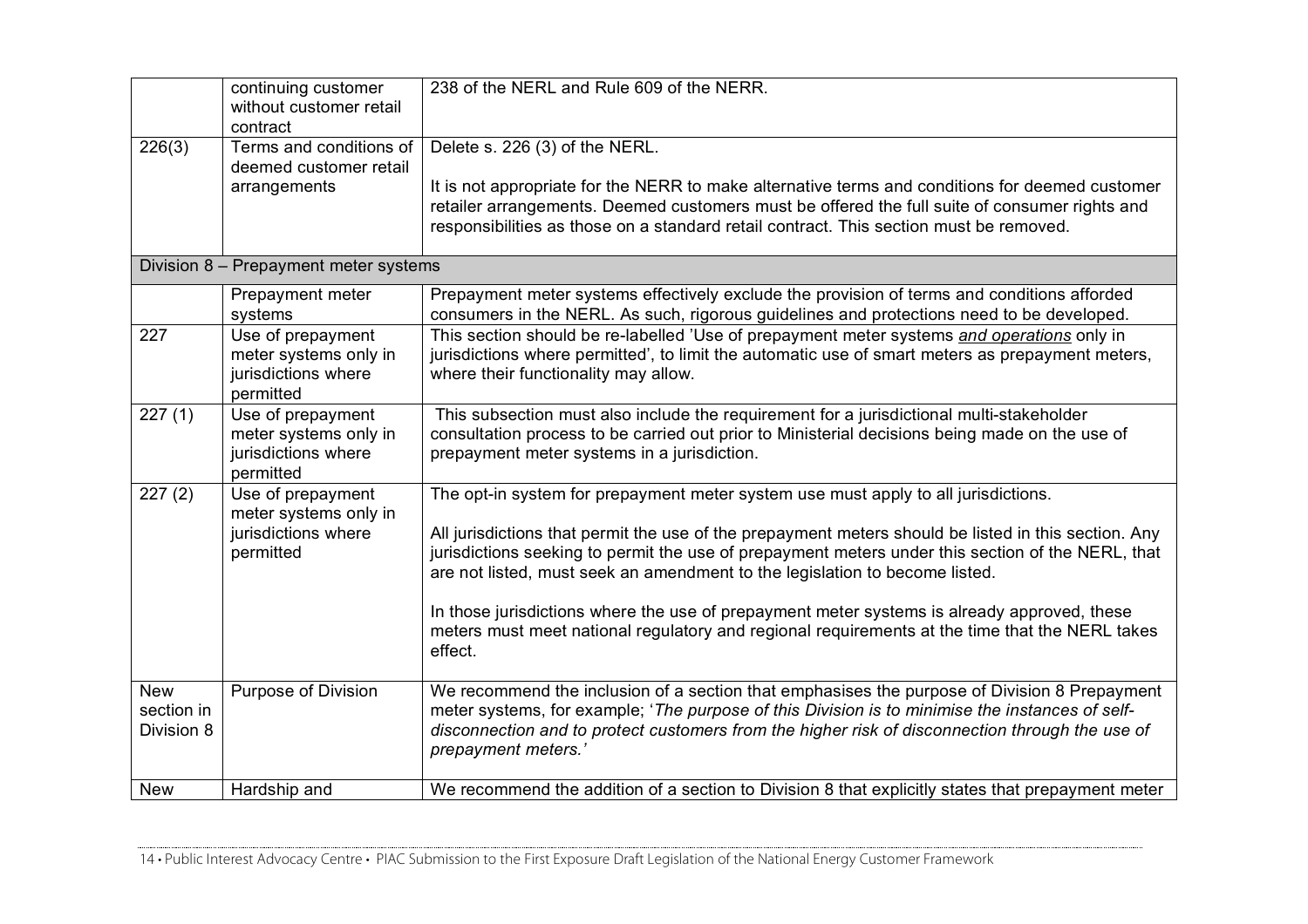| section in | prepayment meter                                        | systems must not be used as a payment method for vulnerable consumers or consumers                                                                                                                                                                                                                                                                                                                                                                                                                                                                                                                                                                                                            |  |
|------------|---------------------------------------------------------|-----------------------------------------------------------------------------------------------------------------------------------------------------------------------------------------------------------------------------------------------------------------------------------------------------------------------------------------------------------------------------------------------------------------------------------------------------------------------------------------------------------------------------------------------------------------------------------------------------------------------------------------------------------------------------------------------|--|
| Division 8 | system use                                              | experiencing hardship.                                                                                                                                                                                                                                                                                                                                                                                                                                                                                                                                                                                                                                                                        |  |
|            | Division 9 - Customer hardship                          |                                                                                                                                                                                                                                                                                                                                                                                                                                                                                                                                                                                                                                                                                               |  |
|            | <b>Customer Hardship</b>                                | The current drafting of the hardship provisions and guidelines in the NERL and NERR are<br>convoluted, inadequate and are a significant deviation from existing consumer protections<br>available to many Australian energy consumers.                                                                                                                                                                                                                                                                                                                                                                                                                                                        |  |
|            |                                                         | The NERL has an obligation to ensure that all consumers receive adequate information,<br>appropriate billing and collection cycles, payment arrangements and information on government<br>concessions and other assistance schemes. We have made detailed comment in Division 4 of<br>the NERR regarding these matters. Hardship policies provide additional support to vulnerable<br>consumers and to those who are experiencing hardship.                                                                                                                                                                                                                                                   |  |
|            |                                                         | Failure to recognise and incorporate the relationship between standard terms and conditions of<br>retail contracts and additional support required for vulnerable consumers and those experiencing<br>hardship will result in many, if not all, consumer advocates actively campaigning against the<br>adoption of this legislation.                                                                                                                                                                                                                                                                                                                                                          |  |
| 232(1)     | <b>Customer hardship</b><br>policies                    | We strongly support the requirement within the NERL, for retailers to develop and publish a<br>hardship policy based on minimum requirements which are outlined in the NERL Division 9 s. 232<br>and 233 and further defined within the NERR (Part 3). The AER must approve retailer hardship<br>policies.                                                                                                                                                                                                                                                                                                                                                                                    |  |
| 232(2)     | <b>Customer hardship</b><br>policies                    | The current section must be amended for it is contrary to current industry best practice hardship<br>programs. The section must state that the purpose of a retailer's consumer hardship policy is to<br>ensure vulnerable consumers and consumers experiencing hardship are not disconnected due to<br>an inability to pay.                                                                                                                                                                                                                                                                                                                                                                  |  |
| 233(2)     | Minimum requirements<br>for customer hardship<br>policy | The drafting that introduces what a hardship policy 'must contain' could be interpreted as to limit<br>the content of a hardship policy. We encourage the drafting to have these as the 'minimum<br>requirements', including that 'the customer hardship policy must contain, but is not limited to'.<br>In devising this section regarding minimum requirements/standards for retailer hardship programs<br>we reference the Committee for Melbourne - Utility Debt Spiral Project 2004 initiated by the<br>Committee for Melbourne under the auspices of the United Nations Global Compact. This is<br>published at www.melbourne.org.au. This project harnessed the expertise of business, |  |
|            |                                                         | government, regulators and civil society project partners. It established a best practice hardship<br>response program.                                                                                                                                                                                                                                                                                                                                                                                                                                                                                                                                                                       |  |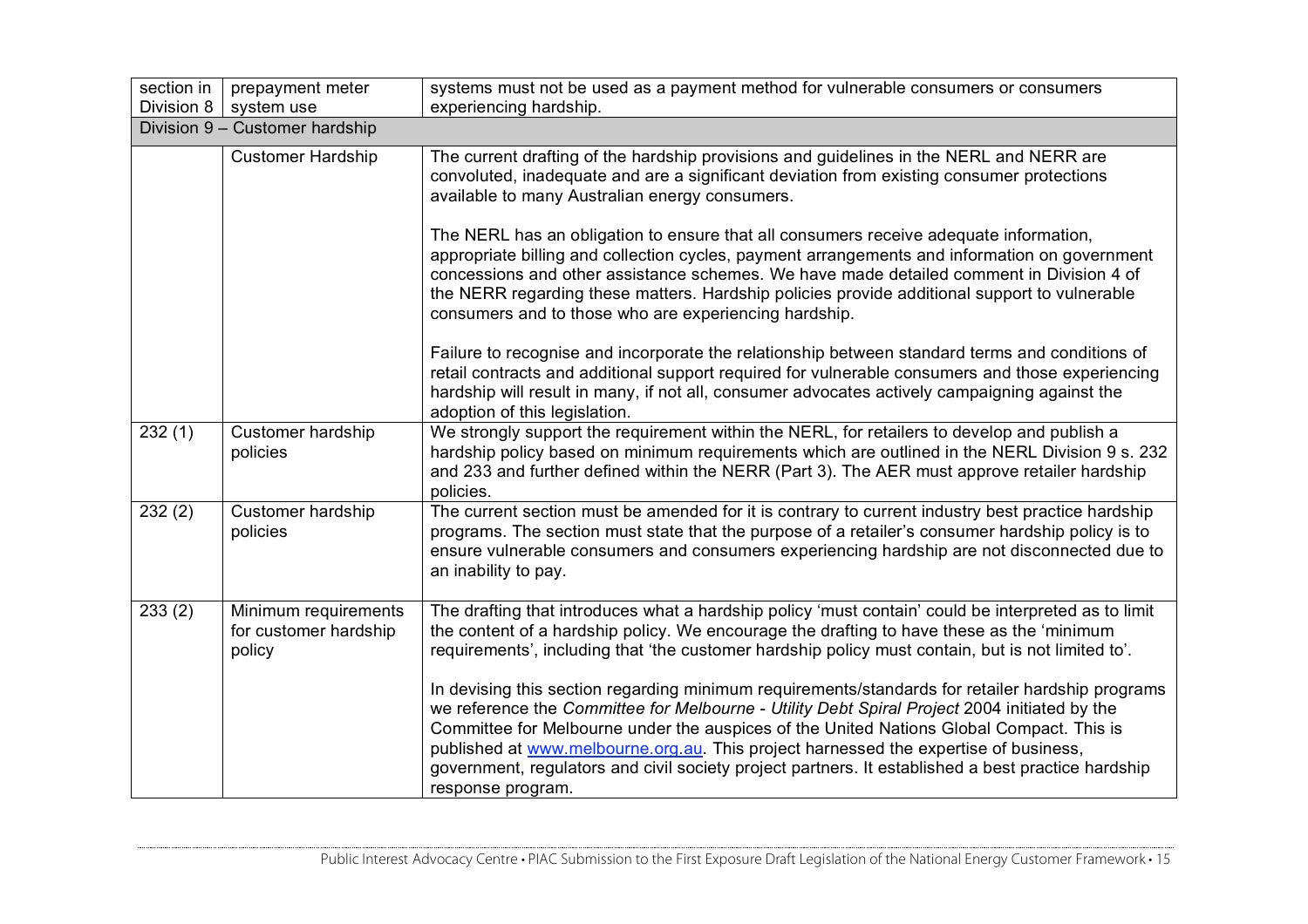|        |                                                         | These minimum requirements/standards need to be carefully defined and developed in<br>consultation with multiple cross-industry stakeholders.<br>Minimum requirements/standards for a hardship program within the NERL must also include:<br>Payment methods, including Centrepay;<br>Review of customer tariff and terms and conditions;<br>Review customer's current consumption and where appropriate provide personalised<br>assistance to better manage consumption;<br>The development of options to assist future payments, this may include incentives,<br>discounts etc.;<br>Development of referrals to local support services;<br>Suspension of disconnection, debt collection, legal action - while consumers are<br>participating in the hardship program; and<br>A clearly articulated and communicated hardship policy. |
|--------|---------------------------------------------------------|----------------------------------------------------------------------------------------------------------------------------------------------------------------------------------------------------------------------------------------------------------------------------------------------------------------------------------------------------------------------------------------------------------------------------------------------------------------------------------------------------------------------------------------------------------------------------------------------------------------------------------------------------------------------------------------------------------------------------------------------------------------------------------------------------------------------------------------|
| 233(a) | Minimum requirements<br>for customer hardship<br>policy | This section should also allow for identification by all social institutions, such as hospitals, local<br>members of parliament, welfare agencies etc.                                                                                                                                                                                                                                                                                                                                                                                                                                                                                                                                                                                                                                                                                 |
| 233(c) | Minimum requirements<br>for customer hardship<br>policy | Payment plans, options and methods should be fair, reasonable and accessible and consistent<br>with hardship policy objectives, to ensure vulnerable consumers and consumers experiencing<br>hardship are not disconnected due to an inability to pay.<br>Please refer to our response to s. 235 of the NERL.                                                                                                                                                                                                                                                                                                                                                                                                                                                                                                                          |
| 233(d) | Minimum requirements<br>for customer hardship<br>policy | Referral options should also be required for other support agencies where appropriate.                                                                                                                                                                                                                                                                                                                                                                                                                                                                                                                                                                                                                                                                                                                                                 |
| 233(e) | Minimum requirements<br>for customer hardship<br>policy | We strongly support the inclusion of a minimum requirement that the retailer's staff be made<br>aware of the hardship policy including that all staff involved in the administration of the hardship<br>program have the necessary skills to engage with consumers regarding their payment difficulties.<br>In addition, the drafting of s. 233 (e) of the NERL could be changed to; 'a range of additional<br>programs that the retailer uses to assist customers experiencing hardship to respond to their<br><i>individual circumstances'.</i>                                                                                                                                                                                                                                                                                      |
| 234    | Obligation of retailer to                               | The current drafting of this obligation does not sufficiently ensure consumers will be made aware                                                                                                                                                                                                                                                                                                                                                                                                                                                                                                                                                                                                                                                                                                                                      |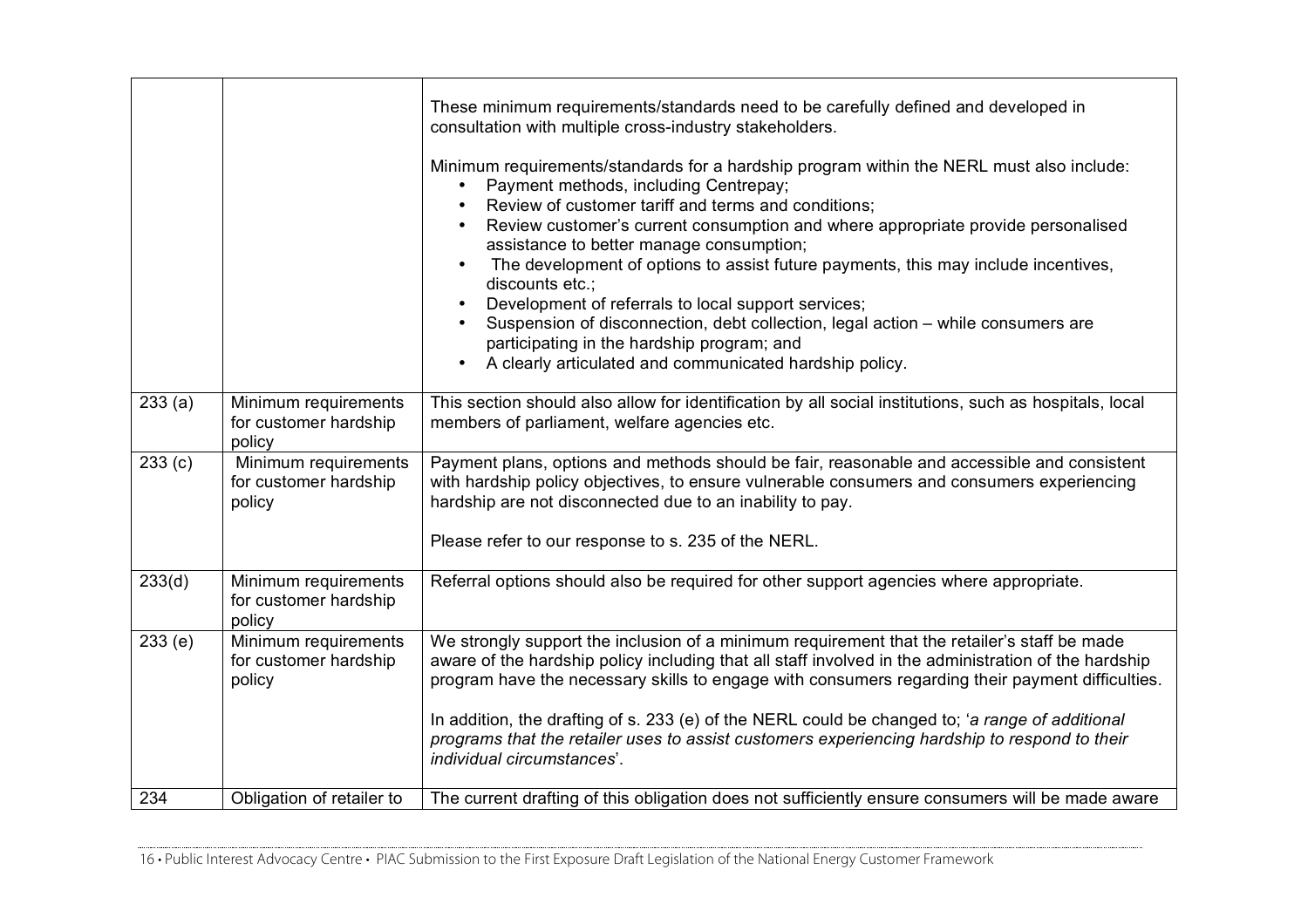|               | communicate customer<br>hardship policy                                  | of a retailer's hardship program. As such we propose the following:<br>Retailers must publish details of their hardship program on their website and advise consumers<br>on all correspondence related to late payment or non payment of bills about the existence of<br>payment plans and the retailers hardship program. |
|---------------|--------------------------------------------------------------------------|----------------------------------------------------------------------------------------------------------------------------------------------------------------------------------------------------------------------------------------------------------------------------------------------------------------------------|
|               |                                                                          |                                                                                                                                                                                                                                                                                                                            |
| 235           | Payment plans                                                            | Payment plans, options and methods should be fair, reasonable and accessible and consistent<br>with hardship policy objectives, to ensure vulnerable consumers and consumers experiencing<br>hardship are not disconnected due to an inability to pay.                                                                     |
|               |                                                                          | Retailers must offer affordable payment plans to all consumers covered by the NERL.                                                                                                                                                                                                                                        |
| 236           | <b>General Principle</b><br>regarding de-<br>energisation of<br>premises | Consumers participating in hardship programs must not be disconnected. This section should be<br>redrafted from 'a last resort option' to 'shall not occur'. No one should be disconnected due to<br>inability to pay.                                                                                                     |
|               | Division 10 - Miscellaneous                                              |                                                                                                                                                                                                                                                                                                                            |
| 239(2)<br>(b) | Presentation of prices                                                   | We support the requirement that both standard and market offer prices be presented in line with<br>the AER Pricing Information Guideline.                                                                                                                                                                                  |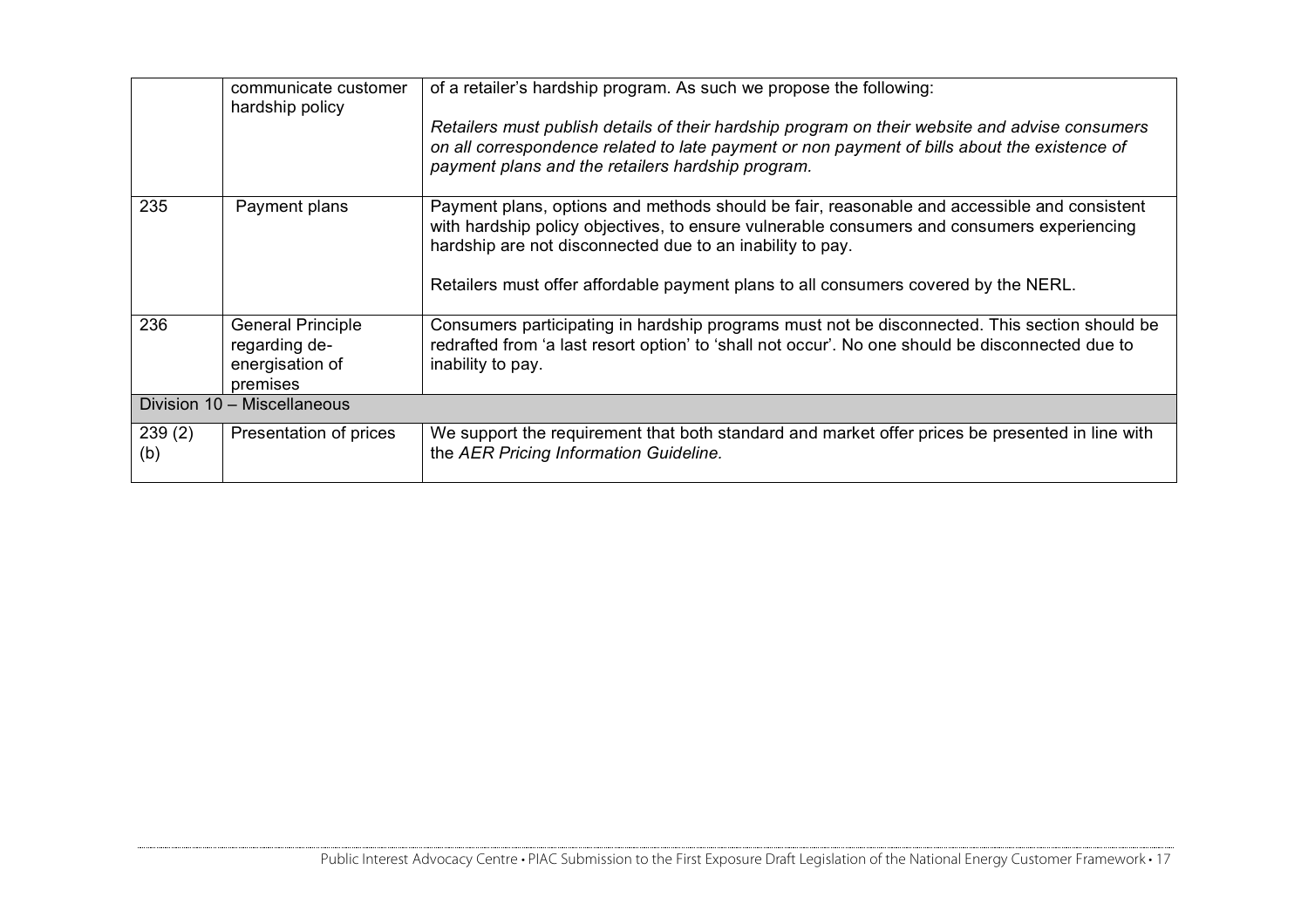| Draft National Energy Retail Law |                                                                 |                                                                                                                                                                                                                                                        |  |  |
|----------------------------------|-----------------------------------------------------------------|--------------------------------------------------------------------------------------------------------------------------------------------------------------------------------------------------------------------------------------------------------|--|--|
|                                  | Part 5 – Authorisation of retailers and exempt selling regime   |                                                                                                                                                                                                                                                        |  |  |
|                                  | Division 1 – Prohibition on unauthorised selling of energy      |                                                                                                                                                                                                                                                        |  |  |
| Section                          | <b>Subject Matter</b>                                           | Comment                                                                                                                                                                                                                                                |  |  |
|                                  | Division 2 – Application for an issue of retailer authorisation |                                                                                                                                                                                                                                                        |  |  |
| 504                              | Public notice and<br>submissions                                | We recommend that the consultation period be six weeks, as is consistent with other areas of the<br>NERL related to public consultation.                                                                                                               |  |  |
| 511                              | Duration of retailer<br>authorisation                           | We are concerned about a retailer no longer facing certain obligations once a retailer licence has<br>been revoked, for example consumer access to an ombudsman scheme. We strongly<br>recommend that this section of the law address this issue.      |  |  |
|                                  | Division 6 - Exemptions                                         |                                                                                                                                                                                                                                                        |  |  |
| 524                              | Power to exempt                                                 | We support the AER holding the ability to exempt sellers from the requirement to hold a retailer<br>authorisation under these conditions.                                                                                                              |  |  |
| 524(2)                           | Power to exempt                                                 | We recommend that all sellers under a class exemption be required to be registered in the Public<br>Register of Authorised Retailers and Exempt Sellers in relation to the exemption, where the<br>consumer under the arrangement is a small customer. |  |  |
| 525                              | Conditions                                                      | We strongly recommend the inclusion of an additional point referring to maintained protections on<br>disconnection and relevant hardship provisions for small customers under exempt supply<br>arrangements.                                           |  |  |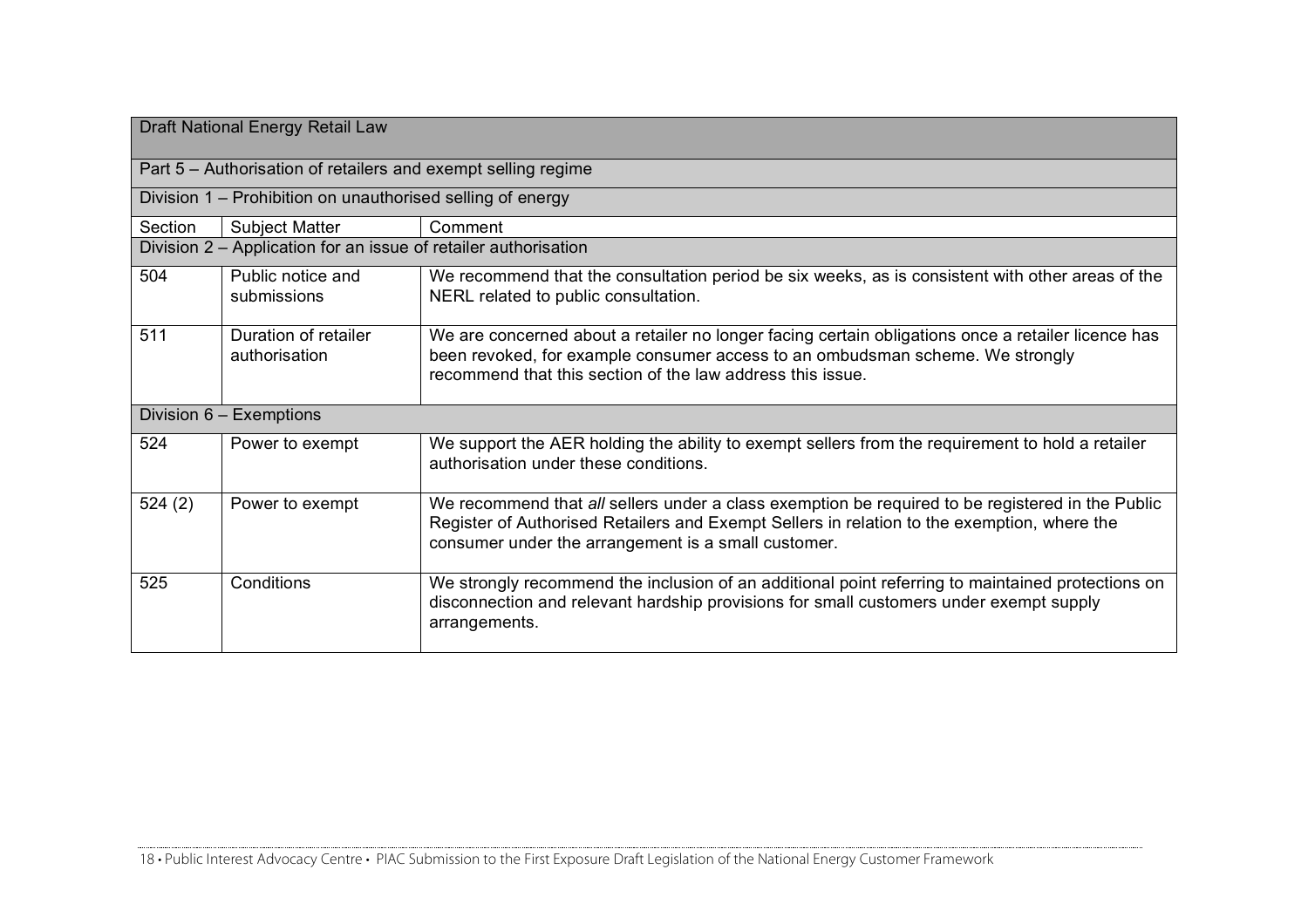### Draft National Energy Retail Law

Part 6 – Functions and powers of the Australian Energy Regulator

#### Division 1 – General

| Section | <b>Subject Matter</b>       | Comment                                                                                                                                                                                                                                                                                                                                              |
|---------|-----------------------------|------------------------------------------------------------------------------------------------------------------------------------------------------------------------------------------------------------------------------------------------------------------------------------------------------------------------------------------------------|
| 601     | <b>Functions and Powers</b> | We support the powers and functions of the AER as defined in s. 601 of NERL, however we<br>highlight the importance of ensuring these functions are carried out effectively. This will largely<br>depend upon many of the supporting provisions regarding compliance auditing, performance<br>reporting, sanction powers and enforcement mechanisms. |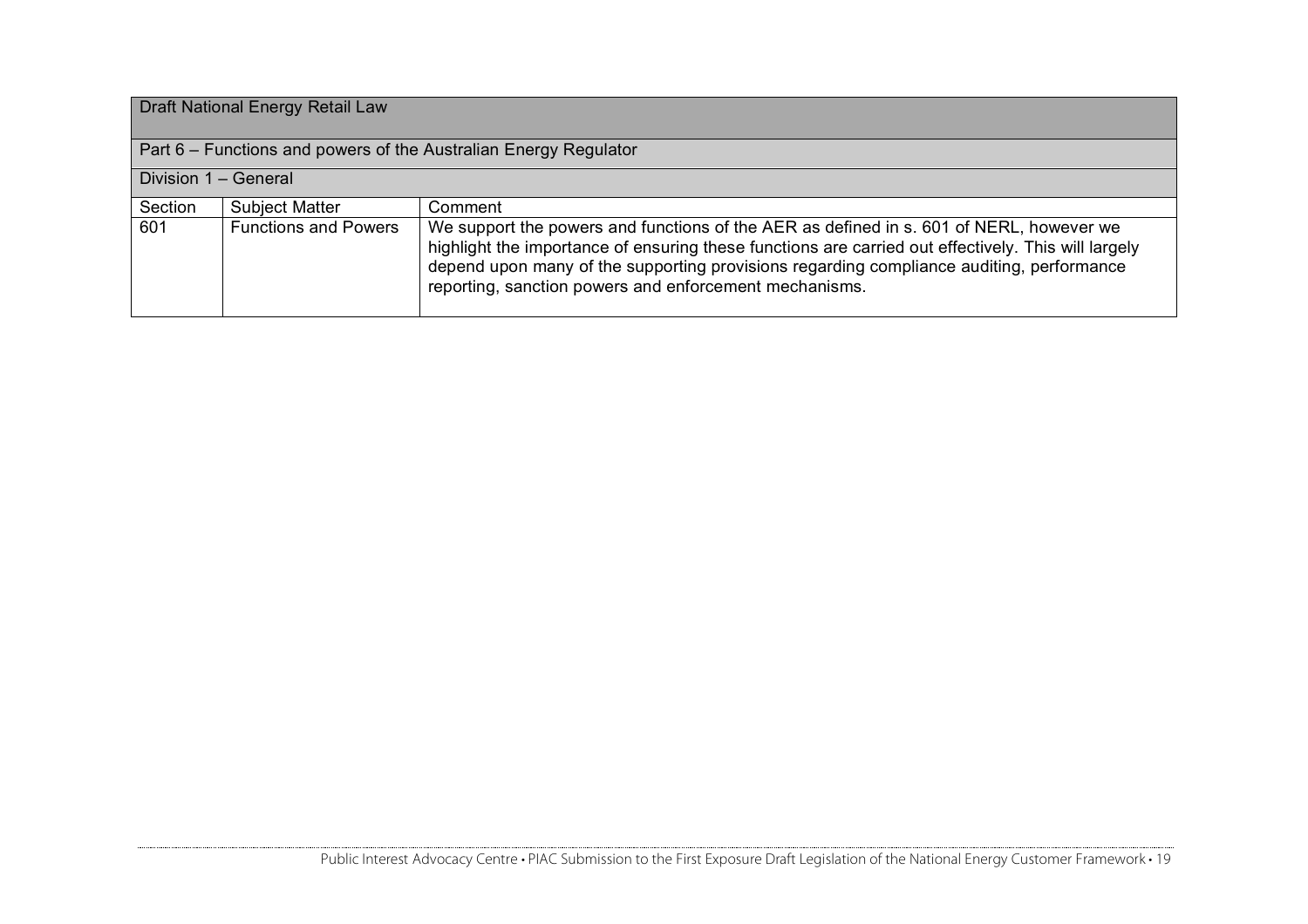### Draft National Energy Retail Law

Division 1 – General

Part 7 – Functions and powers of the Australian Energy Market Commission

| DIVISION T – GENETAL |                                                                                          |                                                                                                                                                                                                                                                                                                                                                                                                                                        |  |
|----------------------|------------------------------------------------------------------------------------------|----------------------------------------------------------------------------------------------------------------------------------------------------------------------------------------------------------------------------------------------------------------------------------------------------------------------------------------------------------------------------------------------------------------------------------------|--|
| Section              | <b>Subject Matter</b>                                                                    | Comment                                                                                                                                                                                                                                                                                                                                                                                                                                |  |
| 701                  | Functions and powers<br>of AEMC                                                          | We believe that in relation to the AEMC's rule making, market development and "other" functions<br>that the drafting of the NERL is an important time to consider the AEMC's role in relation to<br>consumers and to consider broadening its functions to meet an expanded objective which is<br>focused on protecting the interests of consumers.                                                                                     |  |
| 704                  | <b>AEMC</b> must have<br>regard to the National<br><b>Energy Retail Law</b><br>objective | We strongly advocate that the NERL objective is expanded to recognise the importance of access<br>to affordable energy for consumers. As such, the AEMC must then have regard to the NERL (with<br>expanded objectives) and ensure it addresses consumer interests. The current objective limits<br>the role of the AEMC and the AER.                                                                                                  |  |
|                      |                                                                                          | Division 3 - Committees, panels and working groups of the AEMC                                                                                                                                                                                                                                                                                                                                                                         |  |
| 707                  | Establishment of<br>committees and panels<br>and working groups                          | We strongly support the AEMC establishing committees, panels and working groups that take into<br>consideration consumer representation from all jurisdictions and have representatives from<br>multiple stakeholders. It is essential that these are convened for all rule changes where relevant<br>and that the AEMC establishes an ongoing customer consultative committee, as currently exists<br>with jurisdictional regulators. |  |
|                      | Division 4 – MCE directed reviews                                                        |                                                                                                                                                                                                                                                                                                                                                                                                                                        |  |
| 708                  | <b>MCE</b> directions                                                                    | We believe there should be an obligation rather than an option to consult for MCE direct reviews.                                                                                                                                                                                                                                                                                                                                      |  |
| 709                  | <b>Terms of Reference</b>                                                                | We believe there should be an obligation rather than an option to consult for MCE direct reviews.                                                                                                                                                                                                                                                                                                                                      |  |
| 710                  | Notice of MCE directed<br>review                                                         | We believe there should be an obligation rather than an option to consult for MCE direct reviews.                                                                                                                                                                                                                                                                                                                                      |  |
| 711                  | Conduct of MCE<br>directed review                                                        | We believe there should be an obligation rather than an option to consult for MCE direct reviews.                                                                                                                                                                                                                                                                                                                                      |  |
|                      | Division 5 - Other reviews                                                               |                                                                                                                                                                                                                                                                                                                                                                                                                                        |  |
| 712                  | Other reviews                                                                            | We believe there should be an obligation rather than an option to consult in relation to "other"                                                                                                                                                                                                                                                                                                                                       |  |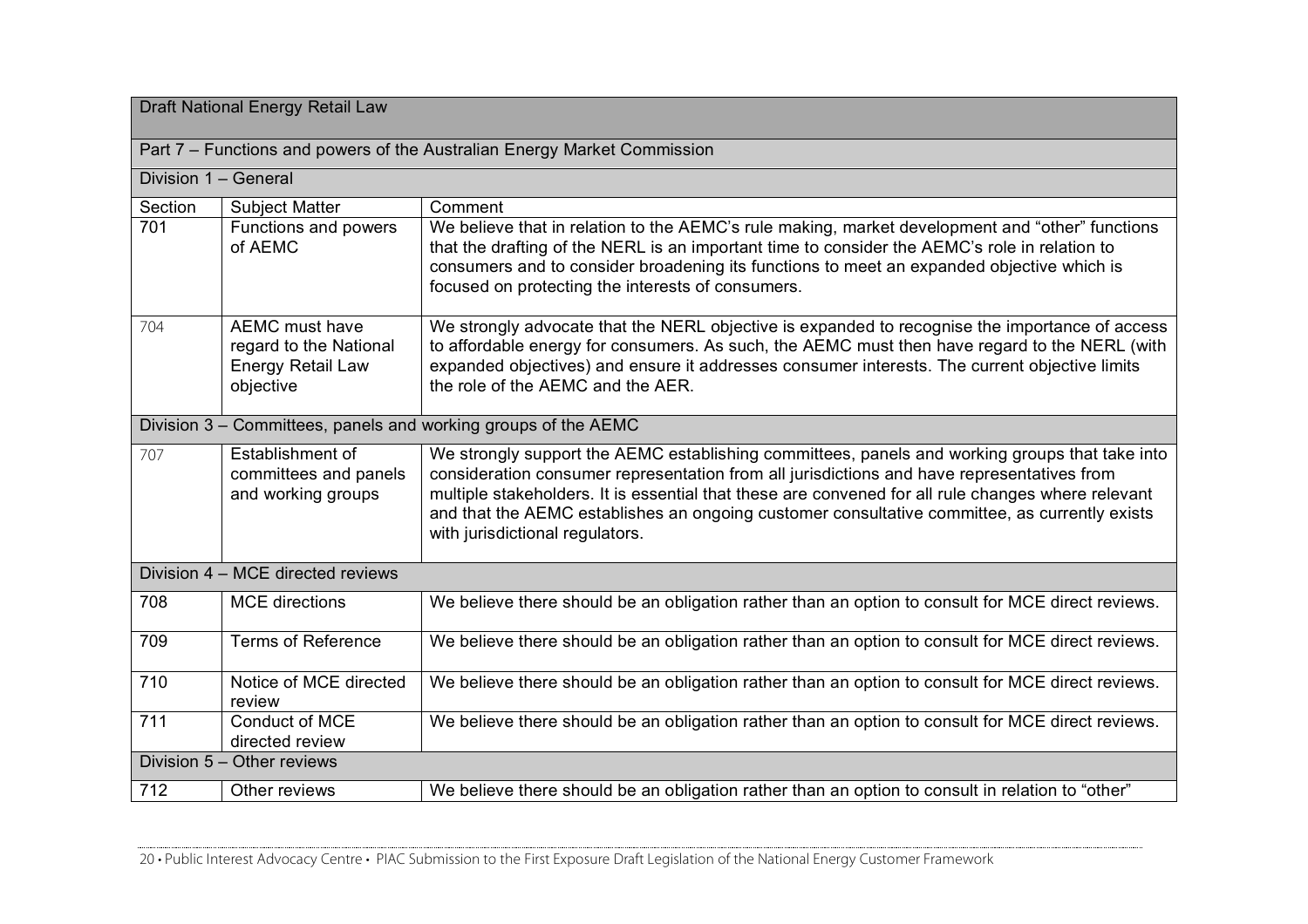|  | - - - |
|--|-------|
|  |       |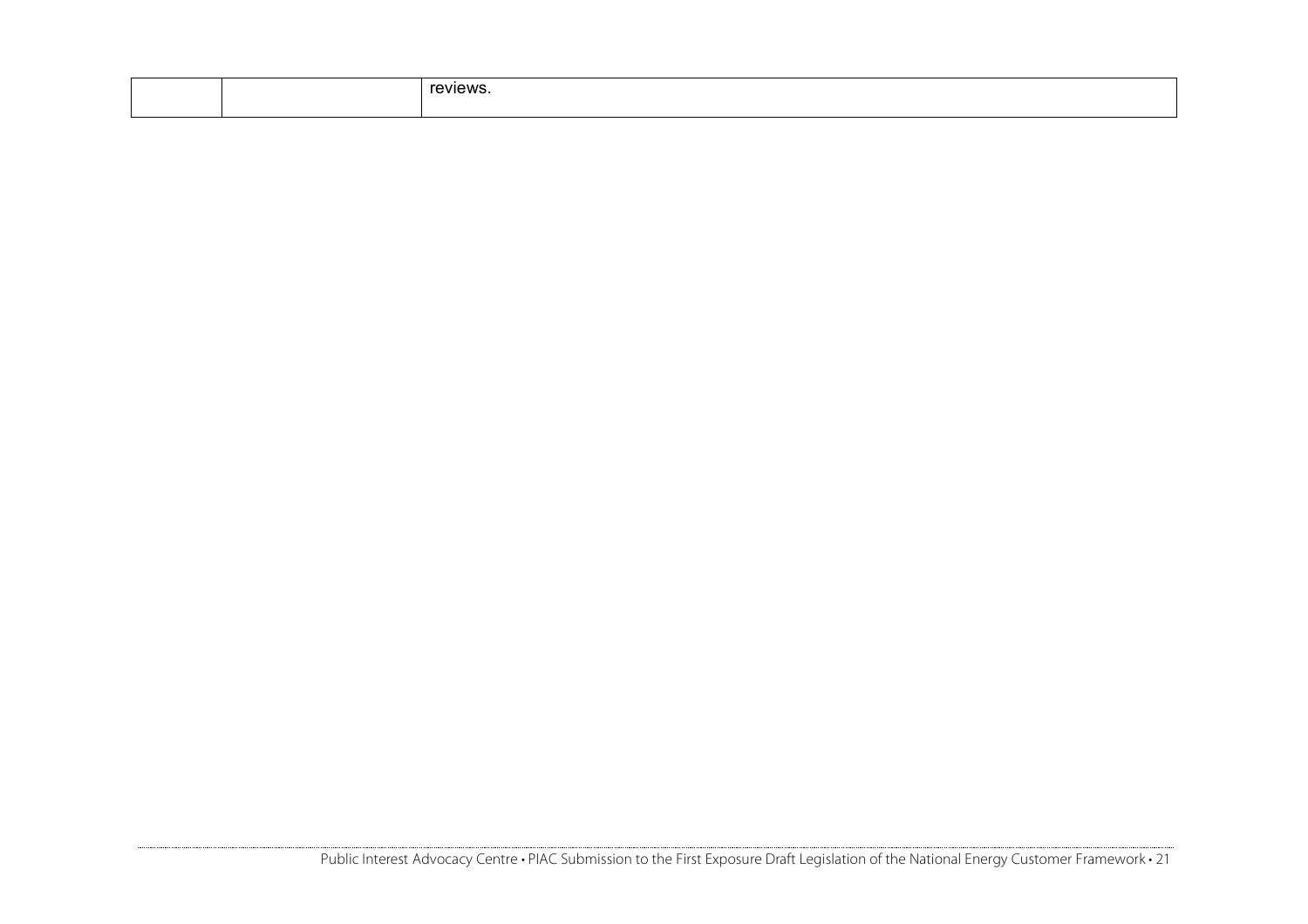| Draft National Energy Retail Law                           |                                                                         |                                                                                                                                                                                                                                                                                                                                                                                                                            |  |
|------------------------------------------------------------|-------------------------------------------------------------------------|----------------------------------------------------------------------------------------------------------------------------------------------------------------------------------------------------------------------------------------------------------------------------------------------------------------------------------------------------------------------------------------------------------------------------|--|
| Part 8 - National Energy Retail Rules                      |                                                                         |                                                                                                                                                                                                                                                                                                                                                                                                                            |  |
|                                                            | Division 1 - General                                                    |                                                                                                                                                                                                                                                                                                                                                                                                                            |  |
|                                                            | Subdivision 1 - Interpretation                                          |                                                                                                                                                                                                                                                                                                                                                                                                                            |  |
| Section                                                    | <b>Subject Matter</b>                                                   | Comment                                                                                                                                                                                                                                                                                                                                                                                                                    |  |
| 801                                                        | <b>Definitions</b>                                                      | Currently the definition of <i>publish</i> only anticipates that material will be available on the AEMC<br>website or at the offices of the AEMC. Proactive communication should also include a monthly                                                                                                                                                                                                                    |  |
|                                                            | Publish                                                                 | summary of activities to stakeholders.                                                                                                                                                                                                                                                                                                                                                                                     |  |
|                                                            | Subdivision 2 - Rule making test                                        |                                                                                                                                                                                                                                                                                                                                                                                                                            |  |
| 802                                                        | <b>Application of National</b><br><b>Energy Retail Law</b><br>Objective | We strongly advocate that the NERL objective is expanded to recognise the importance of access<br>to affordable energy for consumers as per our recommendation in s. 113 of the NERL. As such,<br>the AEMC must then have regard to the NERL (with expanded objectives) and ensure it<br>addresses consumer interests. The current objective limits the potential role of the AEMC in its<br>Rule making responsibilities. |  |
|                                                            | Division 2 - National Energy Retail Rules generally                     |                                                                                                                                                                                                                                                                                                                                                                                                                            |  |
| 803                                                        | <b>Subject Matter of Rules</b>                                          | We strongly oppose the AEMC having authority to make or change Rules that impact on the<br>fundamental supply of energy as an essential service. As such we strongly advocate for the<br>removal of s. 803 (2)(g) of NERL the energisation, de-energisation or re-energisation of premises<br>of consumers. These functions specifically should remain in the law.                                                         |  |
|                                                            |                                                                         | Similarly, we oppose the AEMC making rules about standard retail contracts s. 803 (4) and<br>believe the provisions for standard contracts should be contained in the NERL, not the NERR.                                                                                                                                                                                                                                  |  |
|                                                            | Division 3 - Initial National Energy Retail Rules                       |                                                                                                                                                                                                                                                                                                                                                                                                                            |  |
| Division 4 – Subsequent rules and rule amendment procedure |                                                                         |                                                                                                                                                                                                                                                                                                                                                                                                                            |  |
| 810                                                        | <b>AEMC may make Rules</b><br>more preferable Rule in<br>certain cases  | We strongly advocate that the NERL objective is expanded to recognise the importance of access<br>to affordable energy for consumers, as per our recommendation in s. 113 of the NERL. As such,<br>the AEMC must then have regard to the NERL (with expanded objectives) and ensure it<br>addresses consumer interests. The current objective limits the potential role of the AEMC in its                                 |  |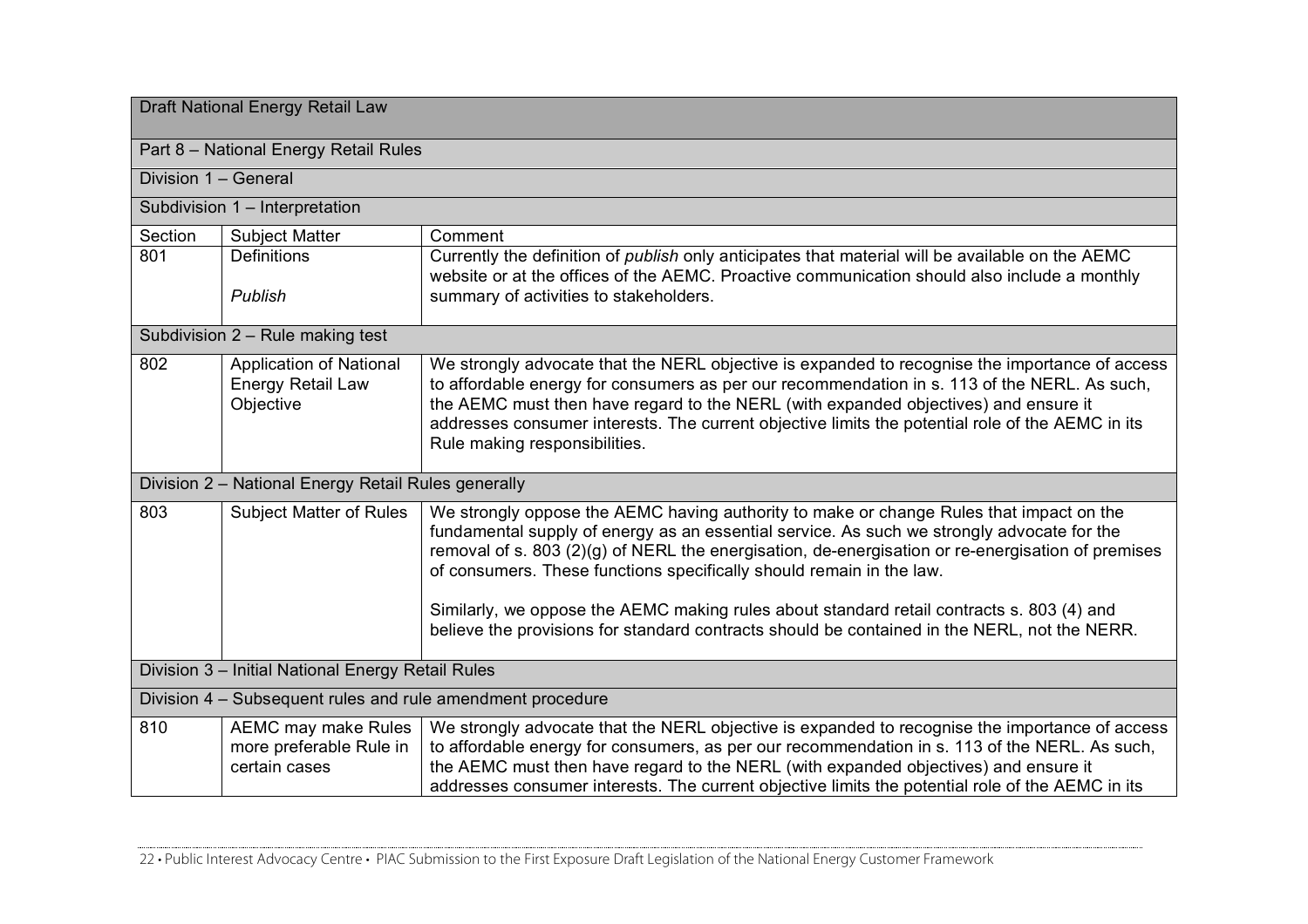|     |                                                                                                                      | Rule making responsibilities. In this scenario, the current objective would prevent the AEMC from<br>making a Rule that prioritises the interests of consumers.                                                                                                                                                                                                                                                                                        |
|-----|----------------------------------------------------------------------------------------------------------------------|--------------------------------------------------------------------------------------------------------------------------------------------------------------------------------------------------------------------------------------------------------------------------------------------------------------------------------------------------------------------------------------------------------------------------------------------------------|
| 812 | AEMC may make Rules<br>more preferable Rule in<br>certain cases                                                      | We oppose the charging of a fee for requesting a rule change as it may act as a deterrent to good<br>policy making.                                                                                                                                                                                                                                                                                                                                    |
| 813 | Waiver of fee for Rule<br>requests                                                                                   | We oppose the charging of a fee for requesting a rule change as it may act as a deterrent to good<br>policy making.                                                                                                                                                                                                                                                                                                                                    |
| 817 | Notice of proposed<br>Rule                                                                                           | We suggest a six week minimum be the standard timeframe in which to require a response to a<br>proposed rule.                                                                                                                                                                                                                                                                                                                                          |
| 818 | Publication of non-<br>controversial or urgent<br>final Rule determination                                           | This section provides for expedited progress of an "urgent" or "non controversial rule". We again<br>propose that the NERL objective recognises the importance of access to affordable energy for<br>consumers, as per our recommendation in s. 113 NERL. This will help ensure that this provision<br>is not misused to subvert normal consultation processes where the issue under consideration<br>may impact on the achievement of this objective. |
| 819 | "Fast Track" Rules<br>where previous public<br>consultation by energy<br>regulatory body or an<br><b>AEMC</b> review | As above, it is important that this provision is not used to avoid consultation processes where the<br>matter is of fundamental importance. An expanded objective for the NERL is important to ensure<br>this does not occur in relation to matters that have an impact on consumers' access to affordable<br>energy.                                                                                                                                  |
| 822 | <b>Draft Rule</b><br>determinations                                                                                  | We support this provision with the caveats noted above in s. 818 and s. 819 of the NERL.                                                                                                                                                                                                                                                                                                                                                               |
| 825 | <b>Final Rule</b><br>determination                                                                                   | We support this provision, but note that it may be useful for the legislation to limit the overall time<br>that a rule change process should run, for example to no more than 12 months.                                                                                                                                                                                                                                                               |
|     |                                                                                                                      | Division 5 - Miscellaneous provisions relating to Rule making by the AEMC                                                                                                                                                                                                                                                                                                                                                                              |
| 833 | AEMC may extend<br>period of time for<br>making of final Rule<br>determination for further<br>consultation           | We support a six week minimum for all public consultation processes.                                                                                                                                                                                                                                                                                                                                                                                   |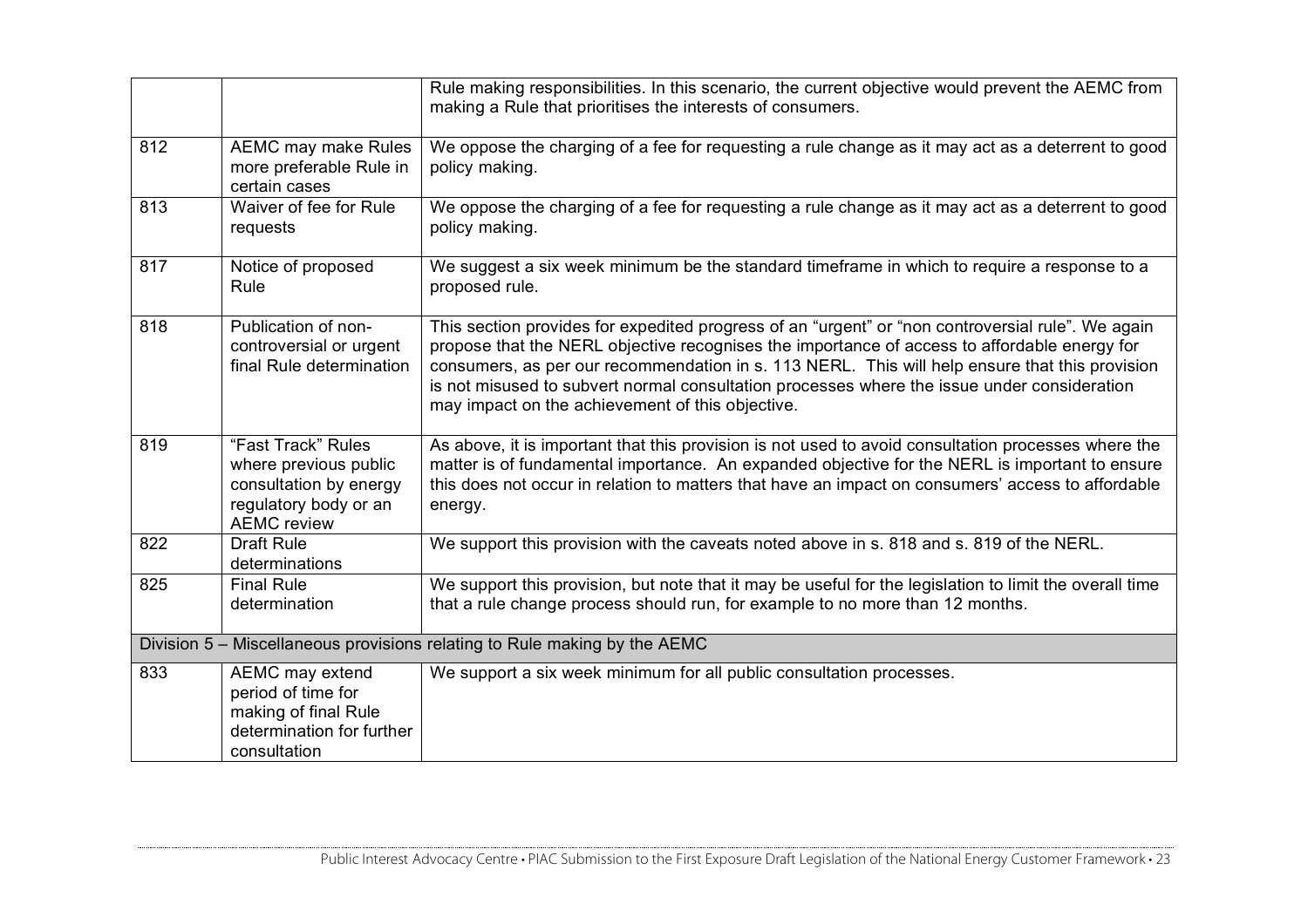| Draft National Energy Retail Law |                                                                                            |                                                                                                                                                                                                                                                                                                                                               |  |
|----------------------------------|--------------------------------------------------------------------------------------------|-----------------------------------------------------------------------------------------------------------------------------------------------------------------------------------------------------------------------------------------------------------------------------------------------------------------------------------------------|--|
|                                  | Part 10 - Compliance and performance                                                       |                                                                                                                                                                                                                                                                                                                                               |  |
|                                  | Division 1 – AER compliance regime                                                         |                                                                                                                                                                                                                                                                                                                                               |  |
| Section                          | <b>Subject Matter</b>                                                                      | Comment                                                                                                                                                                                                                                                                                                                                       |  |
| 1001                             | Obligation of the AER<br>to monitor compliance                                             | The section states that the AER must "monitor compliance of regulated entities". The section<br>must be expanded to also state that the AER has responsibility for public reporting of its<br>compliance monitoring regime.                                                                                                                   |  |
|                                  |                                                                                            | The section must also include reference to the AER having responsibility for enforcement where<br>regulated entities do not comply with the NERL or NERR.                                                                                                                                                                                     |  |
| 1002                             | Obligation of regulated<br>entities to establish<br>arrangements to<br>monitor compliance  | Policies, systems and procedures established by regulated entities must be approved by the<br>AER.                                                                                                                                                                                                                                            |  |
| 1003                             | Obligation of regulated<br>entities to provide<br>information and data<br>about compliance | We believe that regulated entities should be required to provide information and data regarding<br>their compliance with hardship policy minimum requirements under the Law (see<br>recommendation above under Division 9 s. 232 (1)).                                                                                                        |  |
| 1004                             | Compliance audits by<br><b>AER</b>                                                         | This section states that the AER may (a) carry out compliance audits; or (b) arrange for the<br>carrying out of compliance audits. This section needs to be amended by removing the word "may"<br>and replacing it with the word "must", so that the undertaking of compliance audits by the AER is<br>prescribed activity and not an option. |  |
|                                  |                                                                                            | Due to the critical nature of 'hardship', we strongly recommend that compliance with the minimum<br>requirements/standards for hardship policies (approved by the AER) must form part of a<br>compliance regime.                                                                                                                              |  |
|                                  |                                                                                            | Hardship compliance audits must be conducted and reported as part of the annual compliance<br>audit.                                                                                                                                                                                                                                          |  |
| 1008                             | Compliance reports                                                                         | We support the annual compliance report being released following 30 June of the reporting year.                                                                                                                                                                                                                                               |  |
|                                  |                                                                                            | Further to the requirement for the AER to publish an annual compliance report, compliance                                                                                                                                                                                                                                                     |  |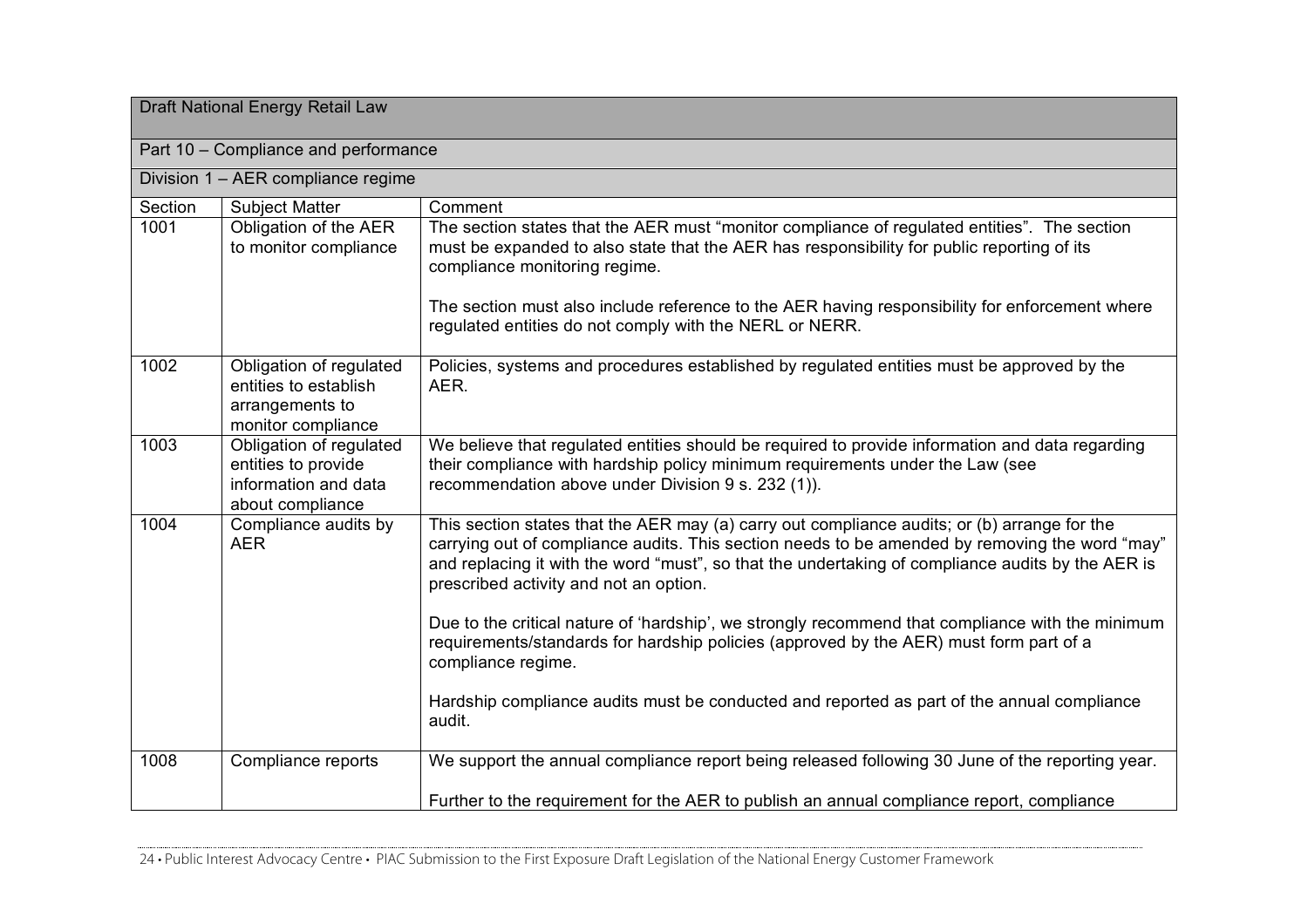|      |                                                       | update reports should also be published by the AER on a quarterly basis. Quarterly update<br>reports will be very important in the initial and ongoing operation of the NERL, by providing a<br>more dynamic compliance reporting process aimed at identifying areas of noncompliance,<br>identifying any market failures that may become evident and facilitating response to any ad hoc or<br>seasonal issues that arise, as well as enabling response to a disaster (eg bush fires) in a timely<br>manner. |
|------|-------------------------------------------------------|---------------------------------------------------------------------------------------------------------------------------------------------------------------------------------------------------------------------------------------------------------------------------------------------------------------------------------------------------------------------------------------------------------------------------------------------------------------------------------------------------------------|
|      |                                                       | The quarterly update reports should be released within three months from the end of each<br>quarter, specifically the last day of March, June, September and December each year.                                                                                                                                                                                                                                                                                                                              |
| 1008 | Compliance reports                                    | We believe that the AER must be required to include hardship audits in its compliance reporting.                                                                                                                                                                                                                                                                                                                                                                                                              |
| 1009 | Contents of compliance<br>reports                     | Additional subsections are proposed:<br>(d) mandatory sanctions or financial penalties imposed for all noncompliance, with<br>compensation delivered directly to consumers; and<br>(e) strategies to rectify any noncompliance.                                                                                                                                                                                                                                                                               |
| 1010 | <b>AER Compliance</b><br>Procedures and<br>Guidelines | The AER Compliance Procedures and Guidelines must be developed with consumer consultation<br>through a formal and structured consultation process. Please see comments in Part 11 of the<br>NERR on Retail Consultation Procedure.                                                                                                                                                                                                                                                                            |
|      | Division 2 - AER performance regime                   |                                                                                                                                                                                                                                                                                                                                                                                                                                                                                                               |
| 1012 | Performance audits -<br>hardship                      | As per our previous comments in s.1004 retailer hardship policies must undergo compliance<br>audits, not performance audits.                                                                                                                                                                                                                                                                                                                                                                                  |
| 1012 | Performance audits -<br>hardship                      | Note comments as per Division 1 s. 1008.                                                                                                                                                                                                                                                                                                                                                                                                                                                                      |
| 1013 | <b>Retail Market</b><br>performance reports           | We support the retail Market performance report being released following 30 June of the reporting<br>year.                                                                                                                                                                                                                                                                                                                                                                                                    |
|      |                                                       | Further to the requirement for the AER to publish an annual report, update reports should also be<br>published by the AER on a quarterly basis. Quarterly update reports will be very important in the<br>initial and ongoing operation of the NERL, by providing a more dynamic regulatory process.<br>The quarterly update reports should be released within three months from the end of each                                                                                                              |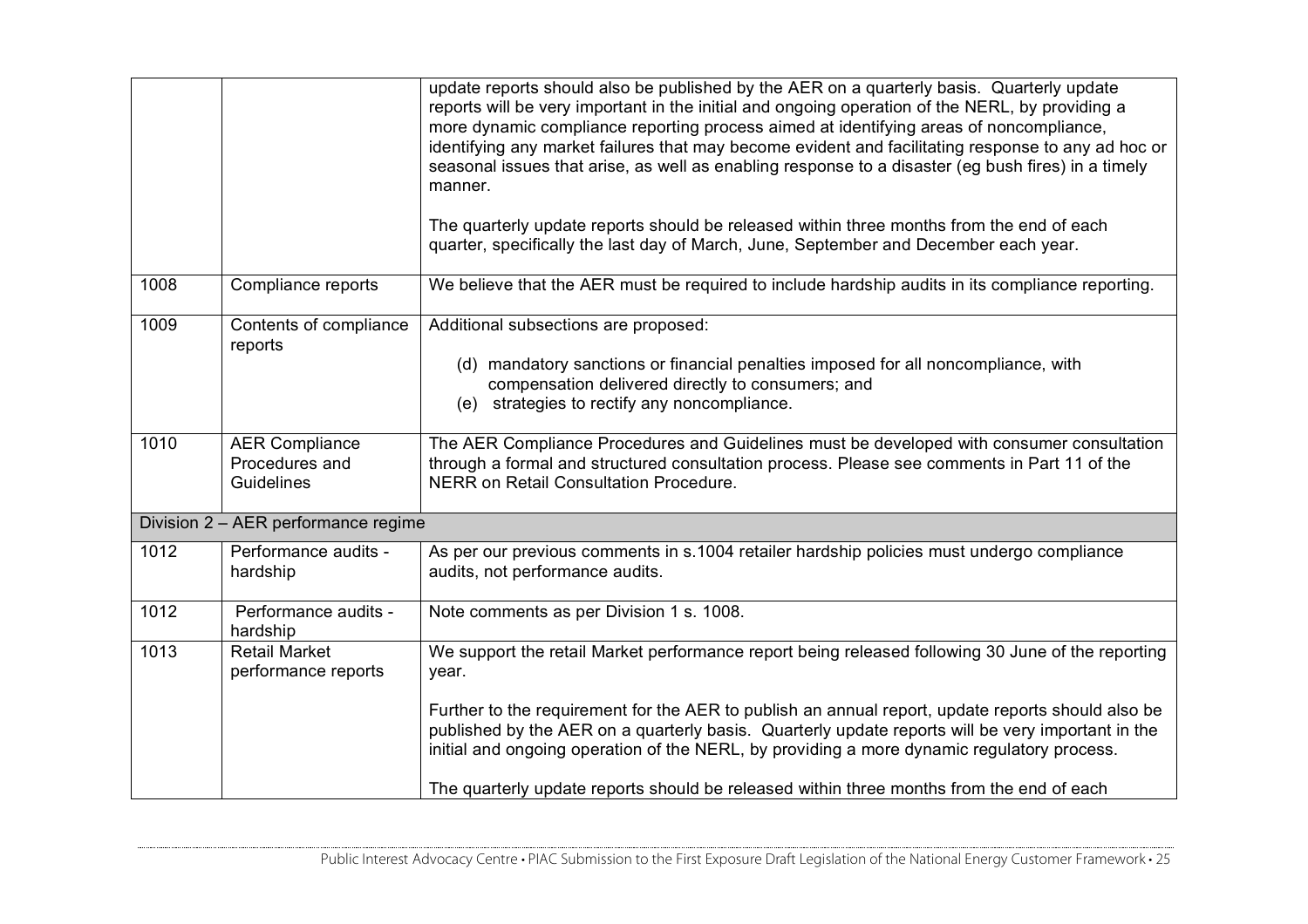|      |                                                     | quarter, specifically the last day of March, June, September and December each year.                                                                                                                                                                                                                                                                                                                                                                                                                                                                                                                                                                                                                                                                                                                                                                                                                                                                                                                                                                                                                                                                                                                                         |
|------|-----------------------------------------------------|------------------------------------------------------------------------------------------------------------------------------------------------------------------------------------------------------------------------------------------------------------------------------------------------------------------------------------------------------------------------------------------------------------------------------------------------------------------------------------------------------------------------------------------------------------------------------------------------------------------------------------------------------------------------------------------------------------------------------------------------------------------------------------------------------------------------------------------------------------------------------------------------------------------------------------------------------------------------------------------------------------------------------------------------------------------------------------------------------------------------------------------------------------------------------------------------------------------------------|
| 1014 | Contents of retail<br>market performance<br>reports | Two of the items listed in this provision are detailed further in the NERR, but for the remaining<br>items there is no detail and it is not clear whether the service standards referred to are standards<br>that will be set by jurisdictions under Guaranteed Service Level Minimum Service Level schemes,<br>or whether this refers to standards imposed by the NERL. Some clarification would be useful.                                                                                                                                                                                                                                                                                                                                                                                                                                                                                                                                                                                                                                                                                                                                                                                                                 |
|      |                                                     | AER reporting must recognise the role that performance reporting has played in the development<br>of the various jurisdictional energy markets. Where energy markets and associated performance<br>monitoring regimes have been established, the AER must implement reporting regimes that are<br>consistent with, and complement these market structures, in particular those in South Australia<br>and Victoria.                                                                                                                                                                                                                                                                                                                                                                                                                                                                                                                                                                                                                                                                                                                                                                                                           |
|      |                                                     | In addition to the criteria listed we strongly believe that the following must be included as<br>minimum performance reporting criteria:                                                                                                                                                                                                                                                                                                                                                                                                                                                                                                                                                                                                                                                                                                                                                                                                                                                                                                                                                                                                                                                                                     |
|      |                                                     | Rolling annual comparisons and trend analysis;<br>$\bullet$<br>Number of estimated and substituted accounts;<br>$\bullet$<br>Payment methods (direct debits, estimated accounts etc);<br>$\bullet$<br>Payment options (payment plans, bill smoothing etc)<br>$\bullet$<br>Customer hardship program information;<br>number of customers on hardship programs, for the specified period;<br>number of customers successfully leaving hardship programs;<br>$\bullet$<br>number of new hardship customers, for the period;<br>$\bullet$<br>customer satisfaction survey of hardship programs, across retailers;<br>$\bullet$<br>data on repayment arrangements;<br>$\bullet$<br>reasons for people leaving hardship programs;<br>complaints to ombudsman schemes from people on hardship programs; and<br>numbers of people refused access to hardship<br>Marketing activity;<br>$\bullet$<br>Transfers;<br>$\bullet$<br>Customer service (call centre performance and customer complaints);<br>$\bullet$<br>Disconnections and reconnections:<br>$\bullet$<br>Multiple disconnections and reconnections;<br>$\bullet$<br>Concession cardholder disconnections and reconnections;<br>$\bullet$<br>Complaints to retailers; and |
|      |                                                     | Complaints to relevant ombudsman schemes.                                                                                                                                                                                                                                                                                                                                                                                                                                                                                                                                                                                                                                                                                                                                                                                                                                                                                                                                                                                                                                                                                                                                                                                    |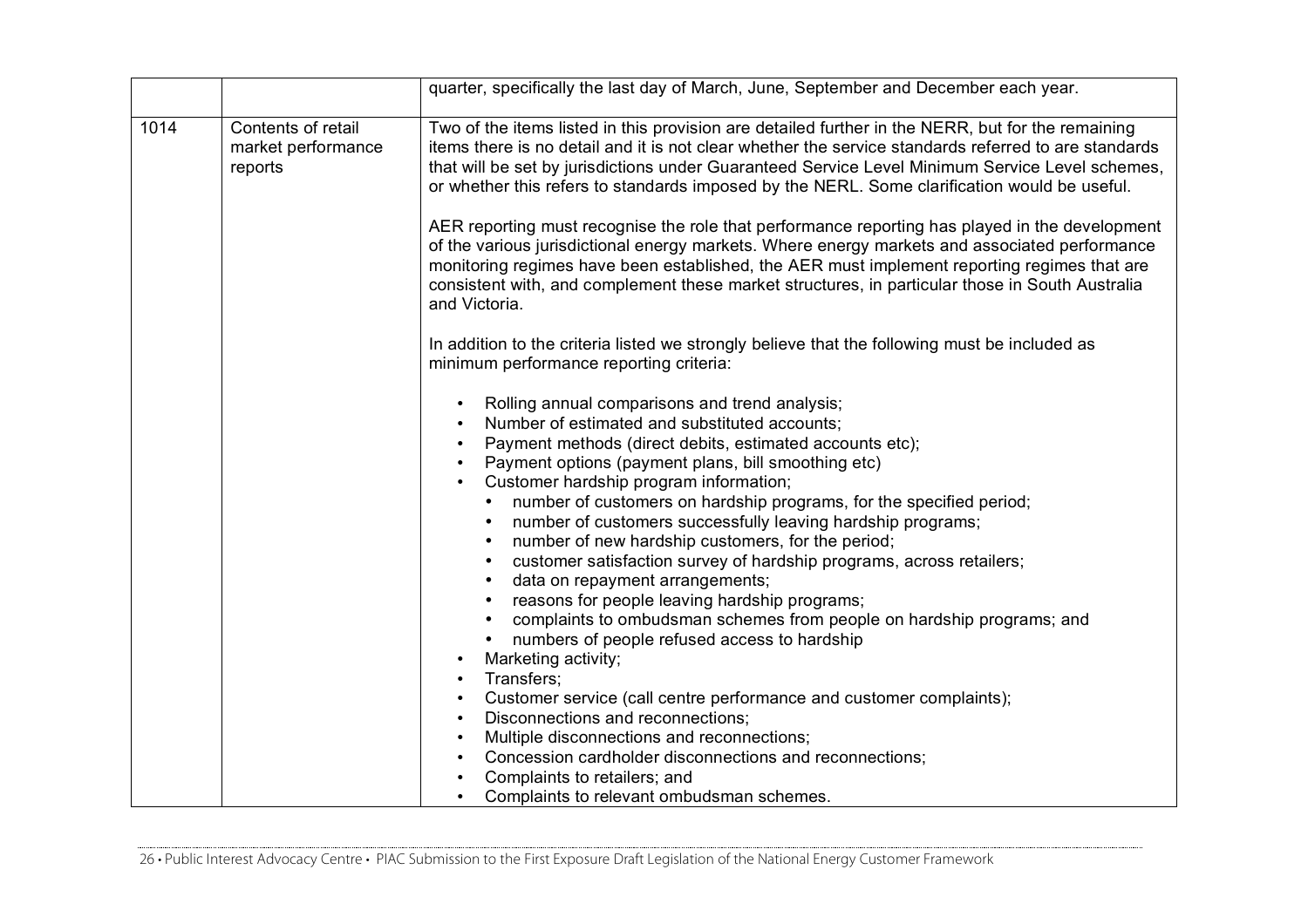|      |                                                                         | We strongly recommend that entities supplying energy services under an exempt supply<br>arrangement to small customers be obligated to provide information and data about compliance<br>and to report on the number of connections under exempt supply arrangement, and of<br>disconnections for unpaid bills.<br>The market performance reports should also include all distributor information relating to<br>consumers and market innovation information such as demand management schemes and load<br>management etc.                                                                                                                    |
|------|-------------------------------------------------------------------------|----------------------------------------------------------------------------------------------------------------------------------------------------------------------------------------------------------------------------------------------------------------------------------------------------------------------------------------------------------------------------------------------------------------------------------------------------------------------------------------------------------------------------------------------------------------------------------------------------------------------------------------------|
| 1015 | <b>AER Performance</b><br><b>Reporting Procedures</b><br>and Guidelines | The AER Performance Reporting Procedures and Guidelines must be developed with consumer<br>consultation through a formal and structured consultation process. See comments in relation to<br>the Retail Consultation Procedure in Part 11 of the NERR.                                                                                                                                                                                                                                                                                                                                                                                       |
| 1016 | National Hardship<br>Indicators                                         | The development of indicators around energy hardship is problematic. It is based upon the<br>analysis of consumer experience at a point in time. This analysis does not assist the industry or<br>consumers in strategically enhancing hardship programs to reflect actual and evolving consumer<br>experiences of hardship and vulnerability.<br>What is appropriate is the development of best practice procedures, designed by the AER in<br>consultation with stakeholders, to assist retailers identify and support vulnerable consumers and<br>those experiencing hardship. This was consistent with the findings of the Committee for |
|      |                                                                         | Melbourne Debt Spiral Project as referred to in our response to s. 233 of the NERL.<br>Further, the AER should develop an ongoing data collection / research program to inform the<br>broader discussion around energy hardship and vulnerability. This would be consistent with the<br>models that exist in the United Kingdom and the United States of America.                                                                                                                                                                                                                                                                            |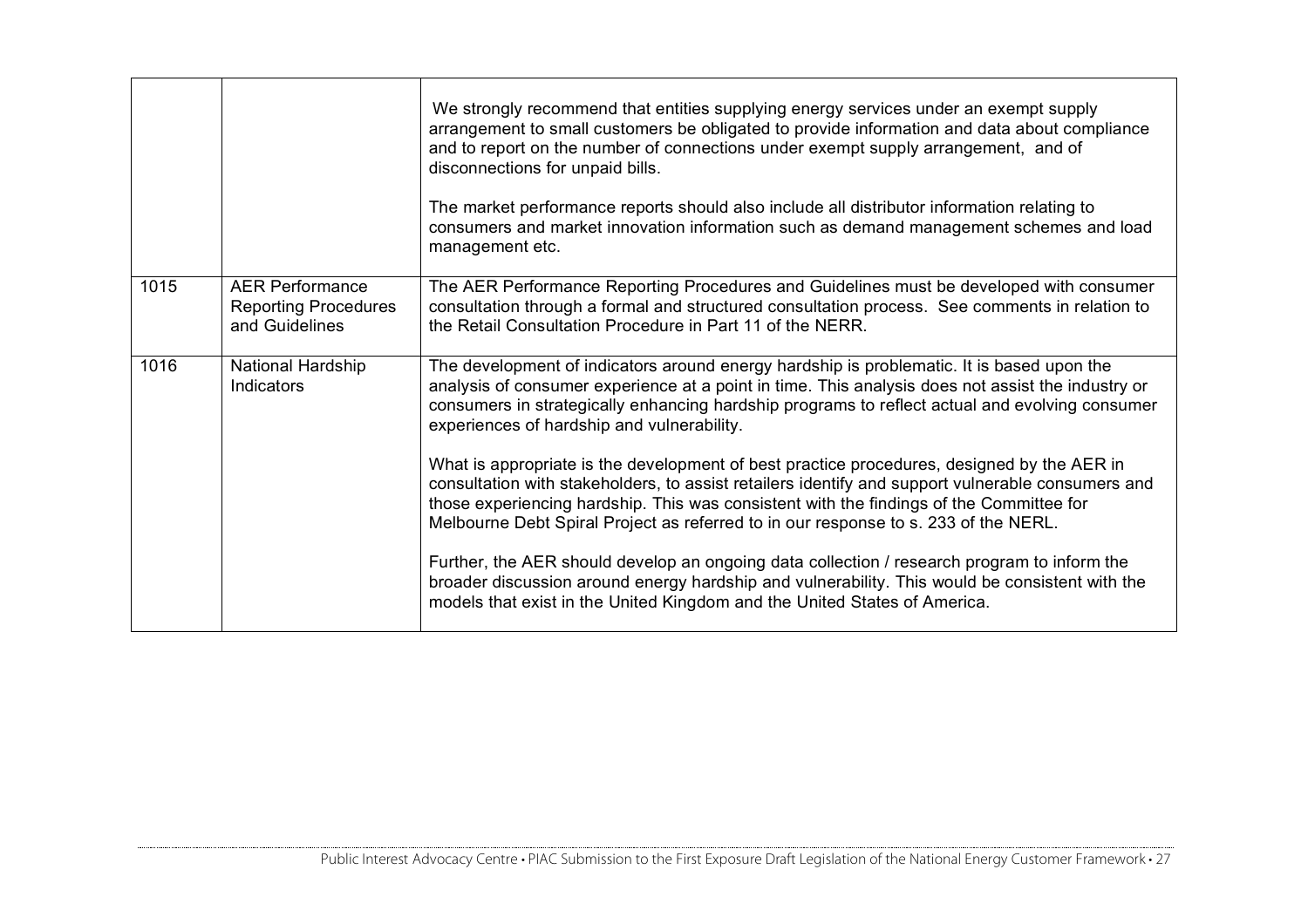| Draft National Energy Retail Law |                                                                                                      |                                                                                                                                                                                                                                                                                                                                                                                                      |
|----------------------------------|------------------------------------------------------------------------------------------------------|------------------------------------------------------------------------------------------------------------------------------------------------------------------------------------------------------------------------------------------------------------------------------------------------------------------------------------------------------------------------------------------------------|
| Part 11 - Enforcement            |                                                                                                      |                                                                                                                                                                                                                                                                                                                                                                                                      |
|                                  | Division 1 - Enforceable undertakings                                                                |                                                                                                                                                                                                                                                                                                                                                                                                      |
| Section                          | <b>Subject Matter</b>                                                                                | Comment                                                                                                                                                                                                                                                                                                                                                                                              |
| 1101                             | Enforceable<br>undertakings                                                                          | Proposed amendments to the enforcement and remedies powers under general consumer law<br>are due to be introduced shortly. If any improvements are intended to be made to the current<br>enforceable undertakings provision under the Trade Practices Act 1974 (Cth), on which this<br>section is based, those changes should also be reflected here.                                                |
|                                  | Division 2 - Proceedings generally                                                                   |                                                                                                                                                                                                                                                                                                                                                                                                      |
| $\frac{1102}{ }$                 | Instituting civil<br>proceedings under this<br>Law                                                   | This section expressly limits a consumer's (or business') right to take legal action in relation to a<br>breach of the NERL, the NERR or the Regulations to breaches of 'conduct provisions'.                                                                                                                                                                                                        |
|                                  |                                                                                                      | The conduct provisions have not yet been identified. This makes it impossible to comment as<br>to whether the limitation in s. 1102 is reasonable or not.                                                                                                                                                                                                                                            |
|                                  |                                                                                                      | However, we note that unless a broad range of provisions are listed as conduct provisions, this<br>limitation will not be appropriate. For example, the Trade Practices Act enables businesses and<br>consumers to seek injunctions and other orders in relation to all the major contravention<br>provisions of that Act.                                                                           |
|                                  |                                                                                                      | Division 3 – Proceedings for breaches of this Law, the Regulations or the Rules                                                                                                                                                                                                                                                                                                                      |
| 1104(1)<br>and $(2)$             | AER proceedings for<br>breaches of this Law,<br>Regulations or the<br>Rules that are not<br>offences | The first two subsections limit the ability of the AER to seek orders, including payment of a civil<br>penalty, to situations in which a person is in breach of a provision. This means that unless the<br>person is currently in breach, these orders are not available. This includes a situation in which<br>a person has committed a serious breach in the past, but is not currently in breach. |
|                                  |                                                                                                      | There is no reason to limit the availability of civil penalties to cases in which a breach is<br>ongoing. The Trade Practices Act provides for its civil penalties to be payable if a person has<br>contravened a relevant provision. The Corporations Act 2001 (Cth) also provides for pecuniary<br>penalties if a person has contravened a civil penalty provision.                                |
|                                  |                                                                                                      | Civil penalty orders must be available for all breaches of a civil penalty provision, whether once-<br>off or ongoing, and whether subsequently rectified or not. Matters such as subsequent                                                                                                                                                                                                         |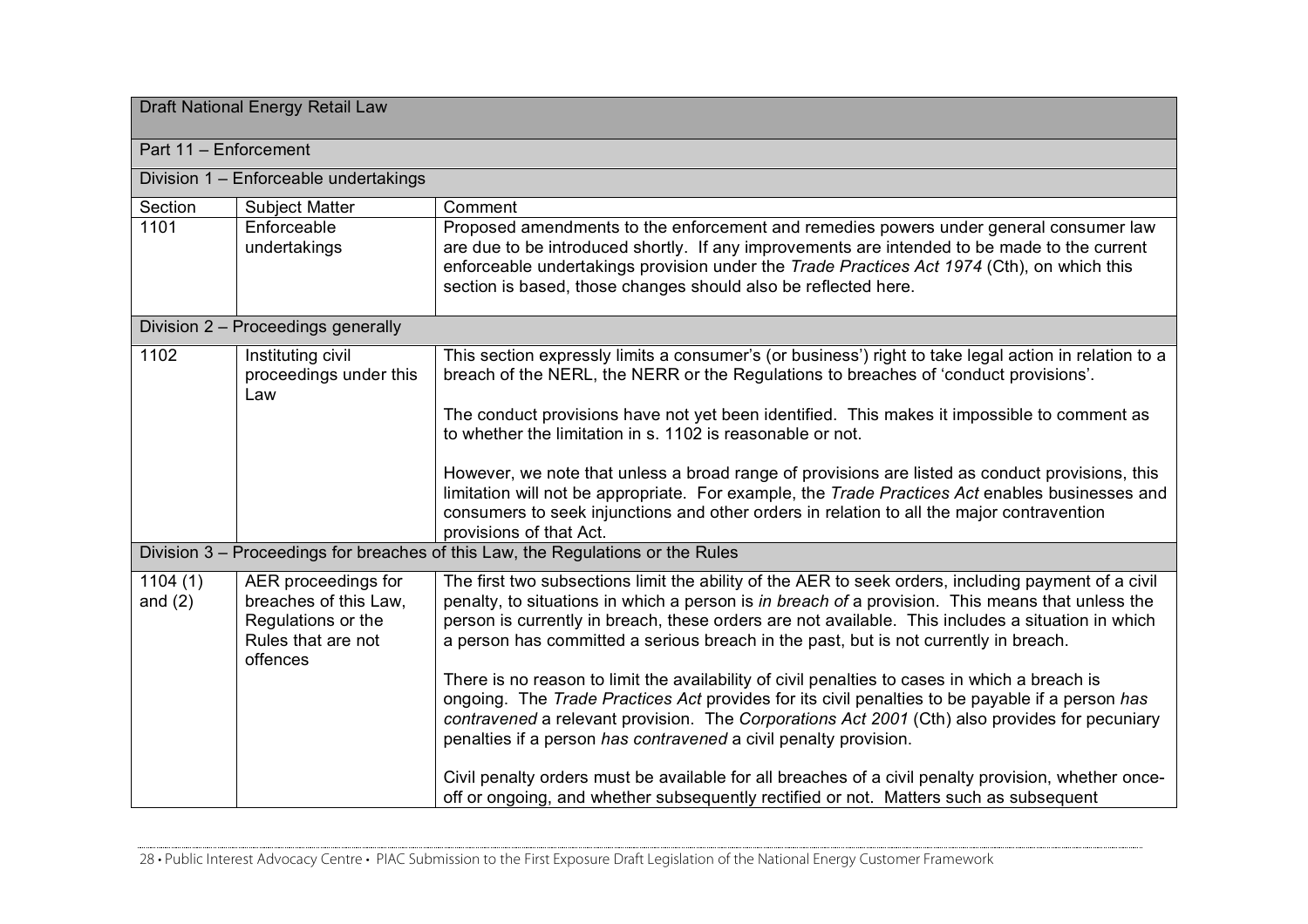|                                  |                                                                                                      | rectification would be relevant to the Court in making a decision as to whether a civil penalty<br>order was appropriate, but should not constitute a blanket bar on the availability of this order.<br>S. 1104 (1) should be amended to provide that orders can be made declaring a person is in<br>breach of or has breached a relevant provision, and s. 1104 (2) should be amended to provide<br>for those orders if the order declares a person to be in breach of or to have breached a relevant<br>provision.                                                                                                                                                                                                                     |
|----------------------------------|------------------------------------------------------------------------------------------------------|------------------------------------------------------------------------------------------------------------------------------------------------------------------------------------------------------------------------------------------------------------------------------------------------------------------------------------------------------------------------------------------------------------------------------------------------------------------------------------------------------------------------------------------------------------------------------------------------------------------------------------------------------------------------------------------------------------------------------------------|
| 1104(4)                          | AER proceedings for<br>breaches of this Law,<br>Regulations or the<br>Rules that are not<br>offences | S. 1104 (4) attempts to ensure the Court's power to grant injunctions is not unnecessarily<br>limited and, we assume, is based on similar provisions in the Trade Practices Act. However,<br>subsection (4) (b) may unnecessarily limit the Court's general ability to grant an injunction under<br>subsection (3) (a) by stating that the power to grant the injunction may be exercised 'if it<br>appears to the Court that, if an injunction is not granted, it is likely that the person will engage in<br>conduct of that kind'.<br>The Court's general discretion to grant or refuse an injunction based on what it considers<br>appropriate is usually considered sufficient. These additional words about a person being "likely |
|                                  |                                                                                                      | to engage in conduct" are unnecessary and do not appear in the provision in the Trade<br>Practices Act (s. 80 (4)) on which this subsection is based. They should be removed.                                                                                                                                                                                                                                                                                                                                                                                                                                                                                                                                                            |
| 1104<br>additional<br>subsection | AER proceedings for<br>breaches of this Law,<br>Regulations or the<br>Rules that are not<br>offences | S. 1104 (4) adopts the provisions in s. 80 (4) of the Trade Practices Act to ensure the Court's<br>power to grant an injunction restraining a person from doing something is not unnecessarily<br>limited. However, the related provisions in s. 80 (5) of the Trade Practices Act, that ensure the<br>Court's power to grant an injunction requiring a person to do something is also not<br>unnecessarily limited, have not been adopted here.                                                                                                                                                                                                                                                                                         |
|                                  |                                                                                                      | This should be rectified and provisions based on s. 80 (5) of the Trade Practices Act should be<br>included here.                                                                                                                                                                                                                                                                                                                                                                                                                                                                                                                                                                                                                        |
| 1105                             | Proceedings for<br>declaration that a<br>person is in breach of a<br>conduct provision               | The comments made above in relation to s. 1104 (4) apply equally to s. 1105 and we<br>recommend the same amendments.                                                                                                                                                                                                                                                                                                                                                                                                                                                                                                                                                                                                                     |
| 1106                             | Actions for damages by<br>persons for breach of<br>conduct provision                                 | We support the NERL providing for persons other than the AER to be able to seek<br>compensation for loss or damage suffered as a result of conduct in breach of a relevant<br>provision.                                                                                                                                                                                                                                                                                                                                                                                                                                                                                                                                                 |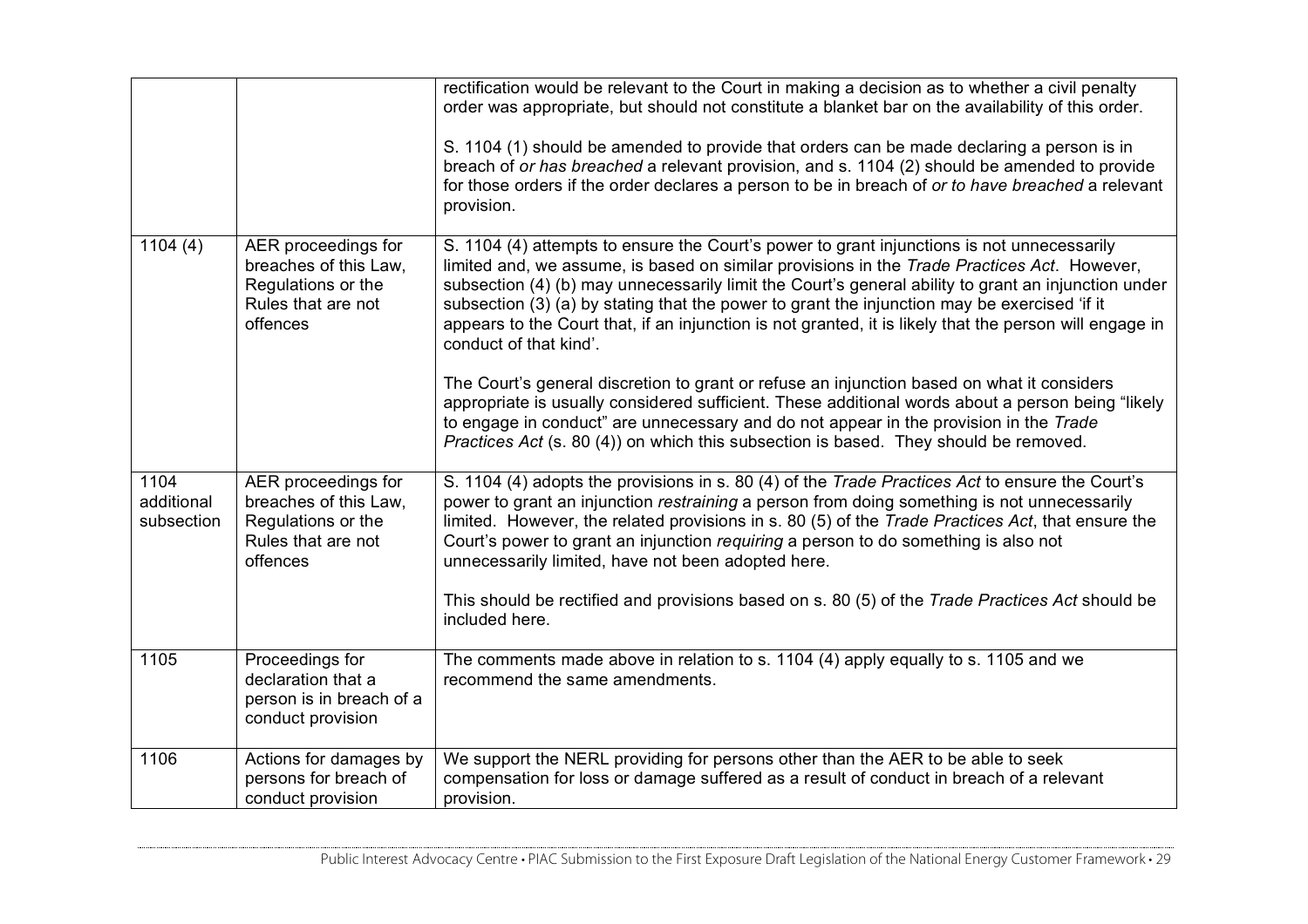|      |                                                                                     | However, s. 1106 requires a person who suffered loss to undertake two separate legal actions –<br>one to recover compensation (under s. 1106) and another if they want to obtain other orders or<br>an injunction to prevent ongoing harmful conduct (under s.1105).<br>s. 1106 also does not allow for the AER to seek an order for such compensation to affected<br>persons, particularly if it is already seeking other orders in relation to the same conduct under s.<br>1104.<br>This invites inefficiencies in using the court system. It is also unnecessarily burdensome and<br>effectively ensures that small customers, in particular, will almost always be unable to pursue<br>compensation for conduct in breach. |
|------|-------------------------------------------------------------------------------------|---------------------------------------------------------------------------------------------------------------------------------------------------------------------------------------------------------------------------------------------------------------------------------------------------------------------------------------------------------------------------------------------------------------------------------------------------------------------------------------------------------------------------------------------------------------------------------------------------------------------------------------------------------------------------------------------------------------------------------|
|      |                                                                                     | It is also directly counter to current reforms being proposed to the general consumer law and<br>due to be introduced shortly through the new Australian Consumer Law. For example, the<br>Government has confirmed it intends to improve the ability of consumer regulators to seek<br>consumer redress for consumer law breaches. These will render this section inconsistent with<br>the general consumer law and behind best practice.<br>We therefore strongly recommend that Division 3 be redrafted to ensure it is consistent with                                                                                                                                                                                      |
|      |                                                                                     | these new proposals and allow for non-party redress to be sought as part of general civil<br>proceedings against breaches.                                                                                                                                                                                                                                                                                                                                                                                                                                                                                                                                                                                                      |
|      |                                                                                     | Division 4 - Matters relating to breaches of this Law, the Regulations or the Rules                                                                                                                                                                                                                                                                                                                                                                                                                                                                                                                                                                                                                                             |
| 1109 | Breaches of civil<br>penalty provisions<br>involving continuing<br>failure          | It is unclear why this section is needed, other than to try to rectify some of the deficiencies<br>caused by limiting ss. 1104 (1) - (2) to situations where a person is in breach. This should be<br>more appropriately rectified as per our comments above.                                                                                                                                                                                                                                                                                                                                                                                                                                                                   |
| 1111 | Persons involved in<br>breach of civil penalty<br>provision or conduct<br>provision | It is unclear why this section is limited to civil penalty provisions and conduct provisions.<br>Why should a person be allowed to aid, abet, counsel or procure, or be directly or indirectly<br>knowingly concerned in, or party to, some breaches of the NERL, NERR or Regulations?                                                                                                                                                                                                                                                                                                                                                                                                                                          |
|      |                                                                                     | The Trade Practices Act, for example, does not so limit its provisions.                                                                                                                                                                                                                                                                                                                                                                                                                                                                                                                                                                                                                                                         |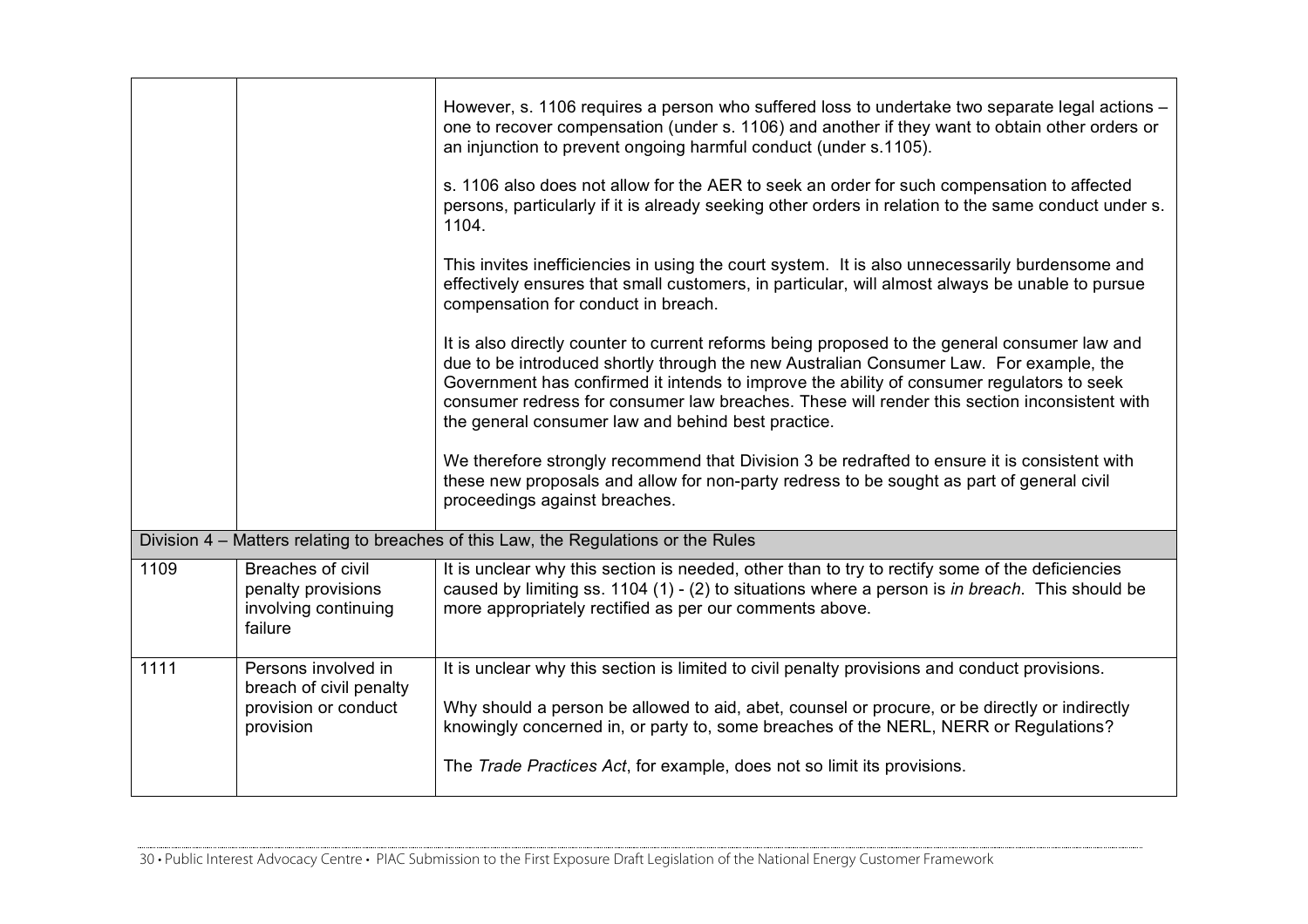| 1112 | Attempt to breach a<br>civil penalty provision | As above, we do not understand why this section is limited only to civil penalty provisions. A<br>person should not be permitted to attempt to breach other provisions.                                                                                                                                                                                                                                                                                                                                                                                                                  |
|------|------------------------------------------------|------------------------------------------------------------------------------------------------------------------------------------------------------------------------------------------------------------------------------------------------------------------------------------------------------------------------------------------------------------------------------------------------------------------------------------------------------------------------------------------------------------------------------------------------------------------------------------------|
| 1113 | Civil penalties payable<br>to the Commonwealth | The Government should consider directing some or all civil pecuniary penalty payments to<br>matters related to energy regulation, for example to the Advocacy Panel for distribution to<br>consumer education and capacity building programs.                                                                                                                                                                                                                                                                                                                                            |
|      | Division 8 - Infringement notices              |                                                                                                                                                                                                                                                                                                                                                                                                                                                                                                                                                                                          |
|      |                                                | We strongly support this Division, which provides for an infringement notice regime.                                                                                                                                                                                                                                                                                                                                                                                                                                                                                                     |
|      |                                                | This accords with upcoming reforms to general consumer law announced by the Government.<br>We note that makes it more unclear why other reforms to be made as part of that reform<br>package, such as improved non-party redress mechanisms, have also not been adopted in the<br>NERL.                                                                                                                                                                                                                                                                                                  |
|      | Division 9 - Search warrants                   |                                                                                                                                                                                                                                                                                                                                                                                                                                                                                                                                                                                          |
|      |                                                | We are very concerned that this Division does not currently provide workable search and<br>investigation powers to the AER. They are significantly more constrained than the<br>corresponding provisions applying to the ACCC under the Trade Practices Act. For example,<br>the Division does not even allow for an authorised person undertaking a search pursuant to a<br>warrant to be assisted by other persons, for example simply to undertake manual labour<br>associated with loading documents identified by the authorised person into a vehicle or copying<br>the documents. |
|      |                                                | We strongly recommend that the Government consult further with regulators such as the ACCC<br>which have significant experience in undertaking searches and investigations, and make<br>amendments to this Division to ensure it enables workable investigations in practice.                                                                                                                                                                                                                                                                                                            |

|                   | Draft National Energy Retail Law |                                                                                                       |
|-------------------|----------------------------------|-------------------------------------------------------------------------------------------------------|
| Part 13 - General |                                  |                                                                                                       |
| Section           | <b>Subject Matter</b>            | Comment                                                                                               |
| 1301              | Immunity in relation to          | This section provides for too broad an exclusion of liability. In addition to specifying that it does |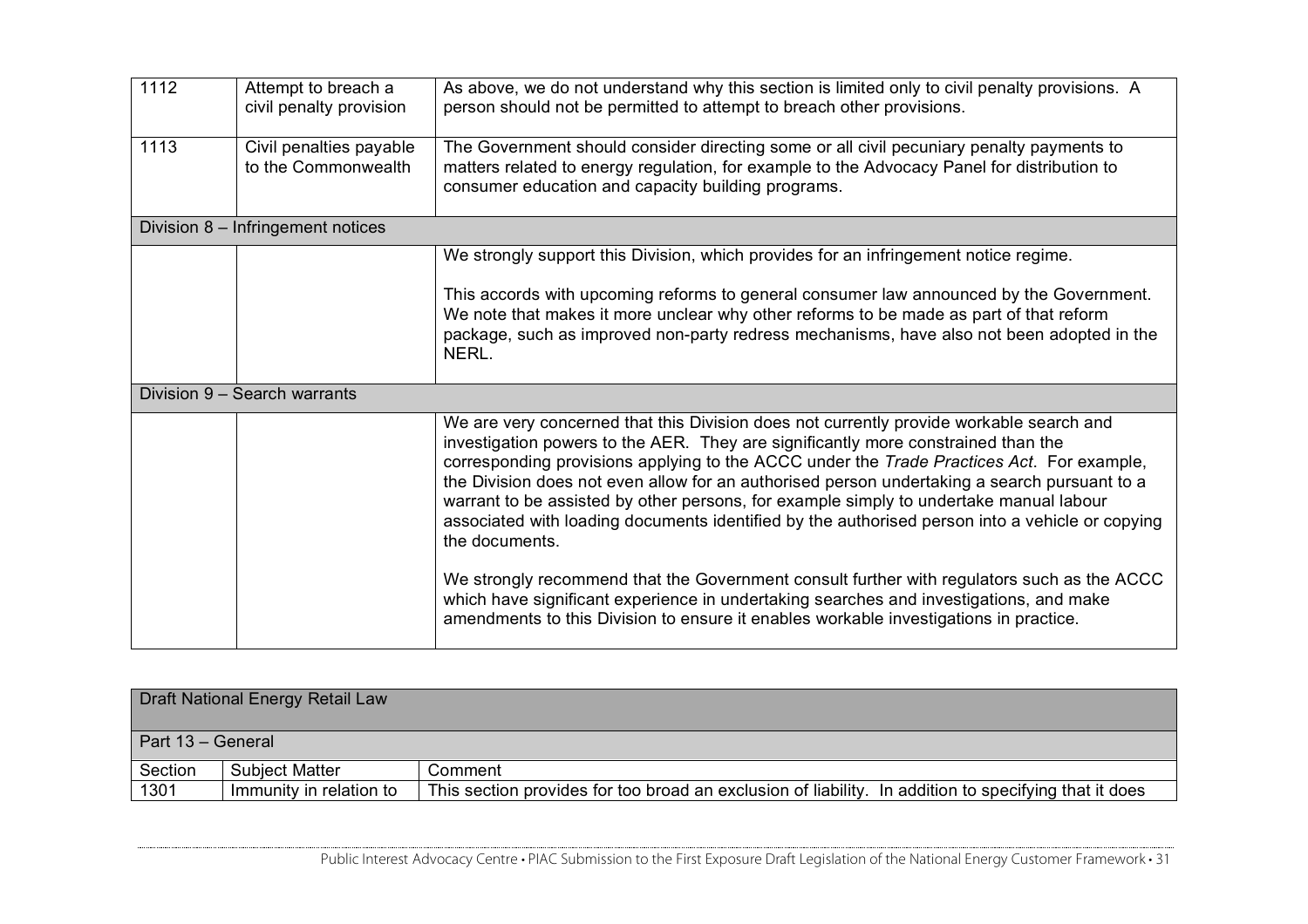| failure to supply energy | not apply in cases of bad faith or negligence, we recommend that it be stated not to apply in<br>cases of breaches of conduct provisions.                                                                                                                                                                                          |
|--------------------------|------------------------------------------------------------------------------------------------------------------------------------------------------------------------------------------------------------------------------------------------------------------------------------------------------------------------------------|
|                          | This would continue to ensure retailers and distributors do not incur liability where this is not<br>appropriate or fair, but do incur civil liability for loss or damage suffered where they have engaged<br>in conduct it is clear they should not have, by breaching conduct provisions under the NERL,<br>NERR or Regulations. |

|      | <b>Draft National Energy Retail Rules</b> |                                                                                                                                                                                                                                                                                   |  |
|------|-------------------------------------------|-----------------------------------------------------------------------------------------------------------------------------------------------------------------------------------------------------------------------------------------------------------------------------------|--|
|      | Part 1 - Preliminary                      |                                                                                                                                                                                                                                                                                   |  |
|      | Division 1 – Introduction and definitions |                                                                                                                                                                                                                                                                                   |  |
| Rule | <b>Subject Matter</b>                     | Comment                                                                                                                                                                                                                                                                           |  |
| 103  | <b>Definitions</b>                        | All definitions need to be consistent throughout the NERL and NERR and Schedules.                                                                                                                                                                                                 |  |
| 103  | <b>Definitions</b><br>Payment plan        | Payment plans, options and methods should be fair, reasonable and accessible and consistent<br>with hardship policy objectives, to ensure vulnerable consumers and consumers experiencing<br>hardship are not disconnected due to an inability to pay.                            |  |
|      |                                           | The definition of payment plan does not take into consideration that retailers might waive some<br>arrears or offer other incentive payment schemes to consumers. The definition should be<br>amended as follows:                                                                 |  |
|      |                                           | Payment plan means a plan negotiated with a small customer based on their capacity to pay, by<br>periodic instalments, to a retailer, including all or some arrears and any connection, disconnection<br>or reconnection charges, relating to the continued usage of electricity. |  |

Draft National Energy Retail Rules

Part 2 – Customer retail contracts

Division 1 – Standard retail contracts – terms and conditions generally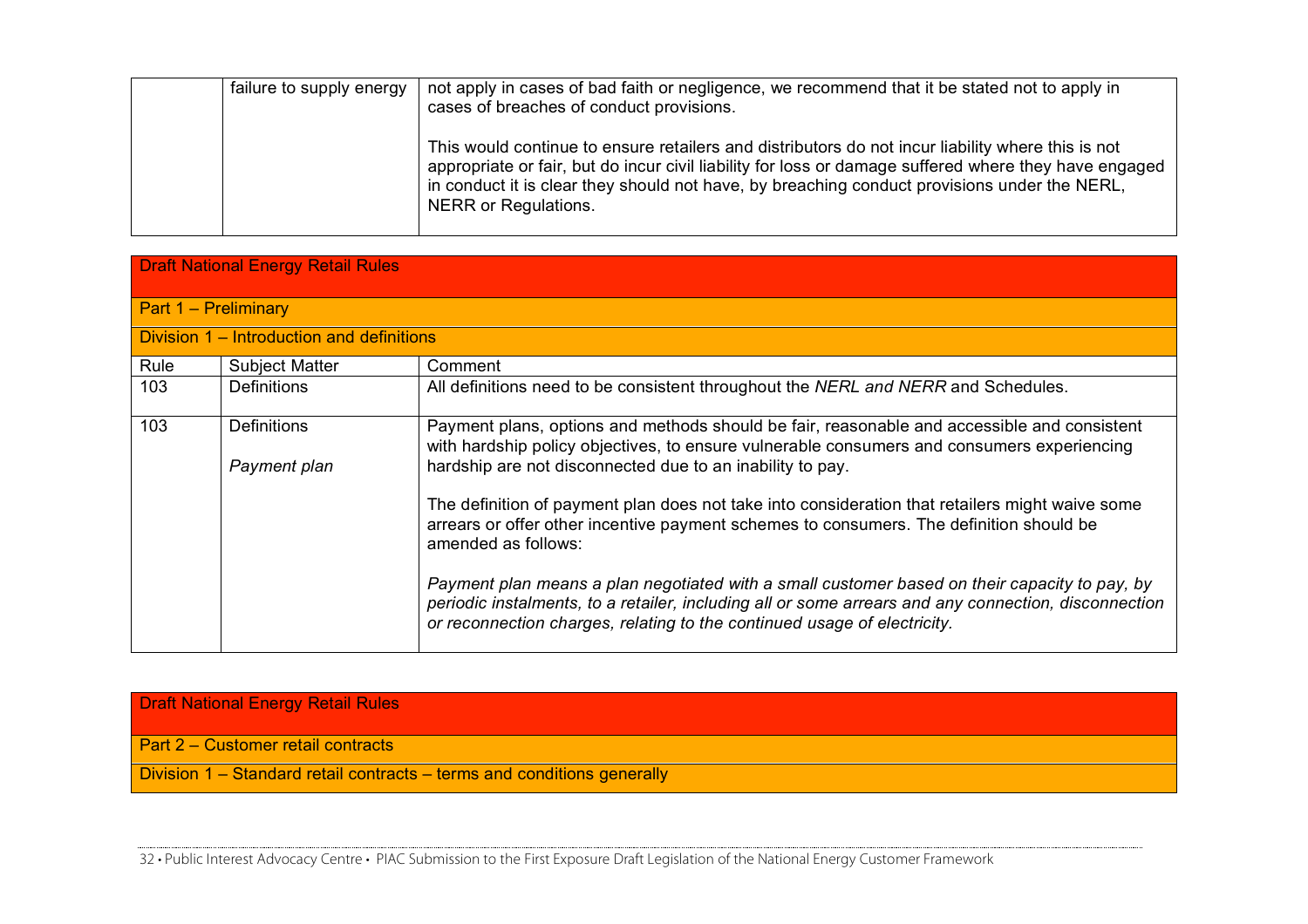| Rule         | <b>Subject Matter</b>                                                                                    | Comment                                                                                                                                                                                                                                                                                                                                                                                                                                                                                                                                                        |
|--------------|----------------------------------------------------------------------------------------------------------|----------------------------------------------------------------------------------------------------------------------------------------------------------------------------------------------------------------------------------------------------------------------------------------------------------------------------------------------------------------------------------------------------------------------------------------------------------------------------------------------------------------------------------------------------------------|
|              |                                                                                                          | Division 3 - Customer retail contracts - pre-contractual procedures                                                                                                                                                                                                                                                                                                                                                                                                                                                                                            |
| 205          | Pre-contractual duty of<br>retailers                                                                     | We support this Rule.                                                                                                                                                                                                                                                                                                                                                                                                                                                                                                                                          |
| 206          | Pre-contractual duty of<br>distributors                                                                  | We support this rule. We believe subrule 206 (1), 'by a small customer for premises who is<br>seeking customer retail services for the premises' could be made clearer.                                                                                                                                                                                                                                                                                                                                                                                        |
| $207(3)$ (c) | Pre-contractual request<br>to designated retailer<br>for sale and supply of<br>energy                    | Rule 207 (3) (c) requires a consumer to 'ensure that there is safe and convenient access to the<br>meter at the premises'. We would suggest that the drafting of the Rule in the previous SCO<br>paper to 'ensure that there is safe and <i>unhindered</i> access to the meter at the premises' more<br>realistically reflects the causes that are within a consumers control. This is particularly the case<br>for tenant households. Further discussion of the obligation on meter access for tenant<br>households is discussed in our response to Rule 607. |
| 208(1)       | Responsibilities of<br>designated retailer in<br>response to request for<br>sale and supply of<br>energy | The retailer must be required to provide consumers entering standard retail and market retail<br>contracts the information necessary to ensure the retailer has met their obligations to acquire<br>explicit informed consent as defined in our response to s. 103 of the NERL. This Rule should<br>include the responsibility of a retailer to provide a small customer with the full terms and<br>conditions their contract within two business days of entering into the contract.                                                                          |
|              |                                                                                                          | Rule208 (1) (c) should also include a notification about the existence of the life support register<br>and the consumer's obligation to notify the retailer if they require life support equipment.                                                                                                                                                                                                                                                                                                                                                            |
|              | Division 4 - Customer retail contracts - billing                                                         |                                                                                                                                                                                                                                                                                                                                                                                                                                                                                                                                                                |
| $210(1)$ (d) | Basis for bills                                                                                          | This Rule allows for a consumer and retailer to enter into an arrangement to calculate bills on a<br>basis other than a meter reading. This should only be permitted with the explicit informed<br>consent of the consumer.                                                                                                                                                                                                                                                                                                                                    |
| 210(2)       | Basis for bills                                                                                          | We support the requirement for meter readings to occur as frequently as required to prepare a<br>bill, however we believe that the mandated minimum meter reading period should be twelve<br>months and where a consumer has received estimated accounts for a period between six to<br>twelve months they may request, at no charge, a special meter read.                                                                                                                                                                                                    |
| 211(6)       | Estimation as basis for<br>bills                                                                         | This Rule is applied to market retail contracts except where estimation has been agreed to as<br>the basis of the consumer's bill as part of that market contract. Notwithstanding this agreement<br>contract Rule 210(2) should continue to apply ensure that the estimation is based on an actual<br>meter read at least once every twelve months.                                                                                                                                                                                                           |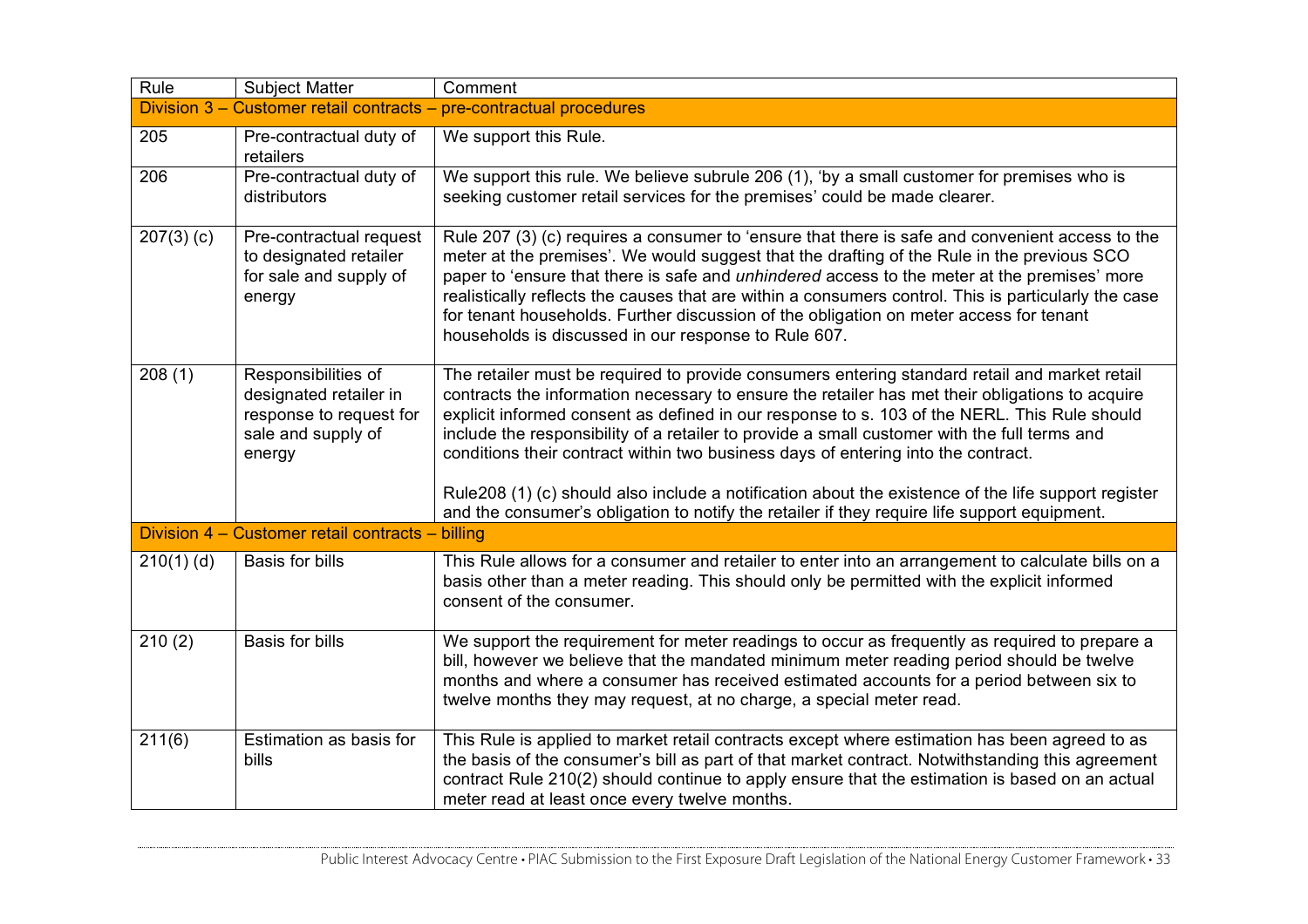| 212    | <b>Bill smoothing</b>                    | We support this Rule however we suggest that drafting should be amended to ensure that bill<br>smoothing is made available at the consumer's request and with their explicit informed consent.                                                                                                                                                                                                                                                                                                                                                                             |
|--------|------------------------------------------|----------------------------------------------------------------------------------------------------------------------------------------------------------------------------------------------------------------------------------------------------------------------------------------------------------------------------------------------------------------------------------------------------------------------------------------------------------------------------------------------------------------------------------------------------------------------------|
| 214(1) | Contents of bills                        | The Rules must ensure that information is included on consumer bills that enables them to<br>monitor their energy use and calculate the fees and charges applicable.<br>In addition to the information provided in Rule 214 (1) (a) to (s), consumption graphs and<br>information about greenhouse gas emissions should also be included. In addition information<br>about jurisdictional ombudsman schemes must be included on a bill as least once every 12<br>months.<br>Contact details of interpreter services in community languages must also be included on bills. |
| 215(1) | Pay by date                              | As the pay by date is calculated in relation to the date of issuance by the retailer, rather than the<br>date of receipt by the consumer, we suggest that the pay by date be extended to 15 business<br>days after the date of issue.                                                                                                                                                                                                                                                                                                                                      |
|        |                                          | The extended pay by date is to ensure that delays in issue and delivery do not negatively<br>impact on the time in which a consumer has to pay the bill.<br>In addition to the number of days outlined above, delivery standards in rural and regional areas                                                                                                                                                                                                                                                                                                               |
|        |                                          | need to be considered by retailers where 15 days may not be sufficient.                                                                                                                                                                                                                                                                                                                                                                                                                                                                                                    |
| 215(3) | Pay by date                              | Consumers (whatever their contractual arrangements) must have adequate opportunity to pay<br>their bills within a reasonable period, otherwise there is a risk that payment times may be made<br>unreasonably short in order to generate late payment fees. This Rule must be applied to market<br>retail contracts.                                                                                                                                                                                                                                                       |
|        |                                          | Details of pay by dates (due dates) must be developed for the additional components of the<br>collection cycled (including the shortened collection cycle). As a fundamental principle,<br>consumers on a shorted collection cycle should have no less than 22 business days from the<br>receipt of the bill to disconnection.                                                                                                                                                                                                                                             |
| 217    | <b>Historical billing</b><br>information | The proposed rules for access to historical billing data are a significant reduction on the<br>consumer protections currently provided in most NEM jurisdictions.                                                                                                                                                                                                                                                                                                                                                                                                          |
|        |                                          | We note that most jurisdictions currently specify that historical billing information must be                                                                                                                                                                                                                                                                                                                                                                                                                                                                              |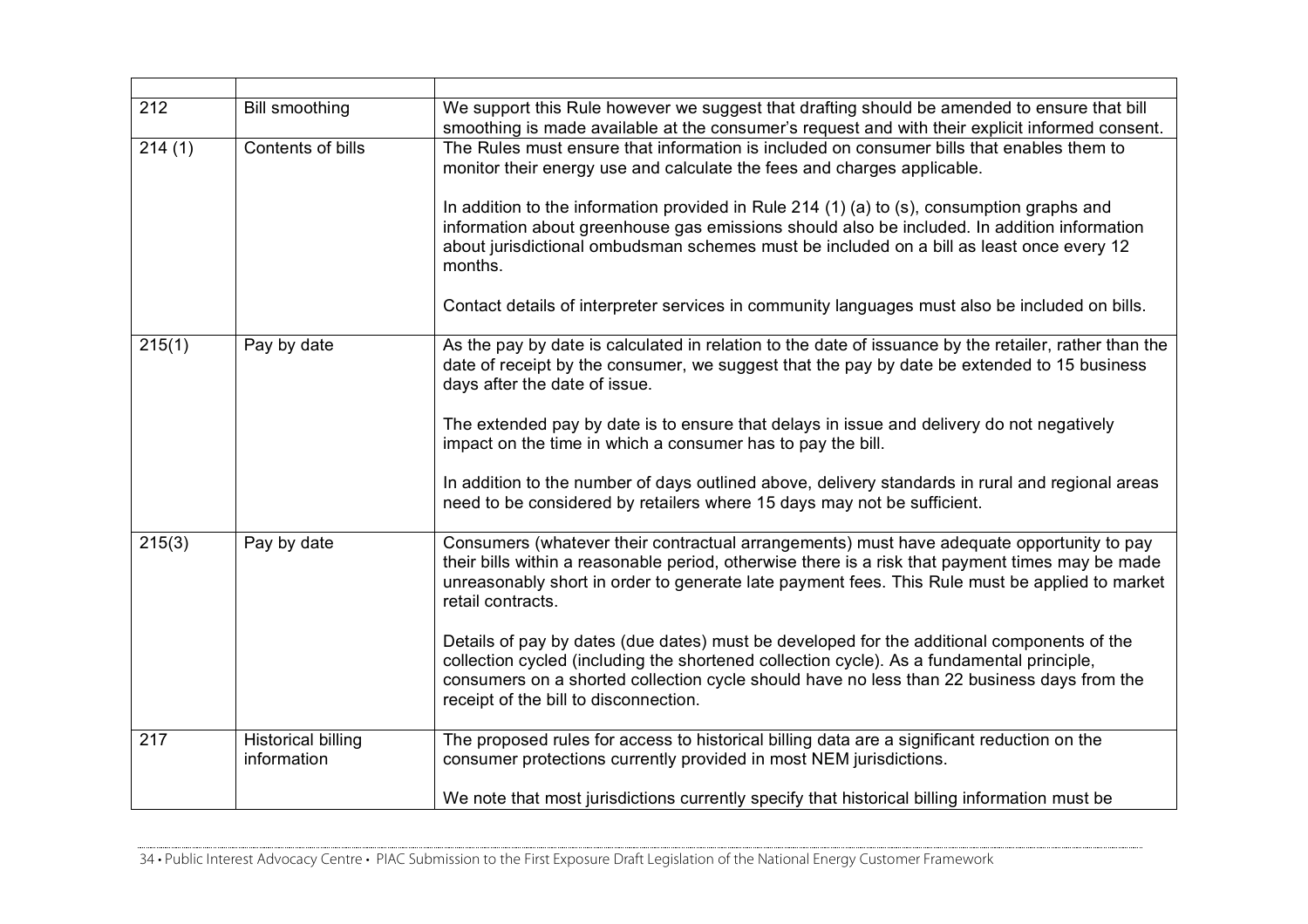|              |                         | provided within 10 business days of the request being made. This timeframe should be<br>specified in this clause rather than relying on the undefined notion of 'promptly'.<br>Consumers should not be charged for requesting billing information more than once in any 12<br>month period. Consumers should have the right to dispute more than one bill in that period,                                                                                            |
|--------------|-------------------------|----------------------------------------------------------------------------------------------------------------------------------------------------------------------------------------------------------------------------------------------------------------------------------------------------------------------------------------------------------------------------------------------------------------------------------------------------------------------|
|              |                         | particularly as billing problems can often be systemic and recurring.<br>The regulator should approve any proposed charges for billing information and these should be<br>listed in the retailer's standard retail contract and market retail contract.                                                                                                                                                                                                              |
| 218(2)       | <b>Billing disputes</b> | This subrule refers to a retailer's standard complaints procedure and time limits applicable<br>under this procedure. It is unclear whether 'time limits' refers to the time in which a dispute must<br>be resolved, or a time limit in which disputes can be raised.                                                                                                                                                                                                |
|              |                         | If it is the latter we do not believe it is appropriate to limit the time in which a consumer can raise<br>a dispute with the retailer. Under limitations of actions law, parties generally have six years to<br>dispute something under a contract, including a bill.                                                                                                                                                                                               |
| $218(5)$ (b) | <b>Billing disputes</b> | This subrule allows for a retailer to request any charges for a meter check up front, if the check<br>is requested in relation to billing disputes. We consider that this would be a barrier to raising<br>(and resolving) billing disputes and should be prohibited.                                                                                                                                                                                                |
| $219(2)$ (a) | Undercharging           | A retailer should only recover amounts undercharged during the previous six months, as this is<br>current best practice (Tasmania). A consumer should not be penalised due to retailer or<br>distributor error. Given the significant billing issues currently being experienced by a significant<br>number of consumers in Queensland and Victoria, we consider that retailers require additional<br>incentive to ensure that their billing practices are accurate. |
| 219(2)(d)    | Undercharging           | We believe that there should be no limitation on the time taken to repay the undercharged<br>amount and suggest that subclauses (i) and (ii) be removed. There may be cases where<br>households, through no fault of their own have been significantly undercharged, requiring these<br>households to repay effectively two years worth of bills in a 12 month period which is<br>unreasonable.                                                                      |
| 220(6)       | Overcharging            | Applying an overcharging threshold limits a consumer's ability to make choices about how and<br>where their funds are used. While we do not believe that any overcharging threshold amount is<br>appropriate, we acknowledge that the retailer may incur costs in arranging a refund. As such we                                                                                                                                                                     |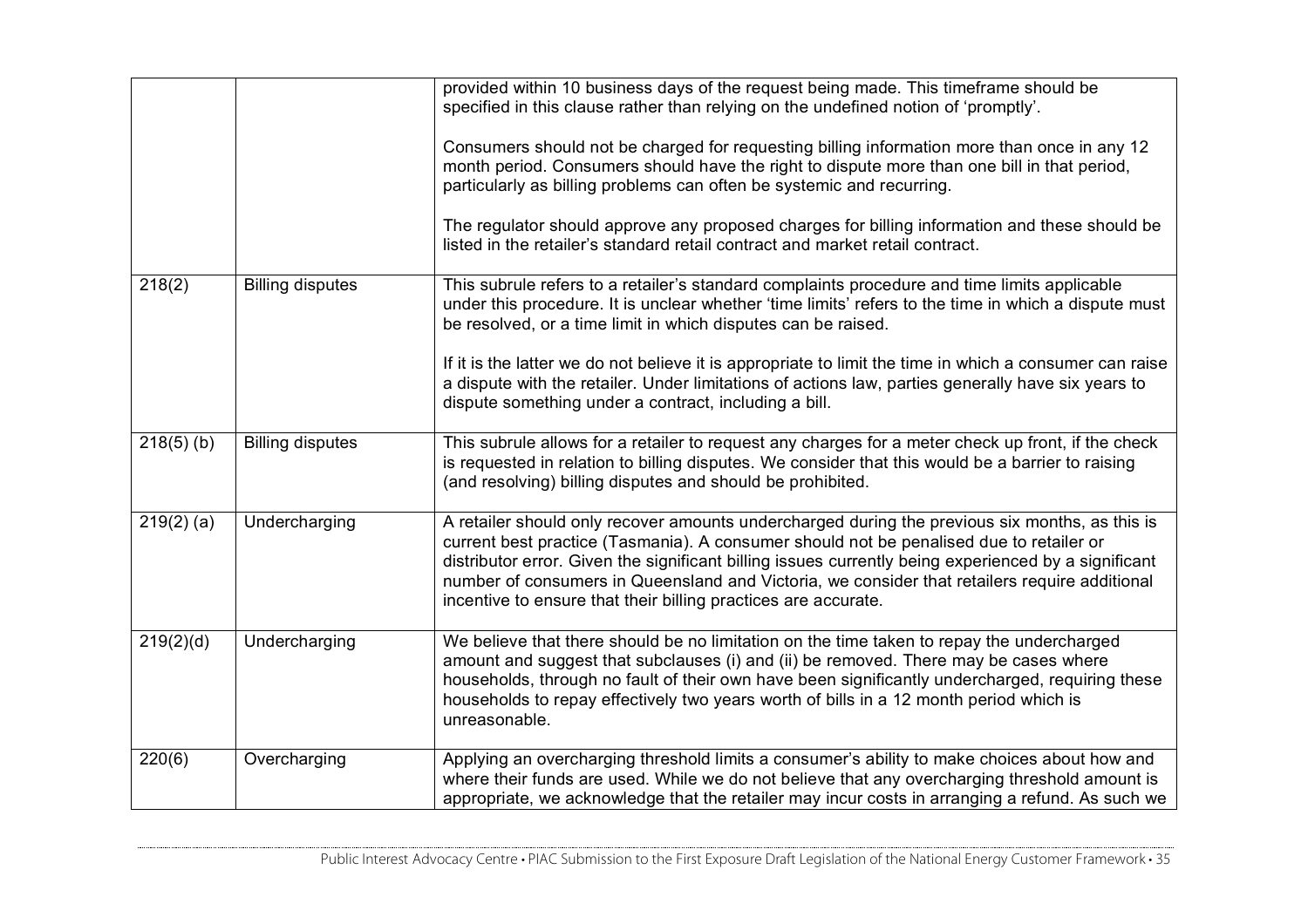|           |                                                            | recommend that the amount of the overcharging threshold should be set at the lowest rate in<br>any jurisdiction which represents best practice and is currently \$25 (NSW).                                                                                                                                                                                                                                                                                                                                                          |
|-----------|------------------------------------------------------------|--------------------------------------------------------------------------------------------------------------------------------------------------------------------------------------------------------------------------------------------------------------------------------------------------------------------------------------------------------------------------------------------------------------------------------------------------------------------------------------------------------------------------------------|
| 221(1)    | Payment methods                                            | Electronic payment options such as Bpay should also be included in the required payment<br>methods.                                                                                                                                                                                                                                                                                                                                                                                                                                  |
|           |                                                            | Consumers must not be penalised by fee or otherwise for their choice of payment methods.                                                                                                                                                                                                                                                                                                                                                                                                                                             |
| 221(2)    | Payment methods                                            | We believe that where a consumer requests the use of Centrepay this must be permitted.<br>Restricting the use of Centrepay to consumers experiencing hardship, limits a consumers ability<br>to manage their funds in a way that is most appropriate to them.                                                                                                                                                                                                                                                                        |
| 222(3)    | Payment difficulties                                       | We believe that this subrule should state that a retailer must offer a payment plan to all<br>consumers. Flexible and affordable payment plans are a critical tool to assist consumers<br>experiencing short term financial difficulty and prevent them from falling into ongoing financial<br>hardship.                                                                                                                                                                                                                             |
| 223(1)    | Shortened collection<br>cycle                              | We strongly reject this proposal.                                                                                                                                                                                                                                                                                                                                                                                                                                                                                                    |
| 223(2)(b) | Shortened collection<br>cycle                              | The proposed process detailing when a consumer can be assigned to a shortened collection<br>cycle have been reduced from current best practice in Victoria and South Australia where a<br>shortened collection cycle can be introduced after reminder notices for three consecutive bills or<br>disconnection warnings for two consecutive bills. The current Rule in the NERR has conflated<br>these two notices, effectively reducing the notice requirements for a shortened collection cycle.<br>We strongly oppose this change. |
| 224       | Request for final bill                                     | This Rule should apply to both standard and market retail contracts. We see no reason why a<br>consumer should not be able to request a bill to finalise their dealings with a retailer.                                                                                                                                                                                                                                                                                                                                             |
|           | Division 5 - Customer retail contracts - security deposits |                                                                                                                                                                                                                                                                                                                                                                                                                                                                                                                                      |
| 225       | Consideration of credit<br>history                         | This Rule should only relate to utility debts and explicitly refer to "utility credit history". As<br>previously stated in our response to the SCO paper, we are concerned that in many cases<br>general information held by credit referencing agencies is not fair, accurate or relevant to<br>payment of utility bills.                                                                                                                                                                                                           |
| 226       | Requirement for                                            | The requirement for a security deposit must be limited to debts owed to the retailer over the                                                                                                                                                                                                                                                                                                                                                                                                                                        |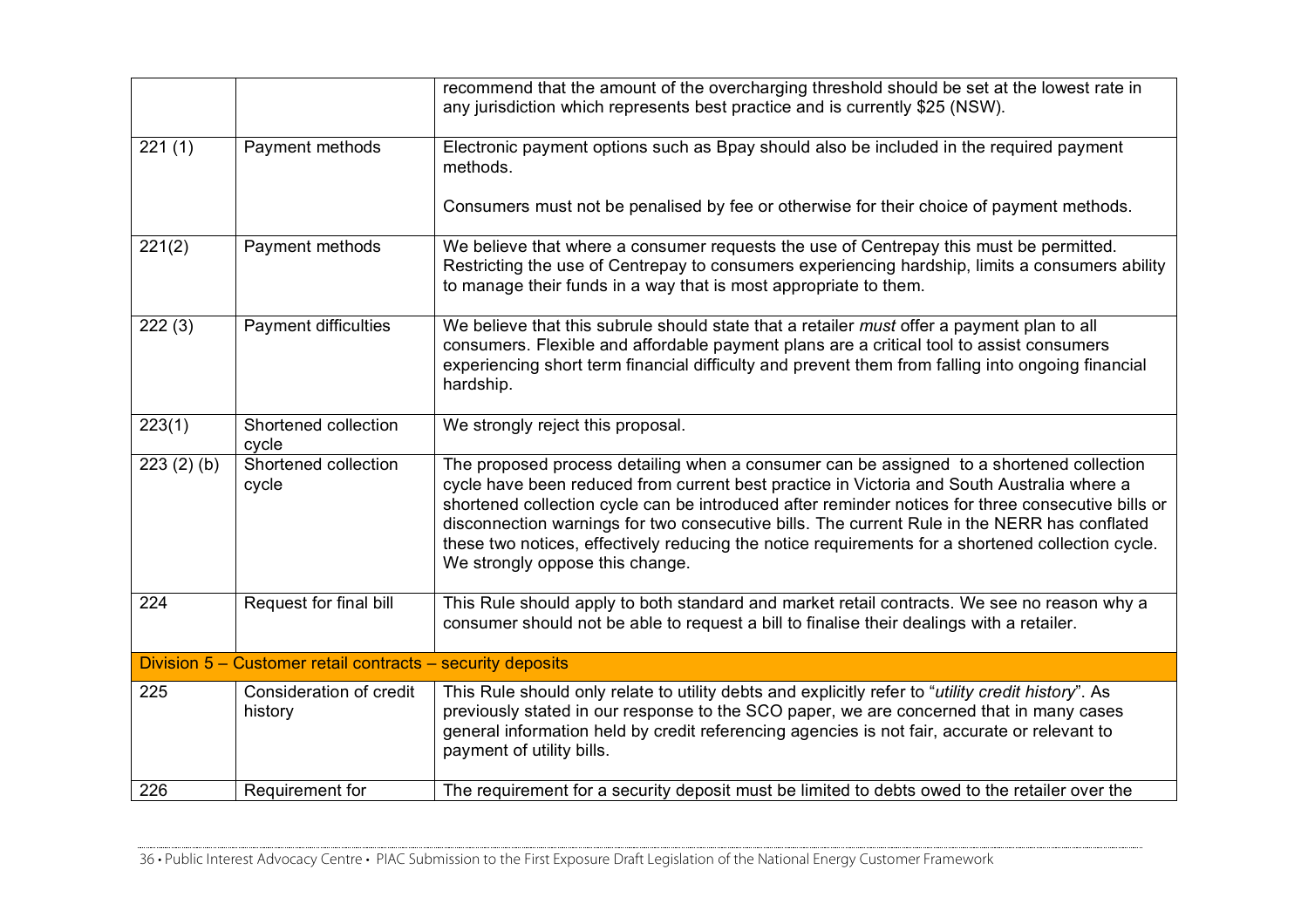|                     | security deposit                                     | minimum disconnection amount (see comments to Rule $610(1)$ (g)). We also note that<br>arrangements for regular payment, such as Centrepay, offset risks to the retailer and should be<br>considered in lieu of requiring a security deposit and the requirement for a security deposit<br>should be waived if these arrangements are entered into.<br>In addition, the Rules must provide that the retailers offer an alternative to security deposits to<br>establish the connection of essential energy services. Consistent with best practice<br>arrangements it is a requirement on retailers that they offer consumers a payment plan in lieu of<br>the payment of a security deposit. |
|---------------------|------------------------------------------------------|-----------------------------------------------------------------------------------------------------------------------------------------------------------------------------------------------------------------------------------------------------------------------------------------------------------------------------------------------------------------------------------------------------------------------------------------------------------------------------------------------------------------------------------------------------------------------------------------------------------------------------------------------------------------------------------------------|
|                     |                                                      | Subrules (d) and (e) are circular and should be removed.                                                                                                                                                                                                                                                                                                                                                                                                                                                                                                                                                                                                                                      |
| 227(2)              | Payment of security<br>deposit                       | If a consumer elects to accept a security deposit, a payment plan must be offered to assist the<br>consumer to pay for the security deposit. Connection should not be withheld for inability to pay<br>for the security deposit.                                                                                                                                                                                                                                                                                                                                                                                                                                                              |
| $\overline{2}27(5)$ | Payment of security<br>deposit                       | This Rule must apply to market retail contracts; otherwise it explicitly allows for certain<br>consumer classes to be denied access to the best offers available because they cannot afford<br>retailer requirements for up front payment.                                                                                                                                                                                                                                                                                                                                                                                                                                                    |
| 228                 | Amount of security<br>deposit                        | We support this calculation of the security deposit amount. This Rule should apply to market<br>retail contracts There is no basis for a retailer to require a punitive amount above these<br>amounts for market contracts.                                                                                                                                                                                                                                                                                                                                                                                                                                                                   |
| $229(2)$ (a)        | Interest on Security<br>deposit                      | We believe that consumers should be repaid the full interest accrued on their security deposit.<br>There appears to be no justification for the interest calculated to be less than the bank bill swap<br>rate as currently drafted.                                                                                                                                                                                                                                                                                                                                                                                                                                                          |
| 231                 | Obligation to return<br>security deposit             | This Rule should apply to market contracts. Security deposits provide surety to the retailer and<br>should not be a feature of a market retail contract.                                                                                                                                                                                                                                                                                                                                                                                                                                                                                                                                      |
|                     | Division 7 - Customer retail contracts - termination |                                                                                                                                                                                                                                                                                                                                                                                                                                                                                                                                                                                                                                                                                               |
| 234(1)(e)           | Termination of standard<br>retail contract           | We are concerned about the implication of this subrule for consumers who reconnect after 10<br>days, and who would therefore lose access to hardship provisions or access to favourable<br>contract conditions.                                                                                                                                                                                                                                                                                                                                                                                                                                                                               |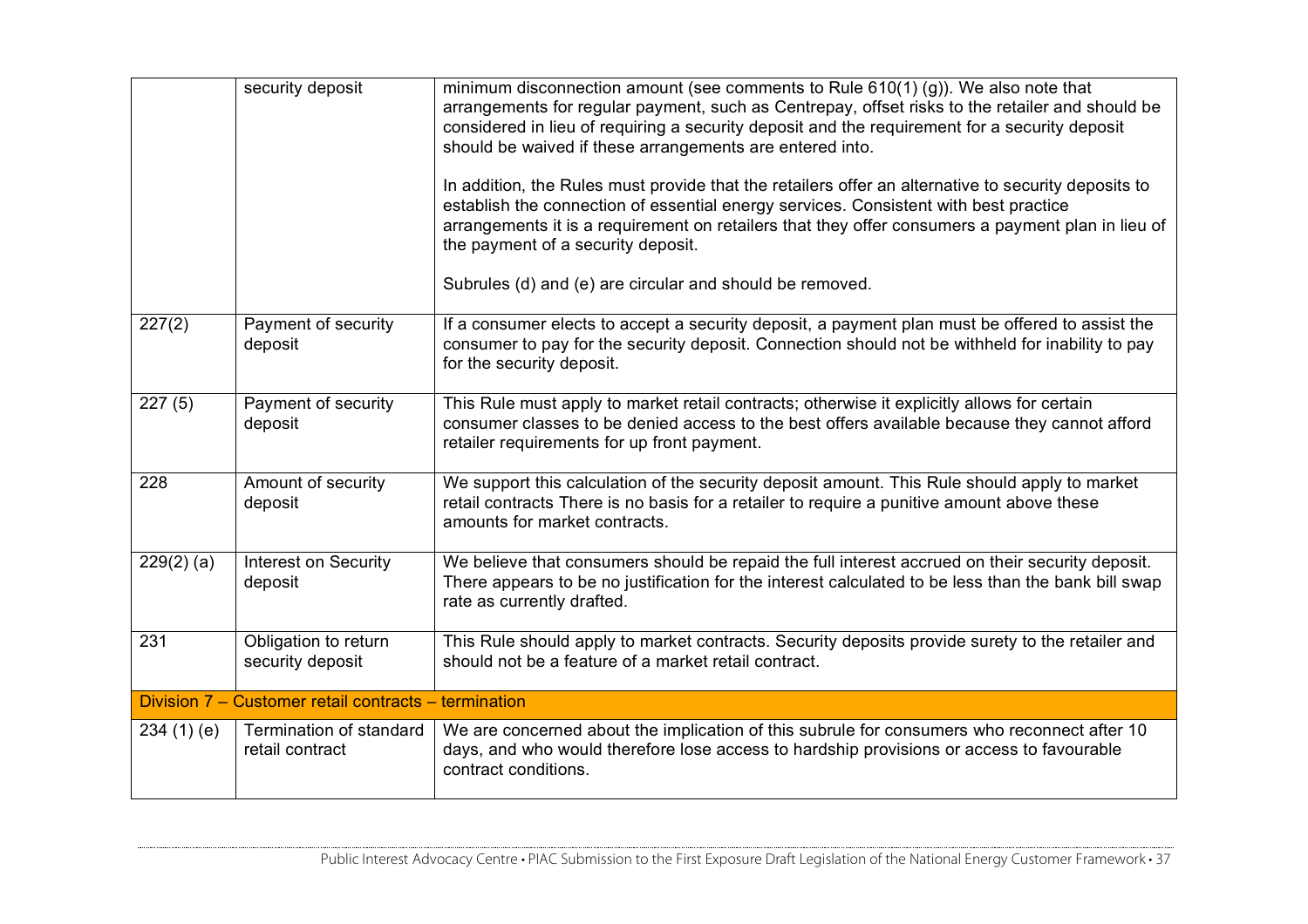| 235(4) | Termination of market<br>retail contract                                   | We support this subrule. Fees for early termination of a market retail contract must be limited to<br>the retailer's actual administration costs of processing the termination of the contract earlier<br>than they would otherwise have to.<br>If changes are to be made to this subrule we suggest that clause 32 of the Victorian Energy<br>Retail Code be the model for these terms.                                                                                                                                                                                                                                                                                                                                                                                                                                                                                                                                                                                                                                                                                                             |
|--------|----------------------------------------------------------------------------|------------------------------------------------------------------------------------------------------------------------------------------------------------------------------------------------------------------------------------------------------------------------------------------------------------------------------------------------------------------------------------------------------------------------------------------------------------------------------------------------------------------------------------------------------------------------------------------------------------------------------------------------------------------------------------------------------------------------------------------------------------------------------------------------------------------------------------------------------------------------------------------------------------------------------------------------------------------------------------------------------------------------------------------------------------------------------------------------------|
| 236(2) | Cooling off period and<br>right of rescission -<br>market retail contracts | The current drafting defines the cooling off period as being within 10 business days<br>commencing on, and including, the date of receipt by the consumer of the required information<br>in Rule 4 of the National Energy Marketing Rules provided in respect of the contract. This does<br>not ensure that consumers are fully aware of the actual details of their contract with the retailer<br>before their cooling off period starts to run. The 10 day cooling off period should not commence<br>until the contract is received by the consumer, as well as the full requirements for information<br>itemised in the National Energy Marketing Rules, Rule 4 (1). As noted above in relation to s.<br>223, we also consider that customers should be given a prescribed form explaining their cooling<br>off rights before the cooling off period starts to run.<br>As 'cooling off period' is referred to in several places throughout the NERL and NERR, it may<br>be worth adding it to the list of definitions in s. 103 and stating that its definition is as set out in<br>this subrule. |
|        | Division 8 - Deemed customer retail arrangements                           |                                                                                                                                                                                                                                                                                                                                                                                                                                                                                                                                                                                                                                                                                                                                                                                                                                                                                                                                                                                                                                                                                                      |
|        |                                                                            |                                                                                                                                                                                                                                                                                                                                                                                                                                                                                                                                                                                                                                                                                                                                                                                                                                                                                                                                                                                                                                                                                                      |
| 238    | Obligations of move-in<br>customers and carry<br>over customers            | It is not appropriate for this Rule to be applied to carry-over customers. In the case of carry-over<br>customers, a retailer has the full contact and billing information of that consumer, who may not<br>be aware that their market retail contract has expired. The retailer in this scenario has the<br>capacity to contact the account holder and offer an alternative contract if it desires, however the<br>lapsing of a market retail contract should not require a carry over customer to contact the<br>retailer to enter into an alternative contract.                                                                                                                                                                                                                                                                                                                                                                                                                                                                                                                                   |
|        | Division 9 - Other retailer obligations                                    |                                                                                                                                                                                                                                                                                                                                                                                                                                                                                                                                                                                                                                                                                                                                                                                                                                                                                                                                                                                                                                                                                                      |
| 241    | Provision of information<br>to customers                                   | In addition to the information listed in Rule 241, the retailer must also provide details of its<br>hardship policy.                                                                                                                                                                                                                                                                                                                                                                                                                                                                                                                                                                                                                                                                                                                                                                                                                                                                                                                                                                                 |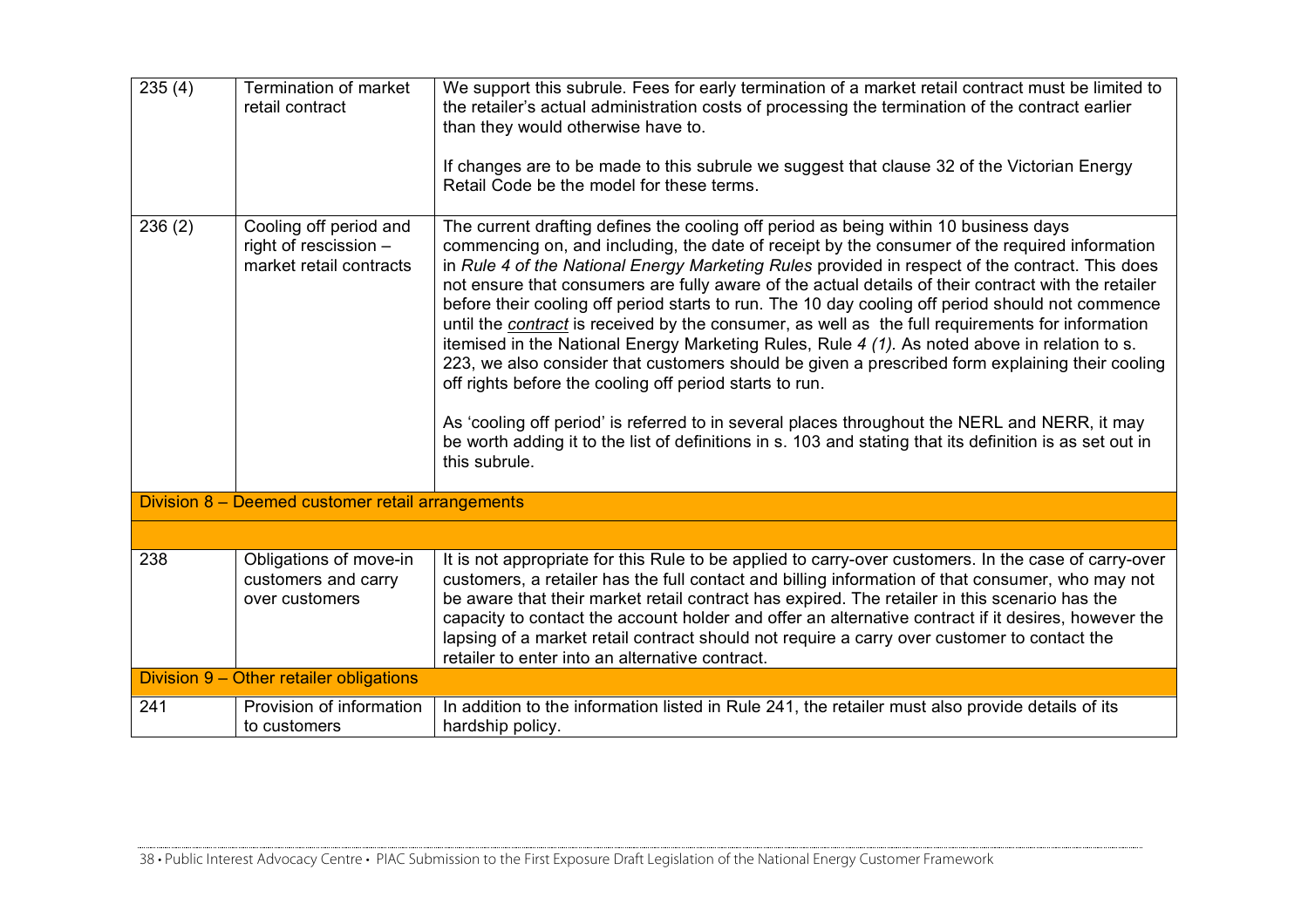|                    | <b>Draft National Energy Retail Rules</b>                                 |                                                                                                                                                                                                                                                                                                                                                                                                                                                                                                                                                                                                                                                                                                                                                                                                                                                                                                                                                                                                                                                        |
|--------------------|---------------------------------------------------------------------------|--------------------------------------------------------------------------------------------------------------------------------------------------------------------------------------------------------------------------------------------------------------------------------------------------------------------------------------------------------------------------------------------------------------------------------------------------------------------------------------------------------------------------------------------------------------------------------------------------------------------------------------------------------------------------------------------------------------------------------------------------------------------------------------------------------------------------------------------------------------------------------------------------------------------------------------------------------------------------------------------------------------------------------------------------------|
|                    | Part 3 - Customer hardship regime                                         |                                                                                                                                                                                                                                                                                                                                                                                                                                                                                                                                                                                                                                                                                                                                                                                                                                                                                                                                                                                                                                                        |
| Rule               | <b>Subject Matter</b>                                                     | Comment                                                                                                                                                                                                                                                                                                                                                                                                                                                                                                                                                                                                                                                                                                                                                                                                                                                                                                                                                                                                                                                |
| Part 3             |                                                                           | The AER must also consult with stakeholders in the development of any Rules around hardship<br>policies. It is essential that training for the retailer customer service team is an integral component<br>of a retailer's hardship program to aid the identification and referral process of vulnerable<br>customers and customers experiencing hardship to the specialist 'hardship team'.                                                                                                                                                                                                                                                                                                                                                                                                                                                                                                                                                                                                                                                            |
| 301(1)<br>and $2)$ | Obligation of a retailer<br>to communicate<br>customer hardship<br>policy | We support retention of these obligations on retailers. We refer to the definition we proposed in<br>the NERL regarding 'hardship customers'.                                                                                                                                                                                                                                                                                                                                                                                                                                                                                                                                                                                                                                                                                                                                                                                                                                                                                                          |
| 302                | Payment plans                                                             | As stated under the Division 9 s. 235 of the NERL, the requirement to offer a payment plan should<br>not be limited to customers experiencing hardship. Some consumers will not self-identify, or be<br>identified by a business, as experiencing hardship. Domestic consumers may need an option to<br>pay by a payment plan (including arrears) due to a range of circumstances eg. budgeting or a one<br>off event.<br>Payment plans, options and methods should be fair, reasonable and accessible and consistent<br>with hardship policy objectives, to ensure vulnerable consumers and consumers experiencing<br>hardship are not disconnected due to an inability to pay. Specifically, a payment plan (as per our<br>response to Rule 103 of the NERR), should be as follows<br>a plan negotiated with a small customer based on their capacity to pay, by periodic instalments,<br>to a retailer, including all or some arrears and any connection, disconnection or reconnection<br>charges, relating to the continued usage of electricity. |
|                    | Additional clause                                                         | A retailer must provide a consumer experiencing hardship with energy efficiency audits.                                                                                                                                                                                                                                                                                                                                                                                                                                                                                                                                                                                                                                                                                                                                                                                                                                                                                                                                                                |
| 303                | Waiver of late payment<br>fee for hardship<br>customer                    | We support this clause. Further, as we have effectively argued, late payment fees do not apply to<br>standard retail contracts and should only apply to market retail contracts.                                                                                                                                                                                                                                                                                                                                                                                                                                                                                                                                                                                                                                                                                                                                                                                                                                                                       |
| 304                | National hardship                                                         | See our comments in response to s. 1016 of the NERL.                                                                                                                                                                                                                                                                                                                                                                                                                                                                                                                                                                                                                                                                                                                                                                                                                                                                                                                                                                                                   |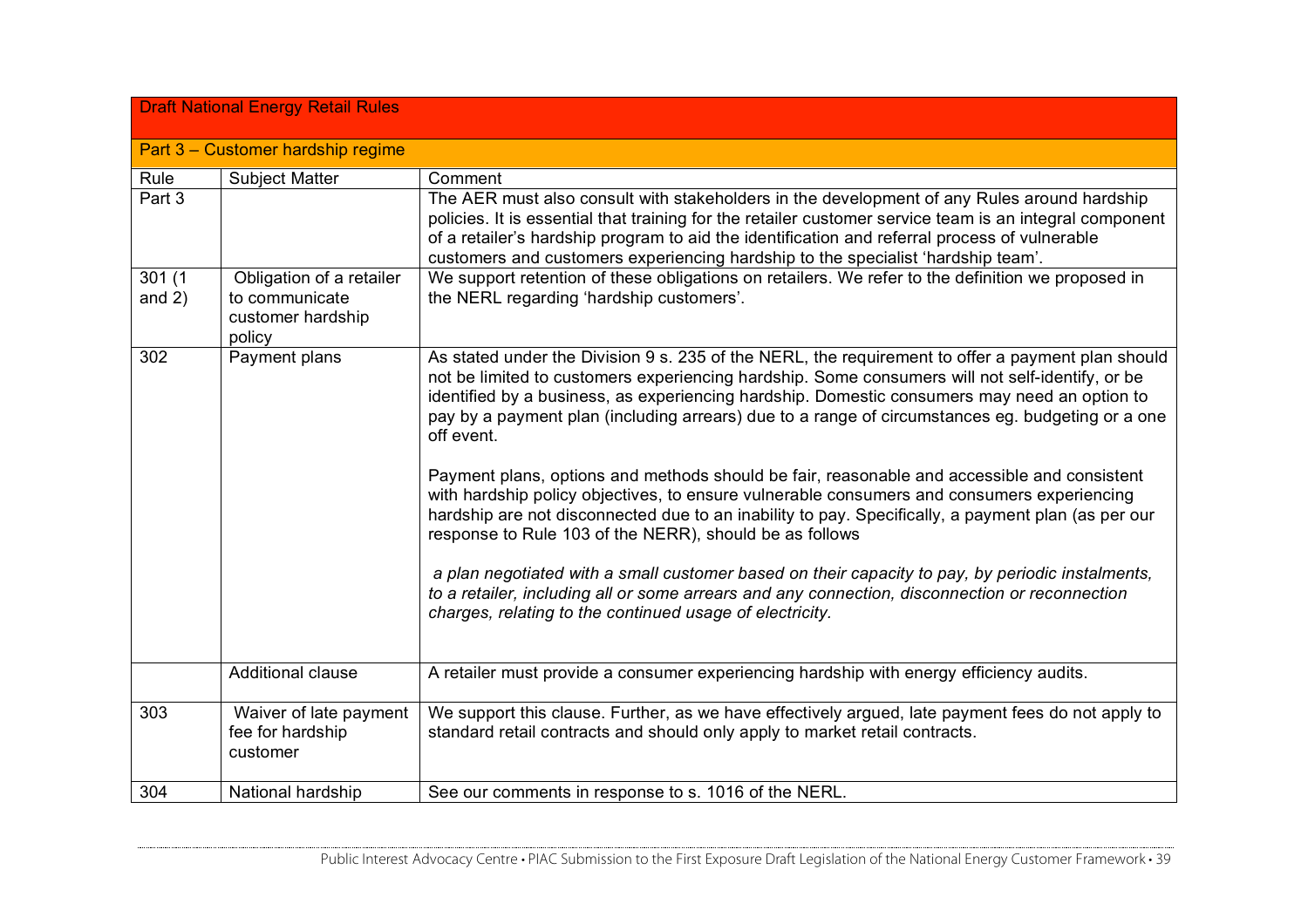| .<br><u>indicato</u> |  |
|----------------------|--|
|----------------------|--|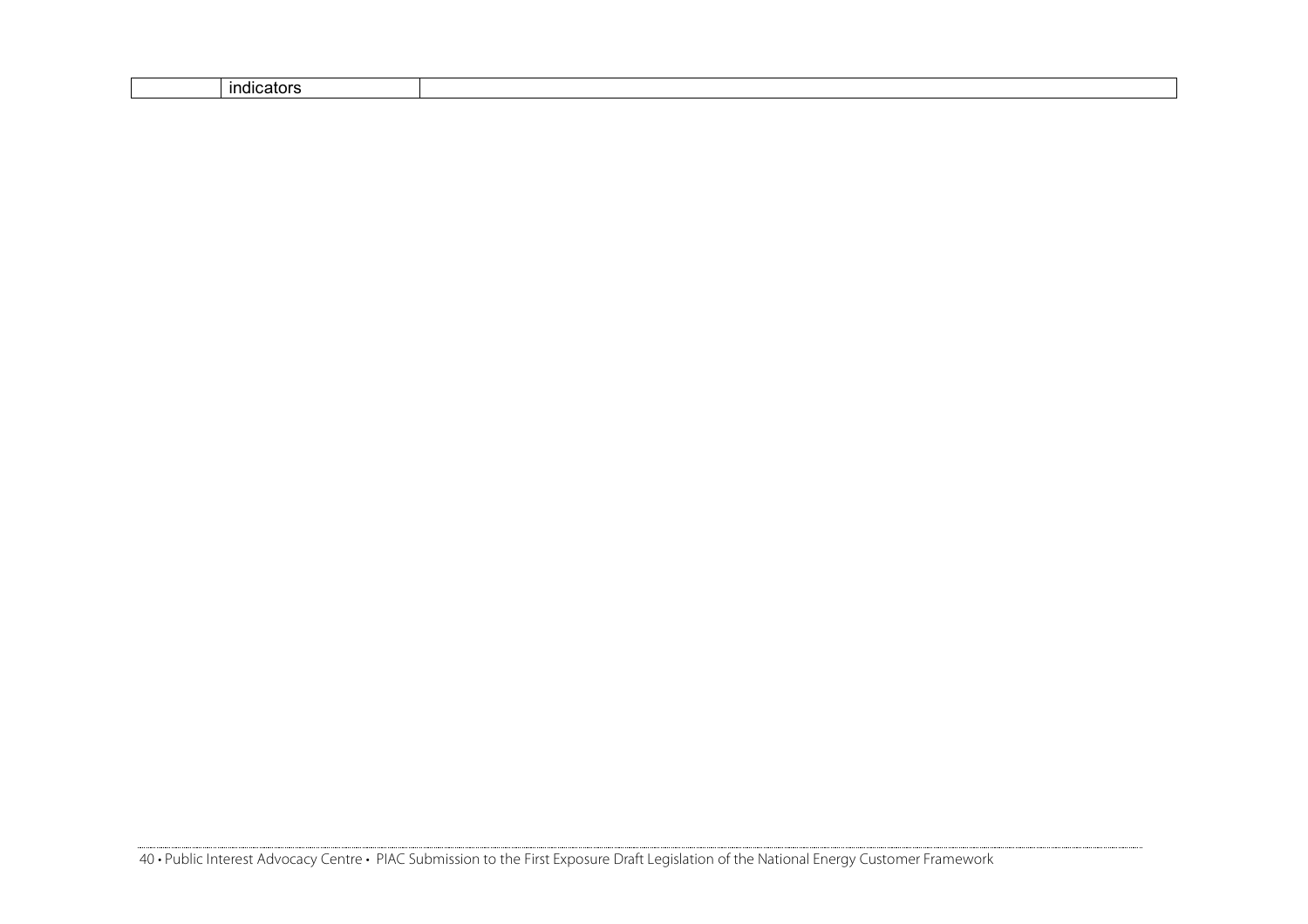| <b>Draft National Energy Retail Rules</b> |                                                          |                                                                                                                                                                                                                                                                                                                                                                                                     |  |
|-------------------------------------------|----------------------------------------------------------|-----------------------------------------------------------------------------------------------------------------------------------------------------------------------------------------------------------------------------------------------------------------------------------------------------------------------------------------------------------------------------------------------------|--|
|                                           | Part 4 – Relationship between distributors and customers |                                                                                                                                                                                                                                                                                                                                                                                                     |  |
|                                           | Division 5 – Distributor obligations to customers        |                                                                                                                                                                                                                                                                                                                                                                                                     |  |
| 410                                       | Provision of information                                 | The Rules should allow recovery of information at a premise by a consumer, for as long as that<br>consumer has been at the premise and no longer. The Rules should specify if provision of such<br>information is subject to a charge – we believe it should not be subject to a charge.<br>The Rules should also specify whether consumers can, and how they can, transfer data to 3rd<br>parties. |  |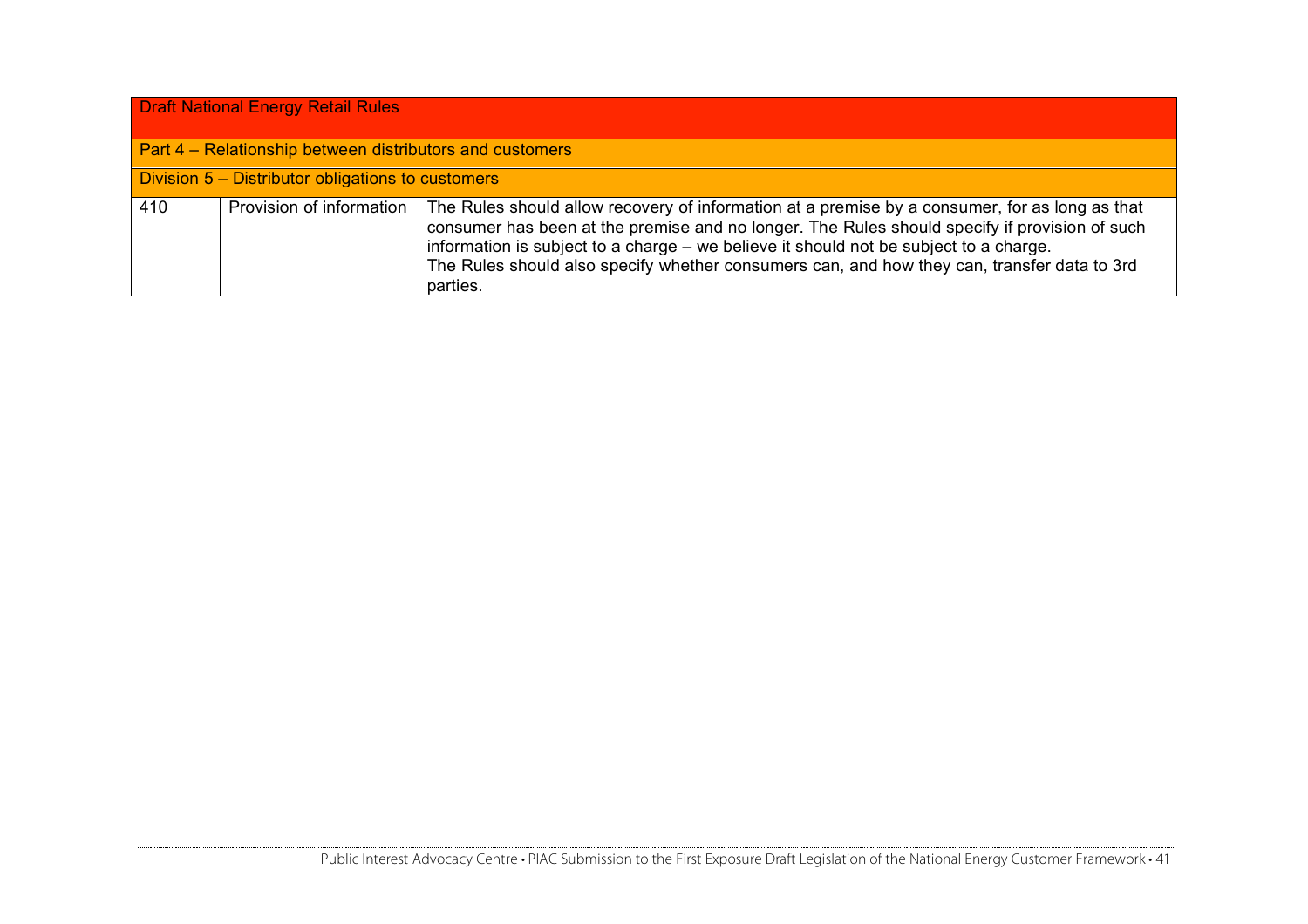| <b>Draft National Energy Retail Rules</b> |                                                             |                                                                                                                                                                                                                                                                                                                                                                                                                                                                                                               |  |
|-------------------------------------------|-------------------------------------------------------------|---------------------------------------------------------------------------------------------------------------------------------------------------------------------------------------------------------------------------------------------------------------------------------------------------------------------------------------------------------------------------------------------------------------------------------------------------------------------------------------------------------------|--|
|                                           | Part $6 - De$ -energisation of premises                     |                                                                                                                                                                                                                                                                                                                                                                                                                                                                                                               |  |
|                                           | Division 1 - Preliminary                                    |                                                                                                                                                                                                                                                                                                                                                                                                                                                                                                               |  |
| Rule                                      | <b>Subject Matter</b>                                       | Comment                                                                                                                                                                                                                                                                                                                                                                                                                                                                                                       |  |
| Part 6                                    | De-energisation of<br>premises                              | Rename this Part 6 to be 'Disconnection of premises' as per comments regarding the definition of<br>disconnection in s. 103 of the NERL.                                                                                                                                                                                                                                                                                                                                                                      |  |
|                                           |                                                             | There are no provisions in Part 6 that relate to a distributor taking a property on or off the<br>distribution / transmission system. All the provisions in Part 6 relate to the withdrawal of energy<br>supply due to consumer actions, whether that be non-payment, breach of other contract terms or<br>the finalisation of a contract through move in/move outs. There is therefore no justification for<br>using the term de-energisation rather than disconnection in this Part.                        |  |
| 601                                       | Definition                                                  | Amend protected period definition (a) to read after 2.00pm (in line with current best practice,<br>enabling more time for consumer to contact their retailer).                                                                                                                                                                                                                                                                                                                                                |  |
| 604(2)                                    | De-energisation<br>warning notices                          | Information on disconnection warning notices must include information about the availability of<br>retailer payment plans and hardship assistance, as well as government concessions and rebates.                                                                                                                                                                                                                                                                                                             |  |
| 604 (2c)                                  | De-energisation<br>warning notices                          | We believe that the date of disconnection should be not fewer than 7 business days after the date<br>of issue of the warning notice; this is in line with current jurisdictional best practice and with our<br>comments in relation to s. 215 of the NERL.                                                                                                                                                                                                                                                    |  |
|                                           | Division 2 - Retailer initiated de-energisation of premises |                                                                                                                                                                                                                                                                                                                                                                                                                                                                                                               |  |
| Division 2                                | Retailer-initiated de-<br>energisation of<br>premises       | Rename Division 2 to be 'Retailer-initiated disconnection of premises' as per comments<br>regarding the definition of disconnection in s. 103 of the NERL and our comments above<br>regarding Part 6                                                                                                                                                                                                                                                                                                          |  |
| $605(1)$ (d)                              | De-energisation for not<br>paying bill                      | This Rule should refer to the retailer's best endeavours to contact a consumer either in person or<br>by telephone. The other mechanisms listed (mail, facsimile or email) provide no guarantee that<br>the consumer has received or understood the earlier notices, nor does it allow consumers a final<br>opportunity to identify any payment difficulties they may be having. Retailers should also be<br>further obliged to attempt one out-of-hours contact before disconnection. This acknowledges that |  |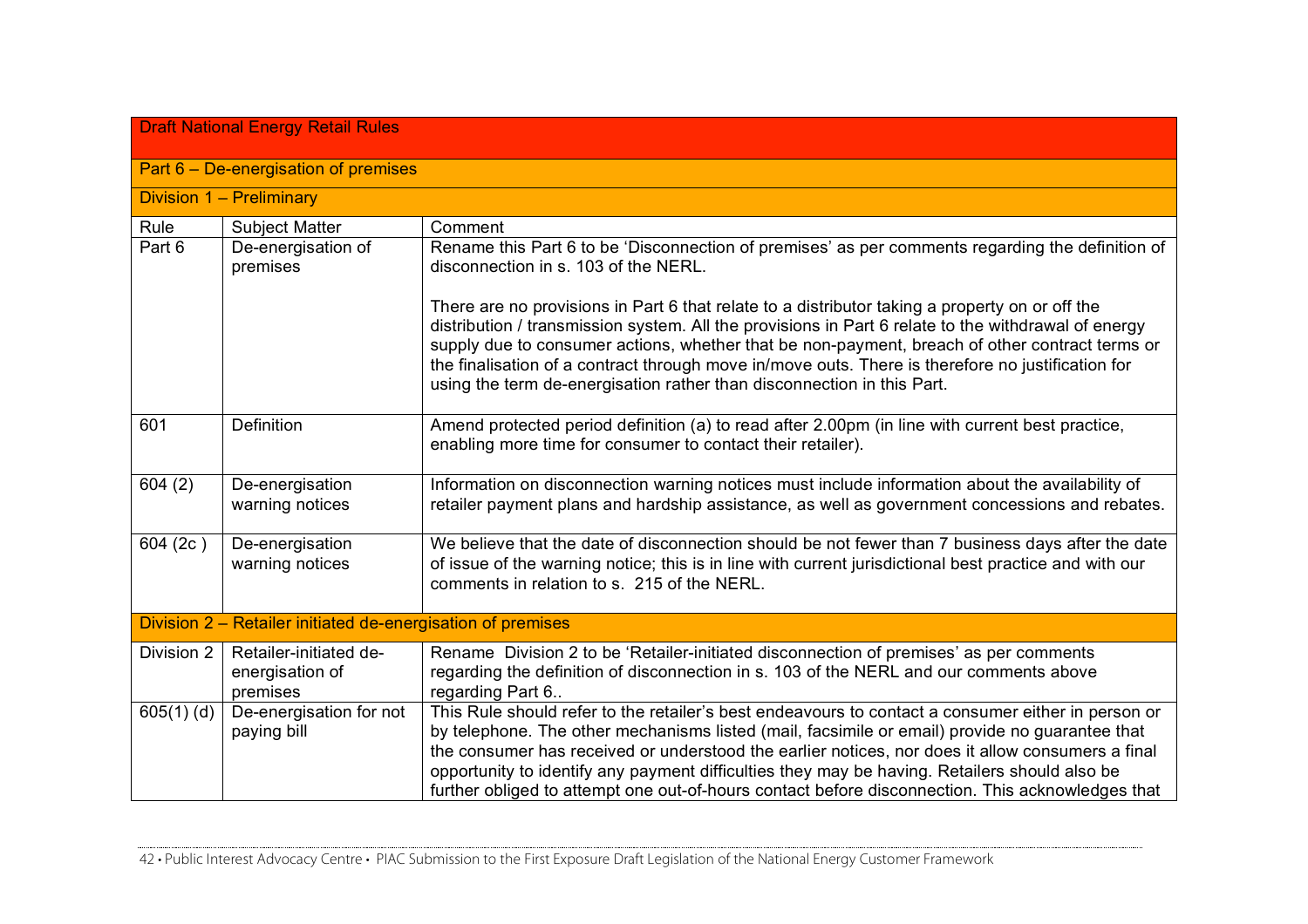|              |                                                                                  | not all consumers are at home during business hours due to work and other commitments.                                                                                                                                                                                                                                                                                                                                                                                                                                                                    |
|--------------|----------------------------------------------------------------------------------|-----------------------------------------------------------------------------------------------------------------------------------------------------------------------------------------------------------------------------------------------------------------------------------------------------------------------------------------------------------------------------------------------------------------------------------------------------------------------------------------------------------------------------------------------------------|
| 605(2)       | De-energisation for not<br>paying bill                                           | This Rule must be re-drafted so as to preclude disconnection for households who are<br>participating in a retailer's hardship program. The current drafting refers solely to adherence to a<br>payment plan, however hardship plans should contain additional assistance (refer to our<br>comments Section 233 of the NERL, minimum requirements for customer hardship policy) and<br>households should not be disconnected when they are participating in a hardship program.                                                                            |
| 606(1)       | De-energisation for not<br>paying a security<br>deposit                          | To reflect issues raised in relation to Rule 227, we believe an additional Rule should be included<br>to ensure that retailers have offered a payment plan for payment of the security deposit.<br>The protections under this Rule must apply to market retail contracts. There is no policy rationale<br>for excluding vulnerable consumers, and consumers experiencing hardship, who happen to be on<br>a market retail contract from basic protections such as these.                                                                                  |
| 607          | De-energisation for<br>denying access to the<br>meter                            | This Rule must acknowledge that tenant households may not be able to rectify physical meter<br>access issues and therefore set out alternative arrangements and retailer responsibilities in this<br>case.                                                                                                                                                                                                                                                                                                                                                |
| 607(1)(c)    | De energisation for<br>denying access to the<br>meter                            | As per the comments to Rule 605(1)(d) above, we believe that this Rule must refer to the retailers<br>best endeavours to contact a consumer either in person or by telephone.                                                                                                                                                                                                                                                                                                                                                                             |
| 609          | De-energisation for<br>non-notification by<br>move in or carry over<br>customers | We do not believe that disconnection is an appropriate measure for carry-over customers. Where<br>a consumer is a carry-over customer the retailer has the proper identification and contact details<br>for billing and service. Should the retailer wish to offer the consumer a market retail contract they<br>are able to do so, if the consumer does not wish to take up this contract, they are protected by<br>the retailer's obligation to supply under the standard retail contract. Disconnection is not an<br>appropriate measure in this case. |
| 610          | When retailer must not<br>arrange de-energisation                                | We understand that the exclusion of this Rule from market retail contracts is a drafting error. If it<br>is not, this Rule must be included as a minimum term for market retail contracts.                                                                                                                                                                                                                                                                                                                                                                |
| 610(1)(c)    | When retailer must not<br>arrange de-energisation                                | We suggest that the inclusion of a reference to being on a payment plan is unnecessary and that<br>it is sufficient to refer to a consumer participating in the retailer's hardship program. Participation<br>in this program must not be limited to payment plans.                                                                                                                                                                                                                                                                                       |
| 610 $(1)(g)$ | When retailer must not<br>arrange de-energisation                                | As is currently the practice in jurisdictional frameworks, we believe that the Rules must include a<br>threshold amount under which disconnection cannot occur.                                                                                                                                                                                                                                                                                                                                                                                           |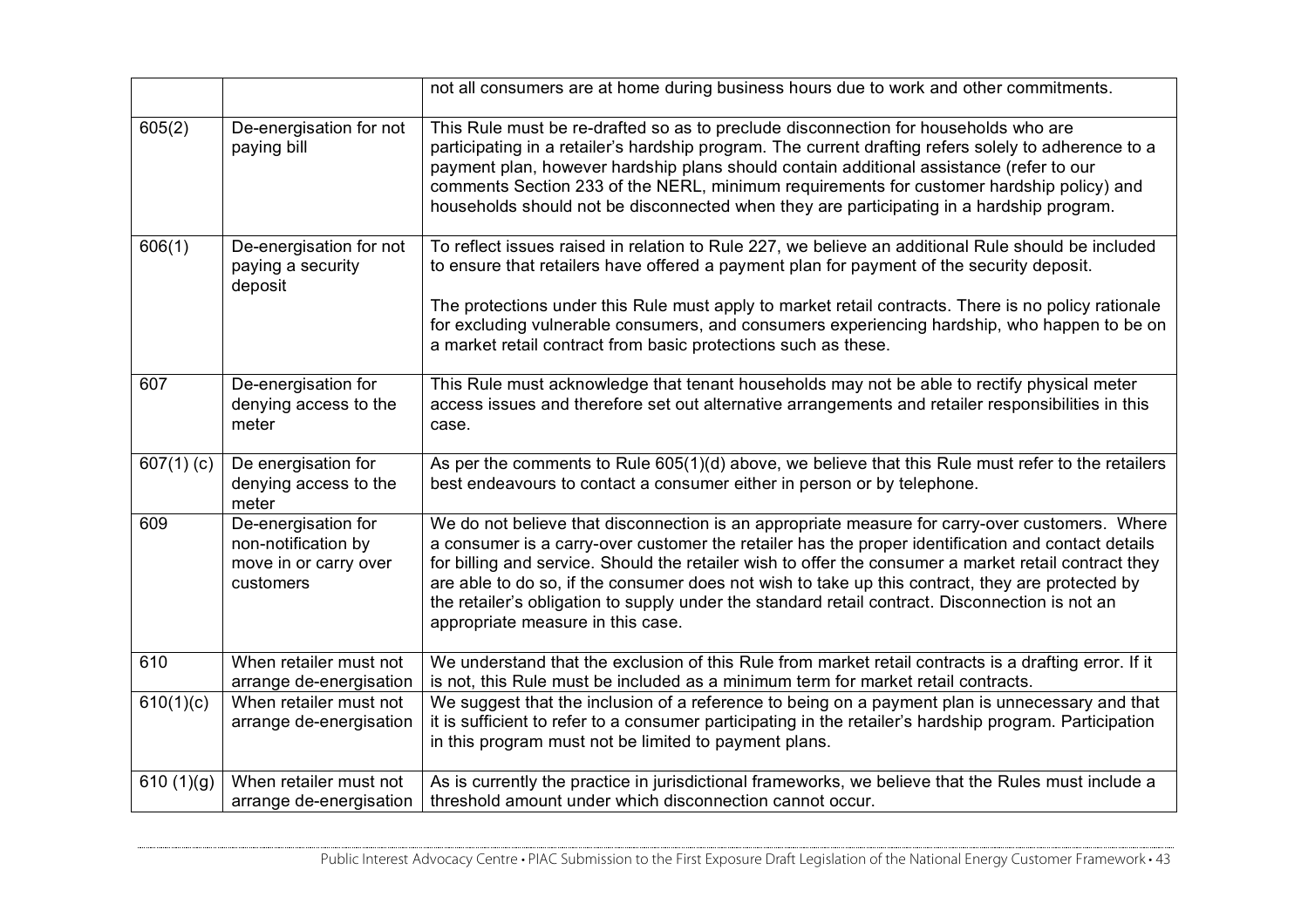| 611    | - suggested additional<br>Rule<br>Timing of de-                           | We suggest a Rule along the lines of (g) where the customer has an overdue debt under the<br>threshold for disconnection.<br>As is currently the practice in many jurisdictions, the threshold should be set by the AER, or<br>alternatively could be set in the NERR as an amount 1.5 times the consumer's average bill.<br>We understand that the exclusion of this condition from market retail contracts is a drafting error.                                                                                                                                                                                                                                                                                                                                                                                                                                                                                                                                                                                                                                                                                                                                                                                                                                                                                                                                                         |
|--------|---------------------------------------------------------------------------|-------------------------------------------------------------------------------------------------------------------------------------------------------------------------------------------------------------------------------------------------------------------------------------------------------------------------------------------------------------------------------------------------------------------------------------------------------------------------------------------------------------------------------------------------------------------------------------------------------------------------------------------------------------------------------------------------------------------------------------------------------------------------------------------------------------------------------------------------------------------------------------------------------------------------------------------------------------------------------------------------------------------------------------------------------------------------------------------------------------------------------------------------------------------------------------------------------------------------------------------------------------------------------------------------------------------------------------------------------------------------------------------|
|        | energisation where dual<br>fuel contract                                  | This condition must be included as a minimum term for market contracts.                                                                                                                                                                                                                                                                                                                                                                                                                                                                                                                                                                                                                                                                                                                                                                                                                                                                                                                                                                                                                                                                                                                                                                                                                                                                                                                   |
| 612    | Request for de-<br>energisation                                           | We understand that the exclusion of this condition from market retail contracts is a drafting error.<br>This condition must be included as a minimum term for market contracts.                                                                                                                                                                                                                                                                                                                                                                                                                                                                                                                                                                                                                                                                                                                                                                                                                                                                                                                                                                                                                                                                                                                                                                                                           |
|        | Division 3 – Distributor de-energisation of premises                      |                                                                                                                                                                                                                                                                                                                                                                                                                                                                                                                                                                                                                                                                                                                                                                                                                                                                                                                                                                                                                                                                                                                                                                                                                                                                                                                                                                                           |
| 613(3) | Grounds for de-<br>energisation and<br>disconnection warning<br>processes | The ability for a retailer to disconnect a consumer must be limited to the grounds listed in Rule<br>613. This could be achieved by inserting the word 'only' after the word 'may' in the first line.<br>Processes for disconnection should be inline with retailer processes for de-energisation in terms<br>of warning notices and timeframes. Of particular concern is that a premise could be disconnected<br>at the order of a relevant authority, or if there are health and safety reasons. It is not clear what<br>authority would be considered relevant, who decides what are health and safety issues and how<br>this would be determined?<br>The process for disconnection warnings, and disconnection, need to provide adequate<br>opportunity for consumers to either resolve the issue, or raise the issue for dispute resolution.<br>This is particularly important for tenants who may have limited control over the timeliness and<br>effectiveness of landlord response to issues. We note the Victorian Distribution Code, (clause<br>12.6) protects tenants from disconnection by a distributor. If safety issues are significant enough,<br>and a landlord is not responding to requests, an alternative mechanism is required to have the<br>safety issue resolved, without disconnecting the tenant, and monies recovered for work<br>undertaken at a later date. |
|        | Division 4 – Re-energisation of premises                                  |                                                                                                                                                                                                                                                                                                                                                                                                                                                                                                                                                                                                                                                                                                                                                                                                                                                                                                                                                                                                                                                                                                                                                                                                                                                                                                                                                                                           |
| 615    | Re-energisation of<br>premises                                            | This Rule should outline timeframes for reconnection.<br>If a request for reconnection is made prior to 2pm on a business day, reconnection should occur                                                                                                                                                                                                                                                                                                                                                                                                                                                                                                                                                                                                                                                                                                                                                                                                                                                                                                                                                                                                                                                                                                                                                                                                                                  |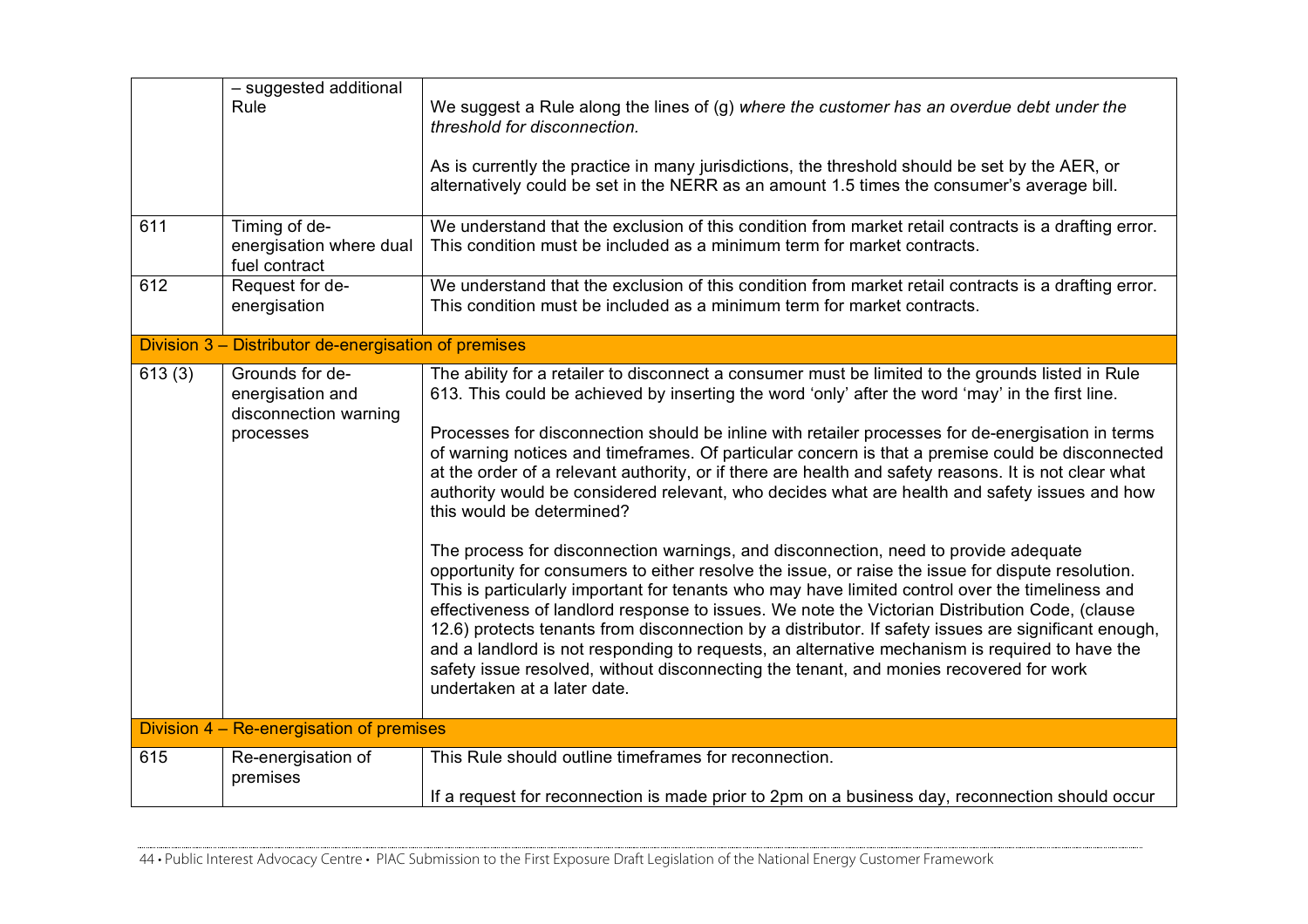|        |                                                           | that same business day. Where the request is made after 2pm (and in line with the restrictions for<br>disconnection as outlined in Rule 601 and our amendments to that Rule), reconnection should<br>occur as soon as possible, and no later than, the following business day.<br>Outlining reconnection timeframes is important as it limits a consumers time off supply. Where a<br>household is disconnected prior to 2pm, mandated timeframes allow them the opportunity to<br>rectify the problem and get back on supply within the same business day.                                                                                                                                                                                                                                                                                                                                                                                                                                           |
|--------|-----------------------------------------------------------|-------------------------------------------------------------------------------------------------------------------------------------------------------------------------------------------------------------------------------------------------------------------------------------------------------------------------------------------------------------------------------------------------------------------------------------------------------------------------------------------------------------------------------------------------------------------------------------------------------------------------------------------------------------------------------------------------------------------------------------------------------------------------------------------------------------------------------------------------------------------------------------------------------------------------------------------------------------------------------------------------------|
| 615    | Obligation on retailer to<br>arrange re energisation      | The Rules must clarify the service standard for reconnection of the property, including the setting<br>of timeframes and any payments a consumer may be eligible for if timeframes are not met.<br>Up front payment of the reconnection charge should not be a precondition of reconnection,<br>particularly if disconnection has occurred as a result of payment difficulties. In order to prevent<br>reconnection being with-held for upfront non-payment of a reconnection charge, the drafting of<br>Rule 615 (1) (c) must add that as an alternative the retailer must offer the consumer alternative<br>payment arrangements, for example a payment plan, to pay any reconnection charge.<br>Reconnection might be occurring following a wrongful disconnection. The Rules must make clear<br>that in the case of reconnection following a wrongful disconnection no charge is payable by the<br>consumer for reconnection and a retailer or distributor must pay compensation to the consumer. |
| 616(2) | Obligations on<br>distributor to re-<br>energise premises | The comments in response to Rule 615 above, apply equally to subrule 616 (2).                                                                                                                                                                                                                                                                                                                                                                                                                                                                                                                                                                                                                                                                                                                                                                                                                                                                                                                         |

| <b>Draft National Energy Retail Rules</b> |                                 |                                                                                                                                                                                                                                                                                                                                |  |
|-------------------------------------------|---------------------------------|--------------------------------------------------------------------------------------------------------------------------------------------------------------------------------------------------------------------------------------------------------------------------------------------------------------------------------|--|
|                                           | Part 7 – Life support equipment |                                                                                                                                                                                                                                                                                                                                |  |
| Rule                                      | <b>Subject Matter</b>           | Comment                                                                                                                                                                                                                                                                                                                        |  |
| 702                                       | <b>Retailer obligations</b>     | We support this Part of the Rules but believe it is appropriate to include an obligation on<br>retailers to inform consumers about any relevant concessions and applicable grants,<br>including grants to upgrade appliances or the energy efficiency of the premises, available<br>to consumers using life support equipment. |  |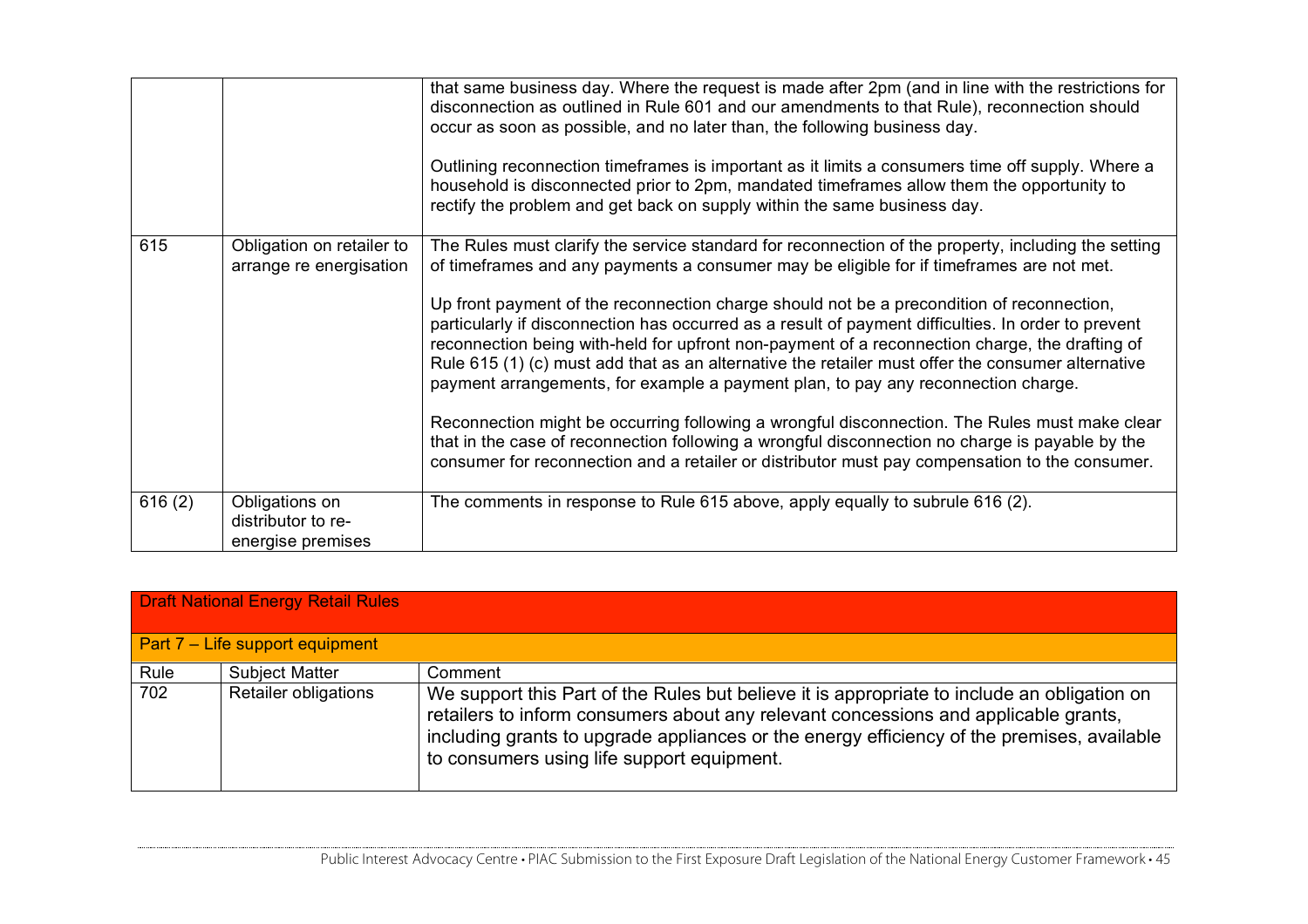|  | Further, it must also be an obligation of retailers to provide life support consumers          |
|--|------------------------------------------------------------------------------------------------|
|  | experiencing difficulty paying their bills, with energy efficiency advice and an energy audit. |
|  |                                                                                                |

| <b>Draft National Energy Retail Rules</b> |                                     |                                                                                                                                                                                                                                                                                                                                                                                                                                                                                                                                                                          |
|-------------------------------------------|-------------------------------------|--------------------------------------------------------------------------------------------------------------------------------------------------------------------------------------------------------------------------------------------------------------------------------------------------------------------------------------------------------------------------------------------------------------------------------------------------------------------------------------------------------------------------------------------------------------------------|
|                                           | Part 8 - Prepayment meter systems   |                                                                                                                                                                                                                                                                                                                                                                                                                                                                                                                                                                          |
| Rule                                      | <b>Subject Matter</b>               | Comment                                                                                                                                                                                                                                                                                                                                                                                                                                                                                                                                                                  |
| 803(3)                                    | Self-disconnection<br>times         | This Rule should be re-titled from 'Self-disconnection times' to 'Disconnection times' in line with<br>both South Australian and Tasmanian Prepayment meter codes. While consumers may 'self-<br>disconnect' by not re-charging the prepayment meter with credit, the meter itself is programmed<br>to disconnect in the absence of any credit, therefore the process carried out by the meter is<br>disconnection, not self-disconnection. Please note that all references to self-disconnection in this<br>Rule need to be amended to note disconnection in all Rules. |
|                                           |                                     | The disconnection times must align with the protected period under Rule 601. Prepayment<br>consumers are more, not less, vulnerable to inappropriate disconnection and require at least the<br>same level of protection afforded to other consumers.                                                                                                                                                                                                                                                                                                                     |
| 803(6)                                    | <b>Emergency credit</b>             | The amount of emergency credit required must be reviewed every two years to ensure that the<br>amount of emergency credit is maintained at a level equivalent to the average cost of 3-5 days of<br>electricity supply, as in the Tasmanian Electricity Code (9A.4.3.5) and that this Rule should be<br>amended to reflect this.                                                                                                                                                                                                                                         |
| 807                                       | Limitation on recovery<br>of credit | We strongly support this Rule.                                                                                                                                                                                                                                                                                                                                                                                                                                                                                                                                           |
| 808                                       | Credit retrieval                    | We recommend the inclusion of a Rule similar to Rule 810 Overcharging (2) (b) providing<br>payments for consumers as cash or a credit to an account as agreed with the consumer.                                                                                                                                                                                                                                                                                                                                                                                         |
| 809                                       | System testing                      | The requirement for up front payment of the cost of meter checks unfairly and unnecessarily<br>deters consumers, particularly lower income consumers, from raising issues with faulty meter<br>equipment. Up from payment for meter checks must be prohibited.<br>This is in line with our comments relating to billing disputes in Rule 218.                                                                                                                                                                                                                            |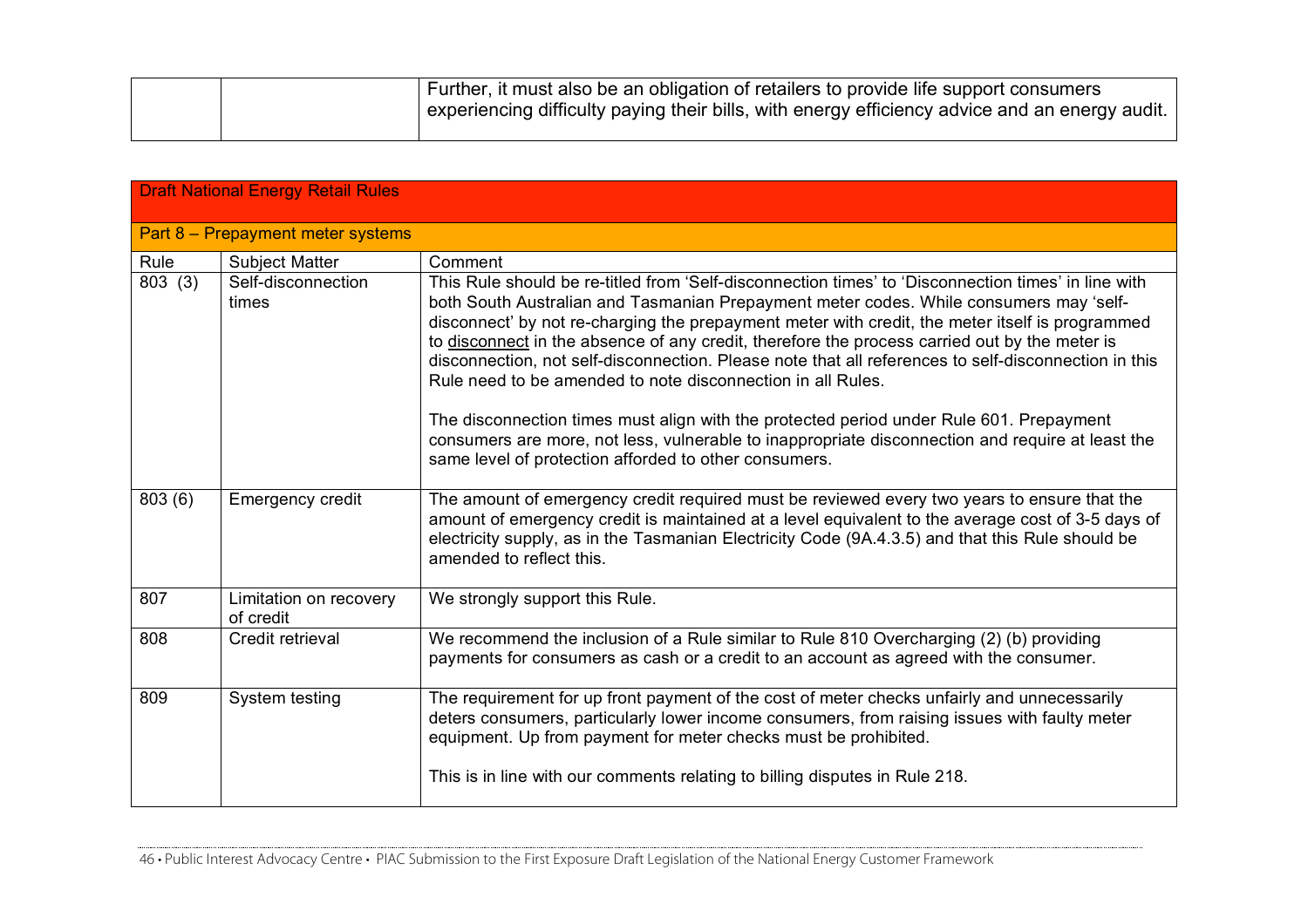| 810     | Overcharging                           | Add requirement that overcharge be repaid to consumer with interest (note that an interest rate is<br>detailed in Rule 229 (2) 'Interest on security deposit'), as in the Tasmanian Electricity Code<br>$9A.8(b)(1)$ .                                                                                                                                                                                                                                                                                                                                      |
|---------|----------------------------------------|-------------------------------------------------------------------------------------------------------------------------------------------------------------------------------------------------------------------------------------------------------------------------------------------------------------------------------------------------------------------------------------------------------------------------------------------------------------------------------------------------------------------------------------------------------------|
| 811     | Undercharging                          | Limit recovery to amounts accrued in six months or less, rather than 12 months, as per<br>Tasmanian Electricity Code 9A.9(a)(2).                                                                                                                                                                                                                                                                                                                                                                                                                            |
| 814     | Customer enquiries and<br>complaints   | It is necessary that the emergency telephone service provided to consumers is available 24 hours<br>a day, 7 days a week, 365 days of the year.                                                                                                                                                                                                                                                                                                                                                                                                             |
| 816     | Payment difficulties and<br>hardship   | 816(2)(b) To limit the time off supply for consumers, the <i>maximum</i> number of 'self-disconnections'<br>in any three month period should be reduced to 2 times, rather than '3 or more'.                                                                                                                                                                                                                                                                                                                                                                |
|         |                                        | 816 (2) (d) To ensure those receiving Centrelink payments have the opportunity to pay via<br>Centrepay, add 'Centrepay as a payment option.                                                                                                                                                                                                                                                                                                                                                                                                                 |
|         |                                        | 816(2)(e): Add 'and/or financial counselling services'.                                                                                                                                                                                                                                                                                                                                                                                                                                                                                                     |
|         |                                        | 816(2) As a minimum requirement upon retailers for managing prepayment consumers<br>experiencing payment difficulties, the retailer must enter the consumer into its hardship program.                                                                                                                                                                                                                                                                                                                                                                      |
| 820 (2) | Different retailer                     | A retailer must not recover any costs for the removal of a prepayment meter where the<br>prepayment meter retail contract has ended and where the consumer wishes to sign onto an<br>alternative consumer retail contract (which does not have a prepayment meter). Ability to charge<br>for removal of a prepayment meter is a significant barrier to switching and hinders the operation<br>of a competitive market.                                                                                                                                      |
| 821     | <b>Customer consultation</b>           | Note omission of 'Customer' in 821 (3), 'Prepayment Meter Customer Consultation'.                                                                                                                                                                                                                                                                                                                                                                                                                                                                           |
| 822     | Deemed customer retail<br>arrangements | In some instances it may be inevitable that a consumer moves into a property where a<br>prepayment meter exists, and that they may therefore default onto a deemed prepayment meter<br>contract. In those situations where the consumer chooses to sign onto an alternative customer<br>retail contract (which does not have a prepayment meter) it is essential that the retailer<br>immediately arranges the removal of the prepayment meter, and that the prepayment meter is<br>removed within 10 business days and replaced with an alternative meter. |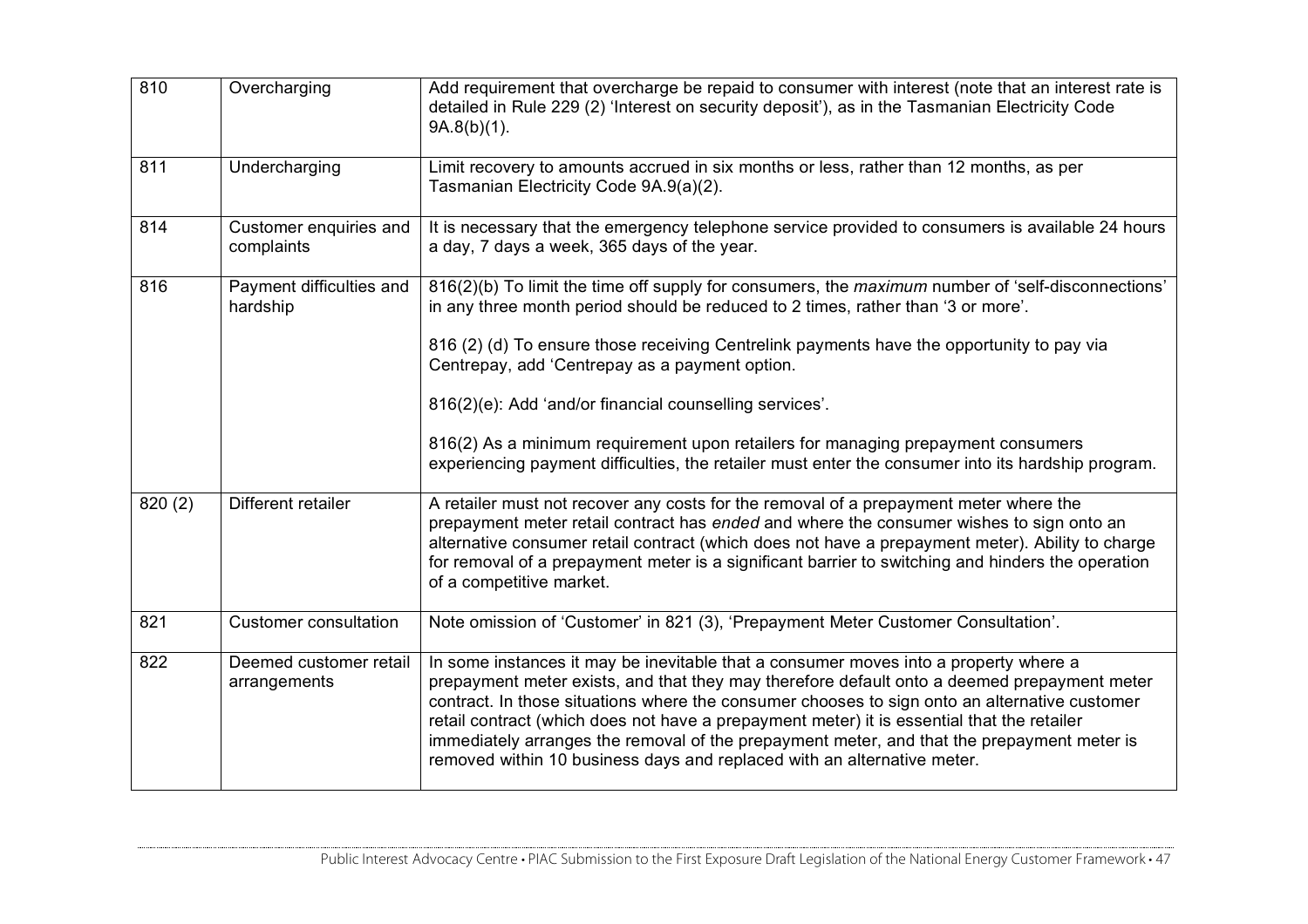| <b>Draft National Energy Retail Rules</b> |                                                                  |                                                                                                                                                                                                                                                                                                                                                                                                                                                                            |  |  |
|-------------------------------------------|------------------------------------------------------------------|----------------------------------------------------------------------------------------------------------------------------------------------------------------------------------------------------------------------------------------------------------------------------------------------------------------------------------------------------------------------------------------------------------------------------------------------------------------------------|--|--|
|                                           | Part 9 - Exempt selling regime                                   |                                                                                                                                                                                                                                                                                                                                                                                                                                                                            |  |  |
|                                           | Division 1 - Preliminary                                         |                                                                                                                                                                                                                                                                                                                                                                                                                                                                            |  |  |
|                                           | Division $2 - AER$ power to exempt                               |                                                                                                                                                                                                                                                                                                                                                                                                                                                                            |  |  |
| 904                                       | <b>Deemed Exemptions</b>                                         | We recommend that all sellers under a class exemption be required to be registered in the Public<br>Register of Authorised Retailers and Exempt Sellers in relation to the exemption, where the<br>consumer under the arrangement is a small customer, and that protections on disconnection and<br>relevant hardship provisions apply for small customers under deemed exempt supply<br>arrangements.                                                                     |  |  |
| 905                                       | Registrable exemptions<br>and registered<br>exemptions           | See comments at (Rule 904) above.                                                                                                                                                                                                                                                                                                                                                                                                                                          |  |  |
| 906                                       | Conditions generally                                             | We support this Rule.                                                                                                                                                                                                                                                                                                                                                                                                                                                      |  |  |
| 907                                       | Conditions for deemed<br>exemptions and<br>registered exemptions | We recommend explicit reference to disconnection for non-payment and hardship provisions as<br>relevant.                                                                                                                                                                                                                                                                                                                                                                   |  |  |
|                                           |                                                                  | Division 3 - Exempt Selling Policy Principles, Policy Factors and Guidelines                                                                                                                                                                                                                                                                                                                                                                                               |  |  |
| 908                                       | <b>Exempt Selling policy</b><br>Principles                       | We support these positions however strongly recommend that a minimum set of protections be<br>set for small customers under exempt supply arrangements. We also see the need for reporting<br>on the number of connections under exempt supply arrangement, and of disconnections for<br>unpaid bills. Access to an ombudsman for complaints should be available to all small customers,<br>regardless of whether under a licenced or exempt supply arrangement.           |  |  |
| 908(c)                                    | <b>Exempt Selling policy</b><br>Principles                       | We acknowledge the need for licence exemptions; however wish to ensure that vulnerable<br>consumers under exempt supply arrangements maintain a level of consumer protections best<br>suited to their particular circumstance. Therefore, we suggest that this point should read;<br>"the likely cost of providing customer protections to exempt supply customers should not<br>outweigh the likely benefits of customer protections to exempt supply customers overall". |  |  |
|                                           |                                                                  | This would ensure that the protections that are appropriate under exempt supply arrangements                                                                                                                                                                                                                                                                                                                                                                               |  |  |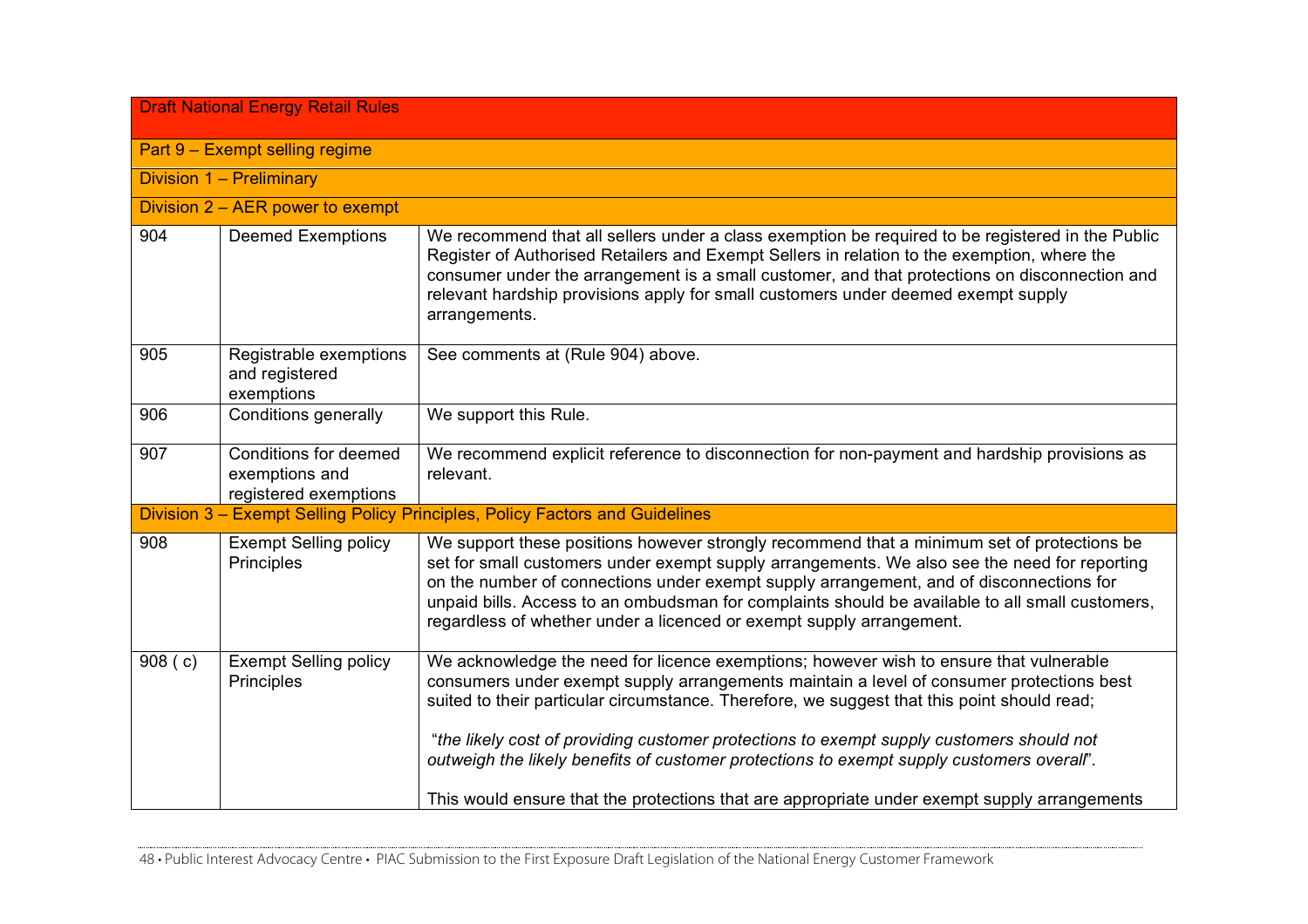|  | $  -$<br>наш |
|--|--------------|
|  |              |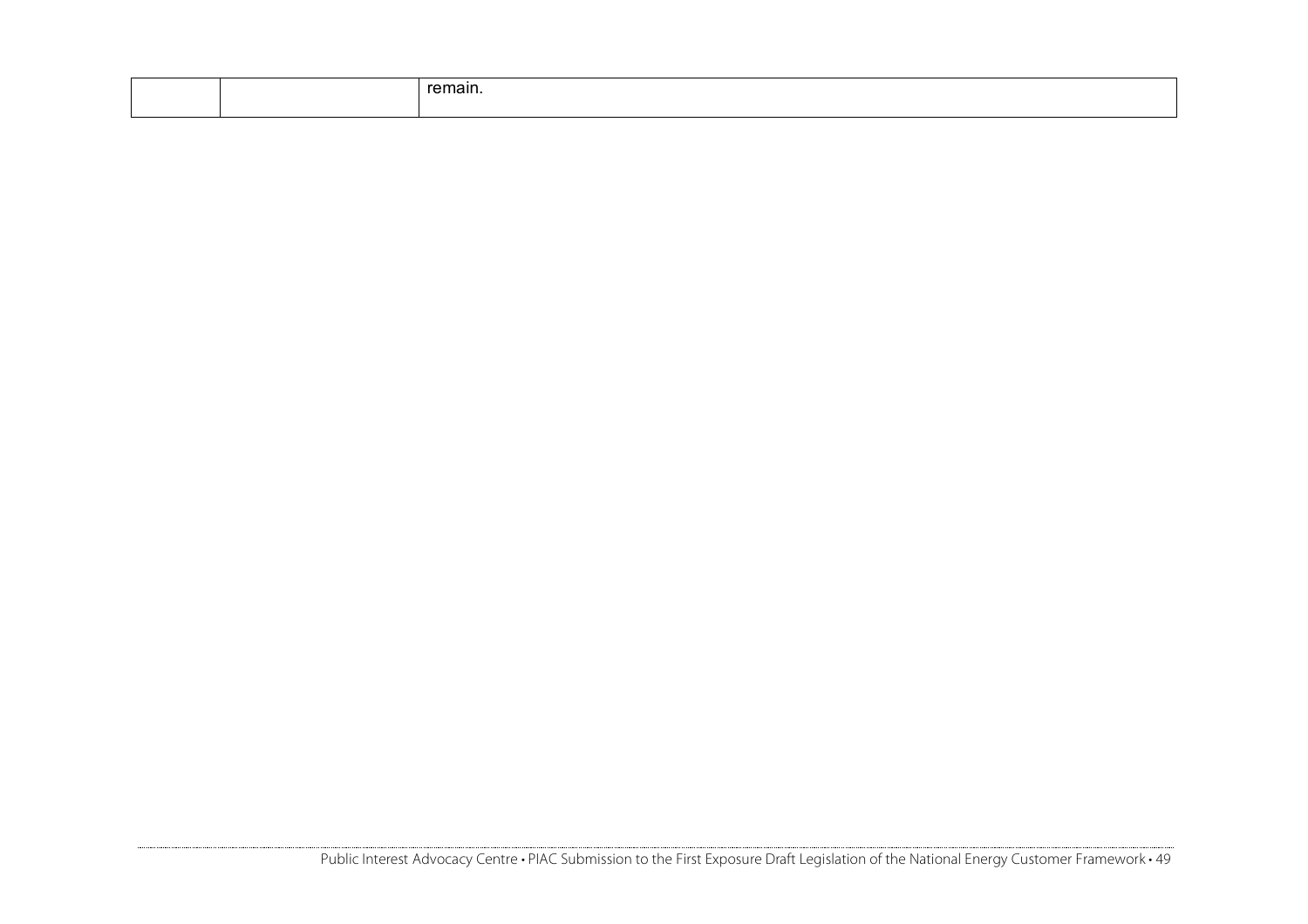# Draft National Energy Retail Rules

## Part 10 – Retail market performance reports

This Part details the content to be included for two of the areas to be covered in the retail market performance report (see NERL Section 1014)– namely the retail market overview and the retail market activities report. Other areas to be included in reporting and listed at NERL s.1014 are not provided with further detail in this section of the rules. One of the areas with no detail is the reporting on hardship. It would be useful to clarify that the content of this part of the retail market performance report will be in accordance with the hardship indicators to be developed. For the remaining areas, we suggest that either further detail specifying the content to be provided in the retail market performance report be included or alternatively a process for deciding the content be outlined.

| Rule    | <b>Subject Matter</b>                                                                        | Comment                                                                                                                                                                                                                                                                                                                                                                                                                                                                                |
|---------|----------------------------------------------------------------------------------------------|----------------------------------------------------------------------------------------------------------------------------------------------------------------------------------------------------------------------------------------------------------------------------------------------------------------------------------------------------------------------------------------------------------------------------------------------------------------------------------------|
| 1001    | Purpose of this Part                                                                         |                                                                                                                                                                                                                                                                                                                                                                                                                                                                                        |
| 1002    | Contents of retail<br>market performance<br>report-retail market<br>overview                 | The introductory statement describing key elements of a retail performance report should include<br>a requirement that the retail market performance report data be published by jurisdiction, and in<br>aggregate across the National Energy Market and also require that where possible, data should<br>also be reported for the previous five years.                                                                                                                                |
| 1002(c) | <b>Contents of Retail</b><br><b>Market Performance</b><br>Report – retail market<br>overview | A recognised measure of retail market concentration should also be included, for each jurisdiction                                                                                                                                                                                                                                                                                                                                                                                     |
| 1002(e) | <b>Contents of Retail</b><br>Market Performance<br>Report – retail market<br>overview        | Additional sub items for this Rule should include a requirement that;<br>(iv) when delivered by retailers, details of government funded Community Service Obligations and<br>(v) best estimate aggregate carbon emissions for electricity and gas use, are published.                                                                                                                                                                                                                  |
| 1003    | Contents of retail<br>market performance<br>report - retail market<br>activities report      | We have concerns with the reporting criteria for performance reports, for example the current<br>definition of de-energisation limits the effectiveness of reporting, specifically for example, the<br>detail of those who were disconnected due to inability to pay. As such, in addition to the criteria<br>listed we strongly believe that minimum performance reporting criteria should reflect jurisdictional<br>information and criteria as outlined in the s. 1014 of the NERL. |

# Draft National Energy Retail Rules

Part 11 – Consultation for the National Energy Retail Framework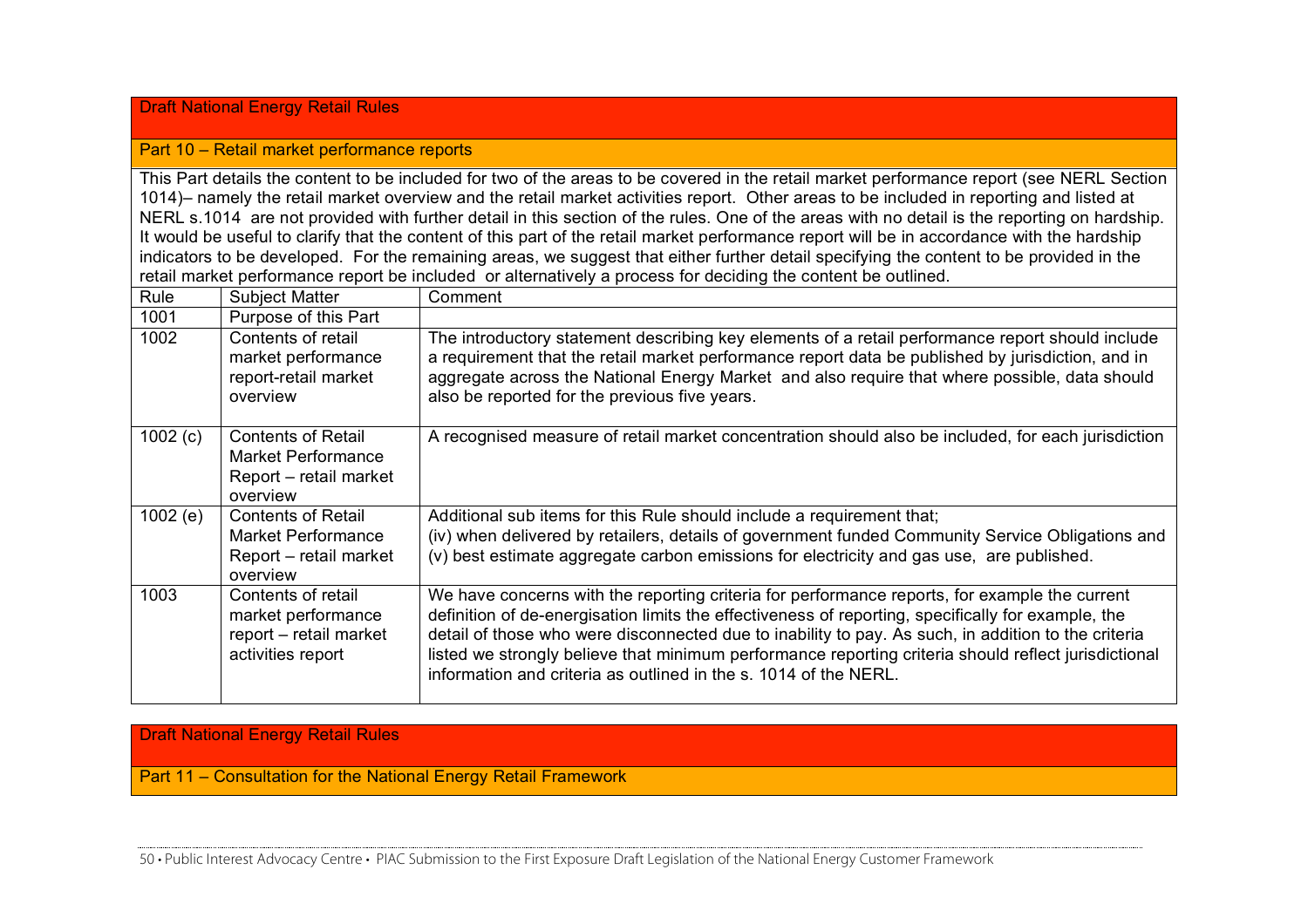| Rule | <b>Subject Matter</b>                   | Comment                                                                                                                                                                                                                                                                                                                                                                                                                                                                                                                                                                                                                                                                                                                                                          |
|------|-----------------------------------------|------------------------------------------------------------------------------------------------------------------------------------------------------------------------------------------------------------------------------------------------------------------------------------------------------------------------------------------------------------------------------------------------------------------------------------------------------------------------------------------------------------------------------------------------------------------------------------------------------------------------------------------------------------------------------------------------------------------------------------------------------------------|
| 1101 | <b>Customer Consultative</b><br>Group   | Membership should include at least one representative from each jurisdiction. The AER should<br>develop protocols for effective consumer engagement through this group, and through other ad<br>hoc consultative arrangements. Consumer groups have previously written to the AER with best<br>practice recommendations for consumer consultative mechanisms.<br>The functions of the customer consultative group should also be explicitly stated as including<br>responsibility for ensuring that adequate processes for consulting with small customers are<br>undertaken for all significant AER reviews and reports.                                                                                                                                        |
| 1102 | <b>Retail Consultation</b><br>Procedure | This procedure is critical to ensuring effective consumer consultation occurs on a number of<br>important matters on which the AER is to develop guidelines. For this reason we are concerned<br>that the current procedure does not specify consultation with the Customer consultative group nor<br>does it require consultation to occur on the preparation of the draft instrument. We suggest that<br>at minimum consultation occur with the customer consultative group prior to the drafting of an<br>instrument. We further propose that written comments on the draft instrument be required no<br>sooner than six weeks from the publishing of the instrument (consistent with the timeframes we<br>have suggested for other consultation procedures). |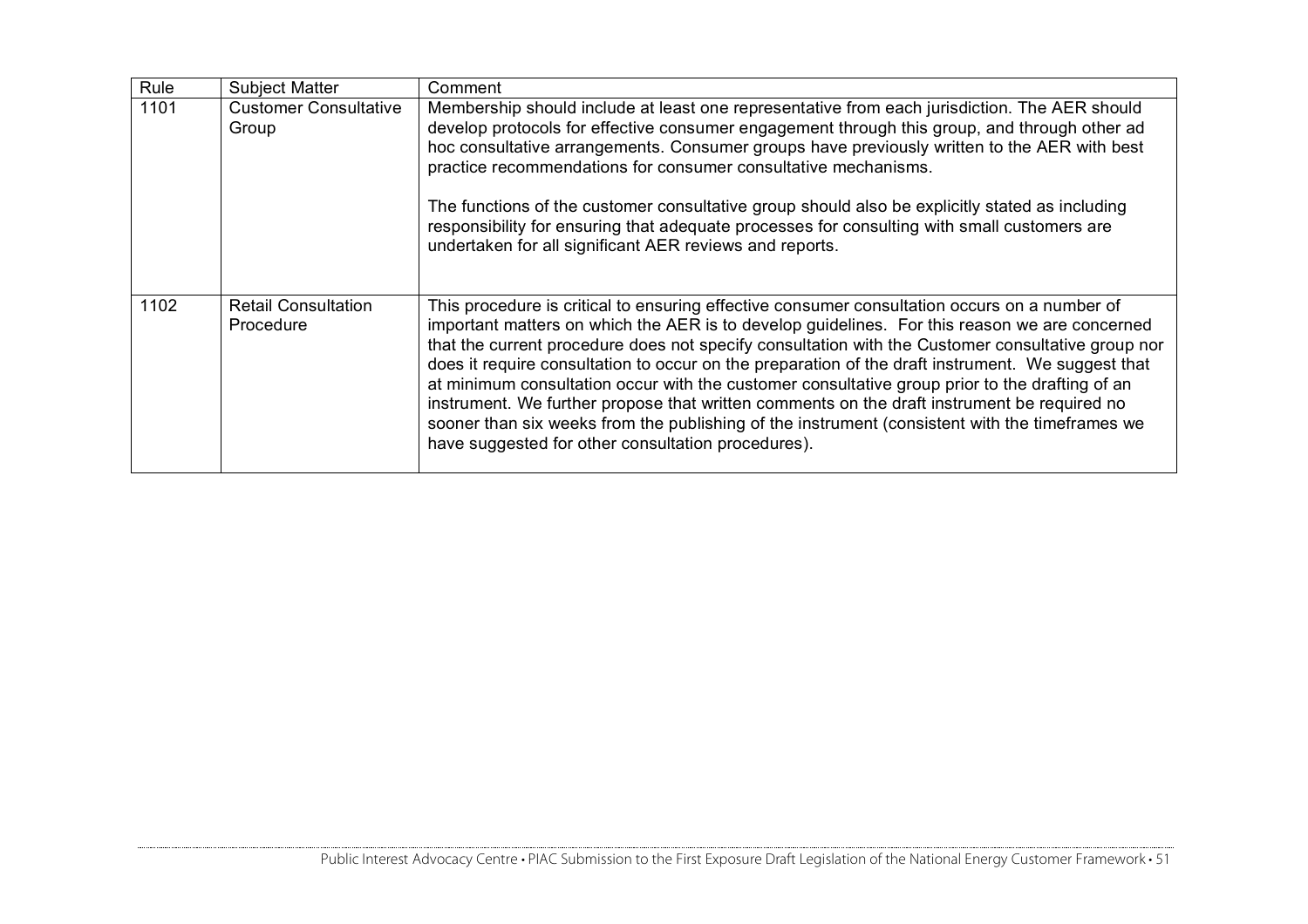| <b>Draft National Energy Retail Regulations</b> |                                         |                                                                                      |
|-------------------------------------------------|-----------------------------------------|--------------------------------------------------------------------------------------|
| Regulation                                      | <b>Subject Matter</b>                   | Comment                                                                              |
| 4                                               | Jurisdictional regulator                | We suspect this represents a drafting error; however Tasmania has not been included. |
| 5                                               | Recognised energy<br>industry ombudsman | We suspect this represents a drafting error; however Tasmania has not been included. |

## Draft Model Standard Retail Contract

As discussed is our response to s. 203 of the NERL, the format of the model standard retail contract does not reflect all of the substantive rights and obligations of the retailer and the small customer provided for in the NERL and NERR, let alone additional provisions in jurisdictional laws. It contains mainly terms and conditions reflecting retailer rights but few terms and conditions reflecting the rights or obligations for the protection of consumers that are contained in the NERL and NERR. Further, it attempts to draft additional standard terms and conditions around issues such as limitations of liability that clearly favour retailers, even though these matters are not addressed in the NERL and NERR and there appears to be little reason why governments would attempt to draft contract terms relating to these issues. In addition, in some cases the terms and conditions do not accurately reflect the content of NERL and NERR provisions or only partially communicate NERL and NERR provisions. One of the more serious effects of these problems is that, in its present format, it is arguably quite misleading for consumers (and retailers) as to their actual rights and obligations.

We believe that a more appropriate framework would be to clarify that all substantive obligations are provided for in the NERL, NERR and regulations (and jurisdictional laws where relevant). It is not unreasonable to provide for a model contract to be used by all retailers but it should be called a 'Customer Charter' to reflect more accurately what it is and ensure that consumers actually understand that it is relevant to them and contains the details of their relationship with their retailer. The *Customer Charter* should constitute the contract and detail, in plain English, the key consumer rights and obligations, as well as retailer rights and obligations, fully and accurately consistent with the actual provisions of the NERL, NERR and regulations (and with space to insert any relevant jurisdictional requirements).

Where a consumer is considering entering into a market retail contract, the retailer must provide the consumer with a copy of the *Customer Charter,* in addition to the single document which outlines the 'Required Information' as defined in *Schedule 4 Rule 4(1) of the National Energy Marketing Rules.*

Further to this however, we have made comments on the draft model contract below as we believe the current drafting is unnecessarily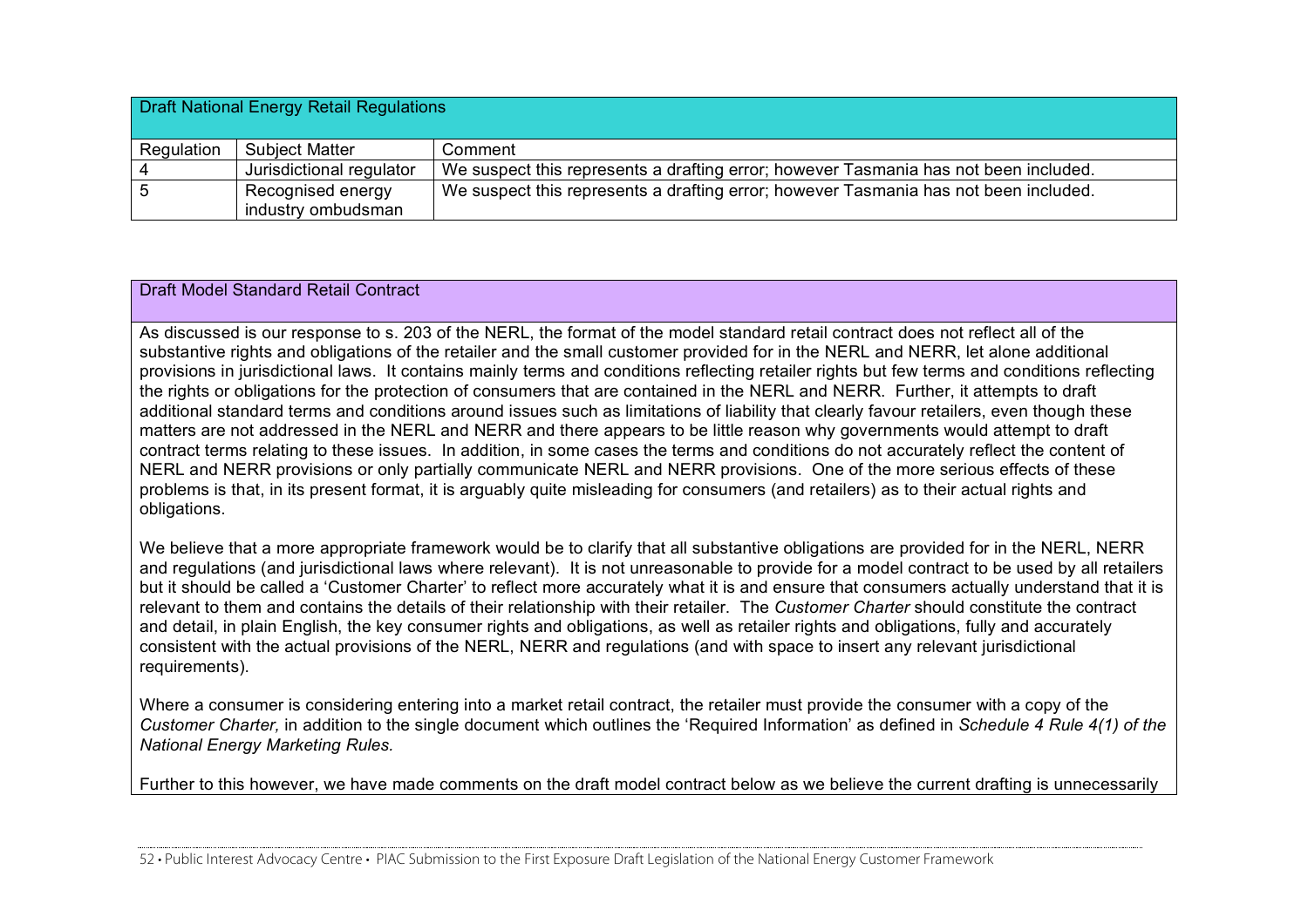punitive and provides inadequate information to the consumer.

| Clause         | <b>Subject Matter</b>                             | Comment                                                                                                                                                                                                                                                                                                                                                                                                                                                                                                                    |
|----------------|---------------------------------------------------|----------------------------------------------------------------------------------------------------------------------------------------------------------------------------------------------------------------------------------------------------------------------------------------------------------------------------------------------------------------------------------------------------------------------------------------------------------------------------------------------------------------------------|
|                | Preamble                                          | Unless a copy of the deemed distribution contract is to be included with the standard retail<br>contract, clauses in the standard retail contract that relate to obligations under the deemed<br>distribution contract should be highlighted as such.                                                                                                                                                                                                                                                                      |
| $\overline{2}$ | Definitions and<br>interpretation                 | The model contract should be written in plain-English and use commonly understood terms. We<br>believe that the current drafting of the model terms and conditions does not meet this<br>requirement. In particular the use of 'de-energisation' is not widely understood in the community<br>and should not be used in the model terms and conditions. References to NERL and NERR are<br>not helpful to consumer understanding, the model contract should reiterate the relevant Law,<br>Rules and consumer protections. |
| 3              | Do these terms and<br>conditions apply to<br>you? | Reference to a 'small customer' is meaningless to consumers when there is no information for<br>them to benchmark themselves against, this information needs to be clearly provided.                                                                                                                                                                                                                                                                                                                                       |
| 4.3(b)         | Vacating your premises                            | The drafting around why a meter may not be read places the onus on the occupier and very little<br>on the retailer, we believe that this clause should be redrafted to reflect the mutual responsibility<br>of the retailer and consumer in finalising a contract.                                                                                                                                                                                                                                                         |
| 5.3            | Quality of energy<br>supplied to your<br>premises | The wording should clarify that this clause does not override clauses in the consumer contract<br>with distributors relating to guaranteed service levels and associated payments. It should also be<br>made clear that it does not override any obligations distributors may have under their regulatory<br>framework re: service/reliability performance. In short, the contract terms must be consistent with<br>the NERL, NERR and any other regulation of distributor performance.                                    |
| 6.1            | Full information                                  | The drafting of 'Clause 6.1 Full information' is unclear. The final statement 'We have rights if<br>information you provide is incorrect, misleading or deceptive' is threatening and not supported by<br>evidence of what rights the retailer has in relation to the consumer.                                                                                                                                                                                                                                            |
| 6.3            | Preconditions                                     | If pre-conditions exist they should be listed in the contract and not rely on the retail marketer to<br>accurately explain any pre-conditions at the time of marketing engagement.                                                                                                                                                                                                                                                                                                                                         |
| 6.4(a)         | Life support equipment                            | We believe that the drafting of this clause should highlight the importance of notifying the retailer<br>of life support equipment and the existence of a distributors 'do not disconnect' list, in order to<br>encourage compliance.                                                                                                                                                                                                                                                                                      |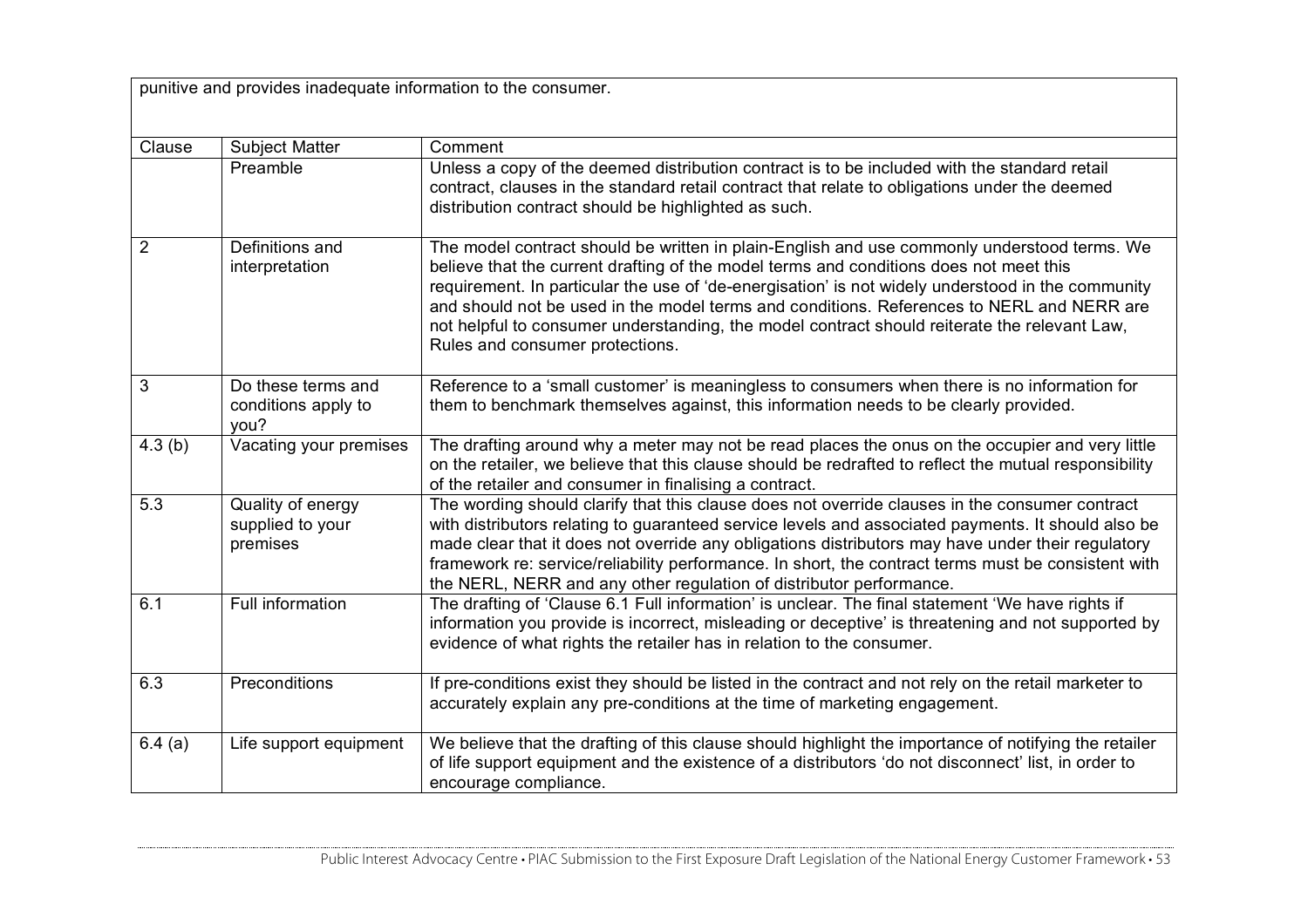| 6.5     | Obligations if you are<br>not the owner                      | We support this clause; however believe that it is not adequately reflected in the Law or Rules.                                                                                                                                                                                                                     |
|---------|--------------------------------------------------------------|----------------------------------------------------------------------------------------------------------------------------------------------------------------------------------------------------------------------------------------------------------------------------------------------------------------------|
| 7.2     | Not liable                                                   | As stated above, we are concerned that expressions of limited liability are in conflict with the<br>obligation of retails in relation to Guaranteed Service Levels and associated payments.                                                                                                                          |
| 8.2(a)  | Variation to tariffs and<br>charges                          | As stated in relation to the Law, we believe that the publication of tariff changes should be 20<br>business days prior to the changes taking effect.                                                                                                                                                                |
| 8.3     | Information relating to<br>eligibility for type of<br>tariff | This clause is unclear. If the intention is to ensure that consumers who move from being<br>residential to small business consumers notify the retailer of this change then it should be stated<br>as such (although this requirement does not appear to be derived from the Law or Rules).                          |
| 9.3(b)  | Estimating the energy<br>use                                 | The period for paying back undercharged amounts must reflect what is in the Rules. Please note<br>our changes to Rule 219 of the NERR.                                                                                                                                                                               |
| 9.3(c)  | Estimating the energy<br>usage                               | The cost that is passed through should be a 'reasonable' cost and should be referenced to the<br>Rules.                                                                                                                                                                                                              |
| 9.5     | Contents of a bill                                           | This clause does not provide any information to the consumer.                                                                                                                                                                                                                                                        |
| 9.6(b)  | Your historical billing<br>information                       | Please refer to our amendments in the s. 217 of the NERL. Consumers should not be charged for<br>billing queries within a 12 month period.                                                                                                                                                                           |
| 10.1    | What you have to pay                                         | Please refer to our amendments in s. 215 of the NERL.                                                                                                                                                                                                                                                                |
| 10.3    | How the bill is paid                                         | If a consumer is required to pay an amount for dishonoured cheques or credit card payments, the<br>amount needs to be clearly outlined in the contract. To have it 'published on our website' is<br>providing no information to the consumer and no guarantee they can access that information<br>readily or easily. |
| 10.5(b) | Difficulties in paying                                       | The reference to the Hardship program only details payment plan options. As per our comments<br>on Division 9 of the NERL, hardship programs should comprise several other mechanisms to<br>assist consumers, this clause needs to be expanded to reflect this.                                                      |
| 10.5(b) | Difficulties in paying                                       | This clause should be amended to reflect the obligation on retailers to provide a copy of their<br>hardship policy on request.                                                                                                                                                                                       |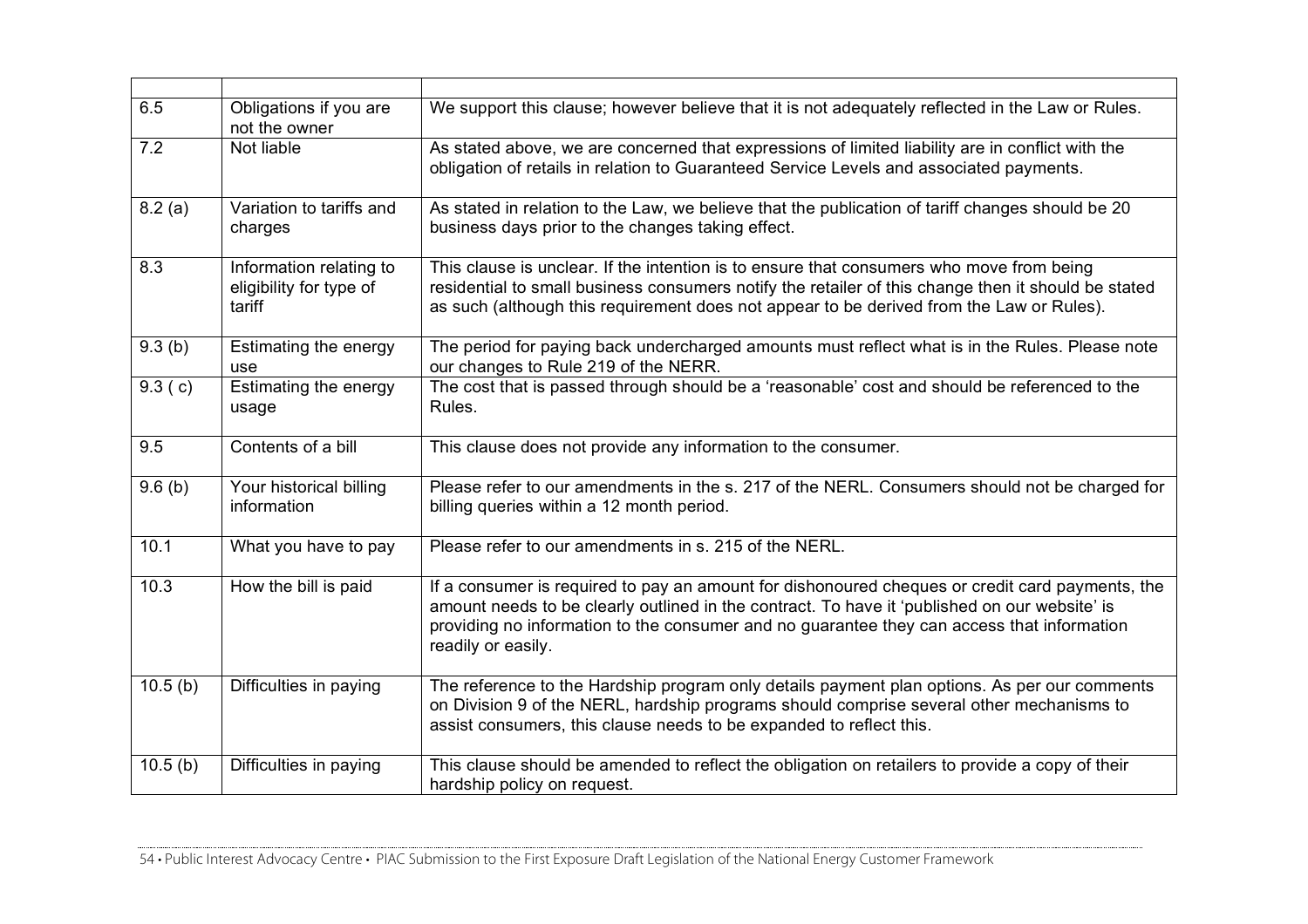| 11(b)   | <b>Meters</b>                              | This clause does not adequately reflect the obligation on the retailer to use its best endeavours to<br>conduct a meter reading in order to prepare a bill).                                                                                                                                                                                                                                                                                           |
|---------|--------------------------------------------|--------------------------------------------------------------------------------------------------------------------------------------------------------------------------------------------------------------------------------------------------------------------------------------------------------------------------------------------------------------------------------------------------------------------------------------------------------|
| 12.1(a) | Undercharging                              | Clause (a) appears redundant as undercharging as a result of illegal use is covered in Clause (b).<br>Please also see our amendments to clause 9.3 (b).                                                                                                                                                                                                                                                                                                |
| 12.2(b) | Overcharging                               | This clause does not make clear a consumer's right to request a refund of any amount above the<br>overcharge threshold.                                                                                                                                                                                                                                                                                                                                |
| 14.1    | When can we arrange<br>for de-energisation | Clause 14.1 (a) and (b) need to clearly address that payment plans are agreed between the<br>retailer and the consumer (and are not as prescribed by the retailer alone).<br>Clause 14.1 (d) see our comments against s. 226 of the NERL – security deposits.                                                                                                                                                                                          |
| 14.2    | Comply with the Rules                      | The provisions in the rules would be useful in this contract so consumers were fully aware of their<br>rights around disconnection.                                                                                                                                                                                                                                                                                                                    |
| 15(a)   | Re-energisation after<br>de-energisation   | See comments to Rule 615 of the NERR.                                                                                                                                                                                                                                                                                                                                                                                                                  |
| 22      | <b>Retailer of Last Resort</b><br>Event    | We question the usefulness of including a reference to the Retailer of Last Resort (RoLR) event<br>in the model contract, at a minimum this does not meet the requirement of the contract to be in<br>plain-English. If information on a RoLR event is to be included, it should be under a heading that<br>adequately illustrates the RoLR concept such as "what happens if we go out of business" or "If we<br>can no longer provide you a service". |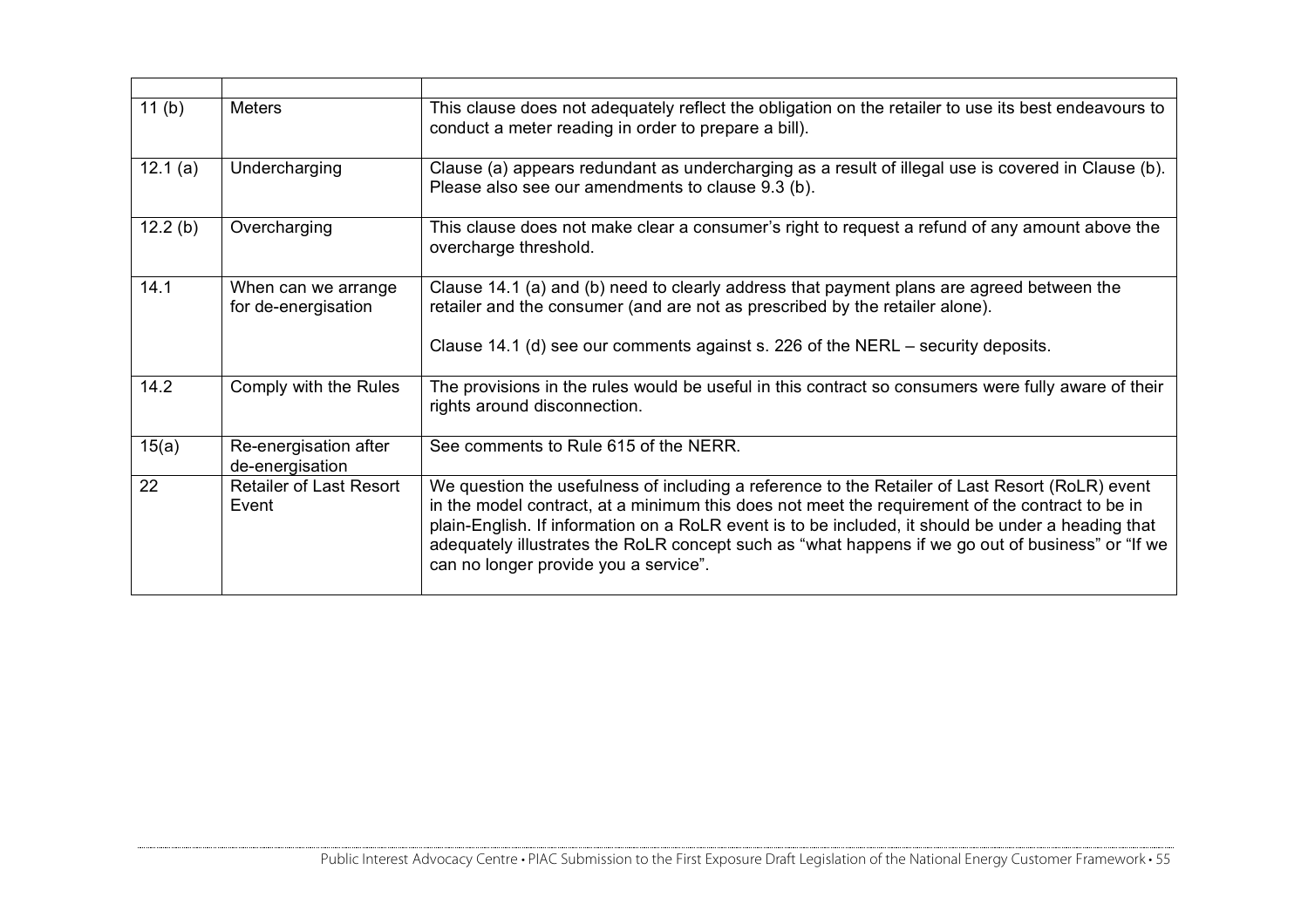Draft Default Retail Support Contract

| Clause        | Matter<br>Subiect      | Comment                                                                                                             |
|---------------|------------------------|---------------------------------------------------------------------------------------------------------------------|
| - 1 2<br>ا .ט | Distributors Indemnity | We<br>clarification on the implication of this clause.<br>lts<br>meaning is<br>not immediately<br>apparent.<br>seek |

| <b>Draft Model Standard Distribution Contract</b> |                                           |                                                                                                                                                                                                                                                                                                                                                                                                                                                                                                                                                        |
|---------------------------------------------------|-------------------------------------------|--------------------------------------------------------------------------------------------------------------------------------------------------------------------------------------------------------------------------------------------------------------------------------------------------------------------------------------------------------------------------------------------------------------------------------------------------------------------------------------------------------------------------------------------------------|
| Clause                                            | <b>Subject Matter</b>                     | Comment                                                                                                                                                                                                                                                                                                                                                                                                                                                                                                                                                |
| 5.3                                               | Supply point                              | This clause needs to be cognisant of how supply point is defined as per our response to s. 103 of<br>the NERL and reflect the fact that consumers must not be responsible for equipment which they<br>do not own; this includes impacts on consumer assets via technologies owned by retailers or<br>distributors, such as the Home Area Network and Direct Load Control.                                                                                                                                                                              |
| 5.5                                               | Quality of energy<br>supplied to premises | This clause should make clear that it does not override any obligations the distributor has<br>regarding reliability and quality and supply – e.g. GSL payments, service incentive schemes etc.                                                                                                                                                                                                                                                                                                                                                        |
| 7.2                                               | Not liable                                | It is important that this clause clearly reflects how it interacts with other parts of NERL<br>and NERR and DB regulatory requirements such as service incentive schemes or<br>reliability standards. The contract should be consistent with law, rules and any other<br>regulations affecting distributor performance. Where relevant, the contract should inform<br>consumers of any mechanisms available for recovering financial loss resulting from<br>failure of distribution companies to meet service, reliability, performance standards etc. |
| 8.1                                               | Your obligations                          | 'any reasonable time' requires defining. We believe this includes the hours of 8am and<br>8pm, Monday to Friday, excluding public holidays.                                                                                                                                                                                                                                                                                                                                                                                                            |
| 9                                                 | Interruption of supply                    | The process for notifying consumers looks too broad. It states this could be by mail, letter<br>box drop 'other appropriate means'. This is too generic. A minimum of mail and/or<br>phone call should be required.                                                                                                                                                                                                                                                                                                                                    |
| 11.1                                              | When<br>can<br>for<br>de l<br>arrange     | we   Limitations on de-energisation need to be built upon. Some consumers, particularly<br>tenants, may require longer timeframe to comply. A distributor needs an acknowledged or<br>confirmed receipt of the notice to account for the potential that household occupants are                                                                                                                                                                                                                                                                        |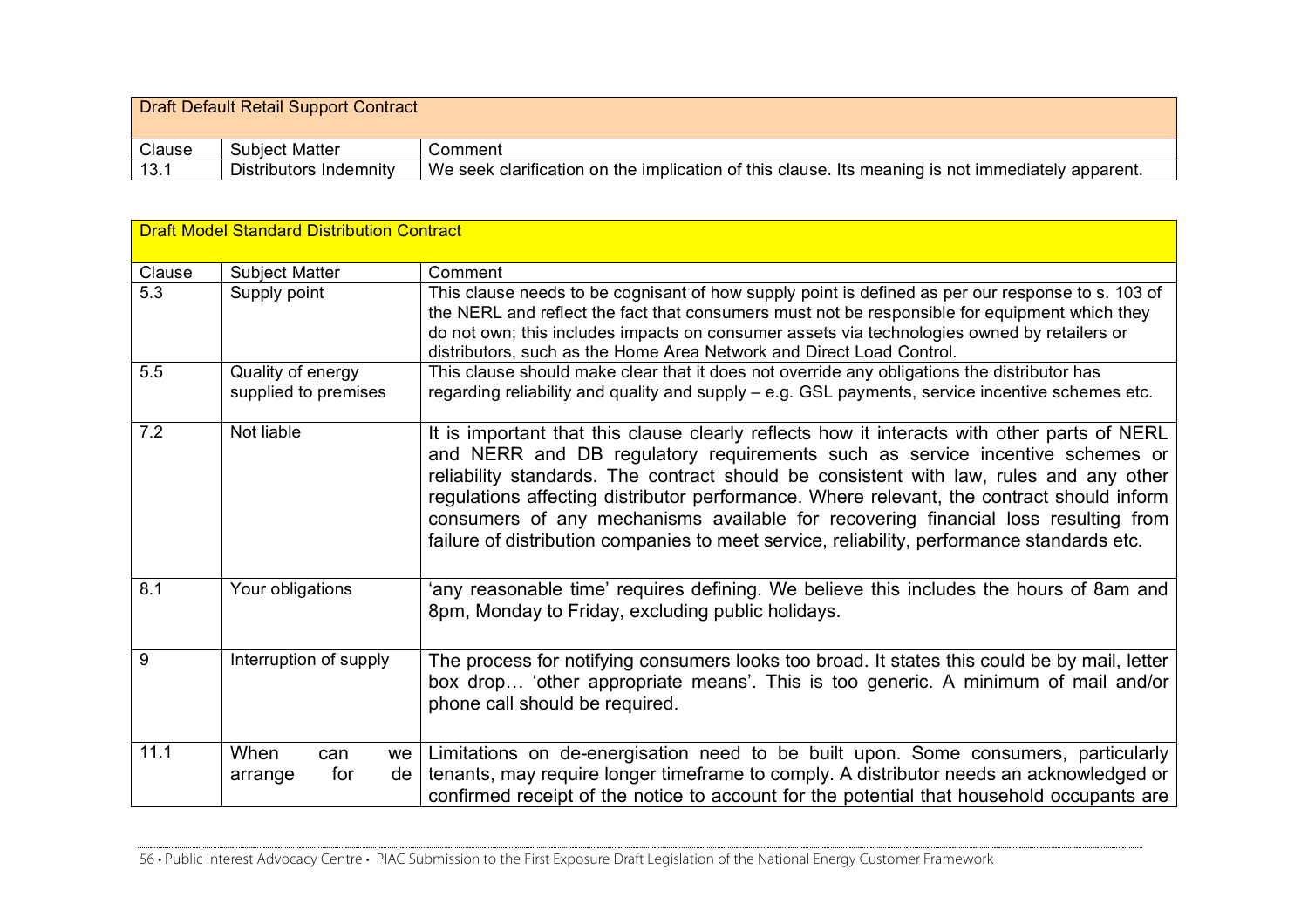|      | energisation                 | absent from their property. This clause should provide information on access to dispute<br>resolution. At the least, the same process for disconnection by a retailer should apply.                                                                                                                                                                         |
|------|------------------------------|-------------------------------------------------------------------------------------------------------------------------------------------------------------------------------------------------------------------------------------------------------------------------------------------------------------------------------------------------------------|
| 12.1 | Your and our<br>obligations  | It appears as though a service standard for reconnection is yet to be defined. We seek<br>confirmation of this, and how this service standard will be developed.                                                                                                                                                                                            |
| 12.2 | Time for re-energisation     | 12.2 (a) – should change this to 'have entered arrangements to pay the relevant re-<br>connection fee'this will preclude re-connection being withheld for inability to pay for<br>reconnectionand allows the consumer to enter a payment plan for this if necessary.                                                                                        |
| 12.3 | Wrongful de-<br>energisation | This section should spell out that the retailer must pay any charges owing the consumer<br>where there has been a wrongful disconnection, and should identify what those charges<br>are.                                                                                                                                                                    |
| 13   | Notices and bills            | This does not properly account for the potential that consumers are not residing at the<br>premise where a notice has been sent, or a situation where a consumer is a tenant and<br>that there is a time delay between a notice being sent to the premises, and being<br>received by the person to whom the notice is addressed (potentially the landlord). |

# National Energy Marketing Rules

| Schedule 4 - National Energy Marketing Rules    |                                                                   |                                                                                                                                                                                                                                                                                                                                                                                            |
|-------------------------------------------------|-------------------------------------------------------------------|--------------------------------------------------------------------------------------------------------------------------------------------------------------------------------------------------------------------------------------------------------------------------------------------------------------------------------------------------------------------------------------------|
| Part 1 Providing information to small customers |                                                                   |                                                                                                                                                                                                                                                                                                                                                                                            |
| Rule                                            | <b>Subject Matter</b>                                             | Comment                                                                                                                                                                                                                                                                                                                                                                                    |
| 2                                               | Requirement for and<br>timing of disclosure to<br>small customers | Delete Rule 2 (1) (b) – we do not support information being able to be provided to consumers<br>after they have formed a contract. This is inconsistent with the requirement for a consumer to<br>provide explicit informed consent. Explicit informed consent to enter into a contract can only be<br>provided when the consumer has received the information required in Rule 4 Required |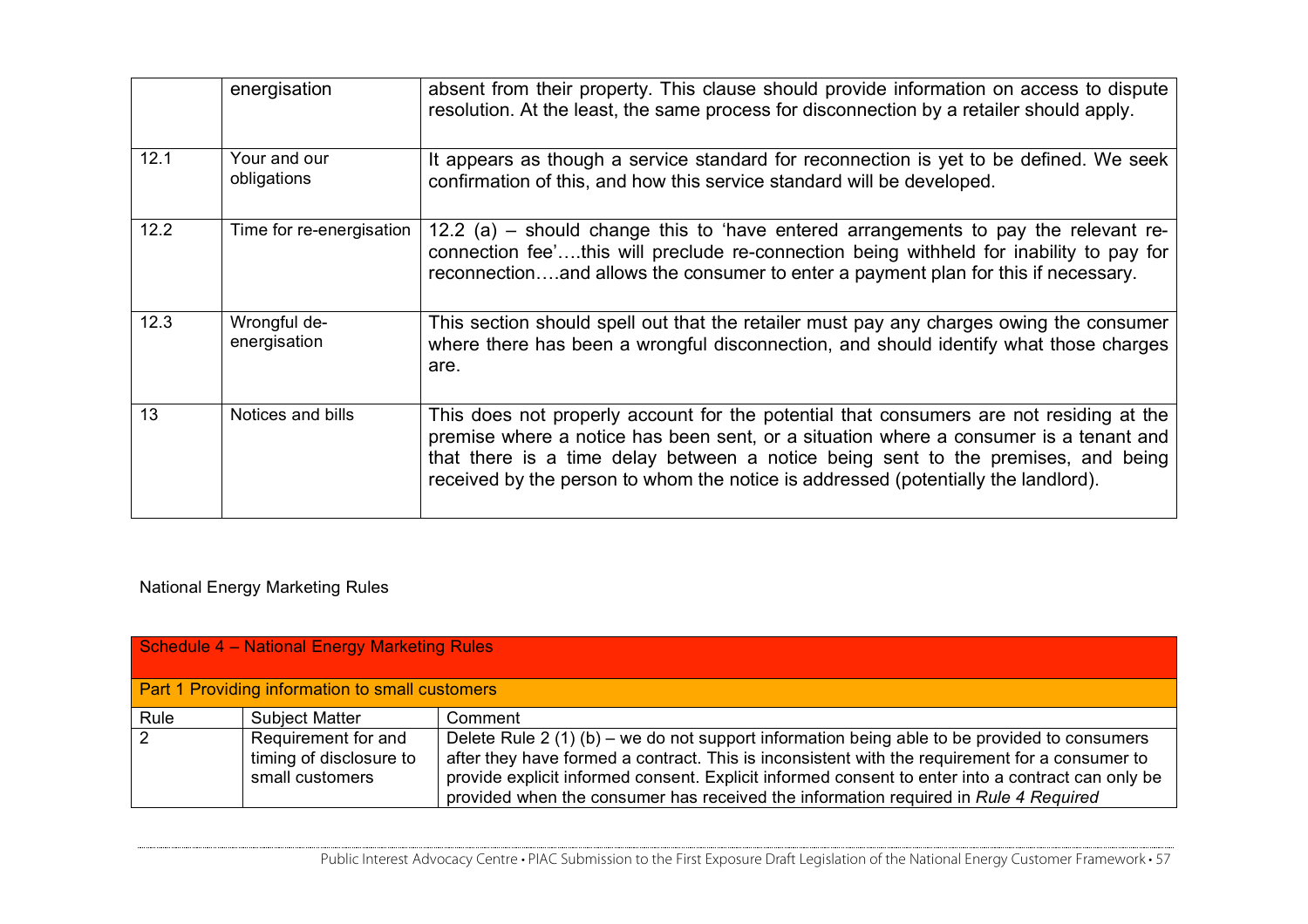|      |                                              | information before entering the contract.                                                                                                                                                                                                                                                                                                                                                                                                                                                                                                                                                                                                                                                                                                                                                                                                                                                                                                                                                                                                                                                                                                                                                                                                                                            |
|------|----------------------------------------------|--------------------------------------------------------------------------------------------------------------------------------------------------------------------------------------------------------------------------------------------------------------------------------------------------------------------------------------------------------------------------------------------------------------------------------------------------------------------------------------------------------------------------------------------------------------------------------------------------------------------------------------------------------------------------------------------------------------------------------------------------------------------------------------------------------------------------------------------------------------------------------------------------------------------------------------------------------------------------------------------------------------------------------------------------------------------------------------------------------------------------------------------------------------------------------------------------------------------------------------------------------------------------------------|
| 3    | Form of disclosure to<br>small customers     | Clarify that required information may only be provided verbally in a non-face-to-face situation.<br>When information is provided verbally it is very difficult to prove that a consumer has received<br>and understood all of the information detailed in Rule 4 Required information, adequately. It is<br>therefore a second-best solution and should only be permitted where information cannot be<br>provided in writing before formation of the contract, such as for contracts formed over the<br>telephone. If a contract is formed in a face-to-face situation, this should require providing the<br>required information at that time, in writing. This information should include all information<br>detailed in Rule 4 Required information. Further, if required information is provided verbally in<br>a situation in which this is permitted, written information must be provided within 2 business<br>days of entering into the contract.<br>Delete Rule 3 (2). This clause is not necessary as the information should be provided prior to<br>the formation of a customer retail contract. However, we agree that if the required information<br>is provided verbally, it should be followed up by written information within 2 business days as<br>outlined above. |
| 4(1) | Required information                         | We agree with the requirement to provide the information outlined in Rule 4 Required<br>information, however it is important that the following information is provided to consumers to<br>ensure they are fully informed and able to adequately provide 'Explicit informed consent';<br>• the type and frequency of bills;<br>• the full name, address and telephone number of the retailer;<br>• the consumer's rights to cancel the contract, including details of any charges that may<br>apply upon cancellation, and how these may be applied;<br>• information detailing that the consumer may be contacted for an independent audit<br>procedure in relation to their understanding of and consent to the contract;<br>• the period of the contract;<br>• any commission or fee for a retailer marketer receives upon formation of the contract;<br>• any material differences between market retail and standard retail contract terms and<br>conditions.<br>All prices and charges included in Rule 4 (1) (a) should be inclusive of GST.                                                                                                                                                                                                                                  |
| 4(2) | Required information -<br>cooling off period | The standard definition of cooling off period, as outlined in our comments above in response to<br>Rule 236 (2), should also apply here. There is no reason for any difference.                                                                                                                                                                                                                                                                                                                                                                                                                                                                                                                                                                                                                                                                                                                                                                                                                                                                                                                                                                                                                                                                                                      |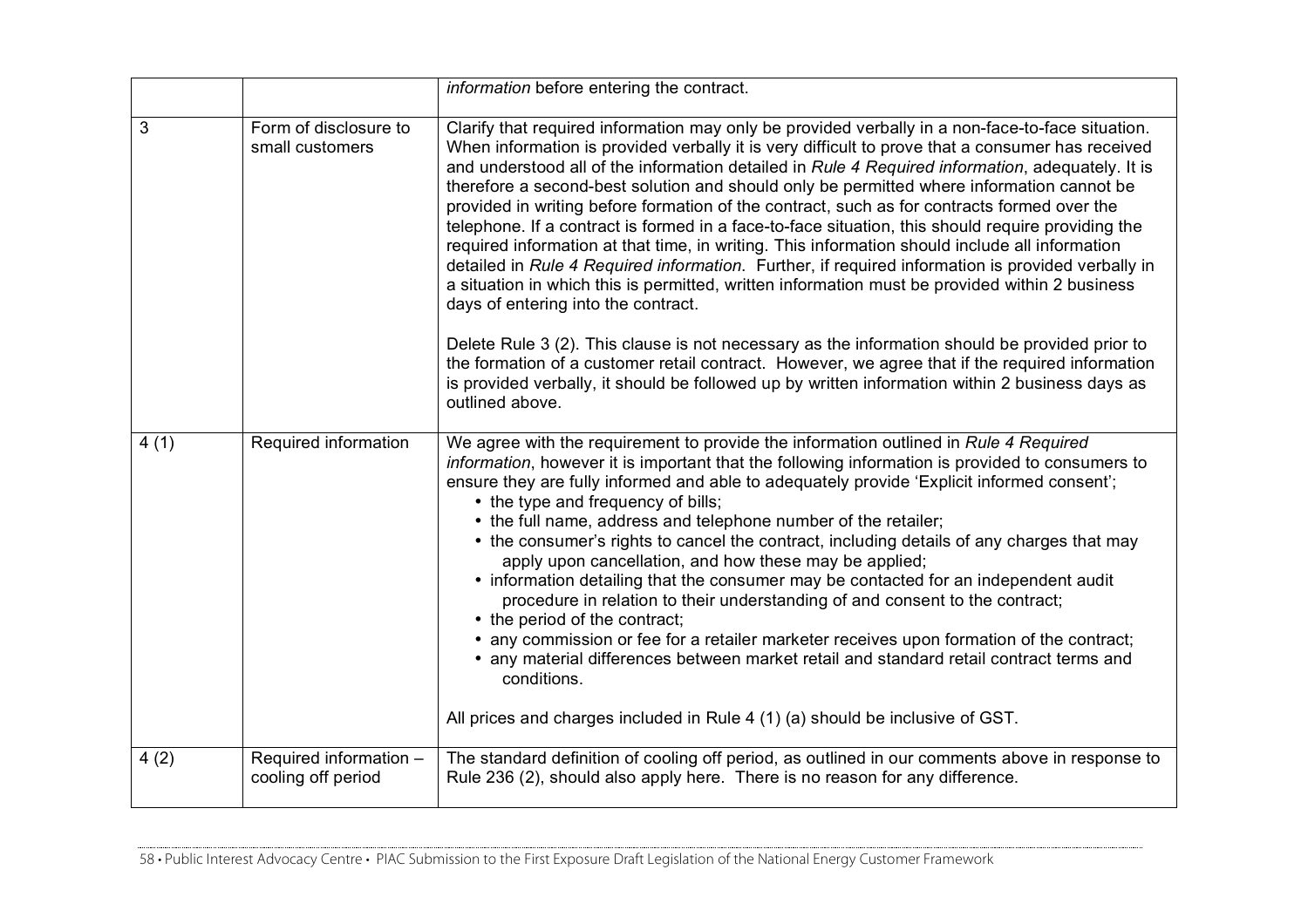| Proposed<br>additional<br>rule | Time to consider<br>required information   | It is essential that retailers are required to ensure consumers are provided with a reasonable<br>opportunity to consider the required information, away from the presence of the retail marketer,<br>before entering into a contract.                                                                                                                                                                                                                                                                                                                                          |
|--------------------------------|--------------------------------------------|---------------------------------------------------------------------------------------------------------------------------------------------------------------------------------------------------------------------------------------------------------------------------------------------------------------------------------------------------------------------------------------------------------------------------------------------------------------------------------------------------------------------------------------------------------------------------------|
|                                | <b>Part 2 Marketing Activities</b>         |                                                                                                                                                                                                                                                                                                                                                                                                                                                                                                                                                                                 |
| 5                              | Duties of retail<br>marketers              | Rule 5 (1) Personal contact must include telephone contact, this is currently unclear.                                                                                                                                                                                                                                                                                                                                                                                                                                                                                          |
|                                |                                            | Rule 5 (2) In addition to the requirement for the retail marketer to provide certain identification<br>information to consumers, the identification worn by marketers in any face-to-face activity must<br>be "legible and prominently displayed".                                                                                                                                                                                                                                                                                                                              |
| 6                              | Duty of retailer to<br>ensure compliance   | It must be an obligation on retailers to ensure marketers who are associates of the retailer are<br>appropriately trained in relation to compliance with marketing laws and regulatory requirements.<br>See below for more details of retailer training obligations.                                                                                                                                                                                                                                                                                                            |
|                                |                                            | We also strongly encourage the inclusion of a rule that would oblige the AER to conduct regular<br>compliance audits in relation to a retailer's marketing obligations, including a retailer's training<br>obligations.                                                                                                                                                                                                                                                                                                                                                         |
| 7                              | Record keeping                             | In addition to the record keeping requirements detailed in Rule 7 Record keeping, we believe<br>the information to be collected should include:<br>• The premises visited at which contact with a consumer was made;<br>• The dates and times of each visit, including the time at which the visit concluded;<br>• The names of marketing representatives conducting marketing at the relevant time and<br>place.<br>These records should be kept for all marketing activity whether or not a contract was made.<br>These records must be made available for independent audit. |
|                                | No contact lists                           | Retailers must keep records of all consumers who have requested not to be contacted for                                                                                                                                                                                                                                                                                                                                                                                                                                                                                         |
|                                |                                            | marketing purposes, as per their request. At the time of the request the retailer must provide<br>written confirmation to the consumer that they have been placed on a 'no contact list'.                                                                                                                                                                                                                                                                                                                                                                                       |
|                                |                                            | Retailers must respect no canvassing signs.                                                                                                                                                                                                                                                                                                                                                                                                                                                                                                                                     |
|                                | Duty of retailer to<br>provide training to | Training of retailer marketers is critical to the effectiveness of compliance to a retailer's<br>obligations. As such retailer obligations should also extend to creating and maintaining training                                                                                                                                                                                                                                                                                                                                                                              |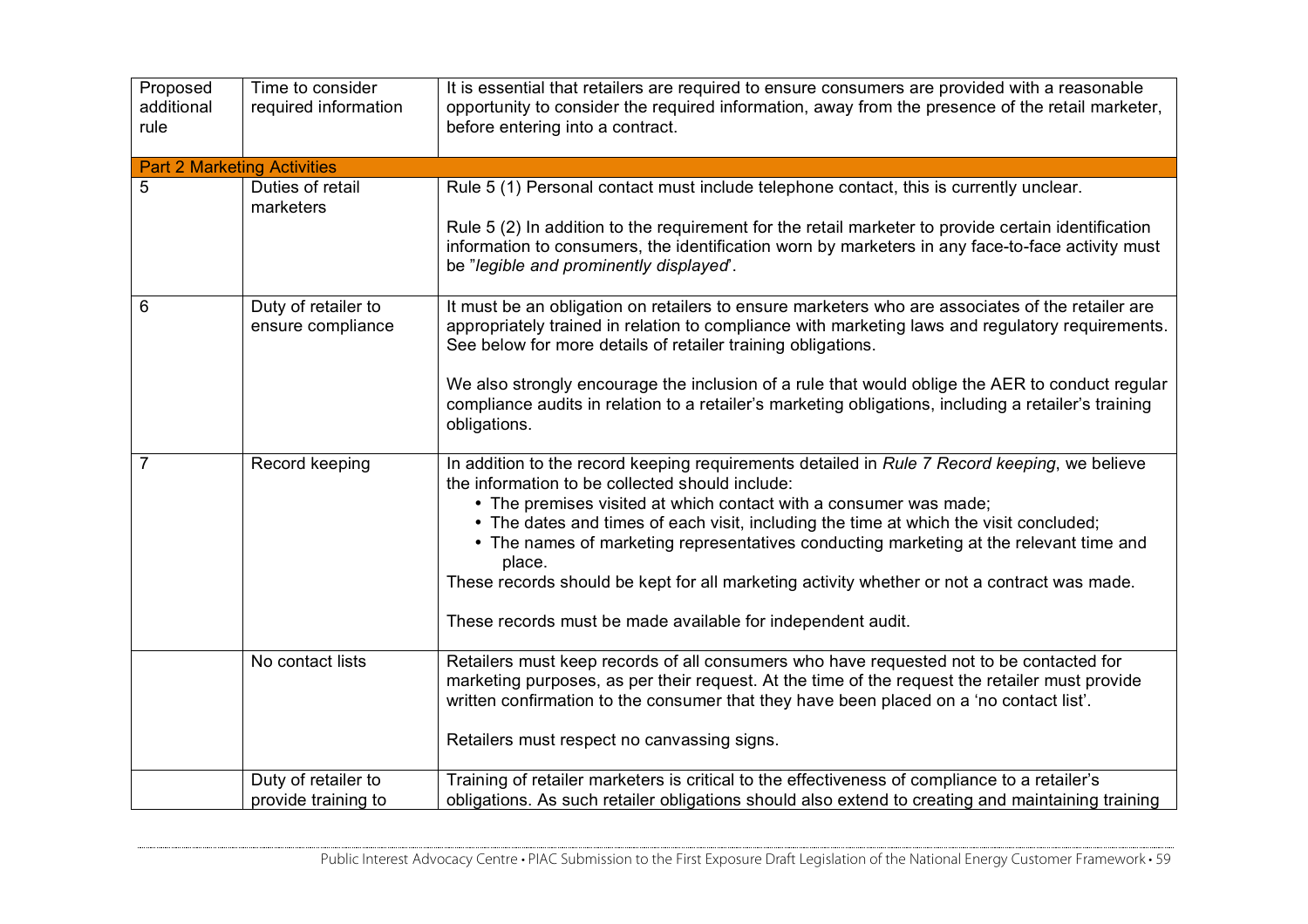| marketers | manuals for retail marketers and to running regular courses, including update / refresher<br>courses. Training manuals and training records for marketing representatives should be<br>maintained for a period of at least one year from the last date of training on which the training<br>with the relevant manuals took place. These should be maintained for independent audits as<br>required.                                                                                                                                                                                                                                                                                                                                                                                                                                                                                                                                                                                                                                                                                                                                                                              |
|-----------|----------------------------------------------------------------------------------------------------------------------------------------------------------------------------------------------------------------------------------------------------------------------------------------------------------------------------------------------------------------------------------------------------------------------------------------------------------------------------------------------------------------------------------------------------------------------------------------------------------------------------------------------------------------------------------------------------------------------------------------------------------------------------------------------------------------------------------------------------------------------------------------------------------------------------------------------------------------------------------------------------------------------------------------------------------------------------------------------------------------------------------------------------------------------------------|
|           | Information provided to marketers in training should include:<br>• The principles of National Energy Retail Law and National Energy Marketing Rules and<br>relevant jurisdictional requirements, for example Fair Trading Acts;<br>• What comprises misleading, deceptive or unconscionable conduct, false representation,<br>coercion and harassment;<br>• Consumer contractual rights including the meaning of and requirement to gain a<br>consumers 'explicit informed consent' prior to forming a contract;<br>• The regulatory framework;<br>• Full product knowledge, including but not limited to:<br>Tariffs, billing procedures and payments options (including Centrepay);<br>$\circ$<br>Eligibility requirements for concessions, rebates or grants;<br>$\circ$<br>Knowledge of the retailer's policies for consumers experiencing financial<br>$\circ$<br>hardship; and<br>Availability of instalment plans.<br>$\circ$<br>• Customer service skills including dealing with consumers with special needs and those<br>without or with limited English language skills; and<br>• Customer service skills to assist in the identification of competency of consumers. |
|           |                                                                                                                                                                                                                                                                                                                                                                                                                                                                                                                                                                                                                                                                                                                                                                                                                                                                                                                                                                                                                                                                                                                                                                                  |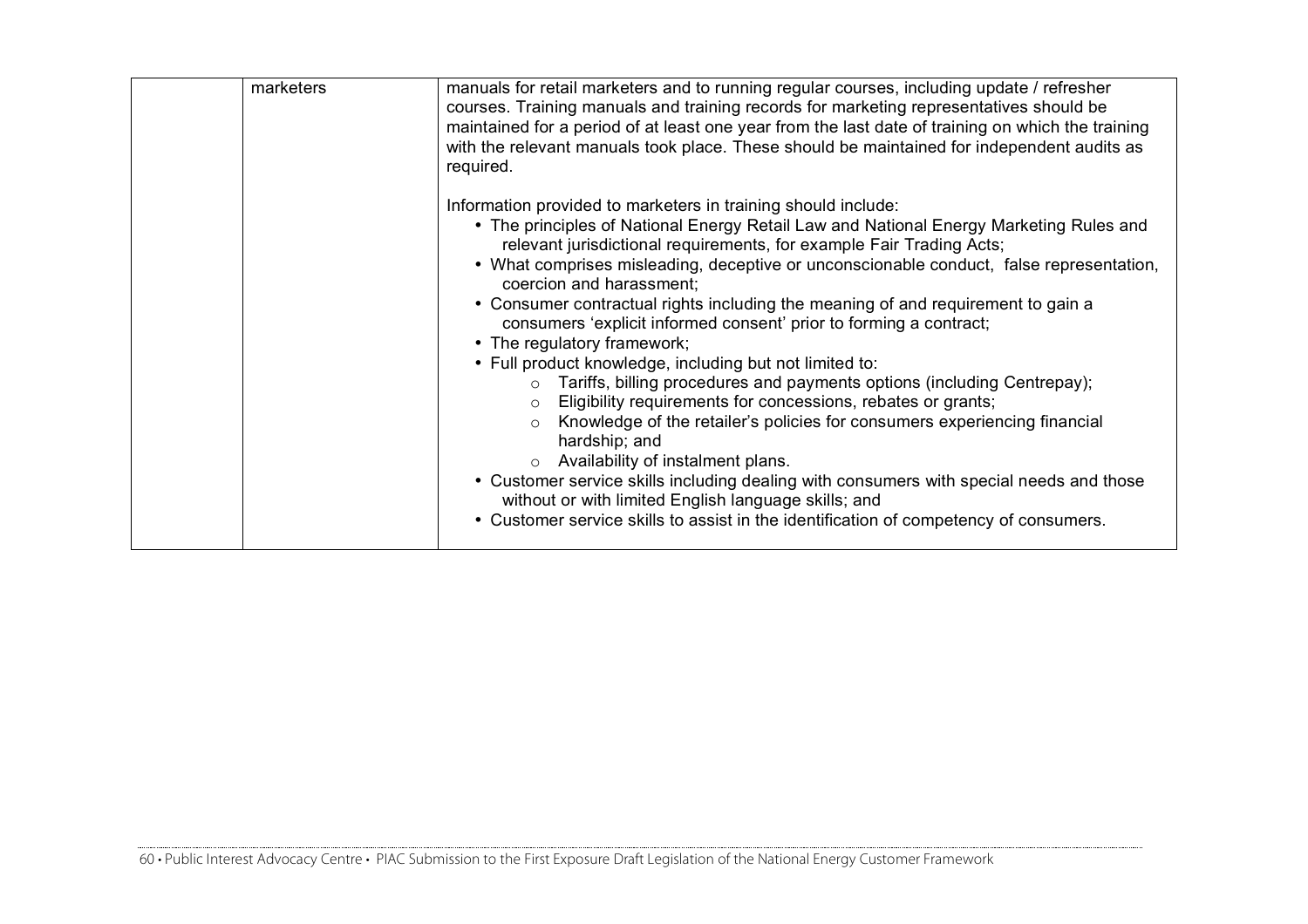## **PUBLIC INTEREST ADVOCACY CENTRE**

#### **SUBMISSION IN RESPECT OF**

#### **NATIONAL ENERGY CUSTOMER FRAMEWORK**

### **12 June 2009**

- 1. This submission is made on behalf of the Public Interest Advocacy Centre (**PIAC**) in respect of the first exposure draft of the National Energy Customer Framework (**NECF**), comprising the draft National Energy Retail Law (**NERL**), the National Energy Retail Regulations (**NER Regulations**) and the National Energy Retail Rules (**NER Rules**).**2**
- 2. The submission addresses certain salient consumer issues arising within the NECF proposal, specifically:
	- (a) the appropriate form and content of the NERL objective;
	- (b) hardship provisions within the NERL;
	- (c) de-energisation/disconnection;

 $\overline{a}$ 

- (d) the circumstances in which a security deposit can be required and a credit check performed;
- (e) guaranteed service levels/community service obligations; and

<sup>2</sup> Pursuant to Australian Energy Markets Agreement (**AEMA**), as amended, 2006, clause 14 and Annexure 2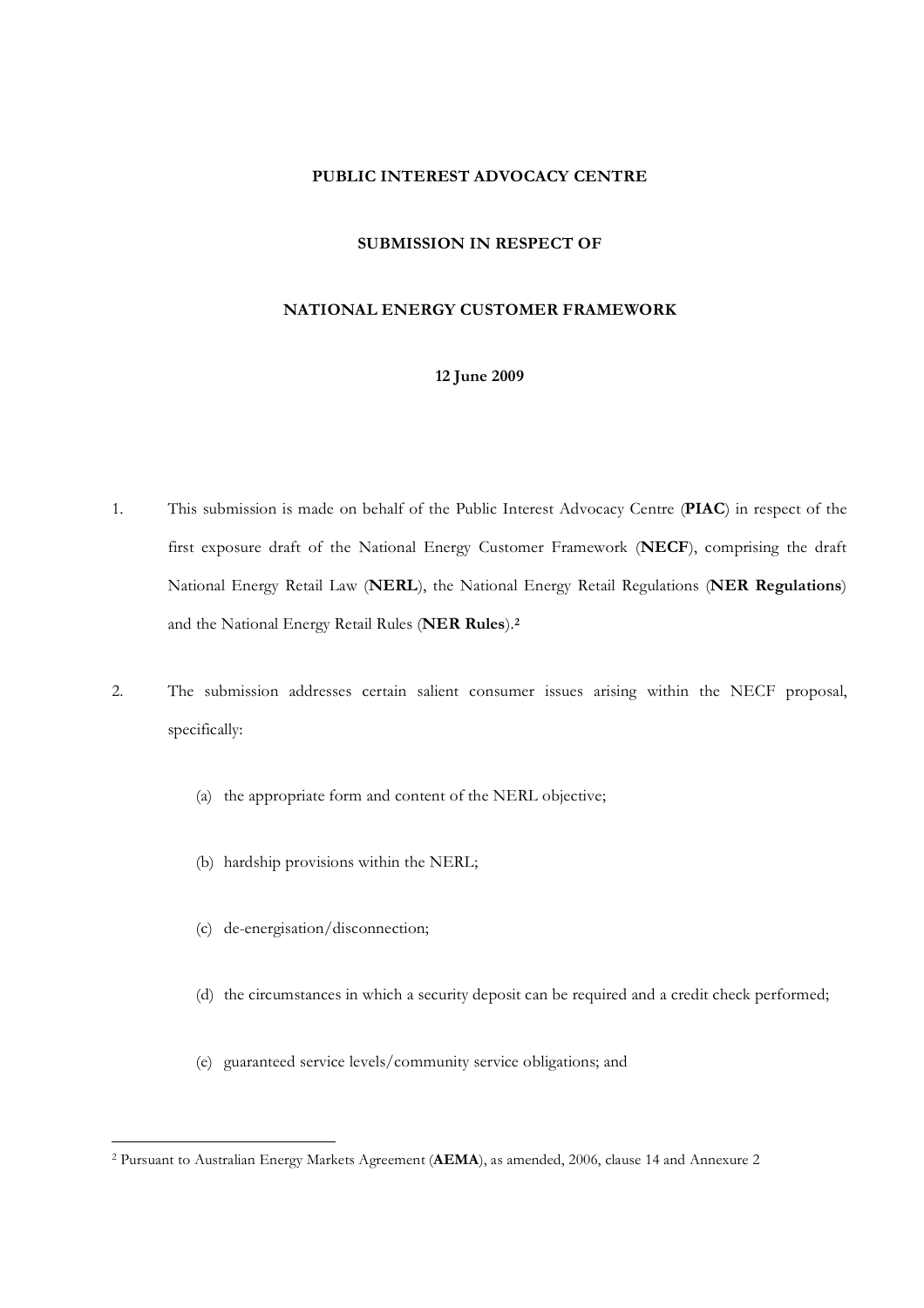(f) obligation to supply.

## **A NATIONAL ENERGY RETAIL LAW OBJECTIVE**

#### **(a) The existing proposal and legislative context**

3. Part 1, Division 3, s 113 of the First Exposure Draft National Energy Retail Law (**NERL**), defines the NERL objective as follows:

> The objective of this Law is to promote efficient investment in, and efficient operation and use of, energy services for the long term interests of consumers<sup>3</sup> of energy with respect to price, quality, safety, reliability and security of supply.

- 4. The NERL objective largely replicates the objectives specified within the National Electricity Law, a schedule to the *National Electricity (South Australia) Act* 1996, (**NEL**), and the National Gas Law, a schedule to the *National Gas (South Australia) Act* 2008 (**NGL**).
- 5. Section 7 of the NEL and s 23 of the NGL prescribe the market objective for the electricity and gas industries respectively, being:

The objective of this Law is to promote efficient investment in, and efficient operation and use of, electricity services for the long term interests of consumers of electricity with respect to: (a) price, quality, safety, reliability and security of supply of electricity; and (b) the reliability, safety and security of the national electricity system.4

The objective of this Law is to promote efficient investment in, and efficient operation and use of, natural gas services for the long term interests of consumers of natural gas with respect to price, quality, safety, reliability and security of supply of natural gas.

 $\overline{a}$ 

<sup>&</sup>lt;sup>3</sup> Cf section 106 regarding the definition of customer and related terms

<sup>4</sup> The national electricity market objective under the new NEL replaces the list of "Market objectives" and "code objectives" under the former Code. This change reflected the policy position agreed to by Commonwealth, State and Territory governments that reform should be made to promote the "long term interest of consumers". A single objective that comprehends a number of specific components or elements has the advantage of conveying the message that the long term interests of consumers will be served through a composite of efficient investment in, and efficient use of, infrastructure and capabilities having regard to price, quality, reliability, safety and security of electricity services: *National Electricity Law and National Electricity Rules: Information Paper*, MCE December 2004, pp. 9-10.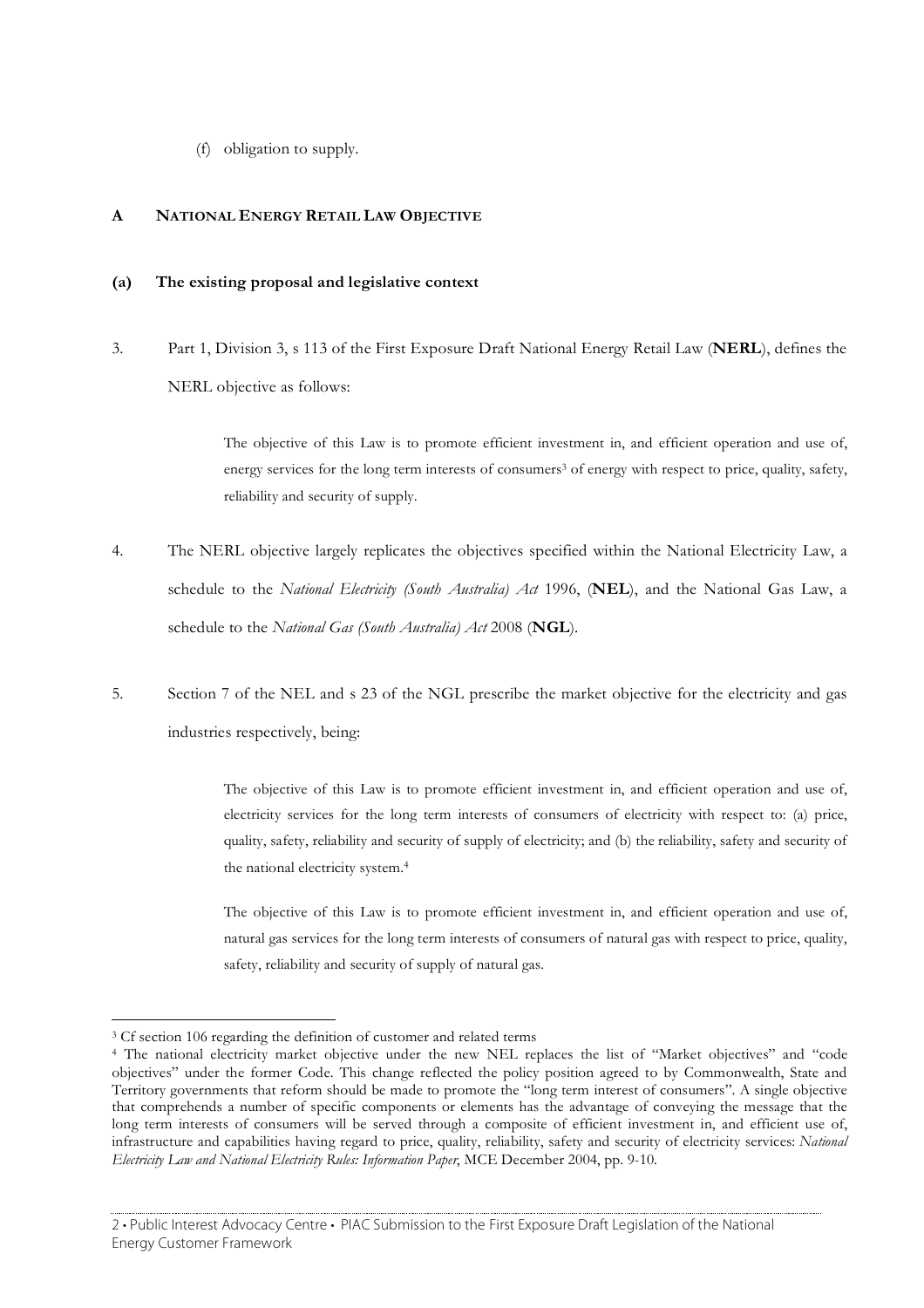6. Section  $7A(2) - (7)$  of the NEL prescribes revenue and pricing principles which the AER in certain circumstances must, and in others, may, take into account when exercising certain of its regulatory economic functions in accordance with ss 15 and  $16(2)(a)$  and (b) of the NEL, as follows:

> (2) A regulated network service provider should be provided with a reasonable opportunity to recover at least the efficient costs the operator incurs in:

- (a) providing direct control network services; and
- (b) complying with a regulatory obligation or requirement or making a regulatory payment.

(3) A regulated network service provider should be provided with effective incentives in order to promote economic efficiency with respect to direct control network services the operator provides. The economic efficiency that should be promoted includes:

(a) efficient investment in a distribution system or transmission system with which the operator provides direct control network services; and

(b) the efficient provision of electricity network services; and

(c) the efficient use of the distribution system or transmission system with which the operator provides direct control network services.

(4) Regard should be had to the regulatory asset base with respect to a distribution system or transmission system adopted:

(a) in any previous:

(i) as the case requires, distribution determination or transmission determination; or

(ii) determination or decision under the National Electricity Code or jurisdictional electricity legislation regulating the revenue earned, or prices charged, by a person providing services by means of that distribution system or transmission system; or

(b) in the Rules.

(5) A price or charge for the provision of a direct control network service should allow for a return commensurate with the regulatory and commercial risks involved in providing the direct control network service to which that price or charge relates.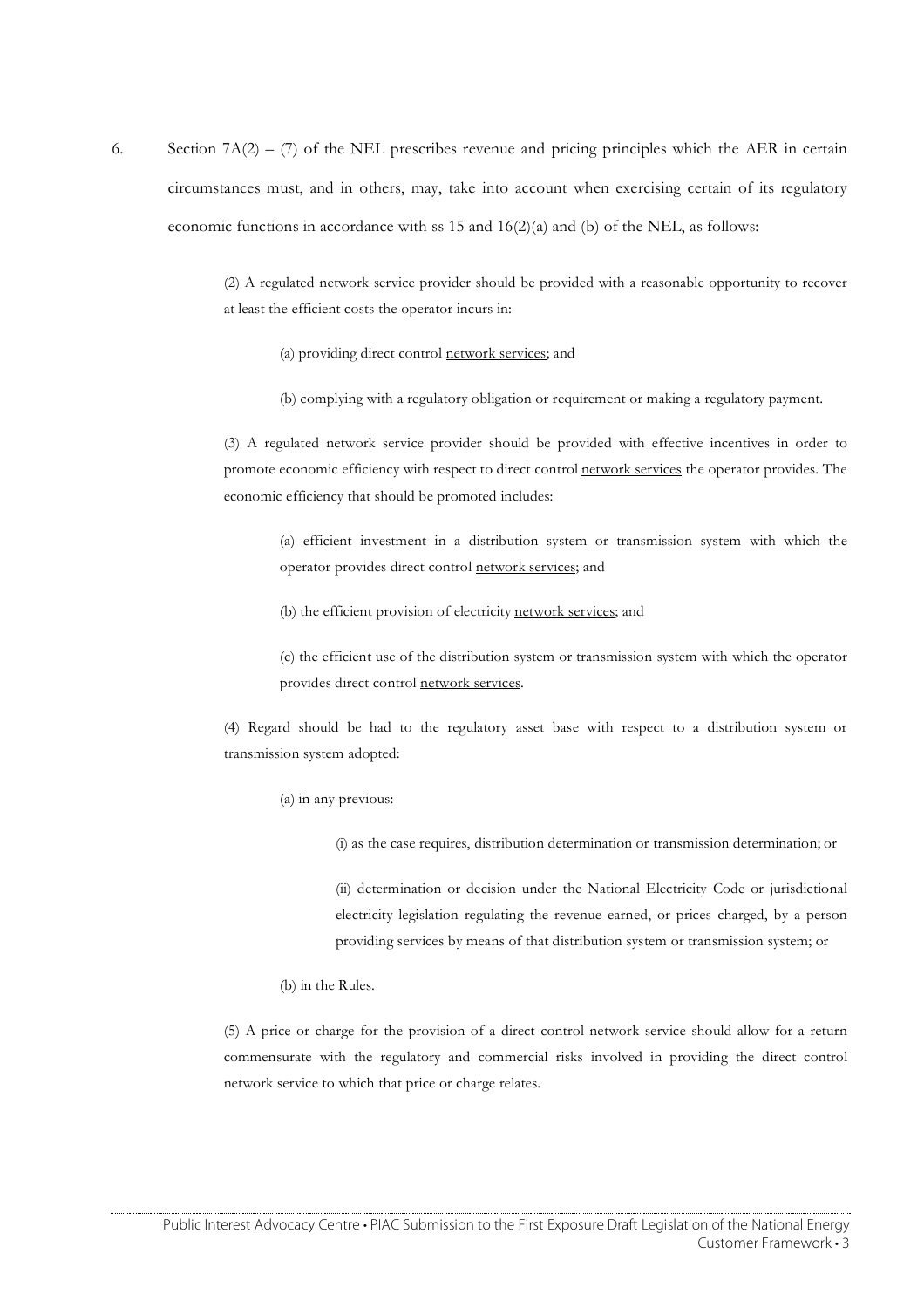(6) Regard should be had to the economic costs and risks of the potential for under and over investment by a regulated network service provider in, as the case requires, a distribution system or transmission system with which the operator provides direct control network services.

(7) Regard should be had to the economic costs and risks of the potential for under and over utilisation of a distribution system or transmission system with which a regulated network service provider provides direct control network services.

7. Section 24 of the NGL contains mirror provisions.

#### **(b) Analogous legislative provisions and proposals**

- 8. Sections 7 NEL and 23 NGL (especially when read with s 7A NEL and s 24 NGL) adopt the semantics and structural form of ss 152AB(1) and (2) of the *Trade Practices Act* 1974 (Cth) (**TPA**) in respect of the regulation of access to telecommunications carriage services: cf *Re Telstra Corporation Ltd* [2006] ACompT 4 at [63].
- 9. Section 152AT(1) and (2) of the TPA provide:

(1) The object of this Part is to promote the long-term interests of end-users of carriage services or of services provided by means of carriage services.

Promotion of the long-term interests of end-users

(2) For the purposes of this Part, in determining whether a particular thing promotes the long-term interests of end-users of either of the following services (the *listed services* ):

- (a) carriage services;
- (b) services supplied by means of carriage services;

regard must be had to the extent to which the thing is likely to result in the achievement of the following objectives:

(c) the objective of promoting competition in markets for listed services;

(d) the objective of achieving any-to-any connectivity in relation to carriage services that involve communication between end-users;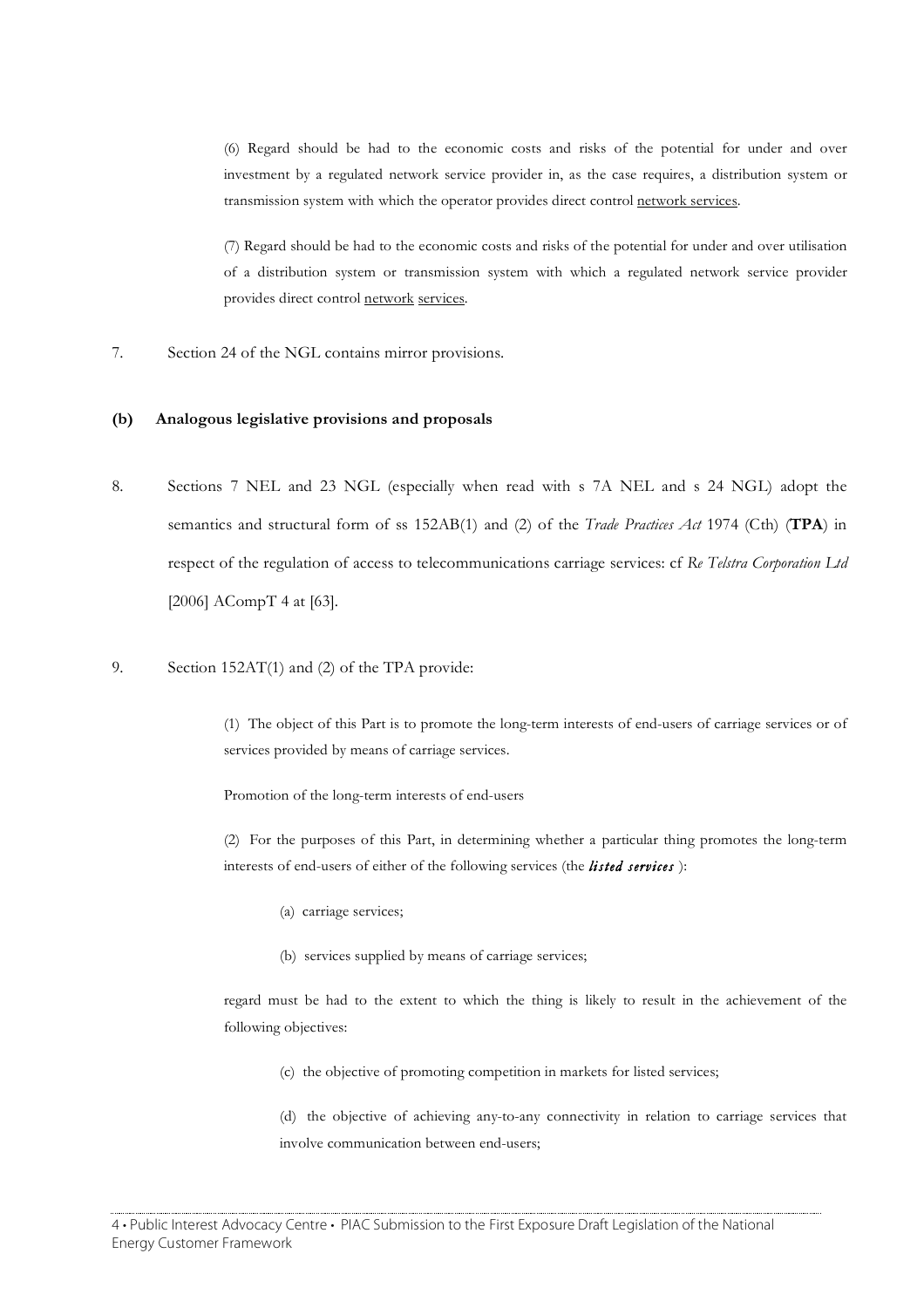(e) the objective of encouraging the economically efficient use of, and the economically efficient investment in:

(i) the infrastructure by which listed services are supplied; and

(ii) any other infrastructure by which listed services are, or are likely to become, capable of being supplied.

- 10. Sections 152AB(4), (6), (7A), and (8) then further amplify the concepts within s 152AB(2).
- 11. That is, each of ss 7 and 7A NEL, 23 and 24 NGL and 152AB(1) and (2) TPA prescribe an overarching objective which is then amplified by certain secondary or operational objectives, which give greater content and concreteness to the primary objective without thereby limiting it.
- 12. The SCO notes in the Explanatory Material to the First Exposure Draft (at §3.1.2), that, where appropriate, terminology from existing national and jurisdictional legislation has been employed, although in many cases the fact that the NECF requires terminology which:
	- (a) has a particular "customer" focus or relevance; and
	- (b) is capable of applying equally in the electricity and gas contexts, has meant that terms and definitions from the existing NEL and NGL regimes have not necessarily been incorporated into the NERL and NER Regulations.
- 13. It is clear that the NECF generally, and the NERL objective specifically, must interact consistently and coherently with the overarching objectives of both the NEL and the NGL.
- 14. In addition to linguistic consistency, there is utility (where appropriate) in employing standards and language which have previously been employed in related legislative contexts or which have resulted from consultative processes undertaken by regulatory agencies. This can provide background jurisprudence and guidance as to how otherwise novel tests ought be applied.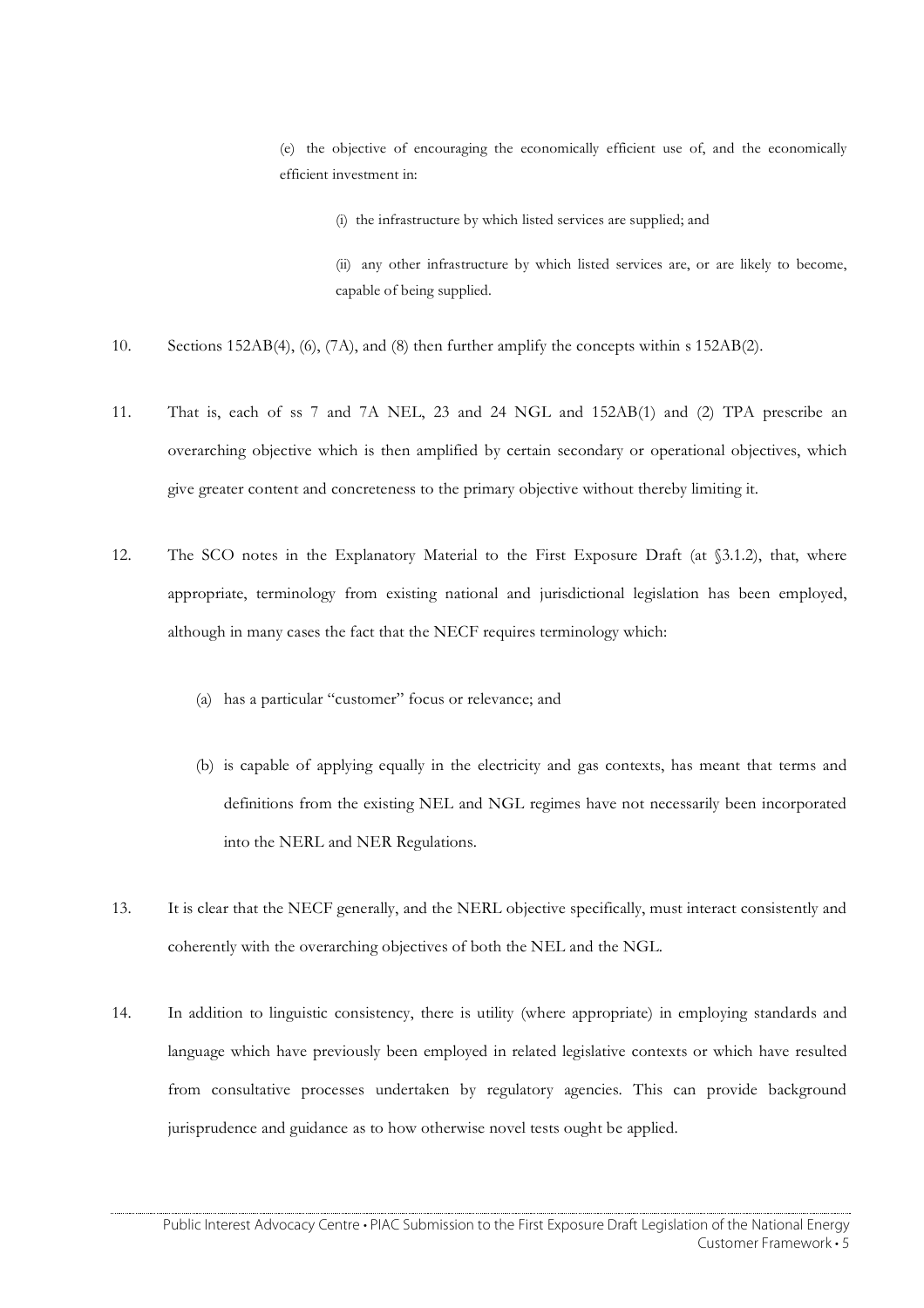- 15. Within this context, the Productivity Commission's *Review of Australia's Consumer Policy Framework* (Inquiry Report No. 45, 30 April 2008) rewards consideration.5
- 16. Within the Inquiry Report, the Productivity Commission proposed a new objective for Australia's consumer laws, being:

to improve consumer wellbeing by fostering effective competition and enabling the confident participation of consumers in markets in which both consumers and suppliers trade fairly and on good faith.

- 17. The Inquiry Report recommends that this overarching objective be buttressed by various operational objectives, as follows:
	- (a) ensure that consumers are sufficiently well-informed to benefit from, and stimulate, effective competition;
	- (b) ensure that goods and services are safe and fit for the purposes for which they were sold;
	- (c) prevent practices that are unfair or contrary to good faith;
	- (d) meet the needs of those who, as consumers, are most vulnerable, or at greatest disadvantage;
	- (e) provide accessible and timely redress where consumer detriment has occurred; and
	- (f) promote proportionate, risk-based enforcement.

## **(c) PIAC Submission**

 $\overline{a}$ 

18. In light of the above, PIAC submits that the current proposed s 113 objective be amended as follows:

<sup>&</sup>lt;sup>5</sup> http://www.pc.gov.au/\_\_data/assets/pdf\_file/0006/79170/consumer1.pdf; http://www.pc.gov.au/\_\_data/assets/pdf\_file/0008/79172/consumer2.pdf

<sup>6 •</sup> Public Interest Advocacy Centre • PIAC Submission to the First Exposure Draft Legislation of the National Energy Customer Framework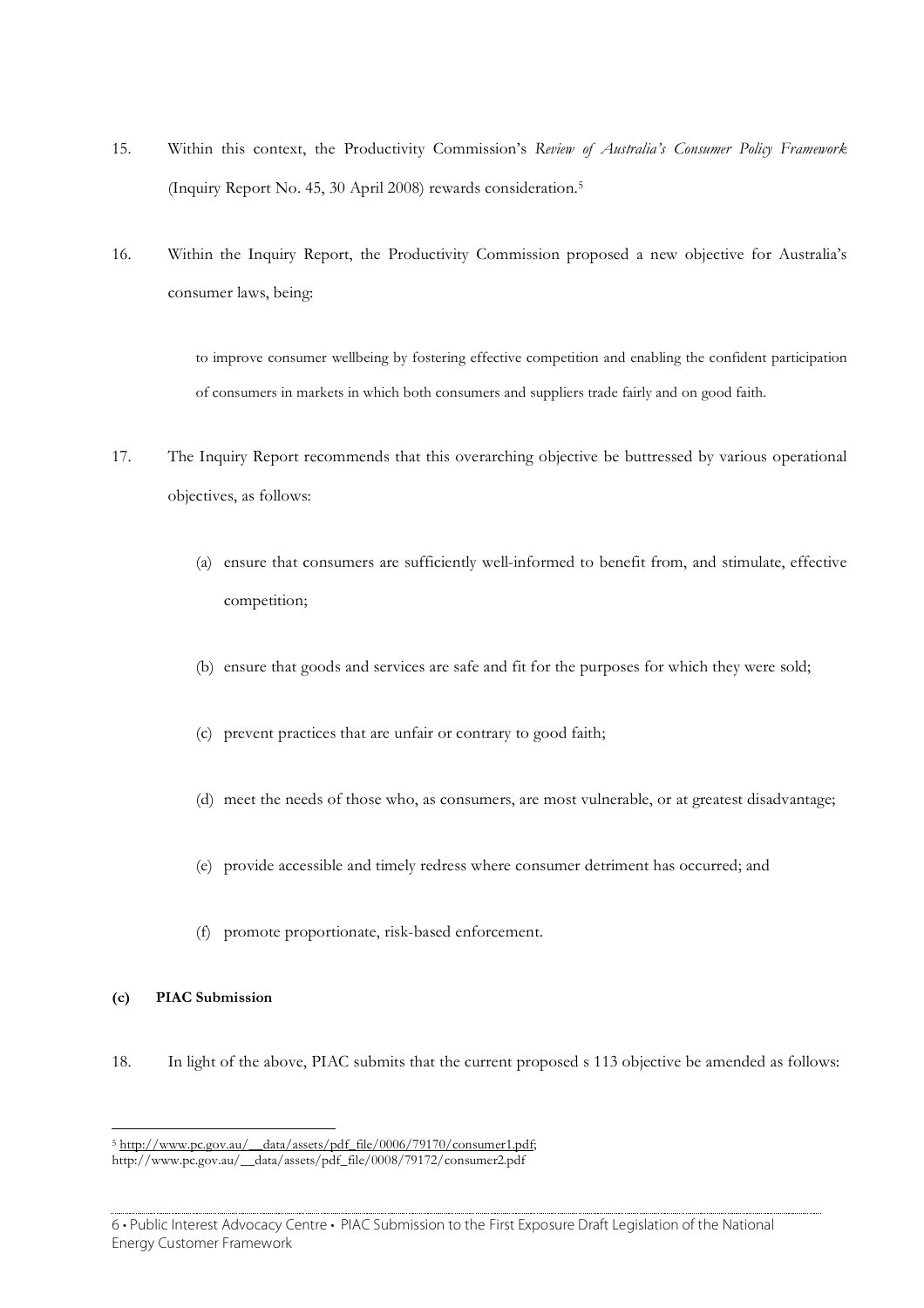113(1): The objective of this Law is to promote efficient investment in, and efficient operation and use of, energy services for the long term interests of consumers of energy with respect to price, quality, safety, reliability and security of supply.

113(2): For the purposes of this section, in determining whether a particular thing promotes the long term interests of consumers of energy with respect of price, quality, safety, reliability and security of supply, regard must be had to the extent to which the thing is likely to result in the achievement of the following objectives:

(a) the objective that consumers can be confident about the price, affordability, safety and reliability of essential energy services;

(b) the objective that energy services should be provided to all consumers equitably;

(c) the objective that all consumers be treated fairly in their purchase of energy services;

(d) the objective that energy should be affordable for all consumers;

(e) the objective that the needs of those who, as consumers, are most vulnerable, or at greatest disadvantage, be protected, and that energy not be denied to any customer on the basis of financial hardship or other circumstances of vulnerability;

(f) the objective of providing accessible and timely redress where customer detriment has occurred;

(g) the objective that consumers always be entitled to proportionate, risk-based responses from suppliers of energy;

(h) the objective that consumer interest is served by the supply of clean and sustainable energy.

19. PAIC notes that the above definition proceeds on the basis of current s 113 and hence uses the term "consumer"; but notes that the defined term with the current exposure draft (ss 103 and 106) is "customer". Uniformity would be achieved (and ambiguity avoided) within the NERL by using the term "customer" throughout (including in the NERL objective).

# **B HARDSHIP PROVISIONS**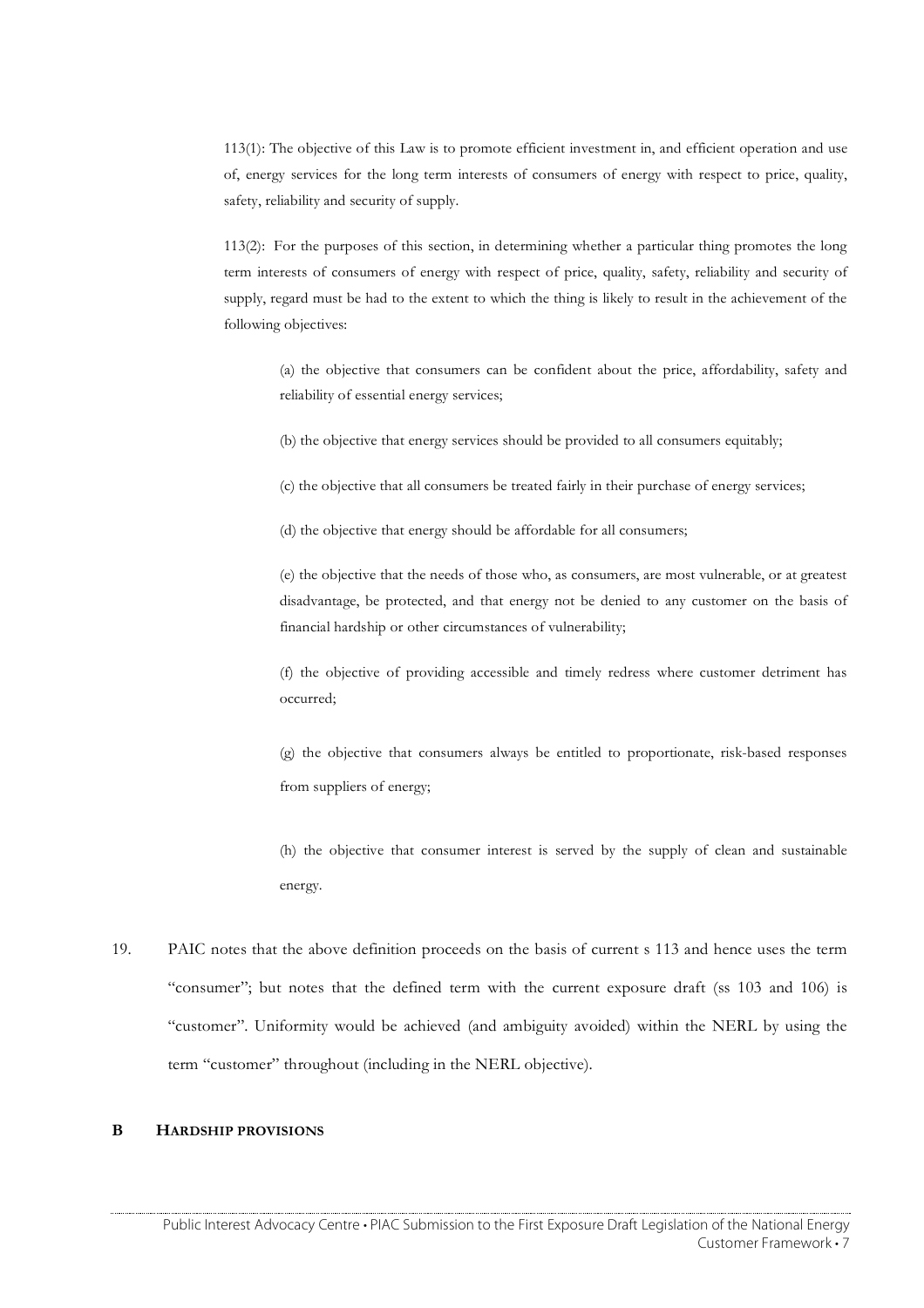#### **(a) Customer hardship regime**

- 20. Part 2, Division 9 of the NERL sets out the statutory provisions for a national customer hardship regime.
- 21. Section 103 defines a "hardship customer" as a residential customer who has been identified under a retailer's Customer Hardship Policy as a customer who is experiencing payment difficulties due to hardship.
- 22. Section 232 of the NERL requires each retailer to develop, publish and implement a customer hardship policy in respect of residential customers of the retailer, the purpose of which is to assist hardship customers better to manage their energy bills on an ongoing basis.
- 23. Section 233 prescribes the minimum requirements for a customer hardship policy, which must:
	- (a) include processes for the identification by retailers and self-identification by residential customers of those experiencing payment difficulties due to hardship for the early response by retailers, and early response thereto;
	- (b) flexible payment options (including payment plans; which are dealt with at section 235) for payment of energy bills by hardship customers in accordance with the Rules;
	- (c) processes for identifying government concession programs and financial counselling services to assist in hardship mitigation, and notifying hardship customers; and
	- (d) other programs designed to assist hardship customers.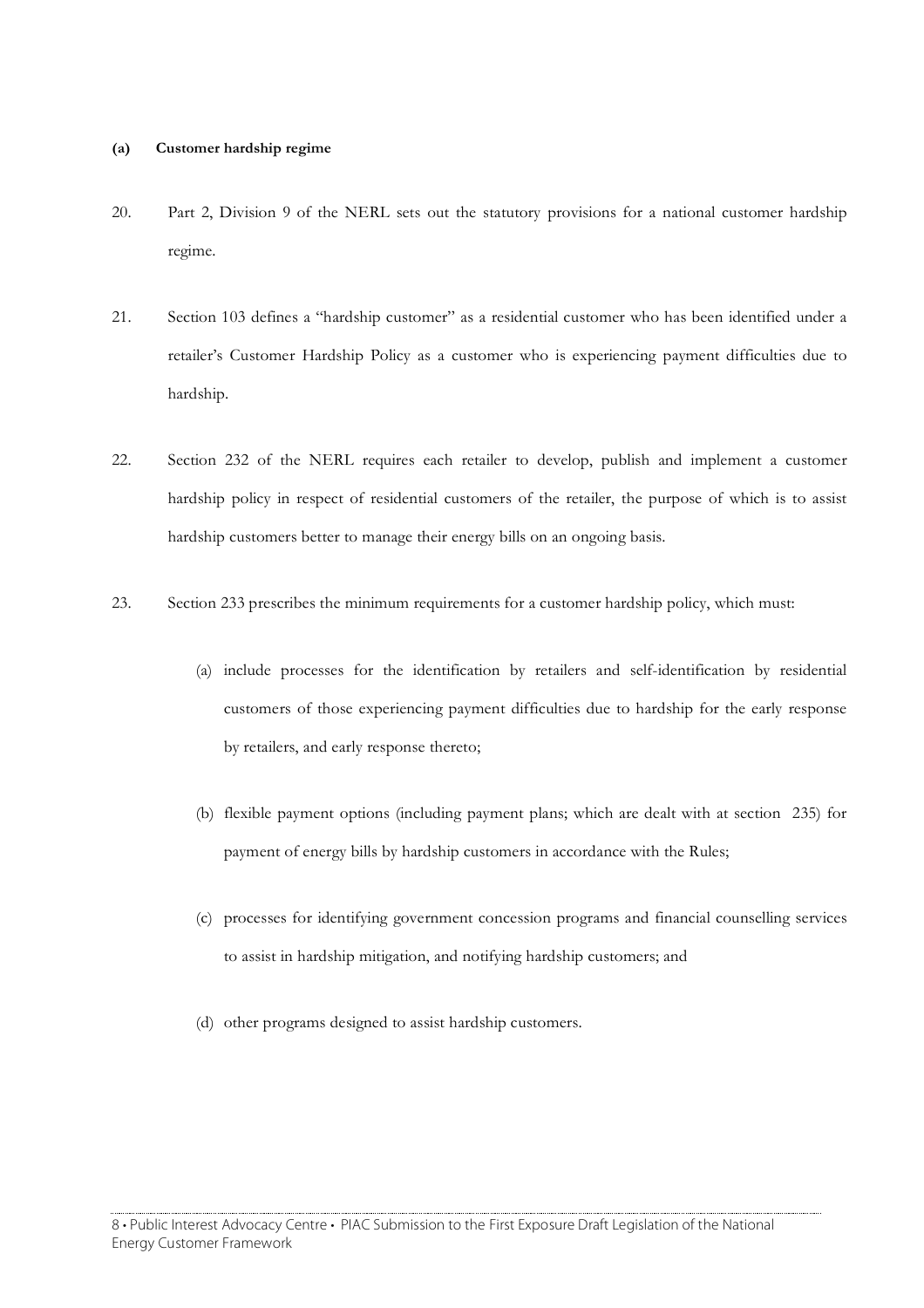- 24. Section 234 requires a retailer to inform a residential customer of its hardship policy where it appears to the retailer that non-payment of an energy bill is due to the customer experiencing payment difficulties due to hardship.
- 25. Section 235 requires a retailer to apply payment plans for hardship customers in accordance with the Rules. NER Regulation 222(1) requires a retailer to offer a payment plan to a hardship customer, unless the hardship customer has had 2 payment plans cancelled due to non-payment in the previous 12 months.
- 26. Part 10 Division 1 of the NERL governs AER compliance regimes, which may be referable to customer hardship policies; while Part 10, Division 2 governs AER performance regimes which may also be referable to customer hardship policies.
- 27. Under the currently proposed scheme, the AER will not have an approval function in relation to a retailer's customer hardship policy. The requirement is for the retailer to publish their customer hardship policy. The AER will monitor and must carry out compliance audits (and thereby ensure compliance) as to whether a customer hardship policy published by a retailer complies with the requirements of the NERL and NER Regulation (see section 1004(2) of the NERL) and whether the retailer is implementing their customer hardship policy.
- 28. Section 1016 of the NERL, supplemented by Part 3 of the Rules, gives the AER new functions in relation to the customer hardship regime to develop 'national hardship indicators' and to monitor and report on retailer performance against those national hardship indicators.

#### **(b) De-energisation of hardship customers**

29. Section 236 provides that retailer must give effect to the general principle that de-energisation of premises of a hardship customer due to inability to pay should be a last resort option.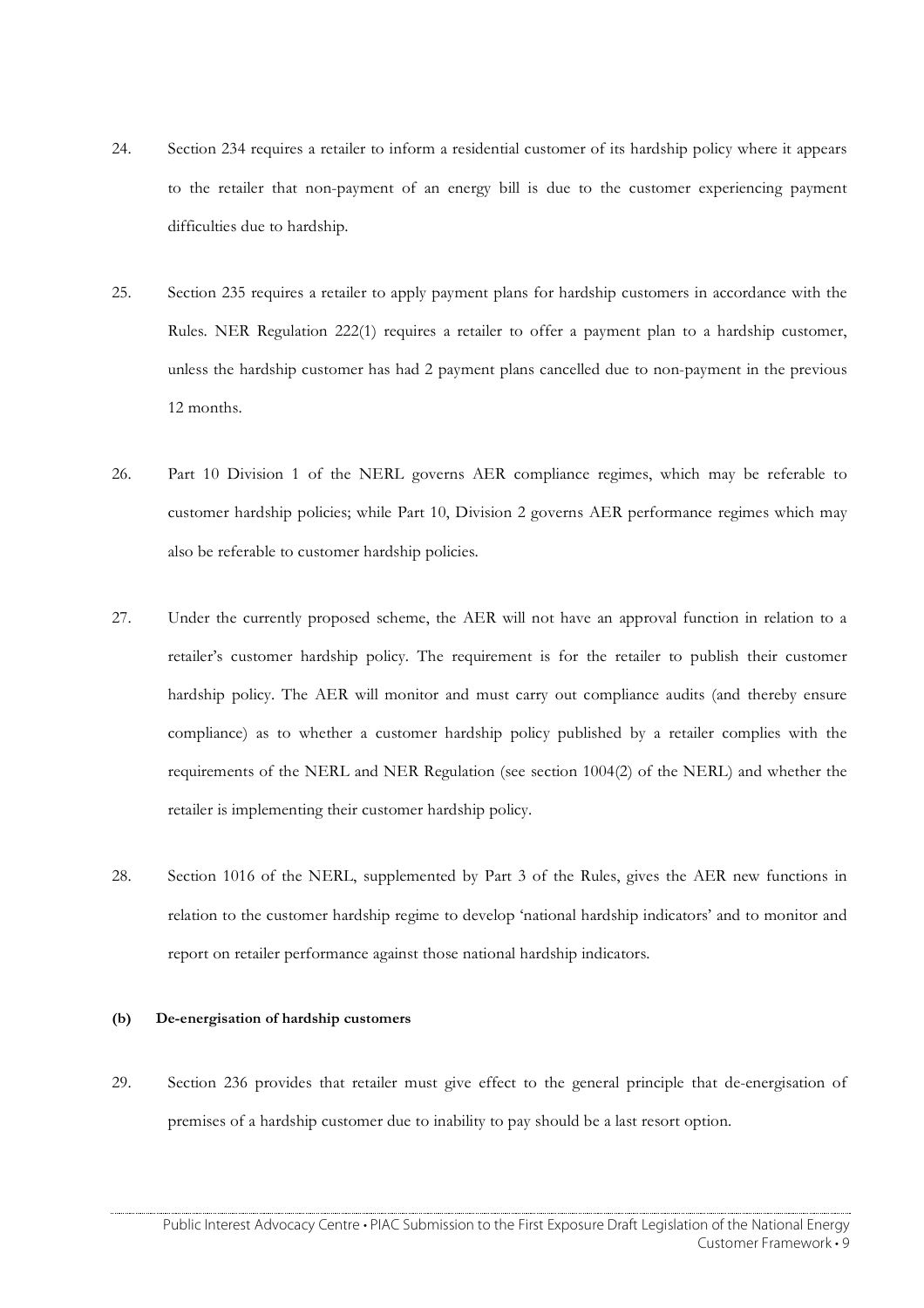- 30. PIAC notes that, as currently drafted, s 236 imposes an obligation of uncertain content on retailers. It is unclear what is meant by "giving effect to" a principle. It is also unclear what is meant by the aspirational normative language of "should". If the intention of the provision is to impose a mandatory and prohibitive standard in respect of the circumstances of de-energisation, a preferable means of framing s 236 would be: "A retailer must only de-energise the premises of a hardship customer as an option of last resort, and prior to doing so, must exhaust the following steps [to be prescribed]."
- 31. Rule 605 also provides that supply to the premises of hardship customers should be de-energised only where a customer has not paid a bill and has not:
	- (a) agreed to a Payment Plan (the requirements for which are set out in the Rules) or other payment option to pay a bill offered by the retailer; or
	- (b) adhered to that customer's obligations to make payments in accordance with an agreed Payment Plan or other payment option relating to the payment of bills.
- 32. Retailers will also often be requested to provide installment payment options to a wider group of customers than just hardship customers. The retailer may choose to provide such payment options via the same payment plan that applies to hardship customers, but also may choose to provide an alternative payment plan option. The NERL and NERR do not contain specific provisions in relation to the requirements of payment plans other than for hardship customers.

## **(c) PIAC Submission**

33. PIAC submits that the NERL ought prescribe a legislative baseline for all customers, under which the statutory protections currently prescribed by s 233 of the NERL are extended universally to all energy customers who are on standard contracts. This extension would acknowledge that basal protections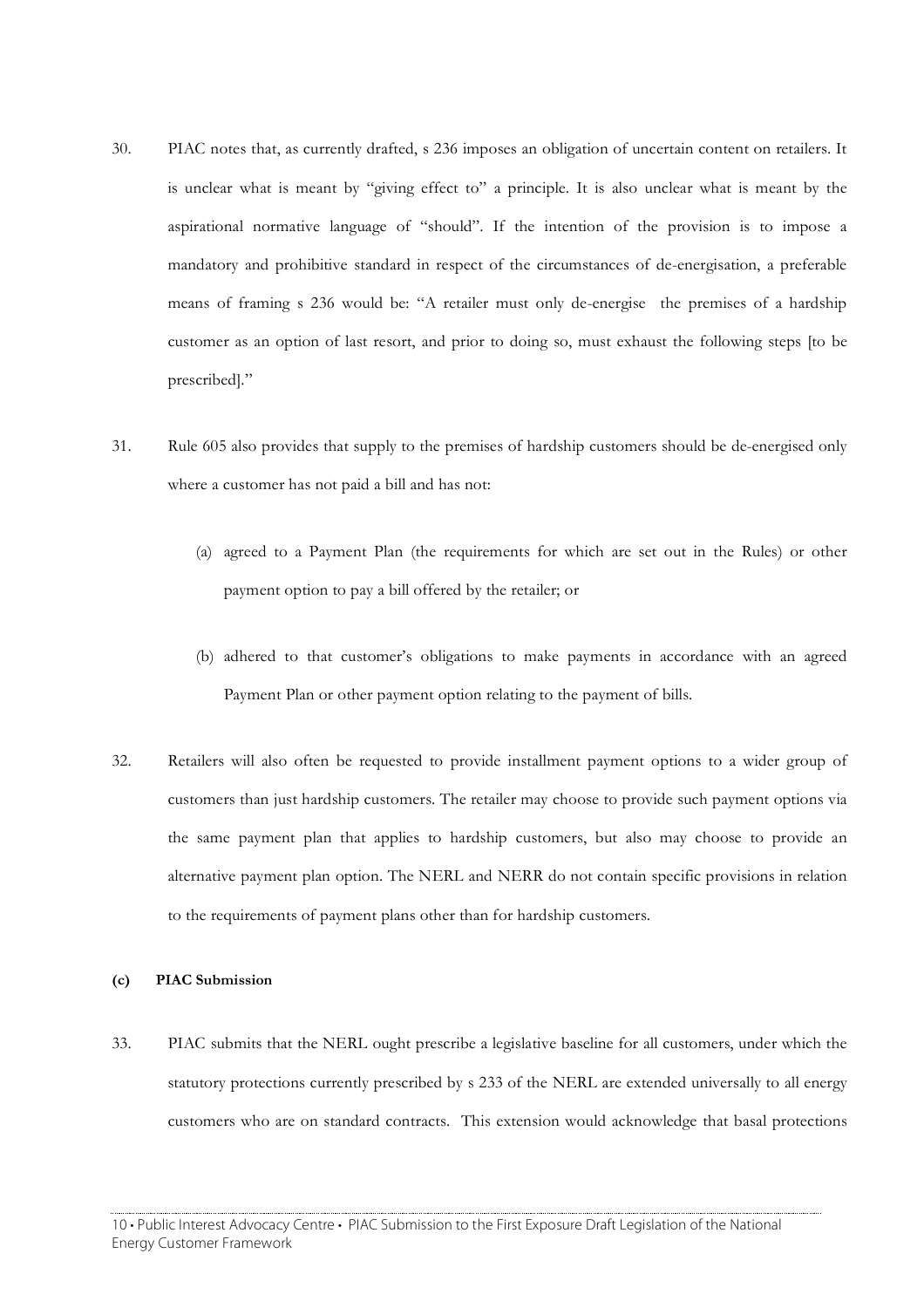are required in respect of essential services such as electricity and gas. It would also acknowledge that hardship is a condition that can potentially transiently affect any customer of energy services; and is more likely to affect customers on standard contracts. Hardship customers (or preferably, "customers experiencing hardship") would then constitute a separate category of persons experiencing distinctive payment difficulties, which would be recognized and respected through a hardship regime adumbrated in the NERL and the Rules and given effect to through each retailer's customer hardship policy.

#### 34. Specifically, PIAC recommends the following layered regulatory structure:

- (a) at the level of the NERL:
	- i. the matters currently protected within s 233 be extended to all energy customers on a standard contract; or equivalent instrument;
	- ii. provision be made for each retailer to develop, publish details regarding, (on its website and on correspondence with customers, including bills) and implement a customer hardship policy which addresses matters beyond the legislative minimum. The current proposal would create competition *within* and between hardship programs. This would be beneficial not only for energy customers but also for competition within the energy market generally. The focal point of energy competition has often been upon the offerings comprehended by market contracts. This proposal would create real possibilities for competition within standard contracts for customers who would not typically attract market contracts;
	- iii. s 232 be amended to read: "The purpose of a retailer's customer hardship policy is to assist customers in hardship to maintain an affordable and continuous supply of energy on an ongoing basis"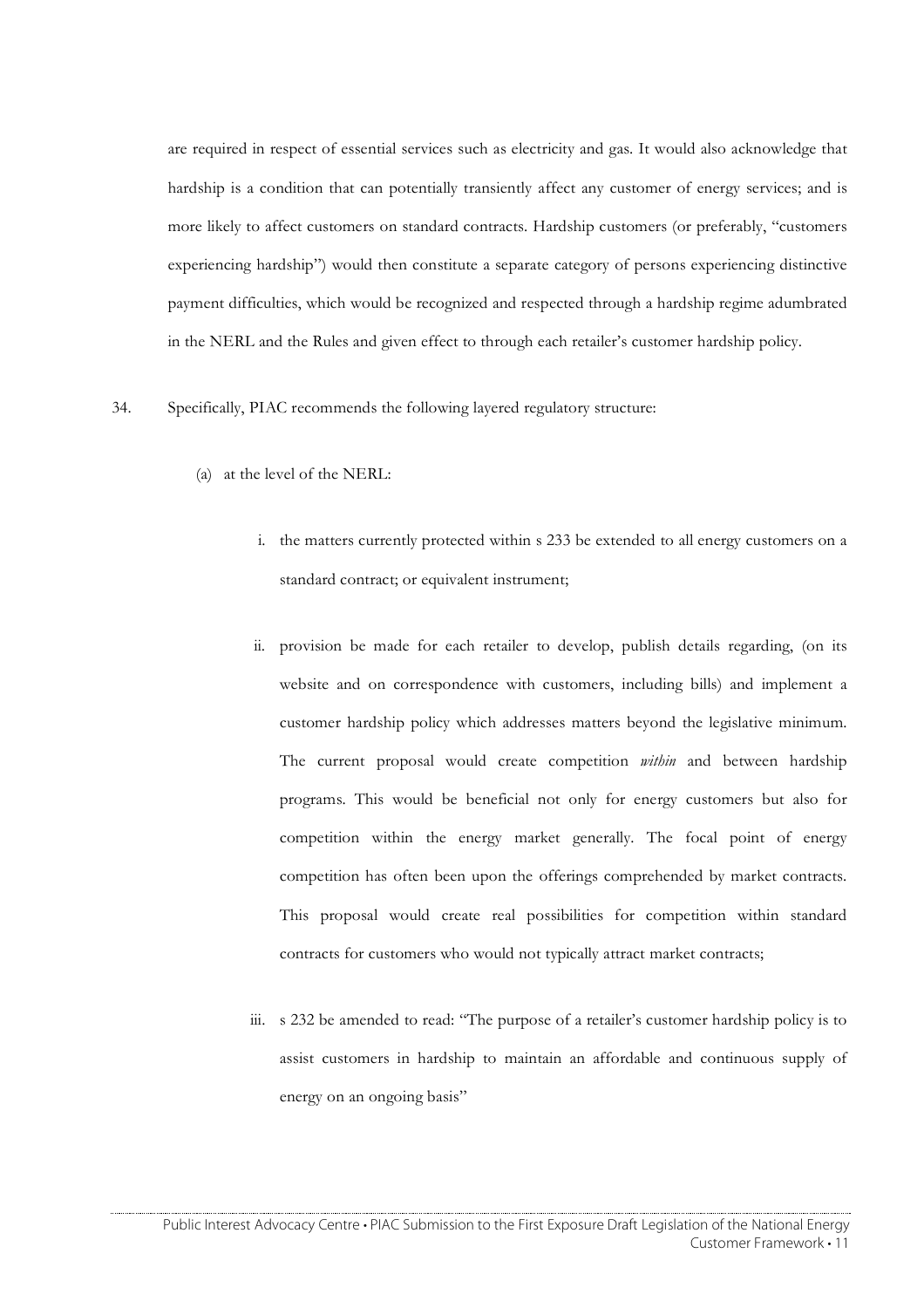- (b) at the level of the Regulations or Rules, hardship programs developed by retailers would be approved by the AER. This is an important mechanism to prevent an absence of regulatory control. Under the current legislative proposal, a retailer develops a hardship program with which it must subsequently comply. The AER then monitors compliance only with internally defined standards. This structure removes any element of external or objective assessment of a retailer's hardship program. Various options are available, including the development of a model hardship program, which each retailer must minimally implement, but which it can vary to increase the protections or options available to customers; or a set of minimal principles developed by the AER under the Rules;
- (c) the AER would then monitor compliance with retailers' customer hardship policies in compliance with the Rules; and
- (d) the AER would independently assess and publish materials in respect of matters such as national hardship indicators (current s 1016).

## **C DE-ENERGISATION/DISCONNECTION**

- 35. Within the current exposure draft:
	- (a) the term "connection" is used in the context of establishing physical infrastructure for the purpose of supplying energy to a premises; while
	- (b) the term "energisation" is used in the context of opening/enabling an existing connection such that energy may be supplied to a premises.
- 36. Accordingly, "de-energisation" refers to the "shutting off' of the supply of energy, while disconnection refers to the physical removal of assets relating to the supply point.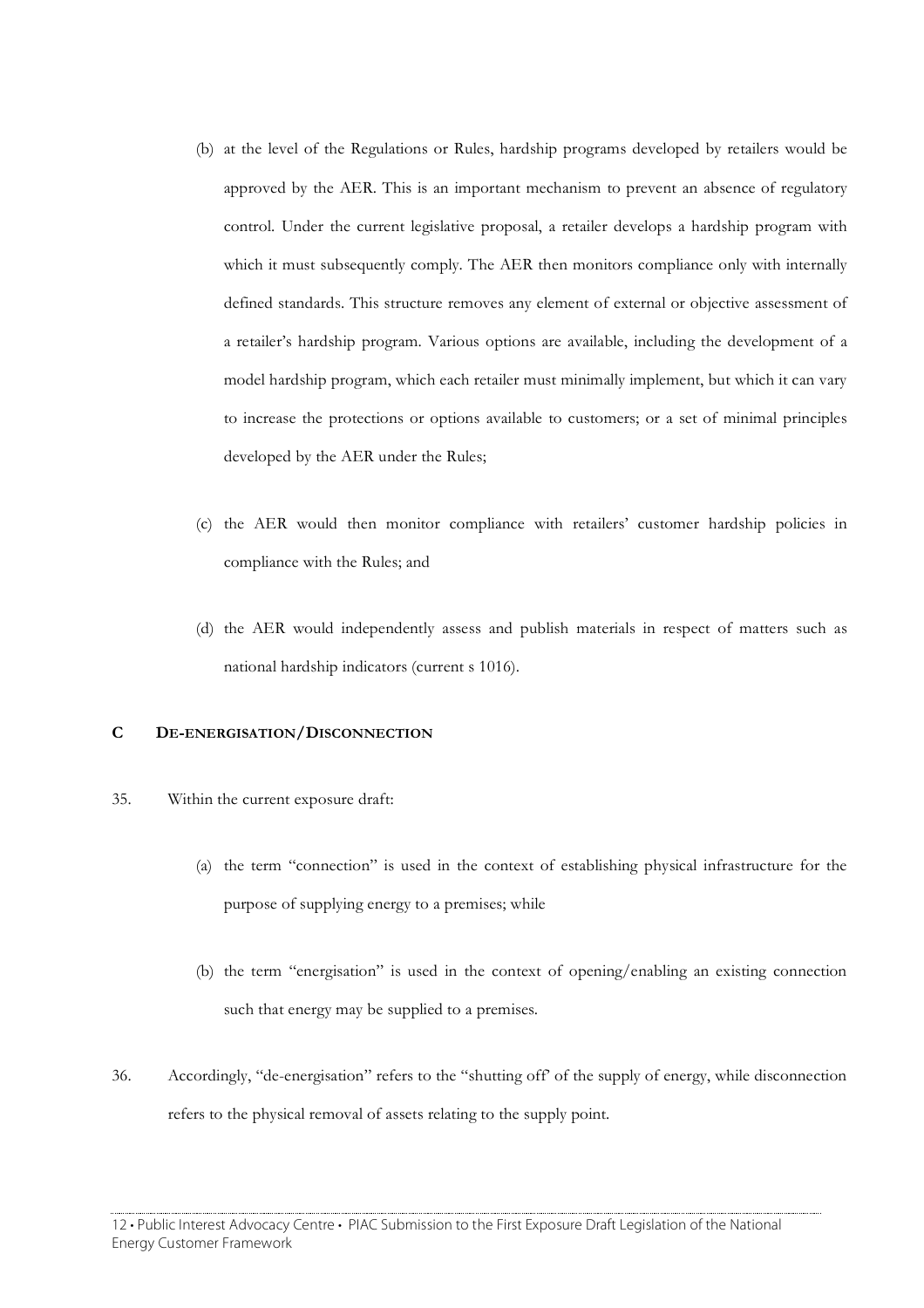- 37. While we understand the technical and systems distinction between the concepts of disconnection and de-energisation, PIAC submits that the use of the language of de-energisation will confuse consumers, and inappropriately transposes the language of distribution networks into a retail context.
- 38. Technical accuracy notwithstanding, conventional usage designates the cessation of energy supply due to default and other reasons as "disconnection" and such usage ought be retained within a legislative structure designed, *inter alia*, to advance the interests and awareness of energy customers.

# **D SECURITY DEPOSITS AND CREDIT CHECKS**

## **(a) The legislative proposal**

- 39. Part 2, Division 5 (ss 225 231) of the NER Regulations regulates the requirement and use of security deposits in respect of customer retail contracts.
- 40. Section 226 provides that a retailer may require a small customer to provide a security deposit at the time the customer requests the sale and supply of energy under a customer contract where:
	- (a) the customer owes money to that retailer in relation to the sale and supply of energy to other premises; or
	- (b) the customer has fraudulently acquired or intentionally consumed energy otherwise than in accordance with the energy laws within the past 2 years; or
	- (c) the customer has refused or failed to provide acceptable identification to the retailer; or
	- (d) the retailer reasonably considers that the customer has an unsatisfactory credit history; or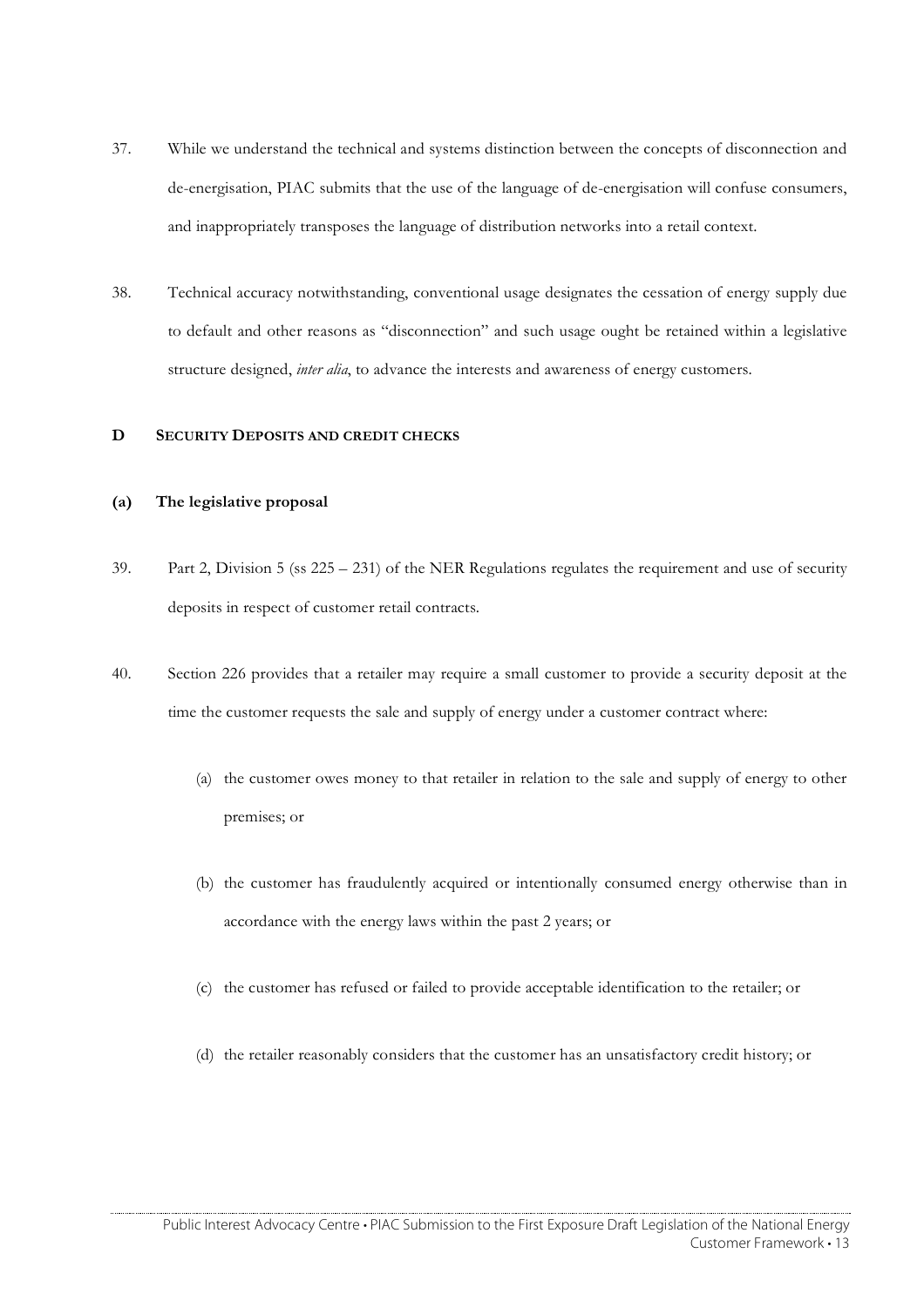- (e) the customer has refused or failed to provide the retailer with the permission or other information requested under rule 225 (1) (a).
- 41. Section 225 provides that, for the purposes of deciding whether to require a small customer to provide a security deposit under s 226, a retailer may:
	- (a) request the customer to provide the retailer with:
		- i. permission to obtain a credit check of the credit history of the customer; and
		- ii. other information relating to the credit history of the customer; and
	- (b) take into consideration:
		- i. any credit history obtained as a result of the credit check; and
		- ii. any credit history provided by the customer; and
		- iii. any other available information that relates to the credit history of the customer,

that is reasonably required for the retailer to assess the ability of the customer to meet the customer's financial obligations under a customer retail contract.

42. The remaining provisions of Part 2, Division 5 govern the mechanics of obtaining, applying and returning a security deposit. Section 227 governs the payment of a security deposit; s 228 the amount of a security deposit; s 229 interest on a security deposit; s 230, use of a security deposit, and s 231 the obligation to return a security deposit.

#### **(b) The PIAC proposal**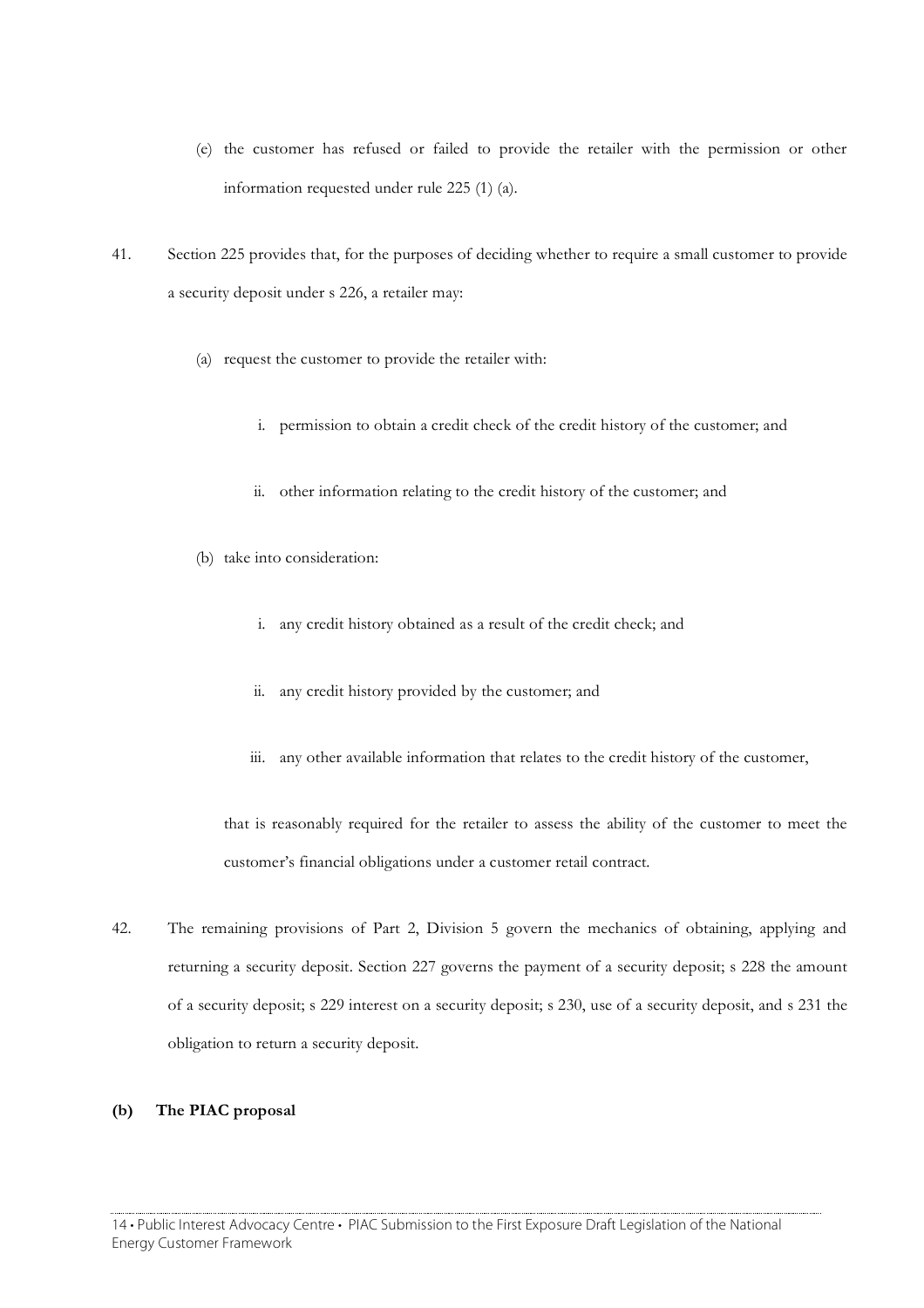- 43. PIAC makes two central submissions in respect of the request for and application of security deposits, as follows.
- 44. *First*, a circularity infects s 226(1)(d) and (e) which does not infect s 226(1)(a)-(c) and which recommends that subsections (d) and (e) ought be abandoned.
- 45. Sub-sections (1)(a) (c) of s 226 prescribe factors which are likely indicia of a customer's possible inability to consistently meet its bills, sufficient to predicate a request for a security deposit. These factors are: existing debt to the retailer; historical fraudulent conduct; and a failure to provide adequate identification to the retailer. By contrast, sub-sections (d) and (e) of s 226 provide that a retailer may require the provision of s security deposit where the retailer reasonably considers that the customer has an unsatisfactory credit history or the customer has failed or refused to provide the retailer with permission or information under s 225.
- 46. Section 226(1)(d) sets a subjective and discretionary standard of assessment for a retailer: it must reasonably consider that the customer has an unsatisfactory credit history. There is no legislative guidance as to the grounds on which such a reasonable view may be reached; although these are necessarily grounds other than the factors prescribed at s  $226(1)(a)-(c)$ . The interaction of ss 225 and 226 suggests that one of the grounds upon which such a view may be reached is a request for information under s 225. So much is confirmed by s 226(1)(e). However, this results in a circularity in which a retailer may form a reasonable view that a customer has an unsatisfactory credit history as a result of an information request under s 225 (including a failure to respond to such a request), which request has no external justifying ground.
- 47. Accordingly, the factors prescribed at s 226(1) ought be external and reliable indicia of customer's possible inability to consistently meet its bills, sufficient to predicate a request for a security deposit; as opposed to subjective or circular criteria.